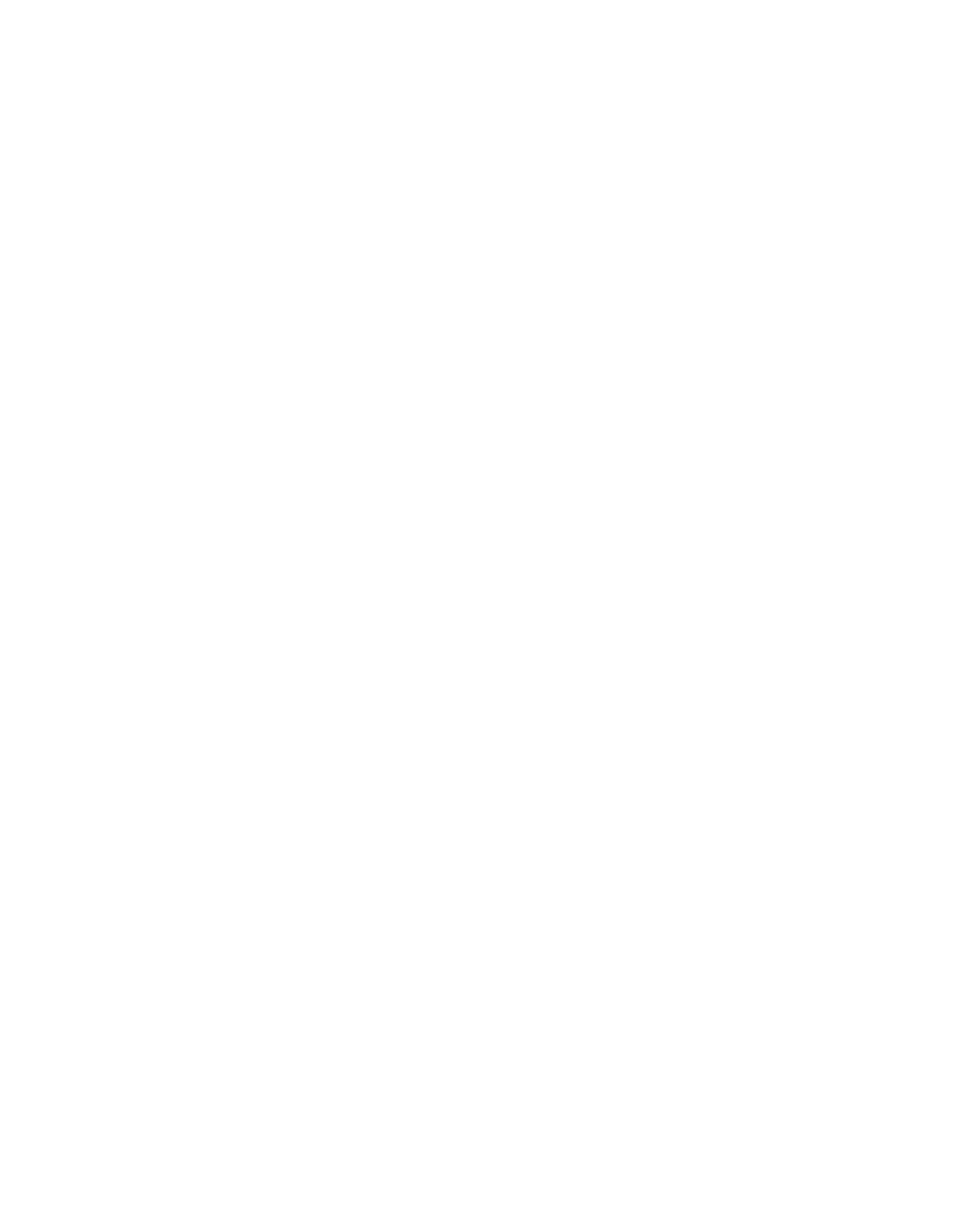### **Table of Contents**

| 1.0        |     |  |  |  |  |  |  |
|------------|-----|--|--|--|--|--|--|
|            | 1.1 |  |  |  |  |  |  |
| 2.0        |     |  |  |  |  |  |  |
|            | 2.1 |  |  |  |  |  |  |
|            | 2.2 |  |  |  |  |  |  |
|            | 2.3 |  |  |  |  |  |  |
|            | 2.4 |  |  |  |  |  |  |
|            | 2.5 |  |  |  |  |  |  |
|            | 2.6 |  |  |  |  |  |  |
| <b>3.0</b> |     |  |  |  |  |  |  |
|            | 3.1 |  |  |  |  |  |  |
|            | 3.2 |  |  |  |  |  |  |
|            | 3.3 |  |  |  |  |  |  |
|            | 3.4 |  |  |  |  |  |  |
| 4.0        |     |  |  |  |  |  |  |
|            | 4.1 |  |  |  |  |  |  |
|            | 4.2 |  |  |  |  |  |  |
|            | 4.3 |  |  |  |  |  |  |
|            | 4.4 |  |  |  |  |  |  |
| 5.0        |     |  |  |  |  |  |  |
|            |     |  |  |  |  |  |  |
|            |     |  |  |  |  |  |  |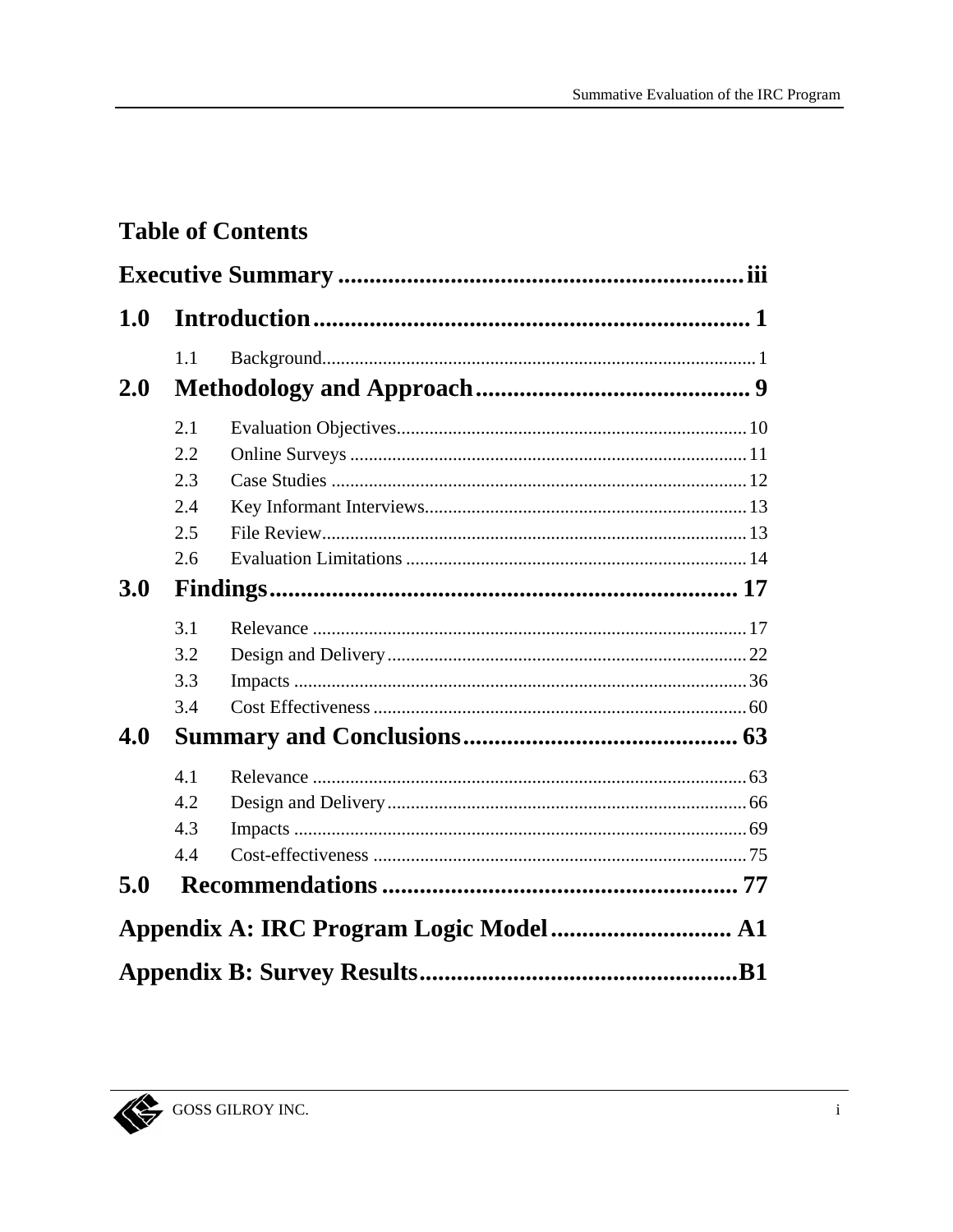Summative Evaluation of the IRC Program

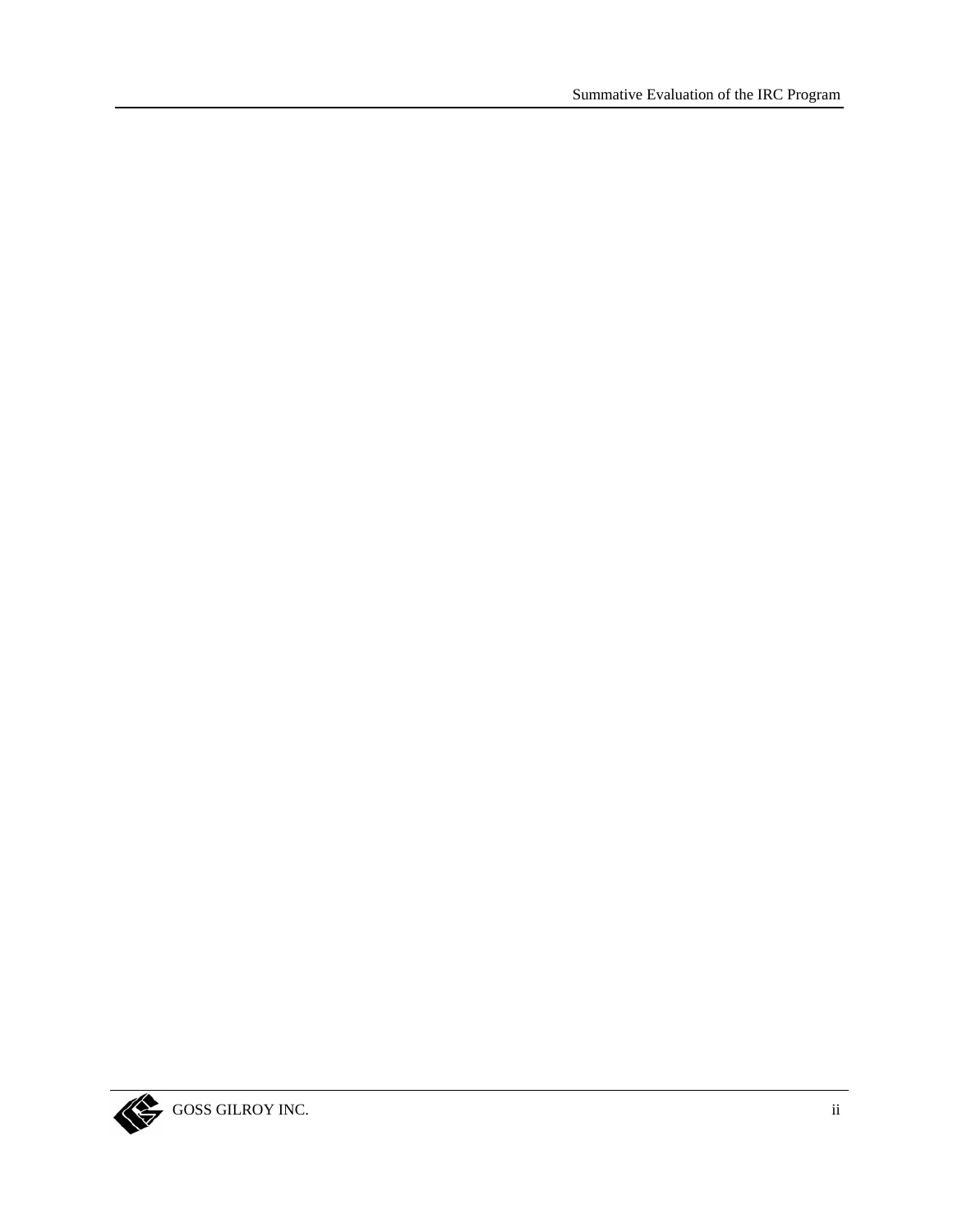# **Executive Summary**

### **Introduction and Background**

The purpose of the Summative Evaluation is to assess the Industrial Research Chairs program in terms of relevance, impacts and cost-effectiveness. Impacts are delineated in terms of Chairholder research capacity, impacts on industrial partner organizations and universities, and impacts on the training and employment of highly qualified personnel (HQP).

The IRC program is part of a cluster of programs belonging to the Building Critical Mass stream of programs in NSERC's Research Partnerships Program (RPP). In order to address gaps in major research capacity in areas of interest to industry, the IRC program provides significant, long-term funding to foster collaboration between university researchers and industrial partners.

The objectives of the Industrial Research Chairs program are as follows:

- to assist universities in building on existing strengths to achieve the critical mass required for a major research endeavour in science and engineering of interest to industry; or
- to assist the development of research efforts in fields that have not yet been developed in Canadian universities but for which there is an important industrial need.

### **Methodology**

Multiple lines of evidence, both quantitative and qualitative, were employed to gain adequate depth and breadth of information with respect to relevance, impacts, and cost-effectiveness, as well as design and delivery issues.

The methodology consisted of the following data collection activities:

- Document review:
- File Review: Random sample of all IRC files (n=55);

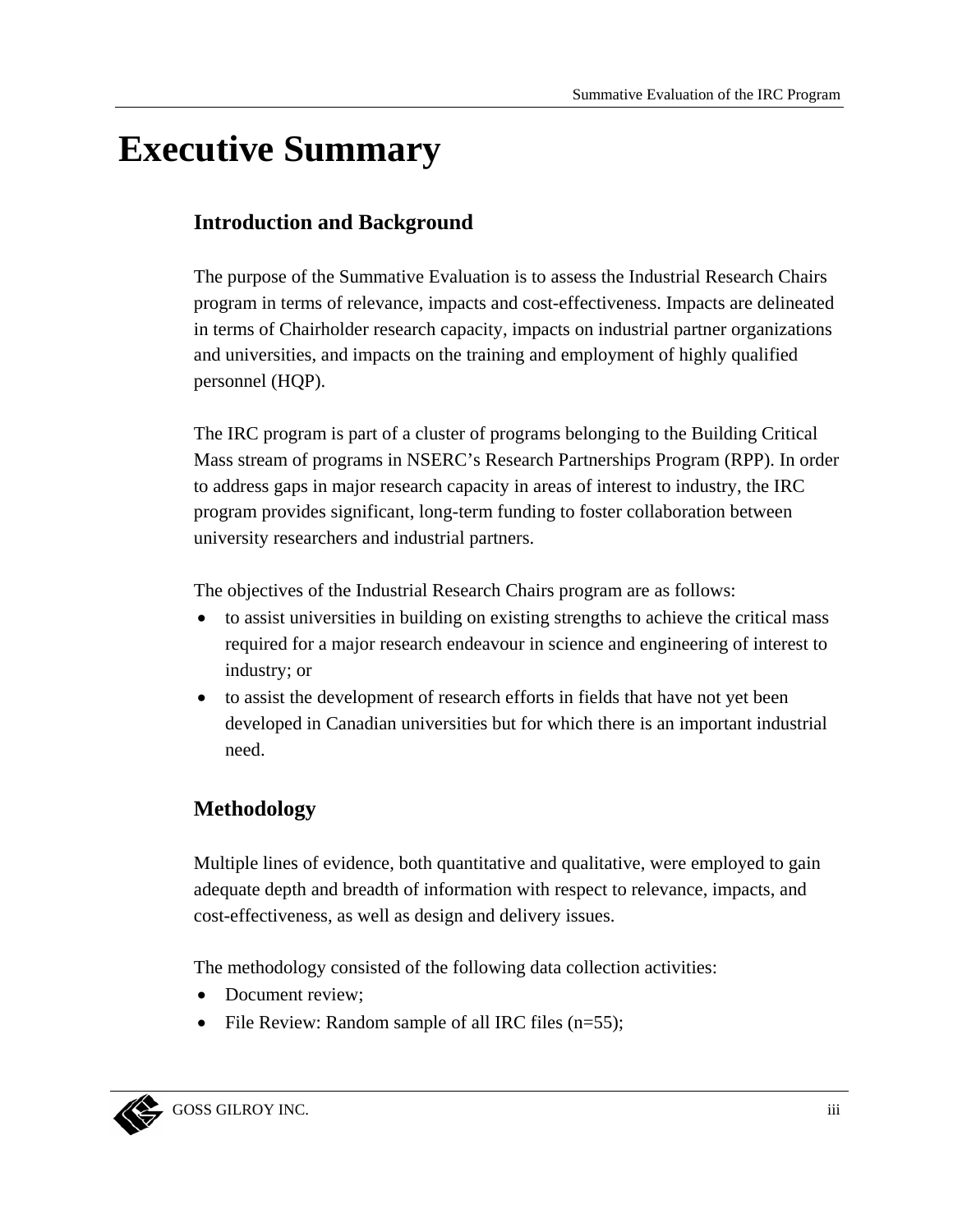- Key Informant Interviews with NSERC and Committee representatives, University representatives (Vice-Presidents of Research), unsuccessful Chairholder and partner candidates, and experts (n=38);
- Mini Case Studies (based on interviews with Chairholder, partner representative, file review)  $(n=20)$ ;
- In-depth Case Studies (based on interviews with Chairholder, partner representatives, university representatives and HQP, file review) (n=10); and
- Online surveys with Chairholders (n=120), University Representatives (n=25) and Partner Representatives (n=151).

### **Summary of Findings**

### *Relevance*

The program is viewed as highly congruent with both government-wide and NSERC priorities. According to key informants, the IRC program is aligned with government priorities relating to innovation and support for a knowledge based economy. With respect to NSERC priorities, the IRC program is considered to align with investing in people and innovation. This alignment is achieved with the program's aim to build a critical mass of Canadian university expertise in industrially relevant areas, and foster long-term partnerships with industry. By encouraging the productive use of research, the IRC program supports knowledge and technology transfer to Canadian industry.

The IRC program is viewed as a highly relevant program. The IRC program was generally regarded as an important model for strengthening linkages between universities and industry by encouraging universities to conduct industrially relevant research and by providing industry with access to expertise and high quality research. Salary support, shared costs, and the long-term funding commitment were generally considered critical and desirable features of the program.

Stakeholder respondents generally viewed the IRC program as distinct from other university research funding programs such as NSERC's Collaborative Research and Development (CRD) grant program and the Canada Research Chairs (CRC) program. In comparison to the CRD program, the IRC program was perceived to be a better vehicle for focussing on a program of research. It was generally held that the IRC program objectives could not be achieved through the CRC program. The holding of

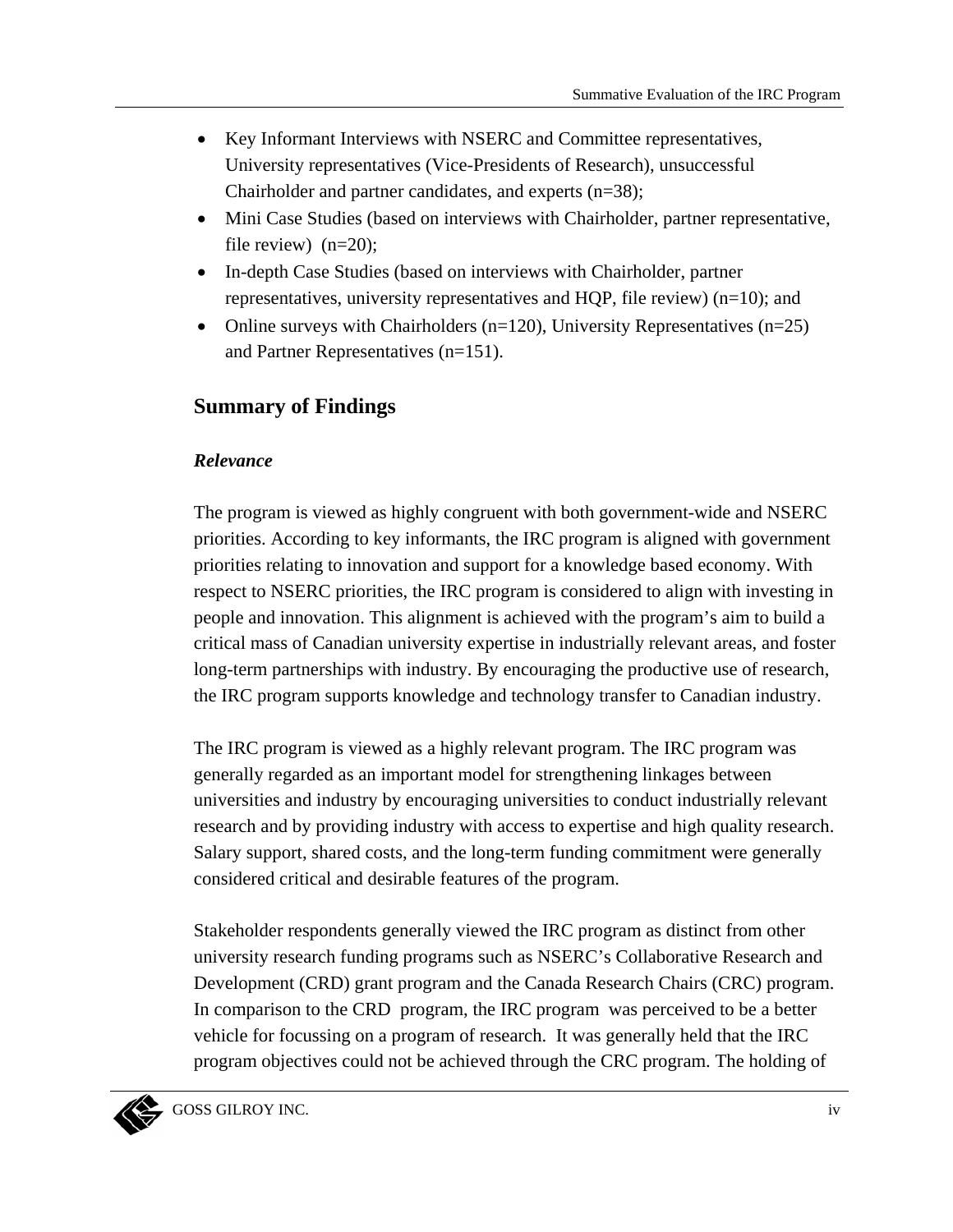joint IRCs / CRCs was primarily regarded as advantageous. However, concerns were raised that the Canada Research Chairs program could potentially overshadow the IRC program in terms of visibility.

The program is important from a number of vantage points. Chairholders particularly valued the longer-term financial commitment and the prestige associated with the Chair. Universities typically valued the program's salary support feature and viewed the Program as an effective means to retain or recruit high calibre researchers to focus on a key industrially relevant research area.

From an industrial perspective, the program was highly valued for its long-term funding commitment, close relationship with the Chairholder, shared costs and increased access to specialized research expertise, particularly with respect to access to early stage research or research involving more speculative technologies which tend to involve a greater amount of risk on the part of the investor.

A few partner and Chairholder case study respondents expressed the view that the appropriate role of universities is to conduct early stage research while industries conduct research in the intermediate or commercialization stages. However, some case studies highlighted the benefits derived from IRC involvement in both early stage research and more applied research projects. In these instances industrial partner participation in early stage research helped to facilitate technological development. Moreover, the Chair's fundamental research efforts also benefited from exposure to the industrial context and more applied research projects.

### **Design and Delivery**

### *Level of Satisfaction and Delivery Challenges*

All stakeholder groups were highly satisfied with the program and with most dimensions of the program. While not pervasive, administrative and infrastructure inadequacies for their IRC research programs were the most commonly reported challenges and in some cases impeded the Chair's research capacity and progress. From the university perspective, meeting costs associated with the Chair was difficult and was heightened with subsequent IRC renewals where salary support from NSERC is provided on a declining scale. Some universities experienced difficulties securing

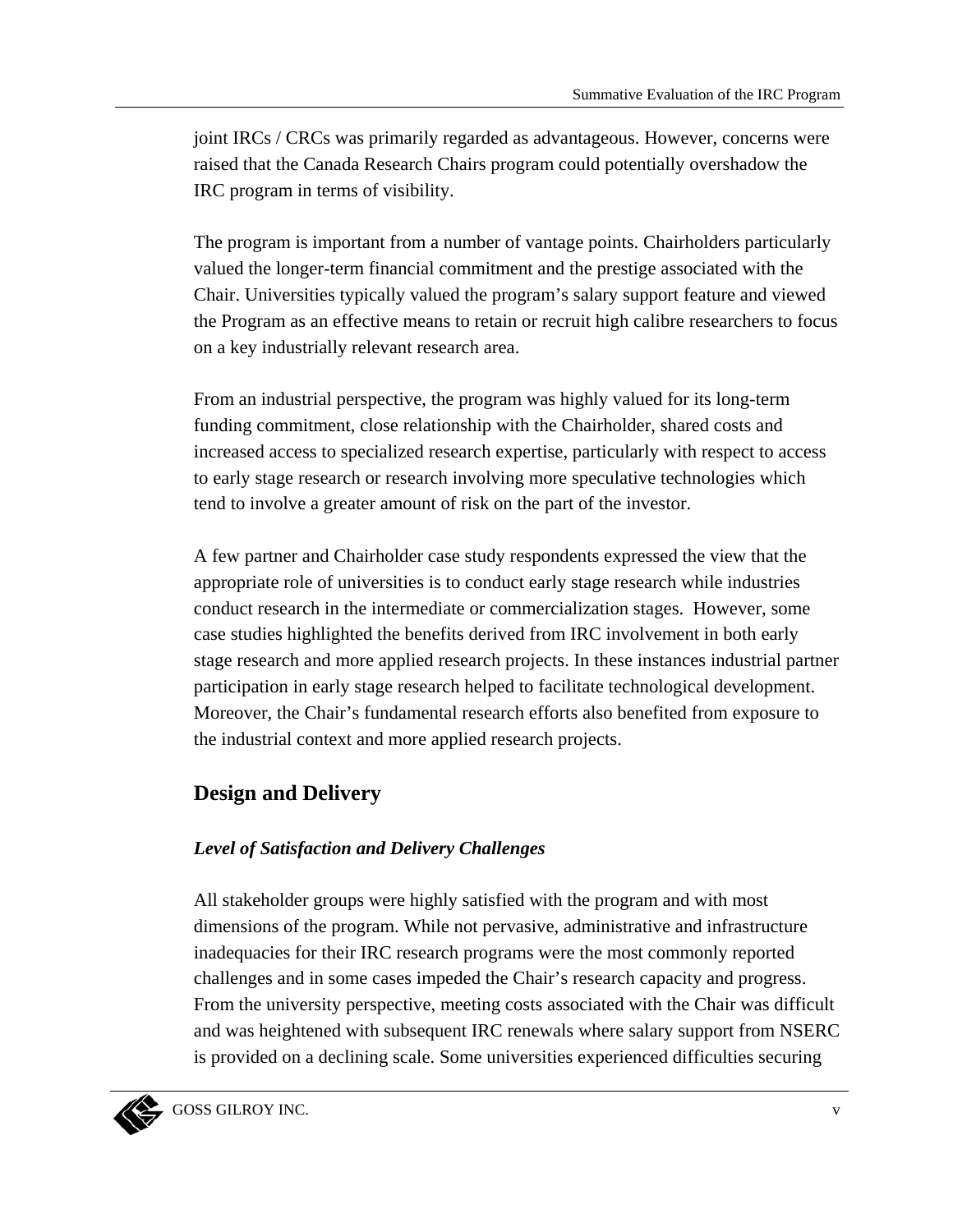resources for salary replacement within the five year time frame. Finding funding within the partner organization to sponsor the Chair program was the most commonly reported challenge by industrial partners.

The time frame for the application and approval process (between 1 and 2 years) was not a major source of dissatisfaction for either industrial partners or Chairholder survey respondents. Unsuccessful candidate key informants noted, however, that a pre-screening process would help to minimize unnecessary investments of time and resources. Additionally, more than one third of applicants are not approved for IRC funding.

### *Collaborations between Industrial Partners and the Chair*

According to the survey results and case study evidence, the majority of IRC partnerships arose from existing collaborations between the Chairholder and the industrial partner. Involvement in the IRC tended to be initiated by either the Chairholder candidate or the university.

The majority of industrial partners have regular and direct involvement with the Chair. Primary partners reported somewhat higher levels of interaction with the Chair as compared to secondary partners. The majority of partner survey respondents reported that they regularly discuss research findings with the research team (72 percent). Sixty-one (61) percent of partner respondents indicted that they have provided direction for the research process. Only 8 percent of industrial partner respondents reported that they are not involved in the IRC apart from the financial contribution.

### **Impacts**

### *Creation/Strengthening of Partnerships*

The IRC program plays a strong role in strengthening existing partnerships and in creating new partnerships between industrial partners and universities. Sixty-seven (67) percent of industrial partner respondents reported that the existing partnerships with universities have been strengthened as a result of the IRC. Forty-two (42) percent of all partner respondents reported that their organization had formed new

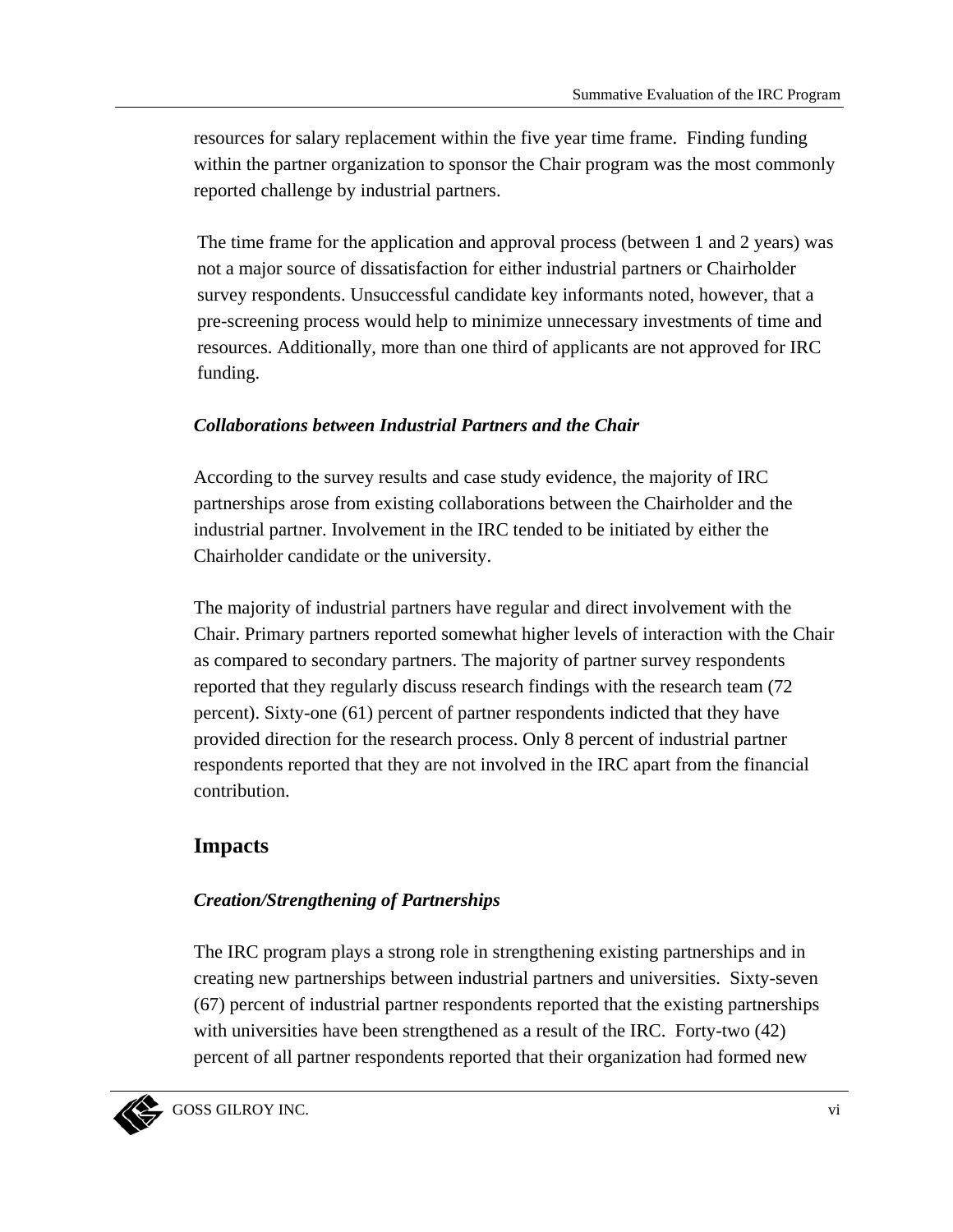partnerships with university researchers and 31 percent reported that they had formed new partnerships with other organizations as a result of the IRC.

Partnerships between Chairholders and industrial partners are strengthened through the IRC. Survey evidence indicated that most current Chairholders and partners intend to maintain their collaboration with each other upon completion of the IRC term (primarily through an anticipated renewal of the Chair), and that former Chairholders and industrial partners tend to continue collaborations through a number of mechanisms (e.g. another NSERC program; contract research; and formal /informal network) after the completion of the Chair.

The Program was considered to increase collaborations within and outside the Chairholder's university. Sixty-nine (69) percent of Chairholder respondents reported that the Program had strong to moderate impacts with respect to enhancing collaborations within their university. Eighty-five (85) percent of Chairholder respondents reported moderate to strong impacts with respect to increased collaborations outside the university.

#### *Impacts on Chairholder Research/Research Capacity*

All lines of evidence supported the assertion that the Chair program contributed substantially to the Chairholder's research capacity in terms of increased size of research team, increased ability to attract more qualified personnel, enhanced reputation within the research community, and increased visibility of the research program with industry in general. Reported impacts with respect to reduced administrative load and enhanced laboratory space were milder.

There was a strong consensus that research was strongly impacted by the IRC program in terms of increased productivity, and in terms of an expansion of the research scope.

According to case study evidence, collaborations with industry also benefit the Chair and its research in the following ways: by helping to keep informed of industrial needs and context; by helping to identify fundamental, long-term research objectives; by providing data for future research and development; by providing a "testingground" for tools and knowledge; and by providing feedback on the results of the research.

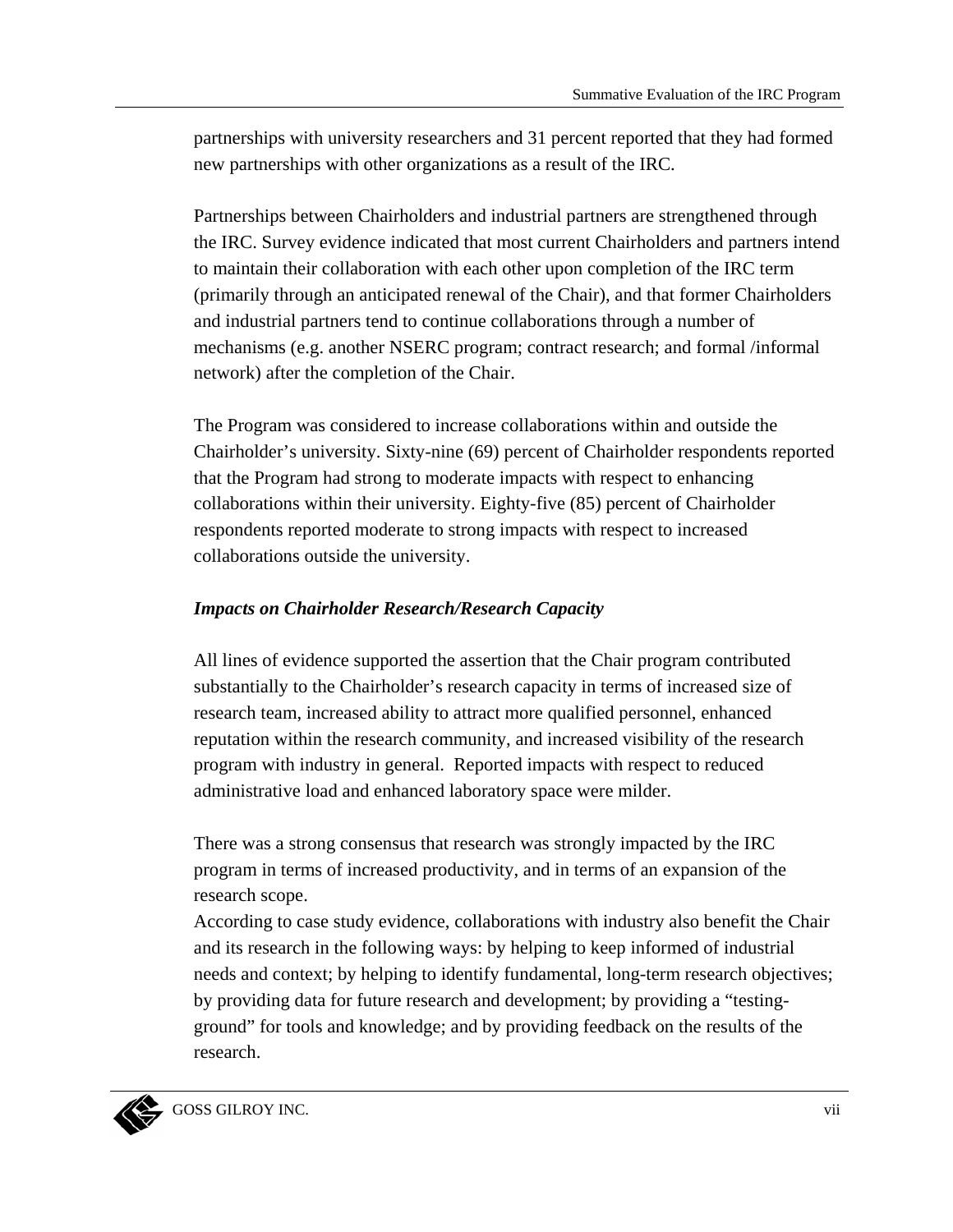#### *Industrial Partner Impacts*

With respect to partner impacts, the majority of partner respondents reported the strongest impacts with respect to increased access to specialized expertise and research results. These impacts are consistent with the partners' expectations of the IRC program. Ongoing access to the Chairholder's expertise was considered to benefit the partner organizations by facilitating the transfer of knowledge/technology with respect to cutting edge research, and potential new processes, products and methodologies for exploring research problems. Moreover, the Chair, through its network of collaborations, provides the partner organization with access to expertise beyond the Chair. According to survey evidence, about half of the partner organizations experienced moderate to strong impacts with respect to increased R&D capacity.

Survey evidence shows that IRC research is being used by industry, most commonly to improve or develop processes and products. Additionally, other receptor organizations typically use research results. A comparison of earlier and more recent Chairs revealed that, with the exception of prototype or pilot development, a greater percentage of the earlier Chairs showed evidence of transfer of knowledge/ technology (e.g. increases in the number of patents issued, numbers of technologies licensed, and improved and new processes and products), indicating that commercialization of results is being realized over time.

Overall, partner organizations experienced milder impacts with respect to a number of dimensions relevant to financial impacts such as improved revenues or cost reductions of the partner organization. According to partner survey evidence, the IRC program contributed considerably to the improved competitive position of partner organizations in 44 percent of reported IRC cases. For about one-third of the reported cases, the IRC program contributed substantially to increased market opportunities, improved productivity, and increased market opportunities of partner organizations. In about 20 percent of the reported cases, the IRC contributed substantially to the creation of new jobs; increased speed of supplying and/or delivering of goods; and increased cost-reductions. In just under 15 percent of the cases, the IRC contributed considerably to increased revenue and increased profitability. Additionally, the IRC program contributes, to some extent, to the realization of outcomes pertinent to

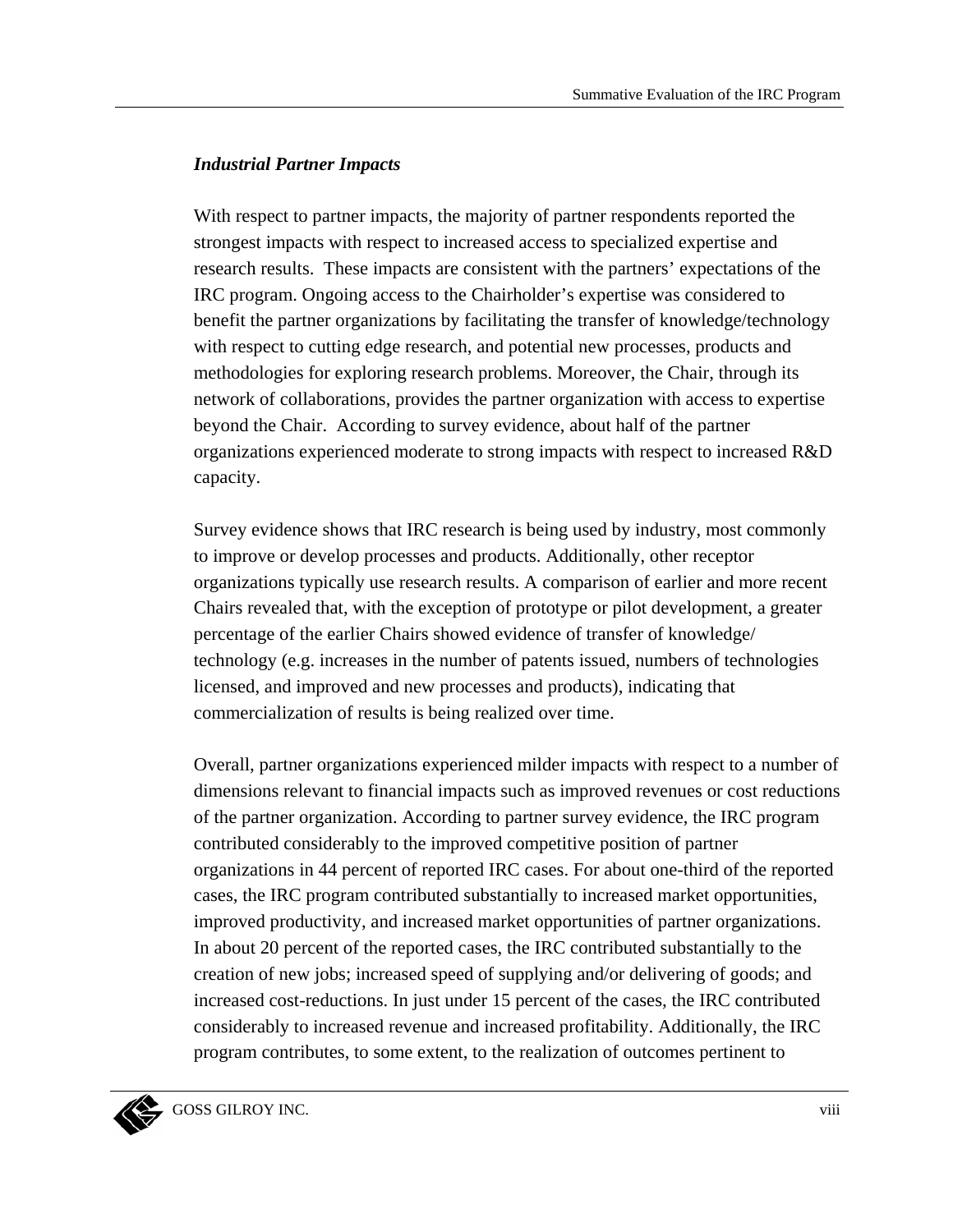environmental and social issues.

Secondary partners experienced stronger financial impacts as compared to primary partners on a number of dimensions including increased speed of supplying and/or delivering goods; increased market opportunities; improved productivity; and increased revenues. These variations may be attributable to the different profile of primary and secondary partner respondents. The principal market of secondary partner respondents was more likely to be local and less likely to be international.

### *University Level Impacts*

The IRC program was reported to contribute significantly to the achievement of critical mass and helped to bridge gaps in existing programs or developed niche areas (e.g. automotive sector, environmental science, construction engineering and management). The building of critical mass in industrially relevant areas was linked to a number of the program's features and benefits such as its leveraging effect, its effectiveness as a tool to recruit and retain faculty (through salary support and increased prestige), and its ability to attract HQP.

The salary support feature was considered to be particularly important in building critical mass, in that it enabled the university to attract external expertise and in the case of Chairholders selected from within the university, use the freed up salary funds for replacement faculty members in complementary areas of research. Just under half of the current active Chairs are external candidates; a good indication that the IRC program plays a substantial role in helping create critical mass in new research areas for those universities.

The recruitment of replacement faculty typically results in increased teaching and research capacity at the university. The impact of the replacement faculty on the Chair's research area is less clear as varying degrees of integration with the Chair's program of research were reported, with some replacement faculty members more peripherally involved than others in the Chair's research.

### *HQP Impacts*

According to survey evidence, most HQP interact with industrial partners. The most common types of interactions between HQP and partners are the presentation of

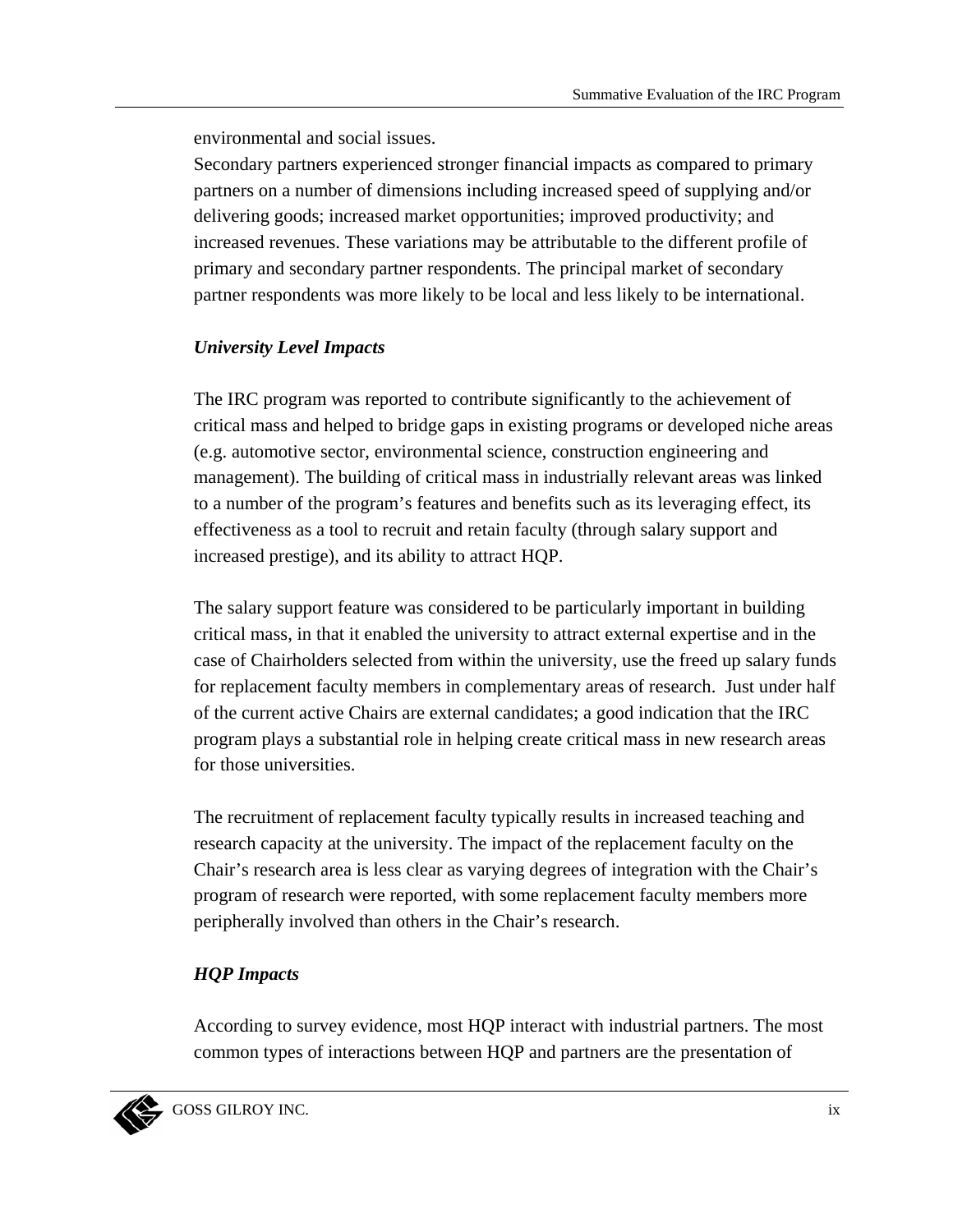research results and the discussion of research projects. The interactions were considered to provide training enhancements by improving knowledge of the industrial context and by developing an understanding of how research results are transferred to industry. About one-third of industrial partner respondents indicted that they have hired HQP. Survey results indicated that more than two-thirds of HQP who obtain employment are employed by industrial partners and industry upon completion of their involvement with the IRC. However, it is not clear from the evidence as to the extent of HQP that are employed with Canadian industry.

### **Cost-effectiveness**

Overall, the Chair model was viewed as the most cost effective means to assist universities in building critical mass in industrially relevant areas. NSERC, Committee and expert key informants cited the Program's leveraging effect and the substantial cash and in kind contributions by the private sector as evidence of its costeffectiveness.

The IRC program leverages industrial partner funds that contribute both to the costs of research and to the Chairholder's salary. Total NSERC contributions from 2000/2001 to 2005/2006 amounted to approximately \$72M. Private sector and other part cash contributions totalled approximately \$107M. Private sector and other partner in-kind contributions totalled \$36M for that same time period. Hence, the IRC program leverages 2 private and public sector dollars (including cash and in-kind contributions) to every 1 dollar it funds/provides (i.e., at a ratio of about 2 to 1). The Chair was reported to be a more effective model, as compared to other funding mechanisms such as the CRD and the CRC programs, in generating leveraging momentum.

### **Conclusions**

### *Relevance*

Concerning relevance, this evaluation set out to determine the extent to which the IRC program continues to be consistent with the federal government's and NSERC's priorities, and whether or not the program addresses the needs and priorities of both

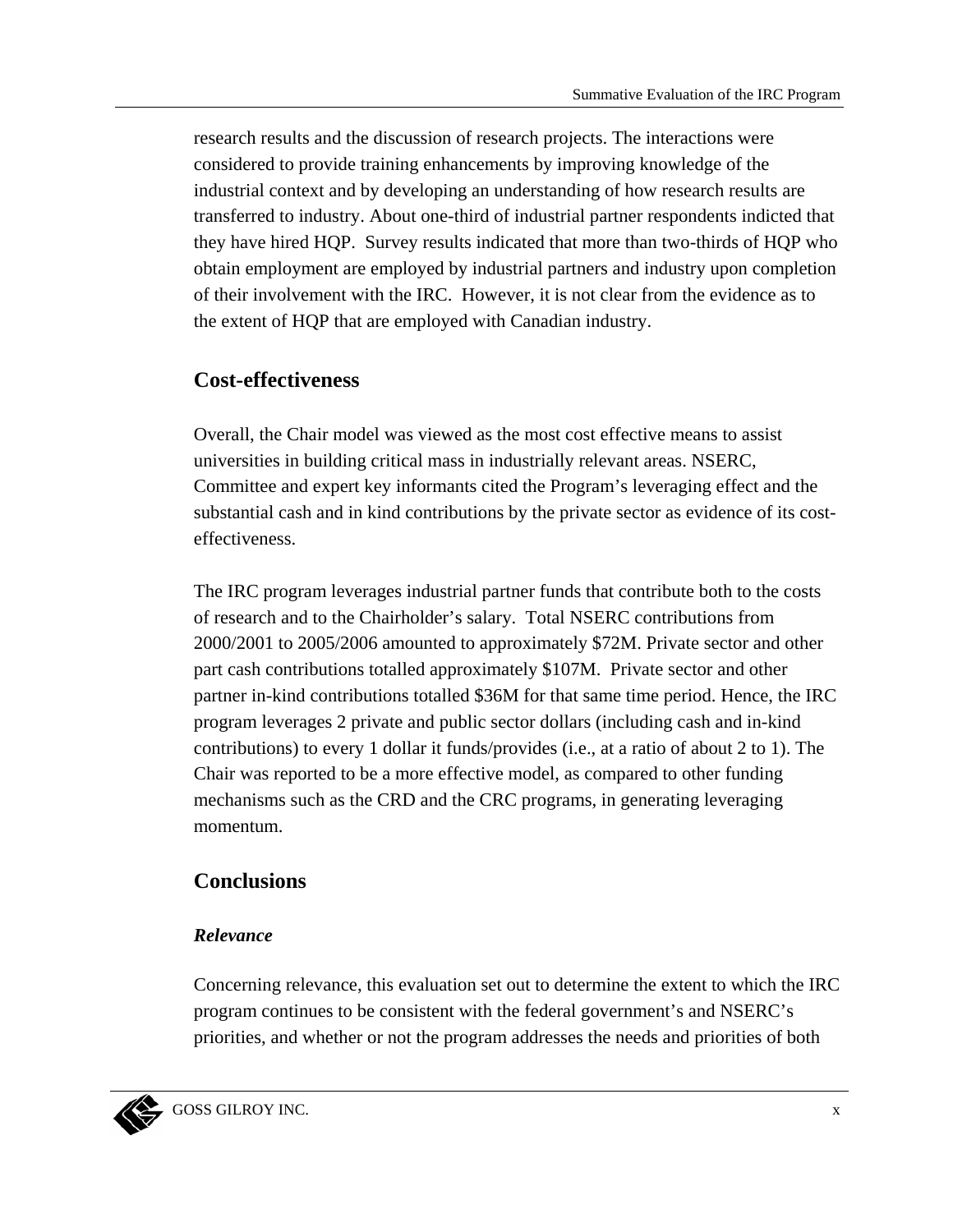industry and universities – the key partners in a successful Industrial Research Chair. The evidence gathered throughout this evaluation, and summarized above demonstrates that NSERC's IRC program is highly relevant.

The thrusts in Canada's Innovation Strategy to leverage the commercialization potential of publicly funded academic research, and to support the forging of partnerships between universities and the private sector to achieve commercialization, are both clearly being targeted through the IRC program. With the long term partnerships that are formed through many Chairs, industrially relevant research is carried out within the university sector, while private industry benefits from having access to this research – providing both input and receiving the benefits of transferred research results.

Within NSERC's suite of Research Partnerships Programs, the IRC is clearly distinct and does not have unnecessary overlap with other programs. As pointed out above, the NSERC CRD program (which is most often cited as the program closest in design to that of the IRC) is better designed for carrying out an industrially relevant research project, while the IRC is best suited for tackling a longer term and wider-scope *program* of research. Arguably the closest program to the IRC is the Canada Research Chairs, which also provides salary support and assists universities in funding new or established professors. While superficially they may both appear to be similar, an analysis of each demonstrates them to be distinctive from one another, with the IRC program being uniquely focused on industrial research. Unfortunately, it appears that the CRC program overshadows the IRC program in terms of visibility and consequently prestige; a recommendation is put forth below to address this issue.

While not a panacea to university and industry alike, it can be concluded that the Industrial Research Chair program is one important method of addressing the complementary needs and priorities of the two sectors. From the university perspective, the Chair model forms an appropriate means to build linkages with industry and engage in needed industrially relevant research. Moreover, considering the salary support provided by the program, universities are furnished with a means to build critical mass in these industrially relevant domains. These benefits flow fittingly from the main objectives of the IRC program.

The activities and partnerships that result from the IRC program also meet industrial

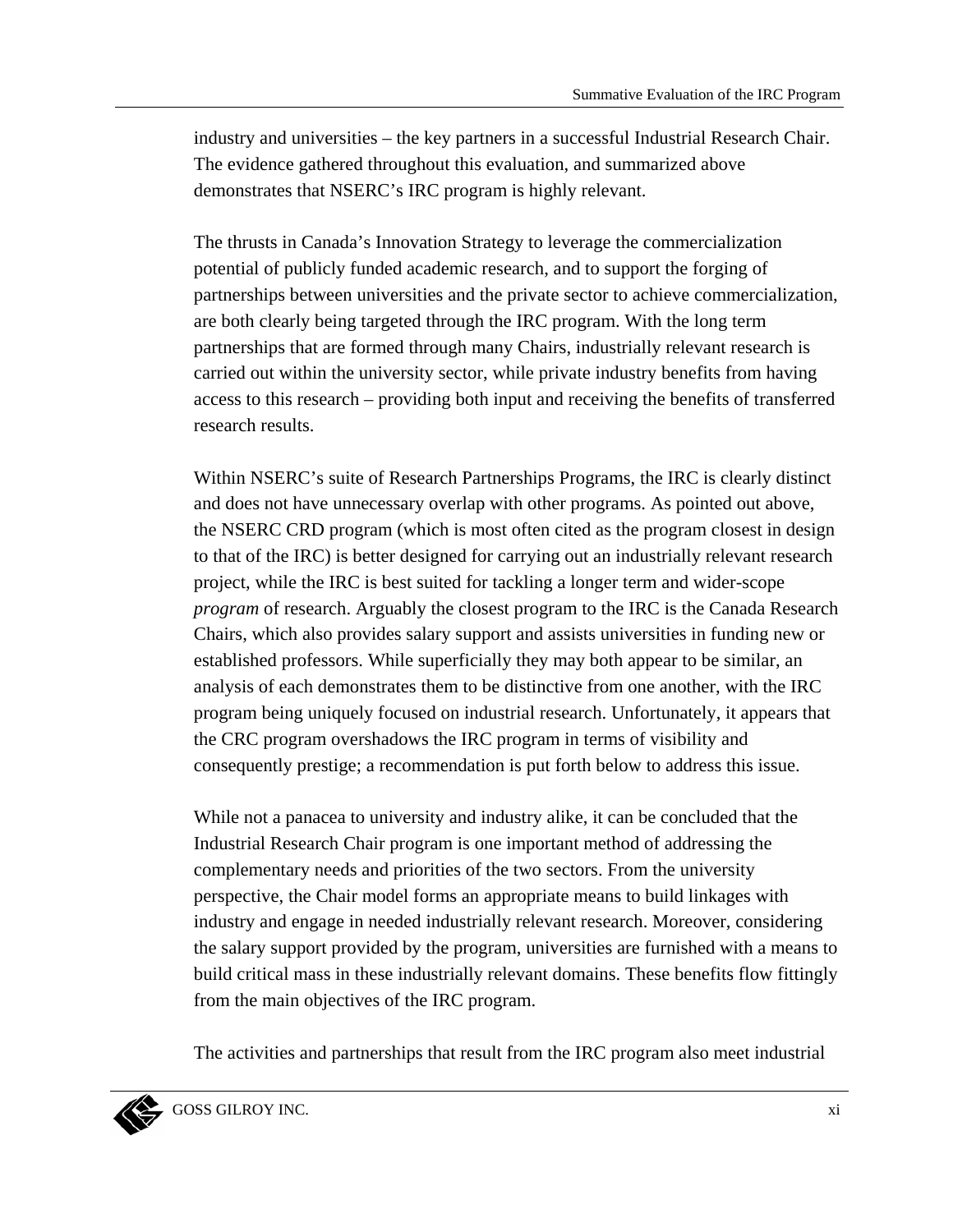needs, in particular facilitating access to research conducted at an earlier stage than that which is typically done within the commercial sector. The cost sharing in the program that is borne by NSERC, the university, and the private sector company helps to ensure that risk on the part of the partner is significantly mitigated, thus stimulating industry involvement in, and benefit from, university-led research.

As was mentioned in the methodology section, one limitation of this evaluation, and thus upon the conclusions that can be drawn, is the evaluation's focus on only those industrial partners who *already* subscribe to the program. This approach does not address the extent to which the program is relevant and can meet the needs of *other* potential industrial partners. Therefore, a more thorough assessment of relevance would require an environmental scan or further consultation with non-participating industrial organizations and universities.

### *Design and Delivery*

In order for any program to achieve desirable levels of relevance, impact, and cost effectiveness, its design and delivery must be appropriate. This evaluation has been able to bring forth the conclusion that, in fact, the design and delivery aspects of the IRC program are very strong. As stated above, all stakeholder groups are highly satisfied with the program, and with most dimensions of its design and delivery. Nonetheless, despite this, several of the recommendations put forward below in section 5.0, relate to the delivery of the program.

The most cited and most apparent deficiencies in the program's design relate to a need for administrative and infrastructure support for the Chairs – deficiencies that can have a direct impact on the quality and pace of research outcomes. Not surprisingly, administrative problems were most prevalent under somewhat predictable circumstances, such as when and IRC has numerous partners, collaborators, and a large research team. Furthermore, infrastructure difficulties are most likely within smaller institutions, or those under financial constraint. It is these findings that lead to the recommendation, described below, to consider a special funding mechanism to provide administrative and capital support under specific circumstances.

The salary support provided to support the Chairholder is obviously one of the

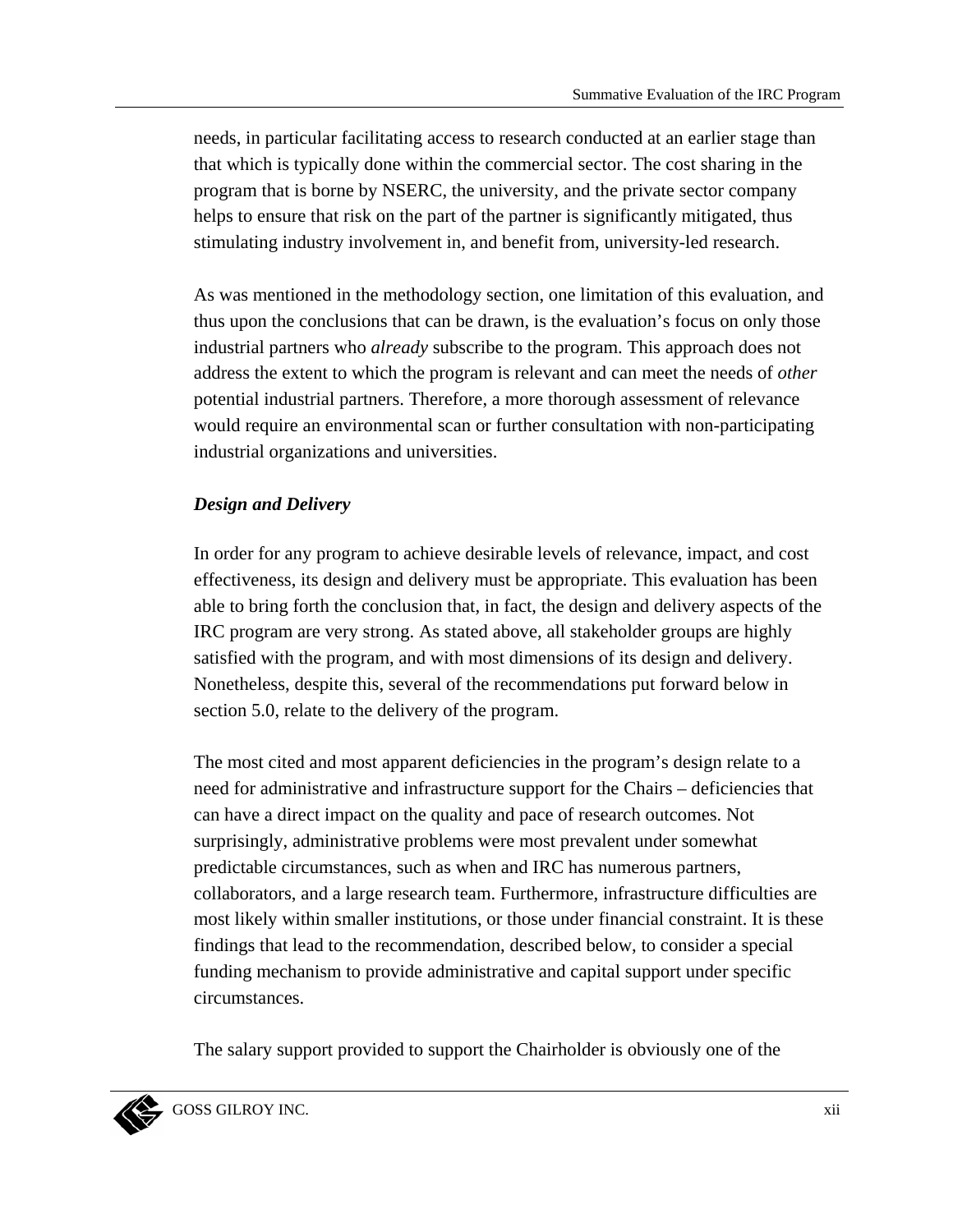strongest elements in the design of the IRC program, and forms one of the prime advantages for the universities' participation. Nonetheless, for some universities, because of the diminishing salary support during subsequent IRC terms, the five year time frame during which full support is furnished is insufficient to secure sustained and adequate funding to take over responsibility for the Chairholder's salary. As such, the recommendation of extending full salary support for an additional two years, for those institutions with demonstrated need, is provided in further detail in the Recommendation Section.

Relating to design and delivery, the largest difficulty that has been observed to be experienced by the industrial partners is finding the funding within their own organizations. This challenge relates to factors external to the program's design and therefore addressing this issue may be more the role of industry or other programs aimed directly at helping Canadian industry build R&D capacity. The extent to which insufficient funding creates a barrier to industry participation in the IRC program should be further assessed in an environmental scan that includes consultation with non-participating industrial organizations.

The IRC program has a success rate of 62%, perhaps a relatively low number considering the investment of time and resources required to participate in what is a rather in-depth application process. Given the success rate, a more formalized prescreening process would minimize unnecessary investments of time and resources for applicant, partner and Chairholder candidates.

Finally, the collaboration between industrial partners and Chairs is appropriate. The nature of the collaboration is somewhat dependent on the type of research conducted, the relationship between the Chairholder and the industrial partner prior to the formation of the IRC, and partner and Chairholder experiences with respect to industry and university contexts. Overall, these relationships have characteristics of being direct, transparent and ongoing.

#### *Impacts*

When considering the impacts of the IRC program, this evaluation was designed to determine the extent to which the program has been successful in meeting its program objectives and its intended reach. At this point it is worthwhile to review these

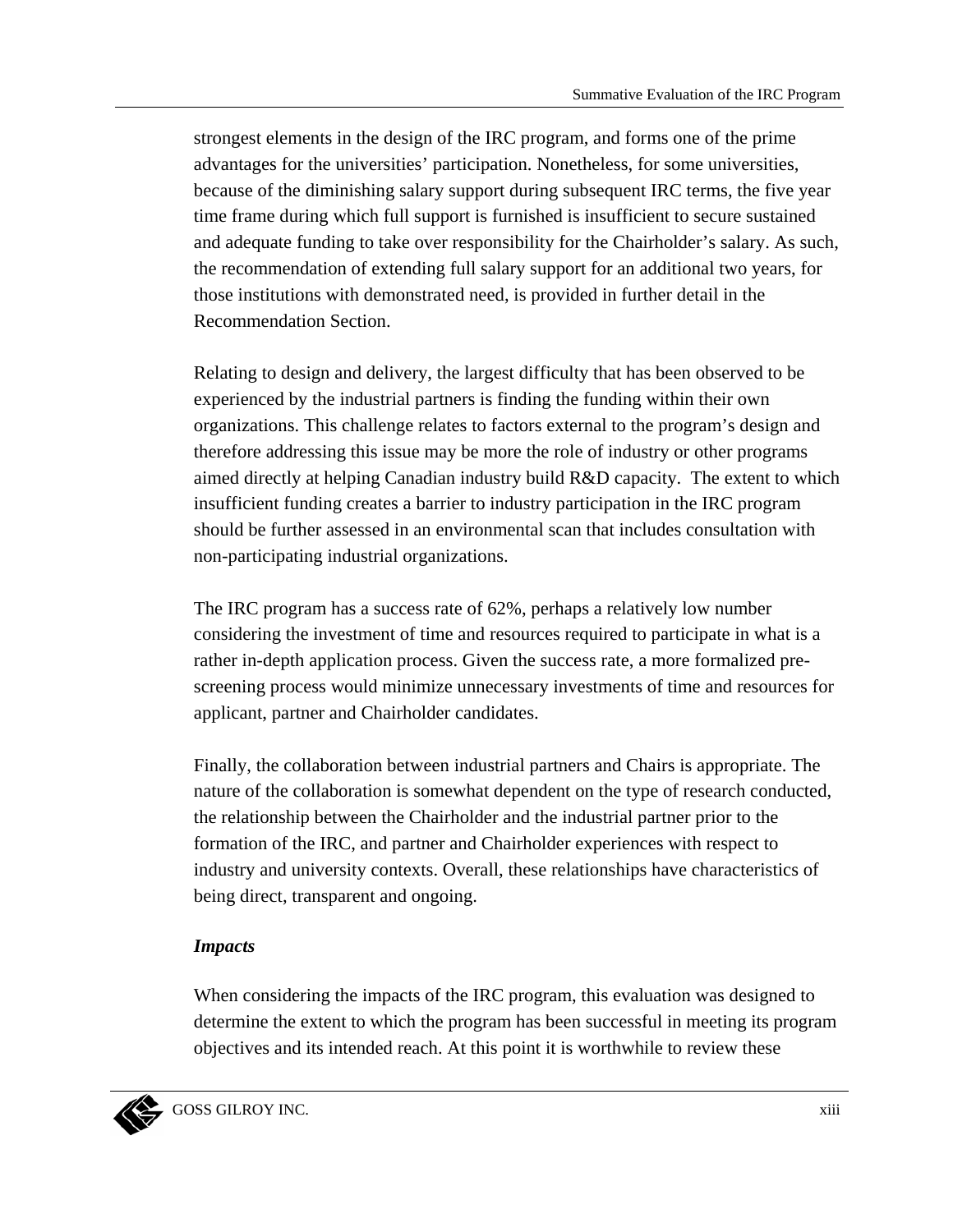objectives: to assist universities in building on existing strengths to achieve the critical mass required for a major research endeavour in science and engineering of interest to industry; and/or to assist in the development of research efforts in fields that have not yet been developed in Canadian universities but for which there is an important industrial need.

It should be pointed out that, in general, the impacts achieved by the IRC program are stronger with respect to more immediate outcomes, and are moderate or milder where longer time horizons are necessary to achieve results. This is not surprising considering the evaluation's focus on more recent Chairs.

The results of the evaluation demonstrate that the IRC program is having significant impact in terms of meeting its objectives – as well as in areas beyond these precise bounds. The program directly contributes to building critical mass in universities in research areas relevant to industry, especially through the design element of salary support, which leads directly to the creation of new positions. Furthermore, taking into account that almost half of the current IRCs have been formed with external candidates, and that a substantial portion of these candidates come from outside Canadian academia, demonstrates the incremental impact the program is having.

The IRC program also has a strong impact with respect to building the research capacity of the Chairholder. The increased research capacity facilitated by the IRC program, coupled with an enhanced focus on a *program* of research contributes to increased research productivity and a broadening of research scope. Moreover, the distinct, longer term features of the IRC program encourage not only industrial partnership with universities, but also engagement in fundamental or more speculative research.

Related to the development of research capacity, the IRC program plays a strong role in strengthening existing partnerships between Chairholders/universities and industrial partners. The program also has a strong impact with respect to increased Chairholder research collaborations outside the university, along with a more moderate impact on increased collaborations within the university. Furthermore, with respect to partnering, IRC Chairs moderately contribute to the creation of new partnerships between universities and industrial partners, as well as between other organizations and industrial partners.

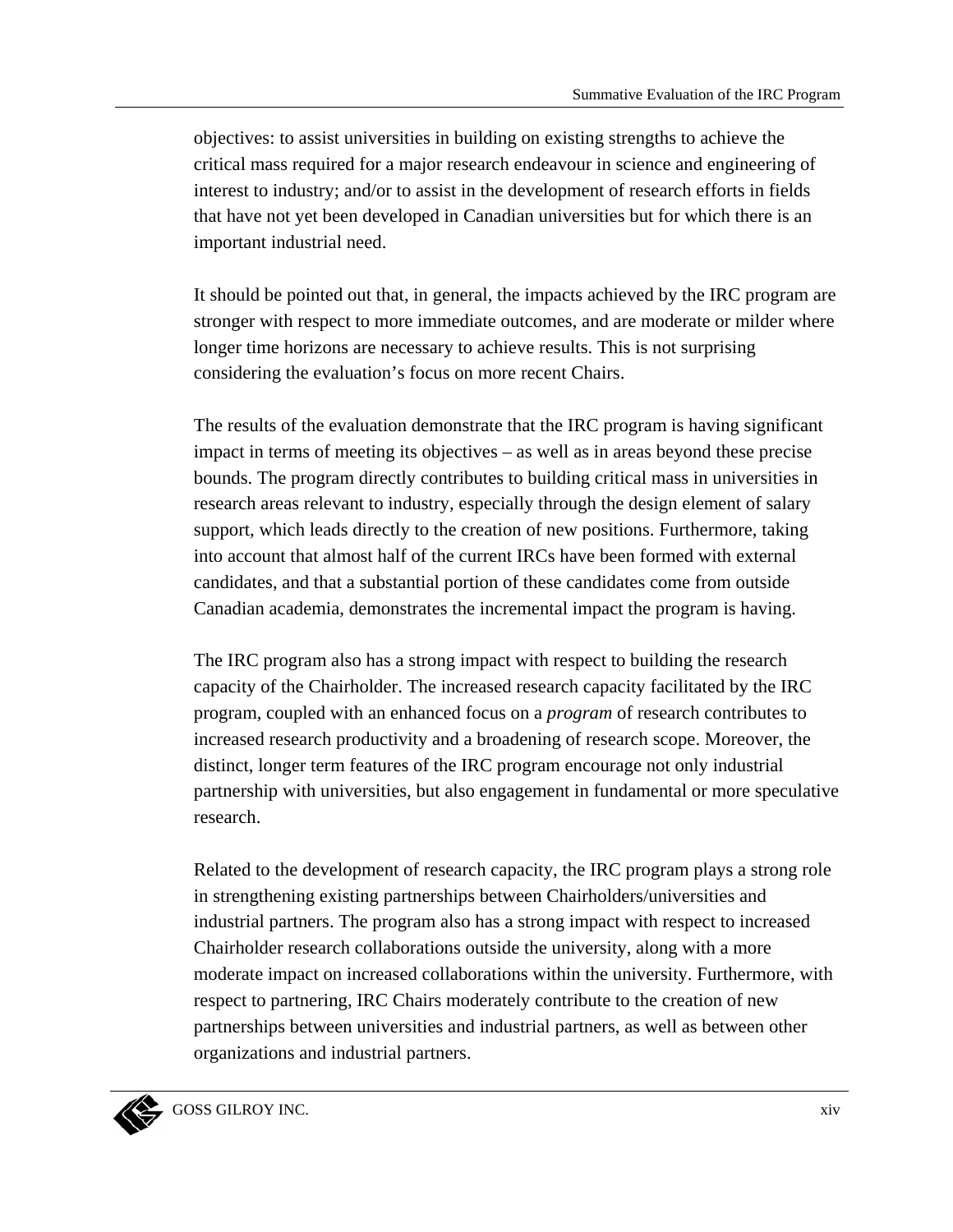In terms of the impact of the program on the industrial partners, most generally, they benefit from increased access to specialized expertise. This increased access contributes substantially to building the R&D capacity of partner organizations and to the transfer of knowledge/technology to industry. With the formation and existence of an IRC Chair, many conditions exist for the transfer of knowledge and technology to industry. Direct and regular interactions between industry and the Chair do, for the most part, take place. HQP involved in the Chairs typically interact with industry and in many cases are eventually employed by industry. The knowledge from an IRC that is transferred is typically used to improve or develop processes and products. Moreover, research results are frequently used by organizations other than the specific industrial partners.

Not surprisingly, the extent to which IRC research is transferred to partner organizations and to other receptor organizations, generally increases over time. However, it should be noted that the extent to which an individual Chair is involved in knowledge and technology dissemination activities varies considerably. It is not clear whether Chairholders have the appropriate resources and capacity to perform necessary dissemination activities or whether other mechanisms for knowledge and technology transfer are needed.

For a small portion of partner organizations, involvement in an IRC has had a substantial impact with respect to the enhancement of commercial and financial outcomes. Given the evaluation's focus on recent Chairs and the evidence for achievement of more immediate outcomes, the IRC program likely results in more extensive economic and commercial impacts for partner organizations over longer timeframes. Secondary partners, as opposed to primary partners, are more likely to realize stronger commercial impacts as a result of the IRC program. This result is likely due to the different profiles of secondary partners: their principal markets are more likely to be local and less likely to be international – and therefore impacts may be more likely to be immediate. Although not one of the intended outcomes of the IRC program, the program contributes, to some extent, to the realization of outcomes pertinent to environmental and social issues, benefiting Canadians. However, current performance reporting does not fully track environmental and social outcomes

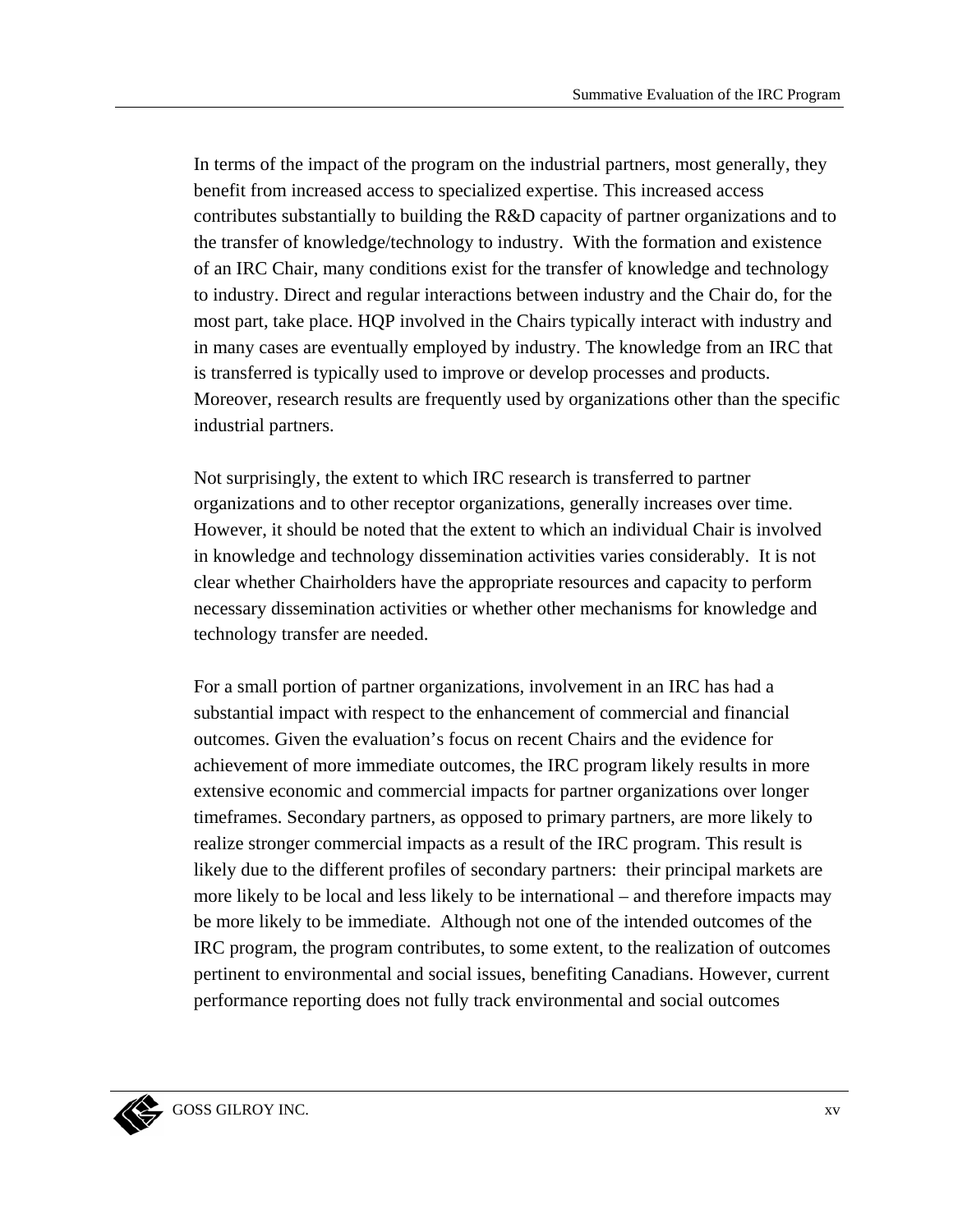derived from the IRC program<sup>1</sup>.

Finally, in terms of the impact on the development of HQP, the IRC program augments the training of HQP by providing them with access to a broader range of collaborators and partners, and by enhancing the HQPs' understanding of how technology and knowledge are transferred to industry. The incremental impact of the IRC program on HQP employment is less clear, except in those cases where the IRC has contributed significantly to the development of curriculum in niche areas where there is high industry demand. While a substantial portion of HQP are employed by industry immediately following their IRC involvement, the extent to which HQP are employed by Canadian industry is not known.

#### *Cost-effectiveness*

As stated in the methodology section, the analysis of cost effectiveness that has been carried out for this evaluation is limited to the leveraging aspect of the IRC program, and the perspective of stakeholders as to whether the IRC objectives can be achieved more cost-effectively through other alternatives. Nonetheless, the evaluation has yielded varied evidence that the Chair model is a cost effective means to assist universities in building critical mass in industrially relevant areas. Moreover, the objectives of the IRC program could not be achieved to the same extent through other funding mechanisms such as the CRD or CRC programs.

A key advantage of the IRC program's design is that it leverages private sector funds that contribute both to the costs of research and to the Chairholder's salary. Moreover, the long term funding commitment, flexibility, and prestige associated with the IRC contribute to the enhanced leveraging effect of the program. Finally, the IRC differentiates itself from the CRC program by focusing on industry-university partnerships, enhancing its visibility within the private sector.

### **Recommendations**

Overall the evaluation provided strong evidence that the program meets overall expectations and needs of universities, researchers and industrial partners. Moreover,

<sup>1</sup> While the final report tracks contributions to policy or regulations, the progress report does not track indicators relevant to environmental and social outcomes



 $\overline{a}$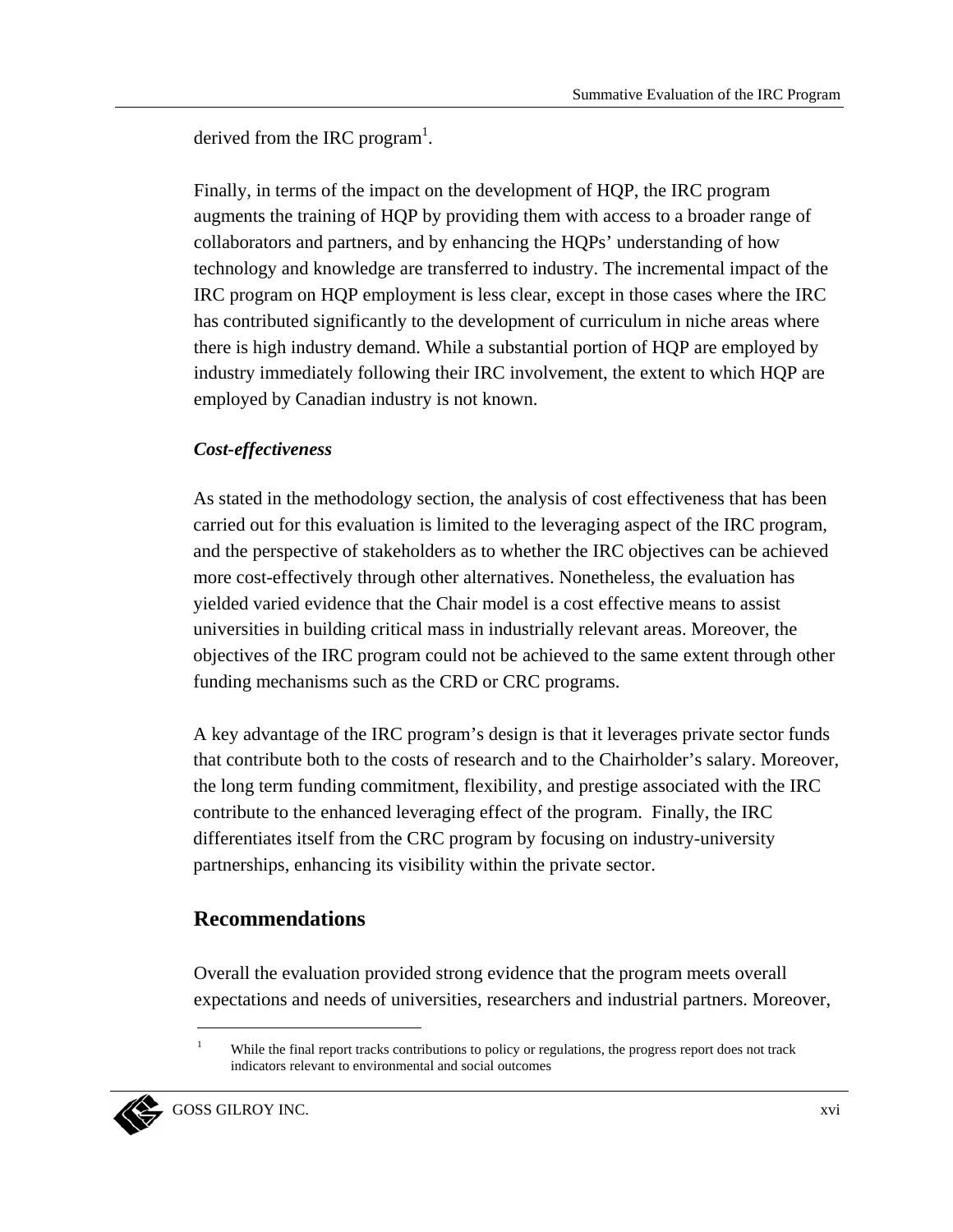there is reasonable and varied evidence to support the fact that many of the impacts, particularly with respect to enhanced research capacity and building of critical mass in industrially relevant areas, can be attributed to the unique design elements of the IRC program. While no pervasive challenges were found, there were some aspects of the program that merit further assessment and modifications. The following recommendations address some of the key issues identified in the findings and conclusions.

**1. Identify and implement additional efforts to further augment the visibility and prestige of the IRC program.** The prestige and visibility associated with the IRC is of value to researchers and is viewed as an important factor in leveraging additional funding. The Canada Research Chairs program has the potential to overshadow the IRC program in terms of visibility and prestige, and thus there is a risk that this could negatively impact on the IRC program. Therefore, it is important to ensure that the visibility of the IRC program is maintained or enhanced. Efforts to enhance visibility could be targeted towards researchers, industrial partners, and industry in general. Additional efforts to recognize the endeavours of the Chair are worth further consideration. Increased awareness of IRC benefits to industry would enhance the industrial partners' level of commitment and support for the Chair. The prestige of the IRC could be further enhanced through more formal gatherings or events to recognize the Chairs' achievements.

### **2. Consult with non-participating universities and industrial organizations to assess opportunities and challenges with respect to IRC involvement.** One

limitation of this evaluation is its focus on those partners who subscribed to the program. Some universities may face more challenges in establishing and supporting a Chair. Additionally, there may be potential industrial partners that face barriers that could be addressed through adjustments to the program or improved marketing and outreach. Therefore, to better assess possible barriers and challenges to participation in the program, consultation with non-participating universities and industrial organizations is recommended. Specifically, NSERC could also assess whether smaller companies, or companies involved in emerging technologies or in more vulnerable sectors would benefit from the IRC program or whether other funding mechanisms can best address their needs. The evaluation found that finding funding within the partner organization to sponsor the Chair was challenging for many industrial partner organizations. Therefore, the environmental scan should also assess

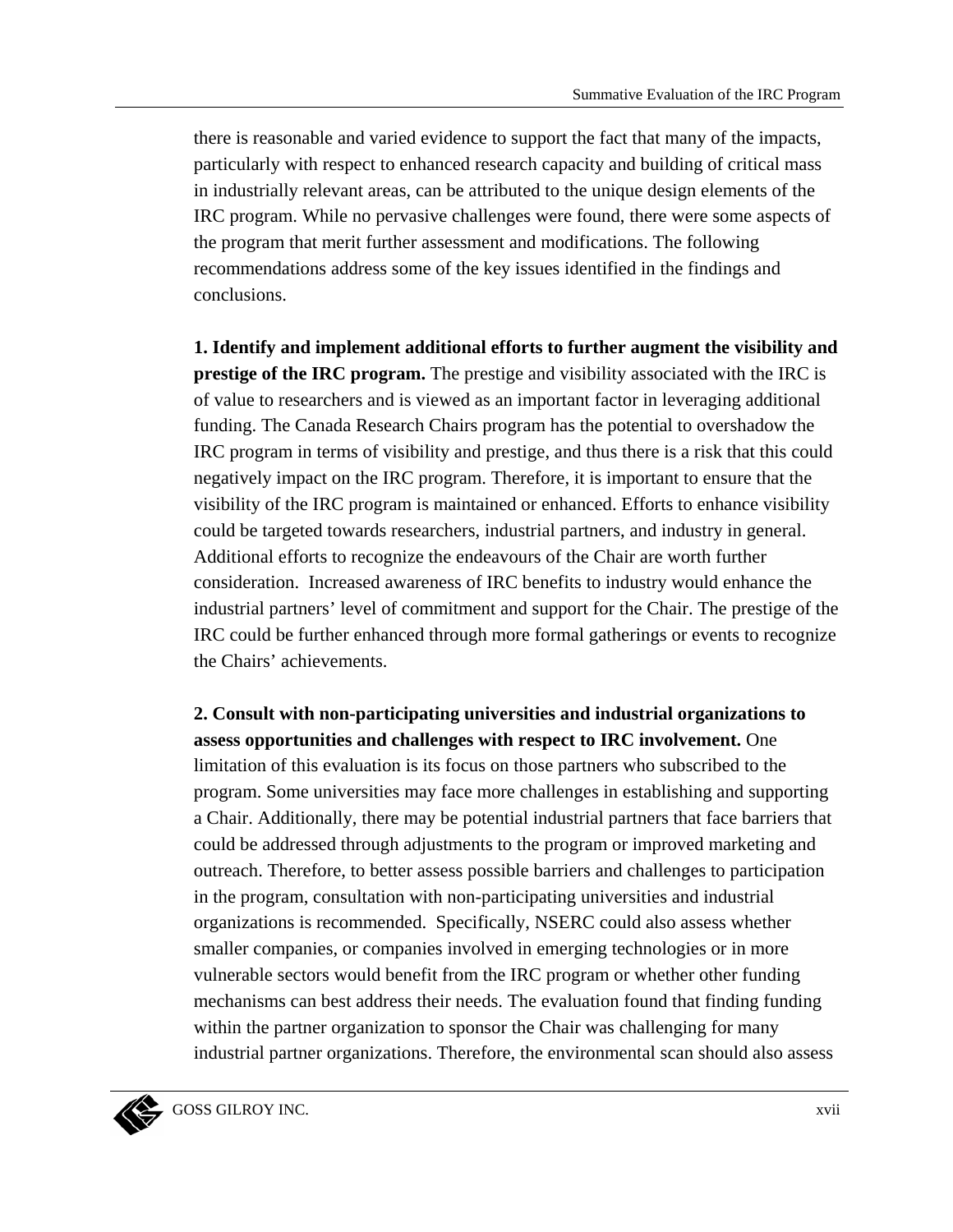the extent to which finding funding within the partner organization is a barrier to participation in the IRC program as well as possible strategies to address this challenge.

**3. Consider making available a special funding mechanism, linked to the IRC program, to provide for administrative and capital costs of research in specific circumstances.** The evaluation showed that in certain circumstances, administrative and infrastructure support was inadequate. A special fund could be made available for those IRCs demonstrating the need for additional administrative or infrastructure support. Application for additional funding would be made at the same time as application for the Chair or application for renewal. The applicant would have to clearly demonstrate the special circumstances that necessitate additional funding. Additionally, to help address administrative challenges faced by some Chairholders, NSERC should also consider the development and dissemination of best practice information to Chairholders with respect to the management and administration of IRCs.

**4. In the case of second term renewals, NSERC should consider providing full salary support for the first two years with salary support provided on a declining scale the remaining three years of the renewal, for those universities who can adequately demonstrate need.** The evaluation showed that the five-year time frame is insufficient for some universities to find adequate resources for salary replacement. Full support for salary during the first two years of renewal would engender more university support for IRC renewals.

**5. NSERC should consider adopting a two-step application process.** The application and approval process necessitates a considerable investment of time and resources. A more formalized pre-screening process would help to reduce unnecessary investment of time and resources for those IRC applicants not likely to be successful in the competition. A two-stage proposal process would be one option to address this challenge. The first stage would involve a précis proposal. A full proposal submission would be accepted only upon pre-approval of the précis. Preapproval by all three parties (University/ Industry/ ACUIG) of the Chair and Chairholder candidate would be required. The industrial partner candidate(s) should be identified in the précis.

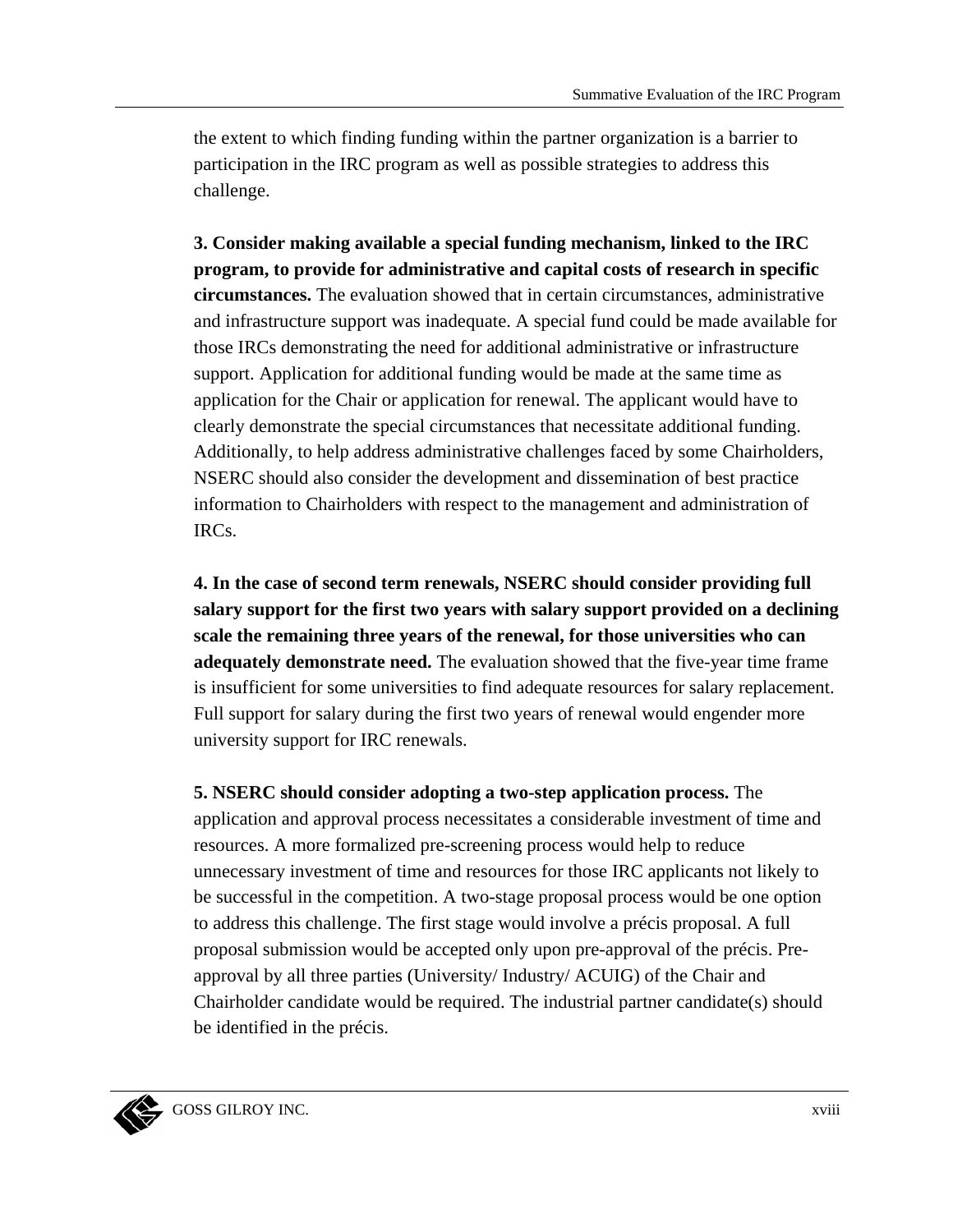**6. Modify performance reporting tools to ensure that environmental and social outcomes of the IRC program are adequately monitored.** Although not directly part of the IRC mandate, the IRC program contributes, to some extent, to the realization of outcomes pertinent to environmental and social issues. However, current performance reporting does not fully track environmental and social outcomes derived from the IRC program. By improving tracking of these outcomes, data collected over time, could provide some guidance as to whether environmental and social results should be more clearly articulated in the program logic.

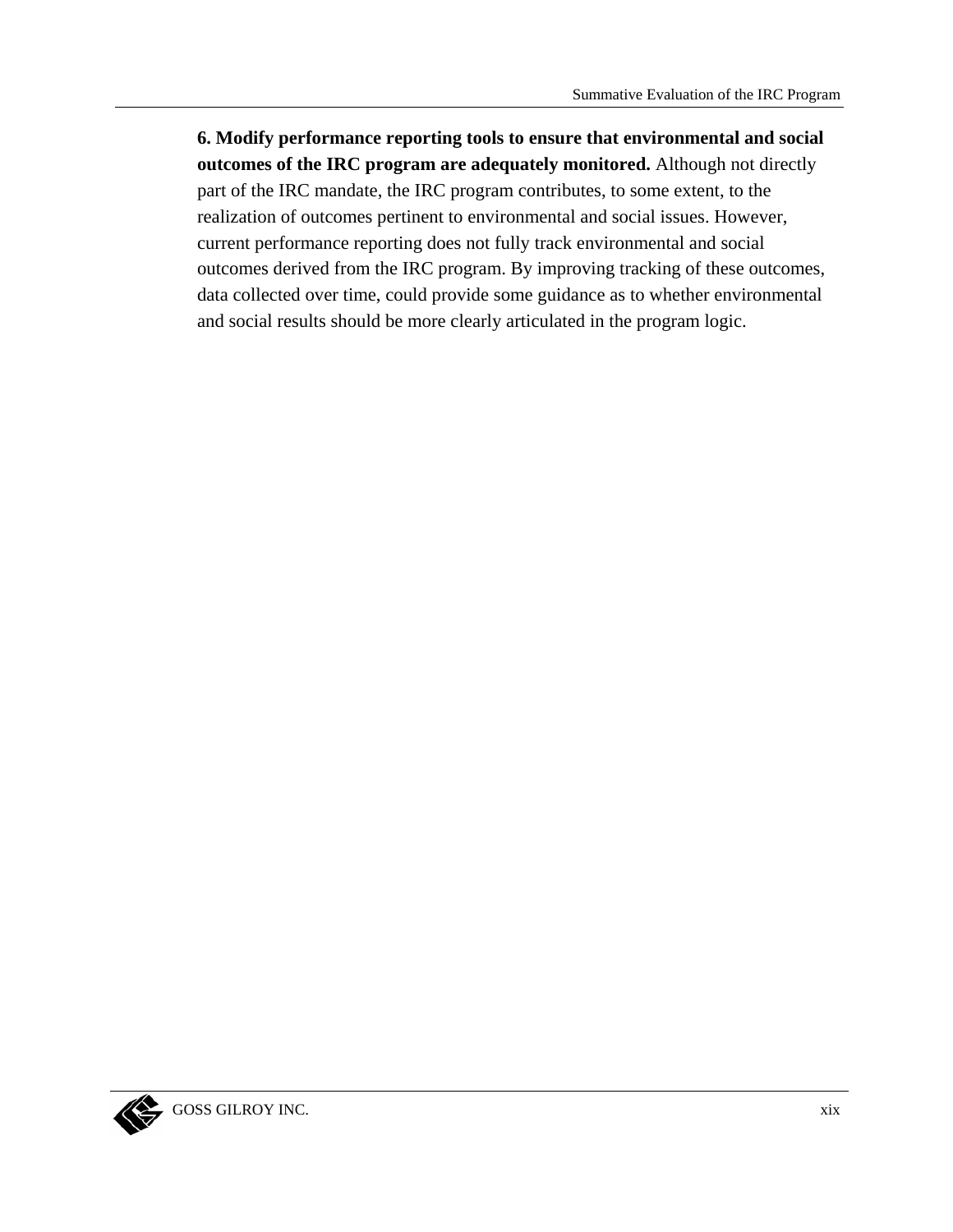Summative Evaluation of the IRC Program

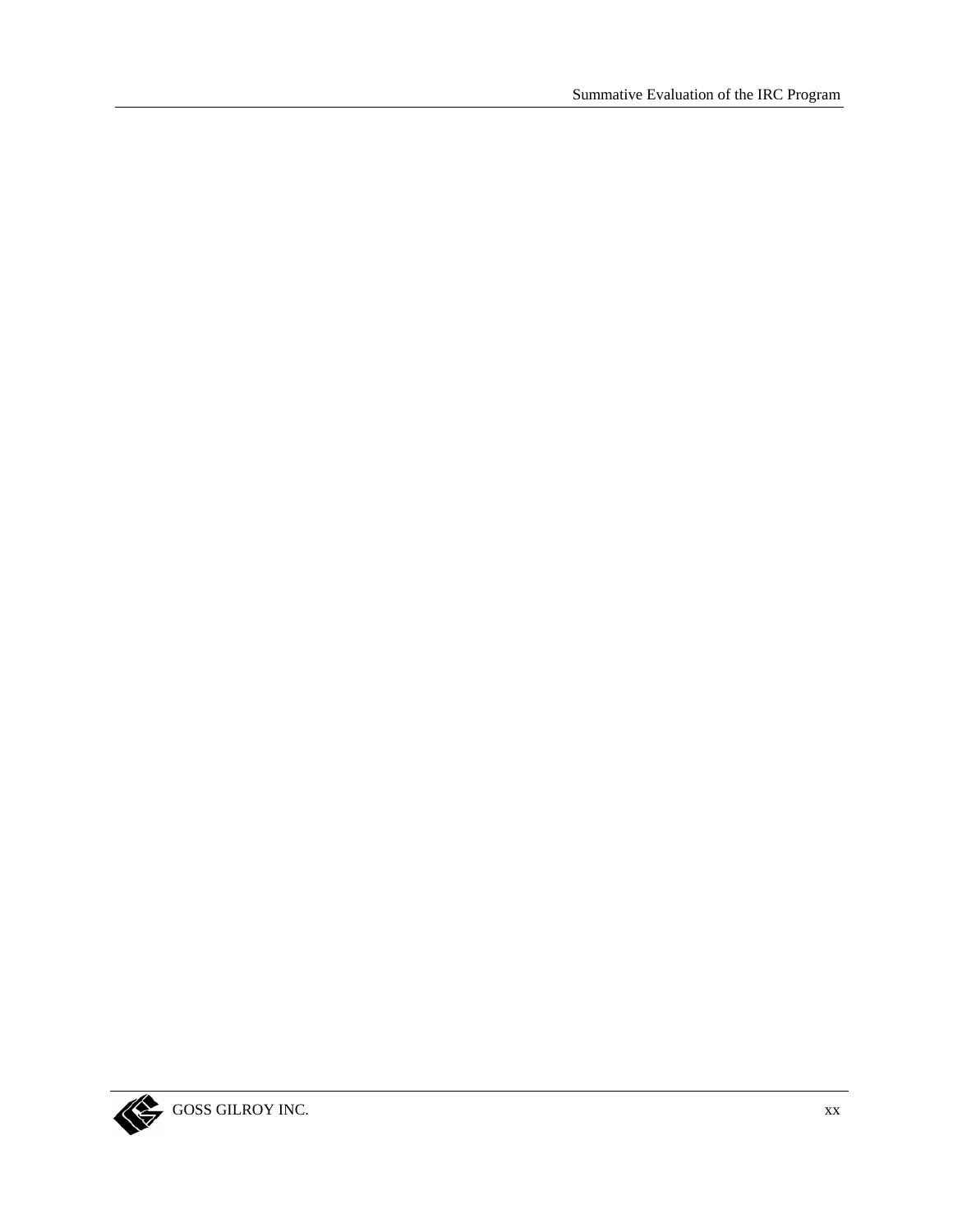# **1.0 Introduction**

This evaluation report presents the methodology, findings and conclusions with respect to the Summative Evaluation of the Industrial Research Chair (IRC) program. This section provides background information on the IRC program. The next section (2) outlines the methodology and approach used in this evaluation. Section 3 presents the key evaluation findings with respect to relevance, design and delivery, impacts and cost-effectiveness issues. Section 4 outlines the summary and key conclusions of the evaluation.

# **1.1 Background**

### **1.1.1 NSERC**

The overall strategic outcome for NSERC is "to provide Canadians with economic and social benefits arising from the provision of a highly skilled workforce, knowledge transfer of Canadian discoveries in the natural sciences and engineering from universities and colleges to other sectors, and informed access to research results from around the world."<sup>2</sup> NSERC is structured along three program-delivery divisions. Within these divisions administrative staff are organized according to discipline, sector, and/or program.

### **1.1.2 Research Partnerships Program**

The Research Partnerships Program (RPP), one of the two program directorates, builds on NSERC's principal role: supporting research and training. Its programs create linkages between university researchers and the public and private sectors. The RPP directorate achieves its objectives by supporting research through a variety of programs. These may be grouped into three categories:

- i. *Innovation Projects*: Strategic Projects, Strategic (renamed recently) Networks, Collaborative Research and Development Grants, Research Partnership Grants
- ii. *Building Critical Mass Programs*: Industrial Research Chairs, Chairs in Design

<sup>2</sup> NSERC Report on Programs and Priorities 2004-2005



 $\overline{a}$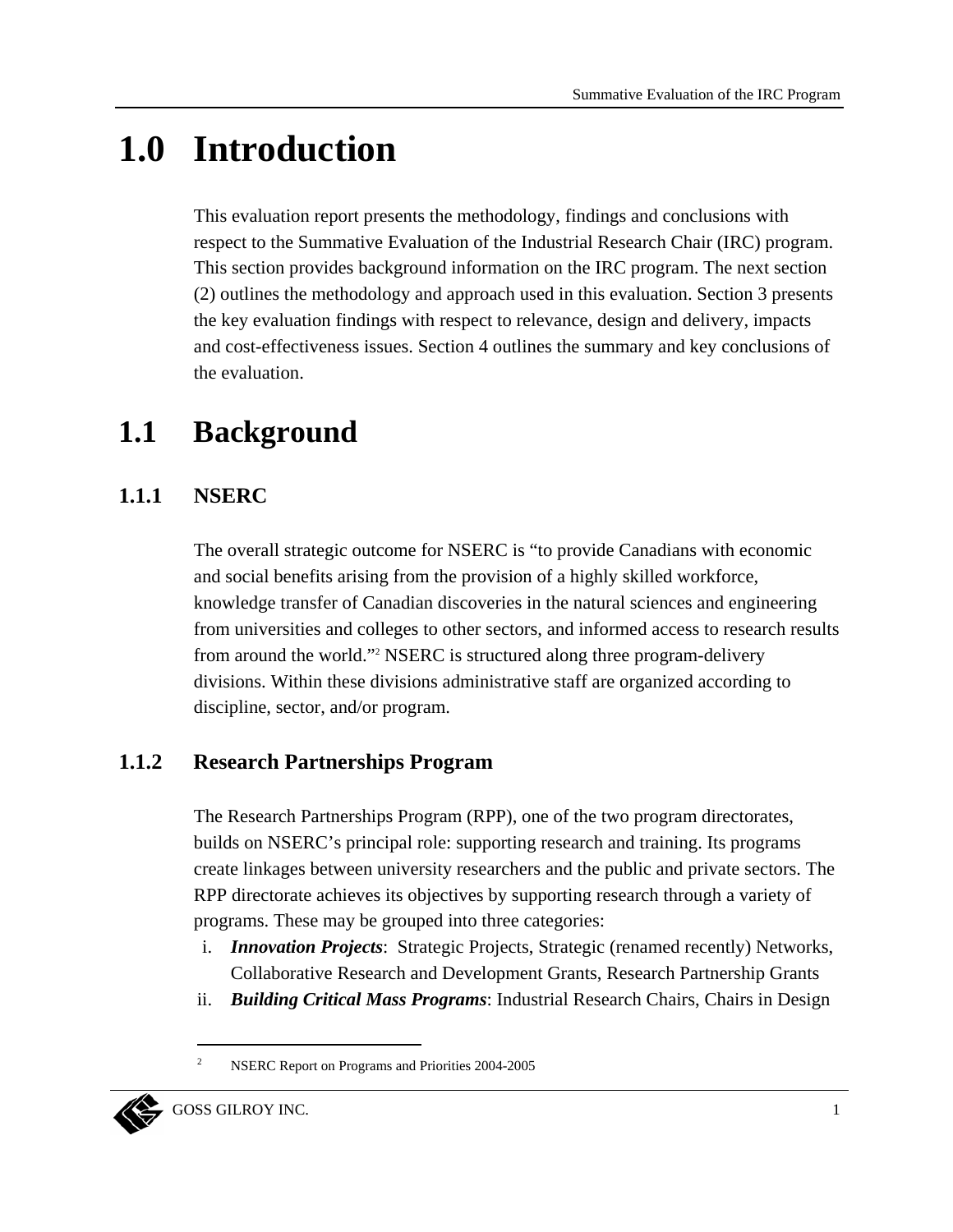Engineering, Chairs for Women in Science and Engineering

iii. Technology Transfer: Idea to Innovation, Intellectual Property Mobilisation<sup>3</sup>.

The main objective of the RPP is," to foster interactions and partnerships between university researchers and the user sectors in order to generate new knowledge and develop new expertise, and to transfer this knowledge and expertise to Canadianbased organizations."4

### **1.1.3 Industrial Research Chairs Program**

The IRC program is part of a cluster of programs belonging to the Building Critical Mass stream of programs in RPP. The IRC program was created in 1983. The first Industrial Research Chair was the NSERC/New Brunswick Power Industrial Research Chair in Nuclear Engineering. Since the beginning of the program, more than 300 Industrial Research Chairs have been established<sup>5</sup>. In order to address gaps in major research capacity in areas of interest to industry, the IRC program provides significant, long-term funding to foster collaboration between university researchers and industrial partners. A previous evaluation of all RPP programs found that the IRCs have the unique characteristic of fostering collaborations between university scientists and industry on an "on-going basis for a number of years"<sup>6</sup>. The IRC program, therefore, encourages the establishment of a long-term partnership between university researchers and industry representatives. Moreover, the collaboration is designed to address specific industrial needs and problems identified by industrial partners.

### *1.1.3.1 Program Objectives & Strategic Relevance*

The objectives of the Industrial Research Chairs program are:

• to assist universities in building on existing strengths to achieve the critical mass required for a major research endeavour in science and engineering of interest to industry; or

NSERC Research Partnerships Program Evaluation, 1991



 $\overline{a}$ 

<sup>3</sup> NSERC's Report on Plans and Priorities, 2004-05

<sup>4</sup> NSERC's Report on Plans and Priorities, 2004-05

<sup>5</sup> S<br> $\frac{5}{6}$  NSERC history, http://www.nserc.ca/about/history.htm 6<br>NSERC Because Bertrerships Because Evaluation 100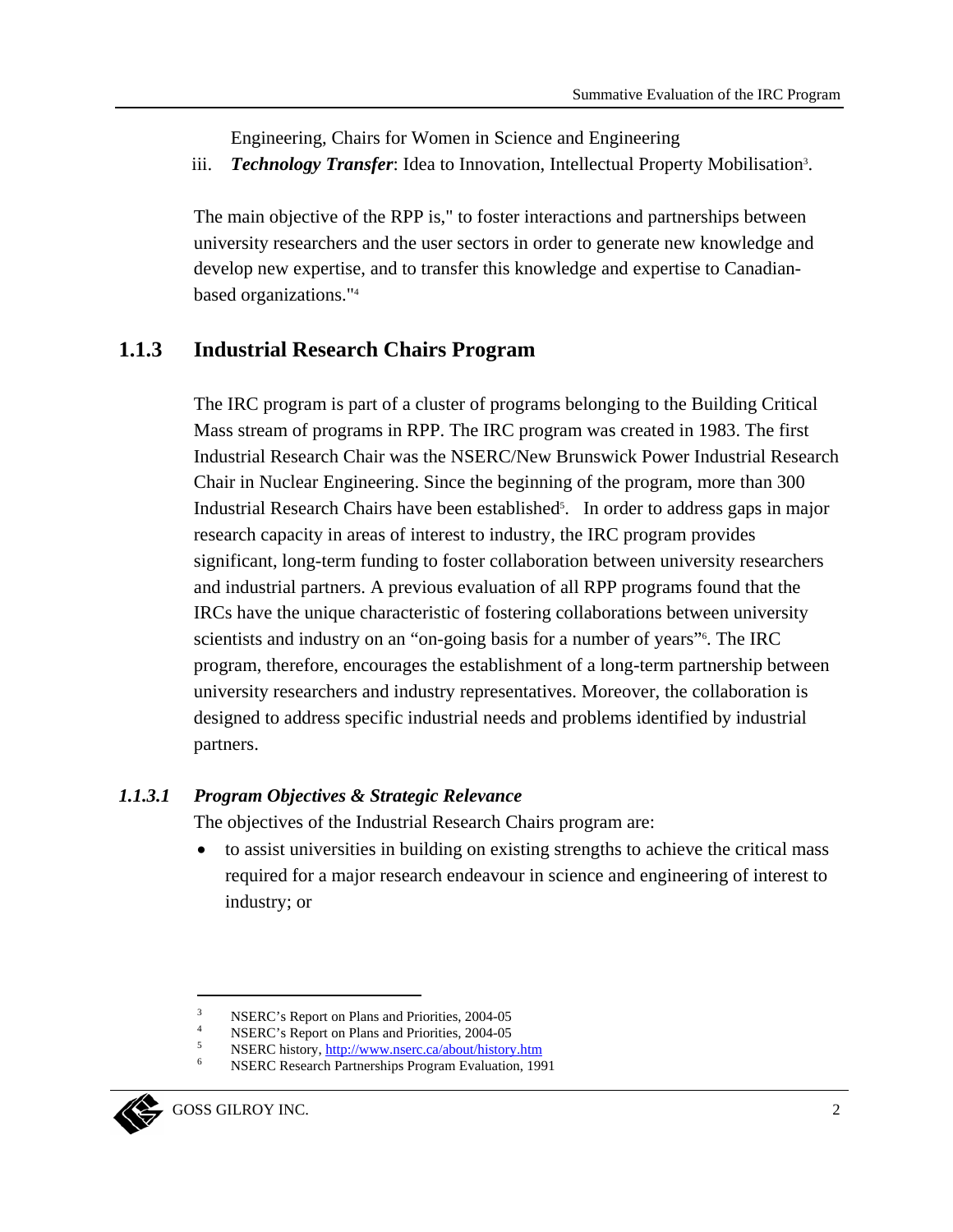• to assist the development of research efforts in fields that have not yet been developed in Canadian universities but for which there is an important industrial need.

The IRC program aligns directly with the Federal Government's priorities to foster innovation, as announced in the Innovation Strategy in 2002. The IRC program furthers NSERC's strategic outcome by encouraging the creation of partnerships between universities and industry to create / improve and transfer new knowledge and technologies. The IRC program also supports NSERC priorities relating to investing in people, knowledge and opportunity. Specifically, the IRC program supports investing in people by helping universities to "build the critical mass of expertise and long-term relationships with corporate partners in areas of research that are important to industry"<sup>7</sup>.

### *1.1.3.2 Funding Arrangements*

The IRC grant in its first five year term provides funding for the salary of the Chairholders and the direct costs of the research program (e.g., equipment, student and postdoctoral fellowship stipends, salaries of technical staff, materials and supplies, and/or conference travel) to assist universities in building upon their expertise in areas of interest to industry.

In the second five year term of an Industrial Research Chair, salary support from NSERC is provided on a declining scale, on the expectation that the University will increase its salary commitment to the Chairholder(s). The maximum NSERC contribution to salary each year in the second term is 45 percent, 37.5 percent, 25 percent, 12.5 percent, and five percent, respectively, of the value of the Chairholder's salary at the beginning of the second term. The remainder of the NSERC grant is contributed to the research program. In subsequent five year terms, NSERC funds are only directed towards the research program of the Chairholder(s): the salary is expected to come from the University, or possibly from the industrial partner of the Chair.

### *1.1.3.3 Application Process*

 $\overline{a}$ 

All new IRC proposals are reviewed by site visit. A committee of experts in the field of the proposed Chair is assembled by NSERC staff and meets at the University with

<sup>7</sup> NSERC's Report on Plans and Priorities, 2004-05

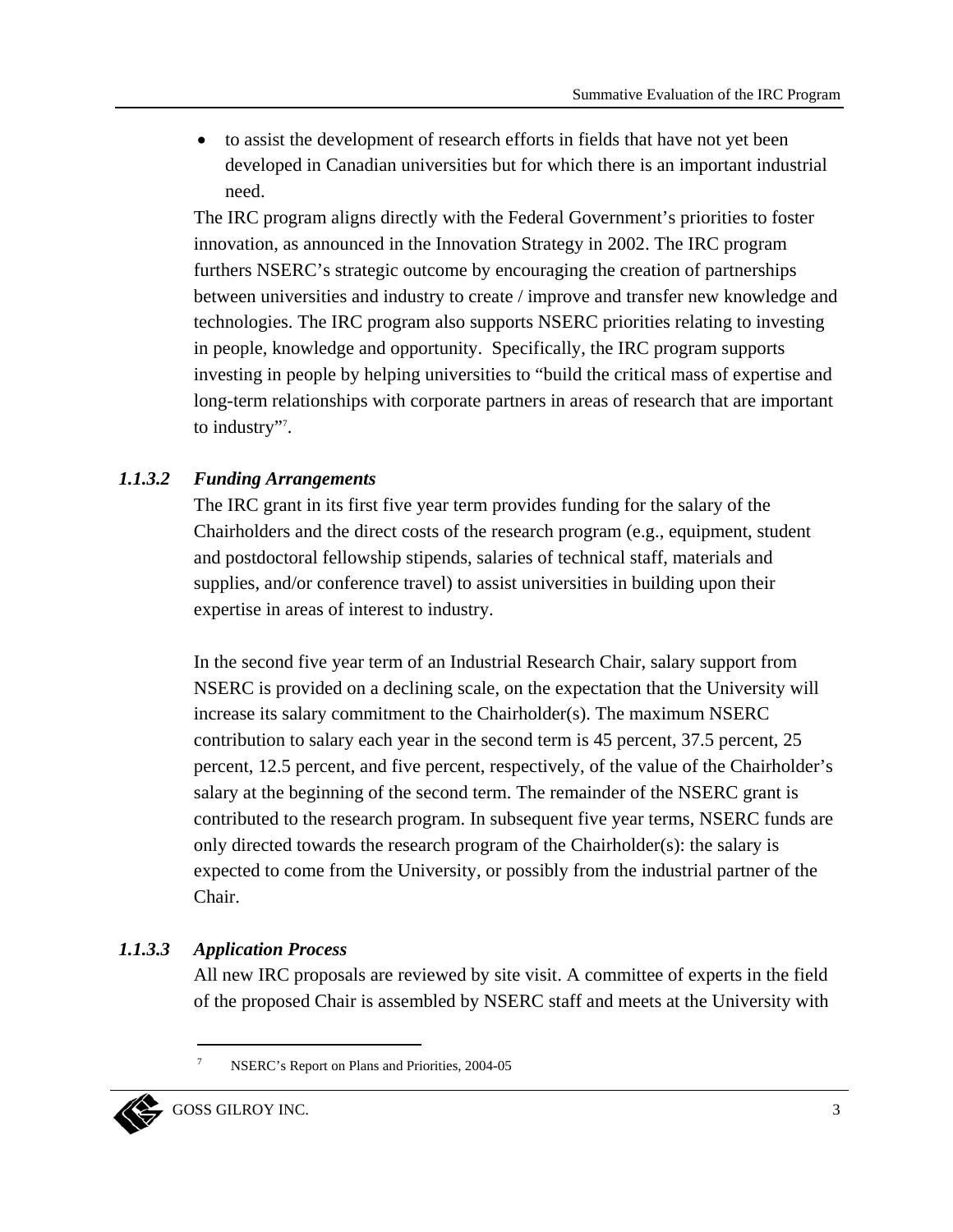the Chair candidate, University staff, and representatives from the partnering organization. The site visit committee's assessment is provided to NSERC in the form of a site visit report. The report serves as the basis of a recommendation for funding (or not funding) provided to NSERC's Advisory Committee on University-Industry Grants (ACUIG), which makes the final recommendation on whether the Chair should be awarded or not.

Renewal of an Industrial Research Chair for the second and each subsequent term is determined by peer review conducted in the last year of each five-year term. Only in the case of particularly complex or large proposals, is the review conducted by site visit. The evaluation is based on the 48-month progress report, a new detailed research proposal for the next term, a continued commitment from industry, and the support of the university. The ACUIG makes final funding recommendations only for those applications requesting  $$150,000$  or more per year from NSERC<sup>8</sup>.

### *1.1.3.4 IRC Program Features*

Industrial Research Chairs in the natural sciences and engineering are funded by NSERC and industry. In addition to a financial contribution, industrial support must include a willingness and interest to exploit the research results arising from the Chair. The initial award is for five years but recent Council changes have made Industrial Research Chairs renewable term by term, indefinitely, according to Chairholder designation.<sup>9</sup> For universities, the Industrial Research Chair must be in an area of high priority. Universities must commit to the establishment of an Industrial Research Chair that includes tenured or tenure-track researchers and sufficient laboratory or office space. Chairholders are typically given a lighter administrative burden and teaching load by their university to enable them to focus the maximum amount of time on their research and in the development of the research team into highly qualified personnel.

Salary support is an essential feature of the IRC program. Both NSERC and the industrial partner(s) provide salary support for the new position created by the IRC. Should the proposed candidate be currently on staff (an internal candidate), the university must agree to establish a replacement faculty position in the same area (or

Executive Chairs are for 1 term only, Associate Chairs may be held for 2 terms; either of these Chairs may be renewed as a Senior Chair.



 $\overline{a}$ 

<sup>8</sup> IRC Website, http://www.nserc.gc.ca/professors\_e.asp?nav=profnav&lbi=c1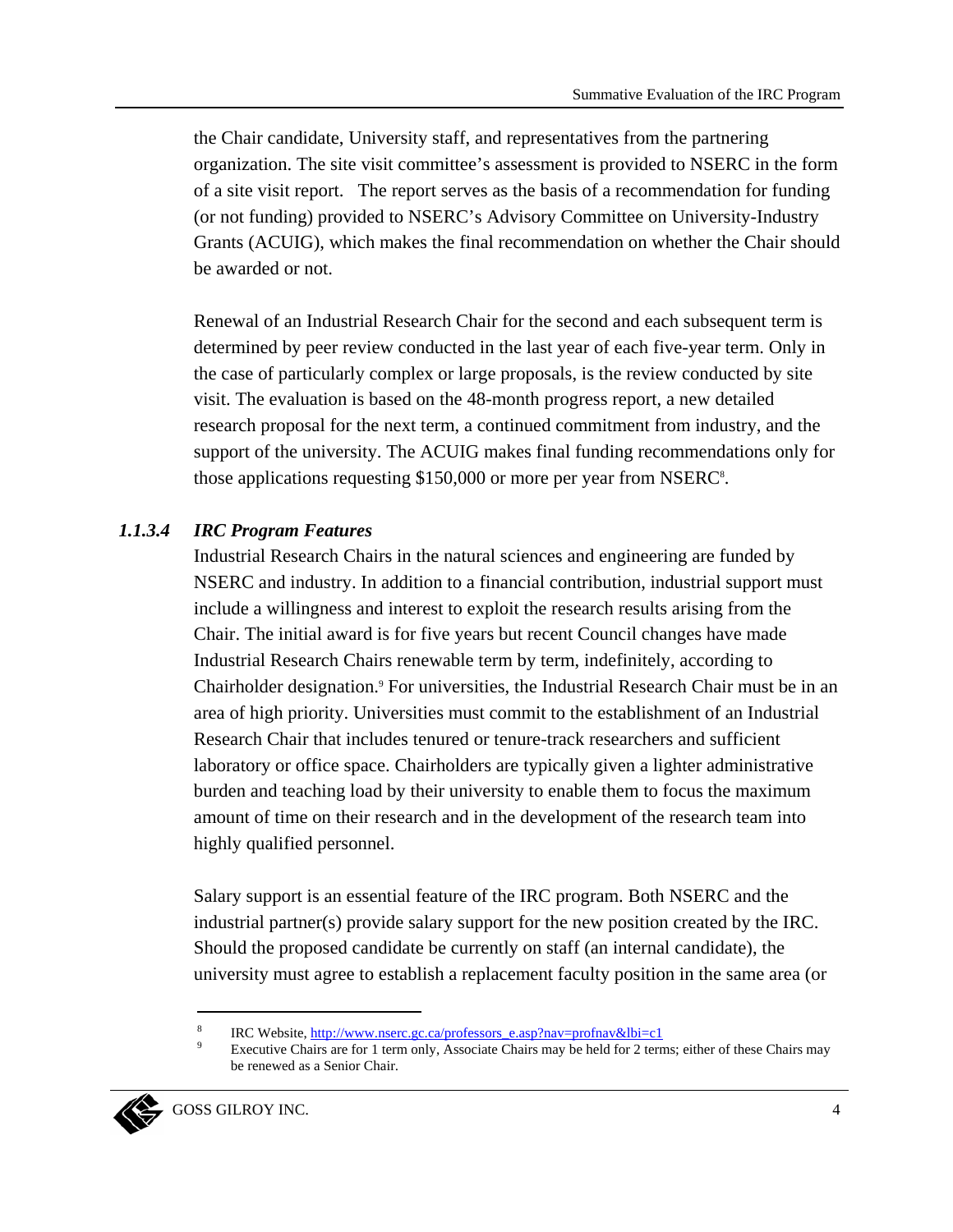complementary area) as the Chair with the freed-up salary funds. This feature serves as an important mechanism for assisting universities in attaining the critical mass required for a major research endeavour in an industrially relevant area.

The program, since it was conceived, has had a number of changes. Currently it maintains the following features $10$ :

- The IRC program offers three types of Industrial Research Chairs:
	- o **Senior Industrial Research Chairs** for distinguished senior researchers of international stature (five-year appointment, renewable)
	- o **Associate Industrial Research Chairs** for promising, tenure-track, junior researchers, (five-year appointment, renewable once), and
	- o **Executive Industrial Research Chairs** for outstanding, non-academic R&D professionals (five-year appointment, non-renewable)
- All awards are based on peer review;
- Jointly funded by NSERC and industry (minimum 50% contribution from industry);
- Program proposals are in an area of high priority for both industry and the university;
- Proposals are incremental to the university: either a new position is created to establish the Chair, or if a proposed Chair candidate is internal to the university, the university agrees to establish an additional "replacement" position in an area related to the field of the Chair;
- Chairholders typically carry a reduced administrative and teaching load to enable a greater focus on the conduct of his/ her research and to a smaller extent, the training of highly qualified personnel; and
- Concurrent awards are permissible- Chairholders may hold other awards such as a Canada Research Chair and other NSERC grants (e.g. Discovery Grants, Strategic Project Grants) during their term.

### *1.1.3.5 Governance*

 $\overline{a}$ 

Within the Research Partnerships Program, there are a total of seventeen program officers, seventeen assistants, three directors, four members of the budget and planning team, and one vice president. These staff share the administration of the IRC

<sup>&</sup>lt;sup>10</sup> IRC Website http://www.nserc.gc.ca/professors\_e.asp?nav=profnav&lbi=c1

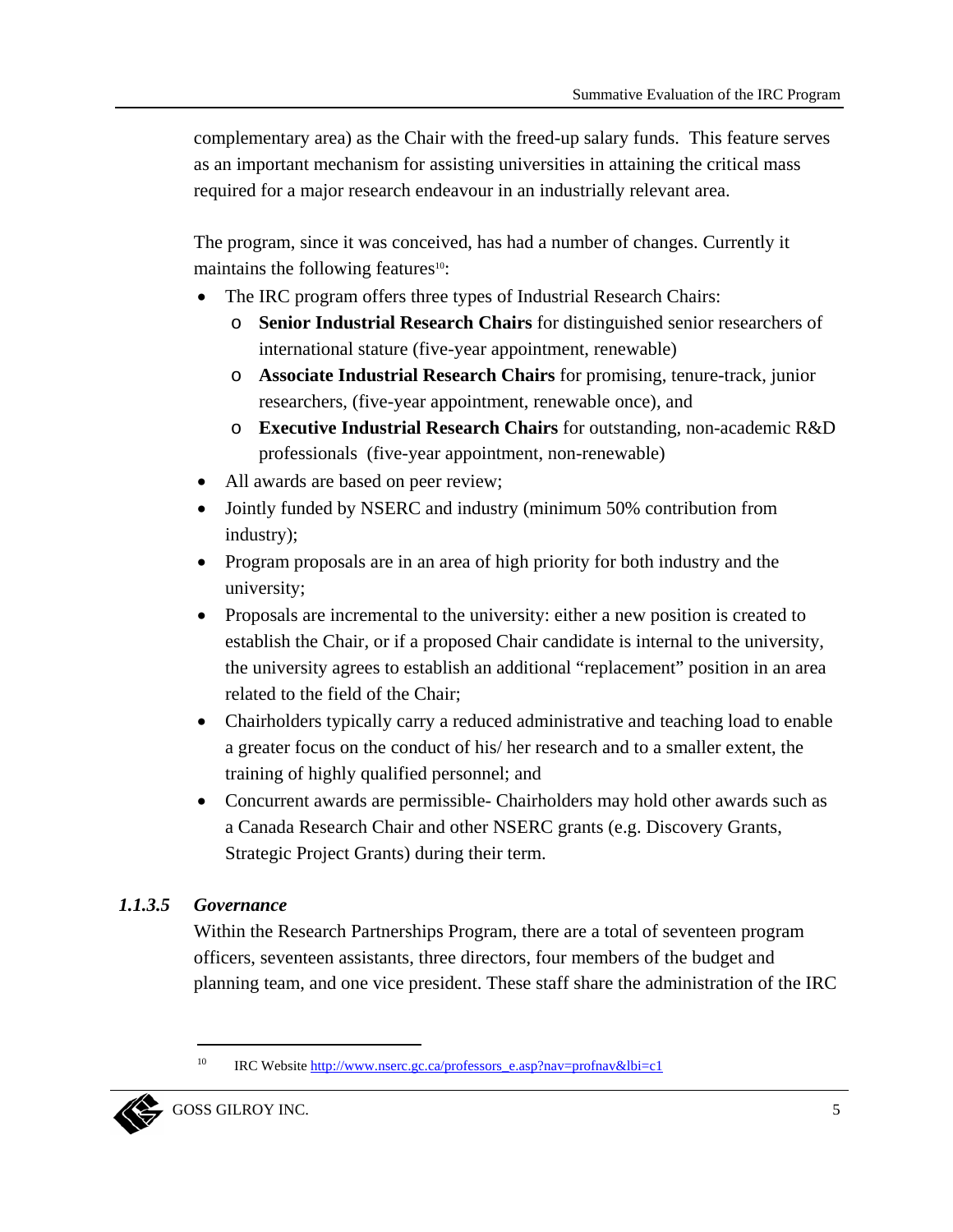program; although the IRC program has no exclusively dedicated staff, one program officer and his/her director have the lead responsibility for this program.

There are two NSERC Committees that provide program and policy advice for the IRC program. The Committee on Research Partnerships (CRP) recommends the distribution of funds to the various program elements within its purview, which includes the IRC program. The Committee<sup>11</sup> also:

- Provides advice on and monitoring of the RPP programs; and,
- Provides advice to Council on policy issues and possible mechanisms in support of research partnerships in Canadian universities.

The second committee involved with the administration of the IRC program is the Advisory Committee on University-Industry Grants (ACUIG). The ACUIG is a selection committee with approximately 14 members and is chaired by an NSERC staff member. Committee members are from academic, industrial, and government sectors. They assist in the assessment of applications and are responsible for making final funding recommendations. With co-approval from the appropriate Director and/or Vice President, the Corporate Secretary to Council appoints committee members.

### *1.1.3.6 Program Resources*

Program Directors spend approximately 5 percent of their time on IRC activities while Program Officers and Assistants spend 15 percent of their time on IRC activities. It should be noted that there is no specified limit on IRC funding.

Tables 1 and 2 gives an overview of operations and resources of the IRC program from 2000-01 to 2005-06.

<sup>&</sup>lt;sup>11</sup> The Terms of Reference for CRP are under revision



 $\overline{a}$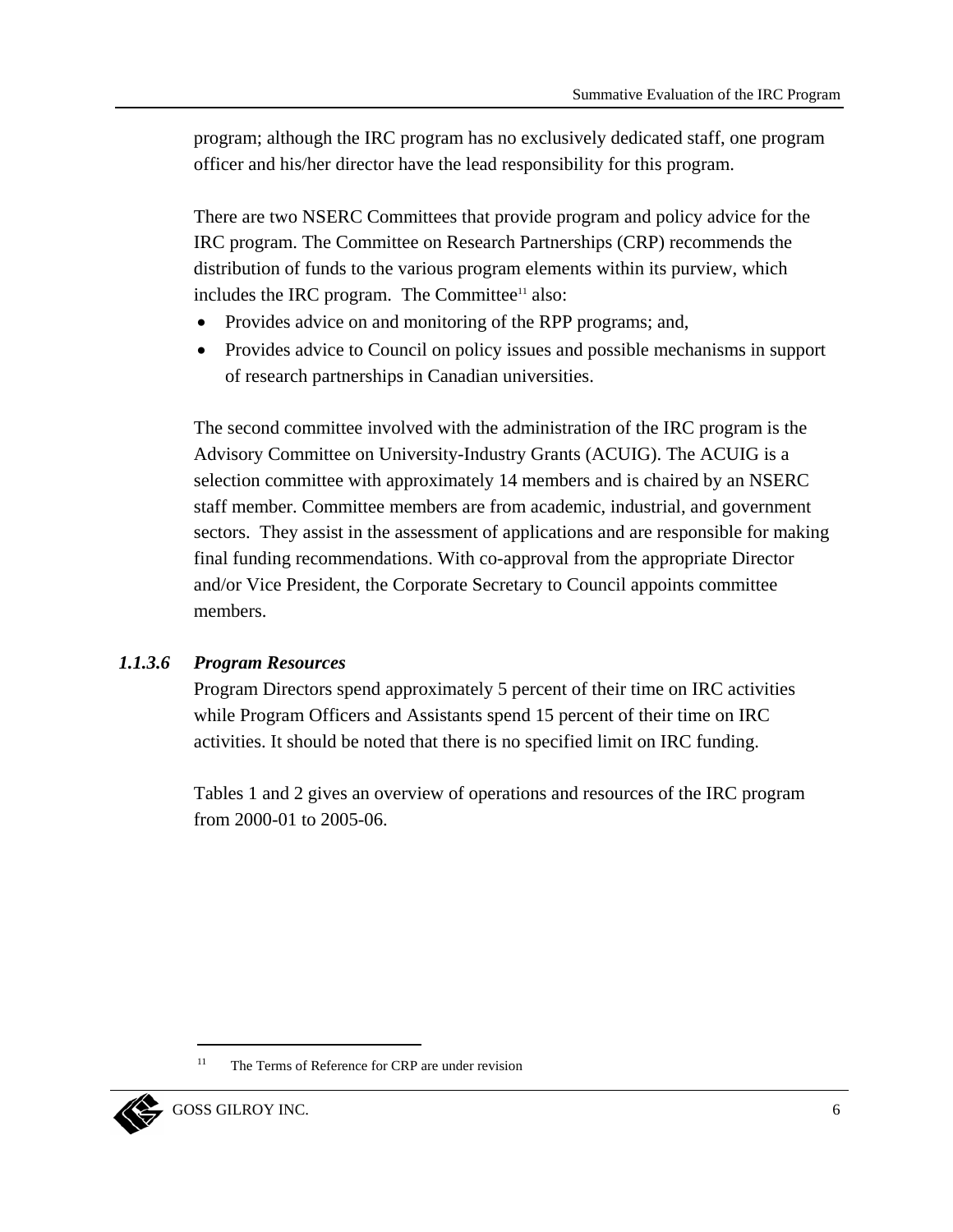| <b>IRC</b> Statistics                      | 2000-2001 | 2001-2002 | 2002-2003 | 2003-2004 | 2004-2005 | 2005-2006 | Total /<br>Average |
|--------------------------------------------|-----------|-----------|-----------|-----------|-----------|-----------|--------------------|
| Number of IRC<br>applications              | 19        | 17        | 26        | 30        | 16        | 29        | 137                |
| Average value of<br>new awards             | \$133,355 | \$161,082 | \$139,367 | \$161,811 | \$170,313 | \$134,368 | \$150,049          |
| Number of new<br>awards<br>(1st term IRCs) | 9         | 15        | 11        | 19        | 19        | 10        | 83                 |
| Success rate (of<br>files processed)       | 64.3%     | 75.0%     | 52.4%     | 59.4%     | 65.5%     | 55.6%     | $62.0\%$           |
| <b>Total number of</b><br>awards           | 78        | 90        | 91        | 96        | 102       | 102       | n/a                |

*Table 1: IRC Operations* 

*Table 2: IRC Resources* 

| <b>IRC</b> Funding                                                                                                       | 2000-2001                  | 2001-2002                   | 2002-2003                   | 2003-2004                   | 2004-2005                   | 2005-2006                   | <b>Total</b>                  |
|--------------------------------------------------------------------------------------------------------------------------|----------------------------|-----------------------------|-----------------------------|-----------------------------|-----------------------------|-----------------------------|-------------------------------|
| <b>Total NSERC</b><br><b>Contributions</b>                                                                               | \$7,323,556                | \$9,516,465                 | \$9,774,136                 | \$13,915,019                | \$15,415,152                | \$16,341,558                | \$72,285,886                  |
|                                                                                                                          |                            |                             |                             |                             |                             |                             |                               |
| Cash<br><b>Contributions:</b><br><b>Private Sector and</b><br><b>Other Partners*</b><br>In-kind<br><b>Contributions:</b> | \$9,981,827<br>\$1,725,446 | \$14,727,630<br>\$4,659,719 | \$15,640,873<br>\$4,090,793 | \$20,929,075<br>\$7,669,771 | \$23,253,187<br>\$8,506,919 | \$22,866,122<br>\$9,015,752 | \$107,398,714<br>\$35,668,400 |
| <b>Private Sector and</b><br><b>Other Partners*</b>                                                                      |                            |                             |                             |                             |                             |                             |                               |
|                                                                                                                          |                            |                             |                             |                             |                             |                             |                               |
| Total Cash & In-<br>kind<br><b>Contributions</b><br>(NSERC and all<br>partners)                                          | \$19,030,829               | \$28,903,814                | \$29,505,802                | \$42,513,865                | \$47,175,258                | \$48,223,432                | \$215,353,000                 |

\*Only contributions from private sector partners are considered for matching by NSERC.

Other Partners, which include other government agencies and departments - federal, provincial, & local; universities; hospitals; societies; and associations; etc., often contribute to Chairs in both cash and in-kind services. However, these amounts are not considered for matching by NSERC.

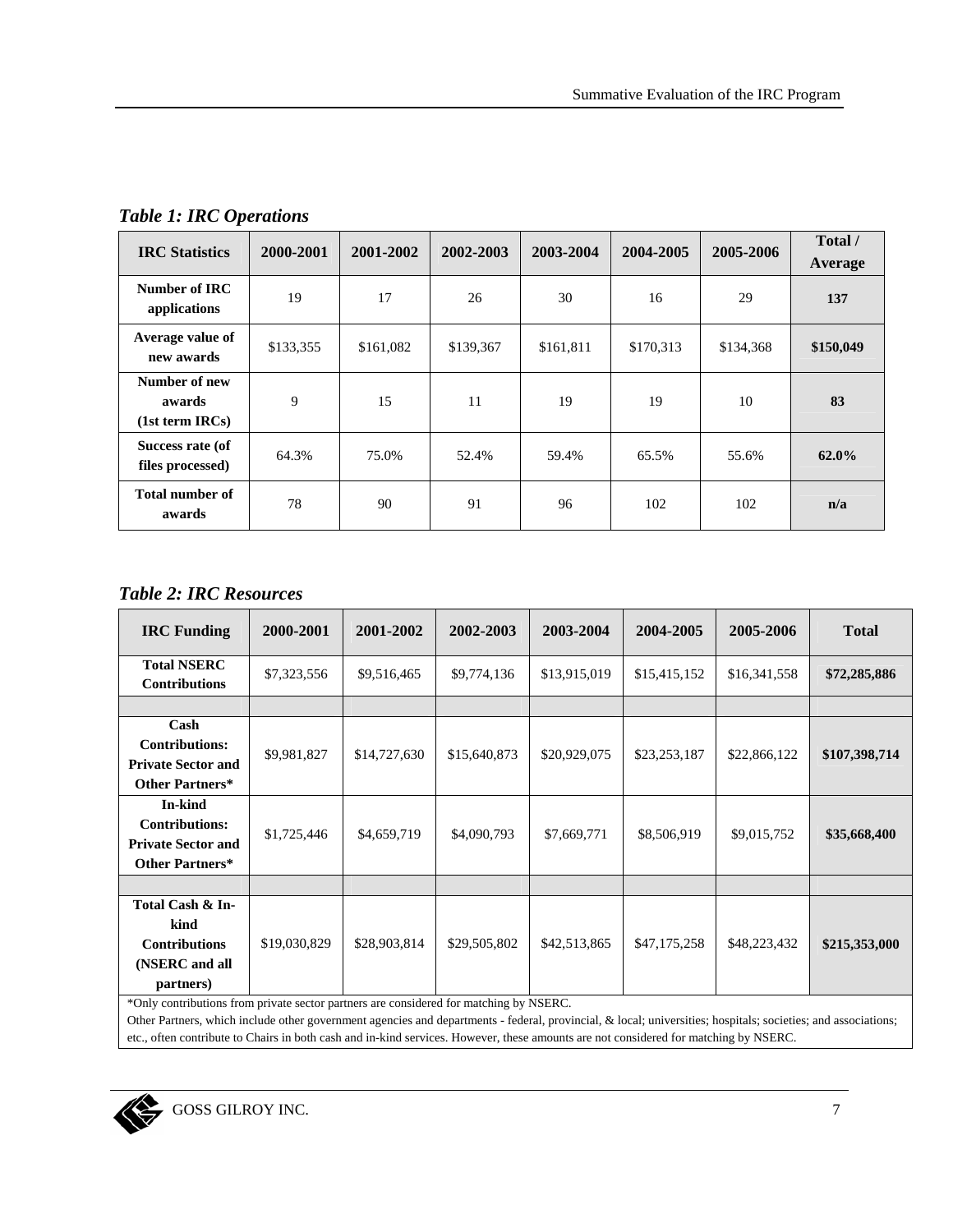Summative Evaluation of the IRC Program

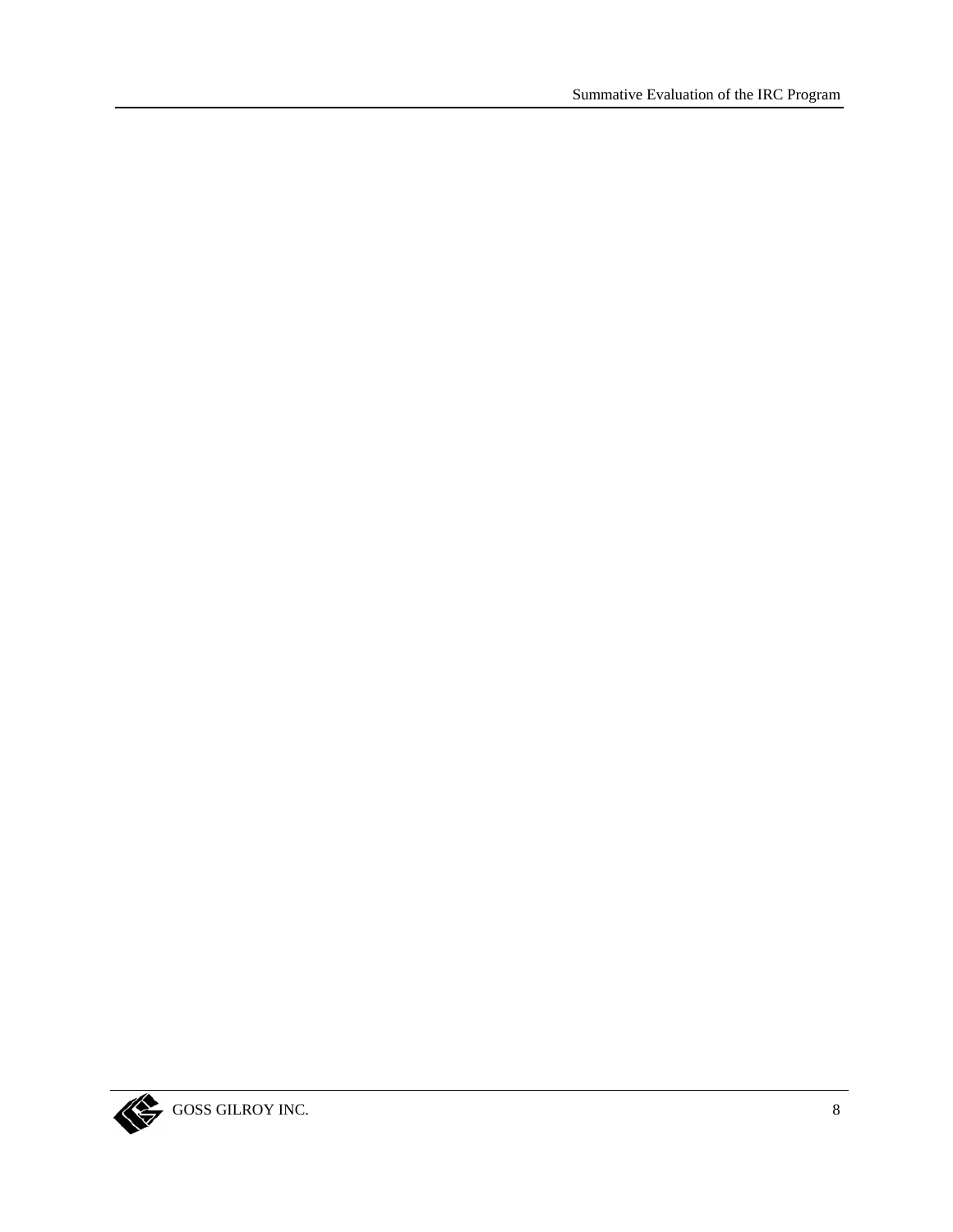# **2.0 Methodology and Approach**

Multiple lines of evidence, both quantitative and qualitative, were employed to gain adequate depth and breadth of information not only with respect to impacts, but also with respect to process issues.

Attribution of outcomes, particularly as one moves towards longer term outcomes, is a challenging issue inherent to any evaluation. To adequately assess causation and incrementality, particularly in the case of a summative evaluation, comparative studies are the ideal. However, in the case of the IRC program, there are no appropriate comparison groups. It should be noted that if comparison groups are not sufficiently matched, and comparative analyses are undertaken, then there is the real risk of severely underestimating or overestimating the program's impacts.

During the design stage of the evaluation a number of university and industrial representatives were interviewed to acquire a sense of the key evaluation issues and to gain an understanding of the feasibility of different data collection methods and evaluation design options such as comparison groups. The participant groups in the IRC program have relatively unique characteristics that make selection of an adequate comparison group very challenging. These characteristics are outlined below:

- **Chairholders** These researchers must be of extremely high calibre and have a research program that is highly relevant to industry. They must be comfortable and have the desire to work within industry networks outside of academic settings.
- **Industrial Partners** Similar to the Chairholders, the industrial partners in the IRC program appear to be relatively unique and possess characteristics such as an openness to working with academic institutions, experience partnering with universities, and possess R&D functions that can collaborate with university settings. These specific characteristics combined with other more general characteristics of market share, market area, and financial viability make them a unique group.
- **Universities –** About 36 universities participate in the IRC program. The participating universities for the most part are in the medical/doctoral category, as well as some comprehensive institutions. This leaves very few, if any, similar

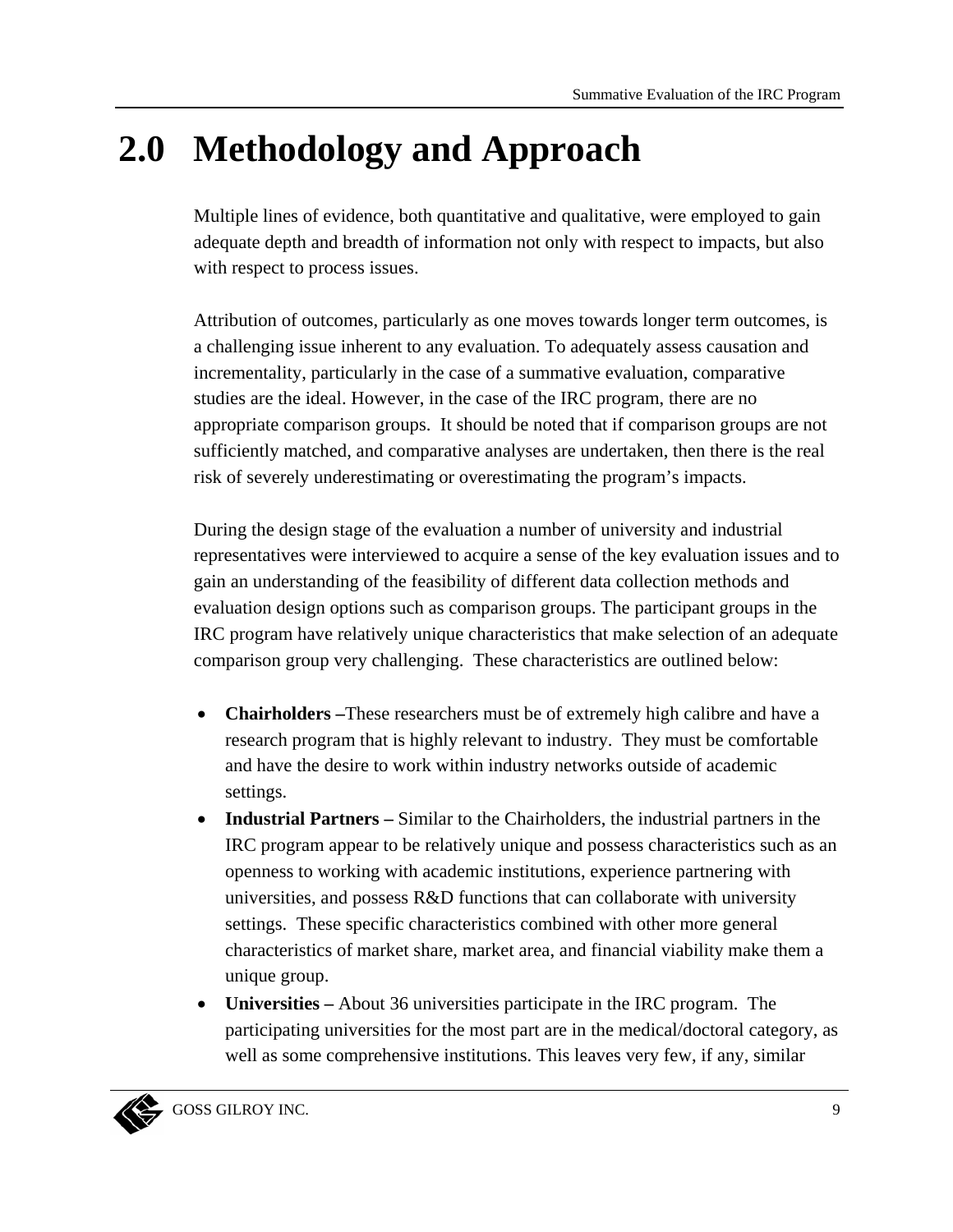universities that do not already participate in the IRC program.

The evaluation design offers a number of advantages. These include:

- Good coverage of university, Chairholders and partner representatives (through surveys, key informant interviews, and case studies) allowing for depth and breadth of information with respect to Chairholder, university and partner level impacts;
- The inclusion of some non-recipients of IRC funding among the key informant groups (i.e. unsuccessful IRC Chairholder and industrial partner candidates as well as experts).
- Industrial partner perspectives are gathered through two key data collection methods: survey and case studies. While industrial partners potentially benefit from the IRC program, they also provide substantial investments. Their viewpoint is critical in providing a balanced overview of the impacts of the IRC program.

## **2.1 Evaluation Objectives**

The main focus of this summative evaluation is to assess impacts and effects in the areas of Chairholder research capacity, training of highly qualified personnel (HQP), and impacts on university and industrial partner organizations. The evaluation issues are grouped according to three main categories:

- Relevance: the extent to which the IRC program continues to be consistent with the federal government's and NSERC's priorities, and addresses the needs and priorities of industry and universities;
- Impacts: the extent to which the IRC program has been successful in meeting its program objectives and intended reach; and
- Cost-effectiveness: the extent to which the IRC program's delivery structure is effective in achieving results.

In addition to these issues, design and delivery issues are also included to provide additional process information. The overall approach for the IRC evaluation has been designed to address these evaluation issues.

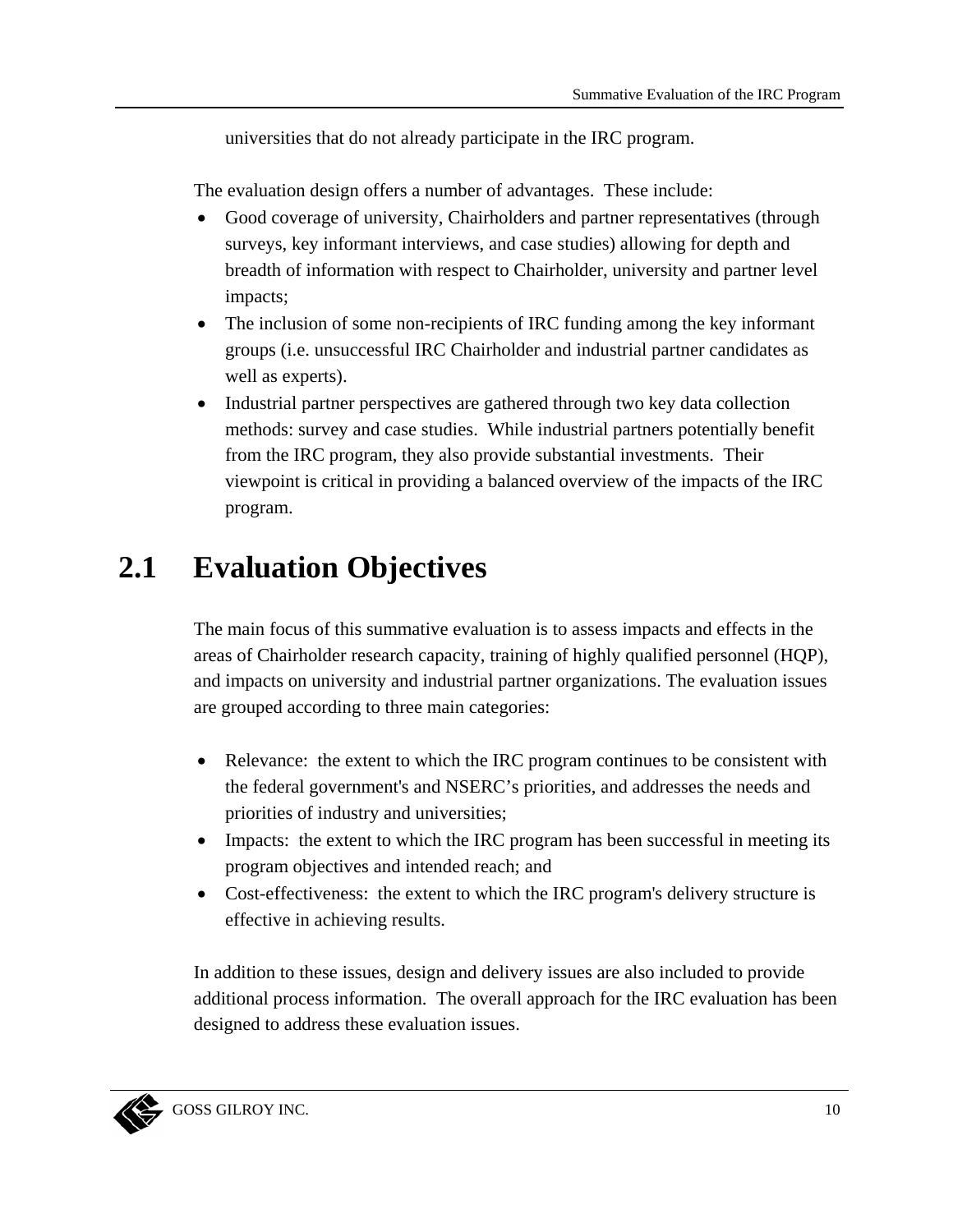The methodology consists of the following:

- Document review
- File Review: Random sample of all IRC files (n=55)
- Key Informant Interviews  $(n=38)$
- Mini Case Studies (n=20)
- In-depth Case Studies (n=10)
- Online surveys with Chairholders (n=120), University Representatives (n=25) and Partner Representatives (n=151).

# **2.2 Online Surveys**

The frame for the survey of Chairholders was developed from NSERC's administrative database (NAMIS). NSERC extracted the relevant information for all Chairs that either had:

- 1. Application *status code* as "active" as of June 01, 2005; or,
- 2. Application *status code* as "closed" and an *award end date* after January 01, 2000.

The survey frame contained all currently active and recently completed Chairs. There were 173 NSERC IRC Chairs that met one of these two criteria. All Chairholders included in the survey frame were invited to participate in the survey  $(n=173)$ . Of these, 120 responded to the survey (69%).

There were 490 NSERC IRC industrial partners identified with the Chairs that met one of the two criteria outline above. All industrial partners for which there were email addresses available were included in the survey frame and were invited to participate in the survey  $(n=379)$ . Of these, 97 (26%) had invalid email addresses ("bounce-backs"), so were removed from the survey sample. Of the remaining sample (n=282), 151 responded to the survey (54%).

The survey of university representatives was comprised of Chair "applicants," most often the Dean of the faculty that hosts the Chair. All applicants who were included in the survey frame were invited to participate in the survey  $(n=53)$ . Twenty  $(25)$ applicants responded to the survey (47%).

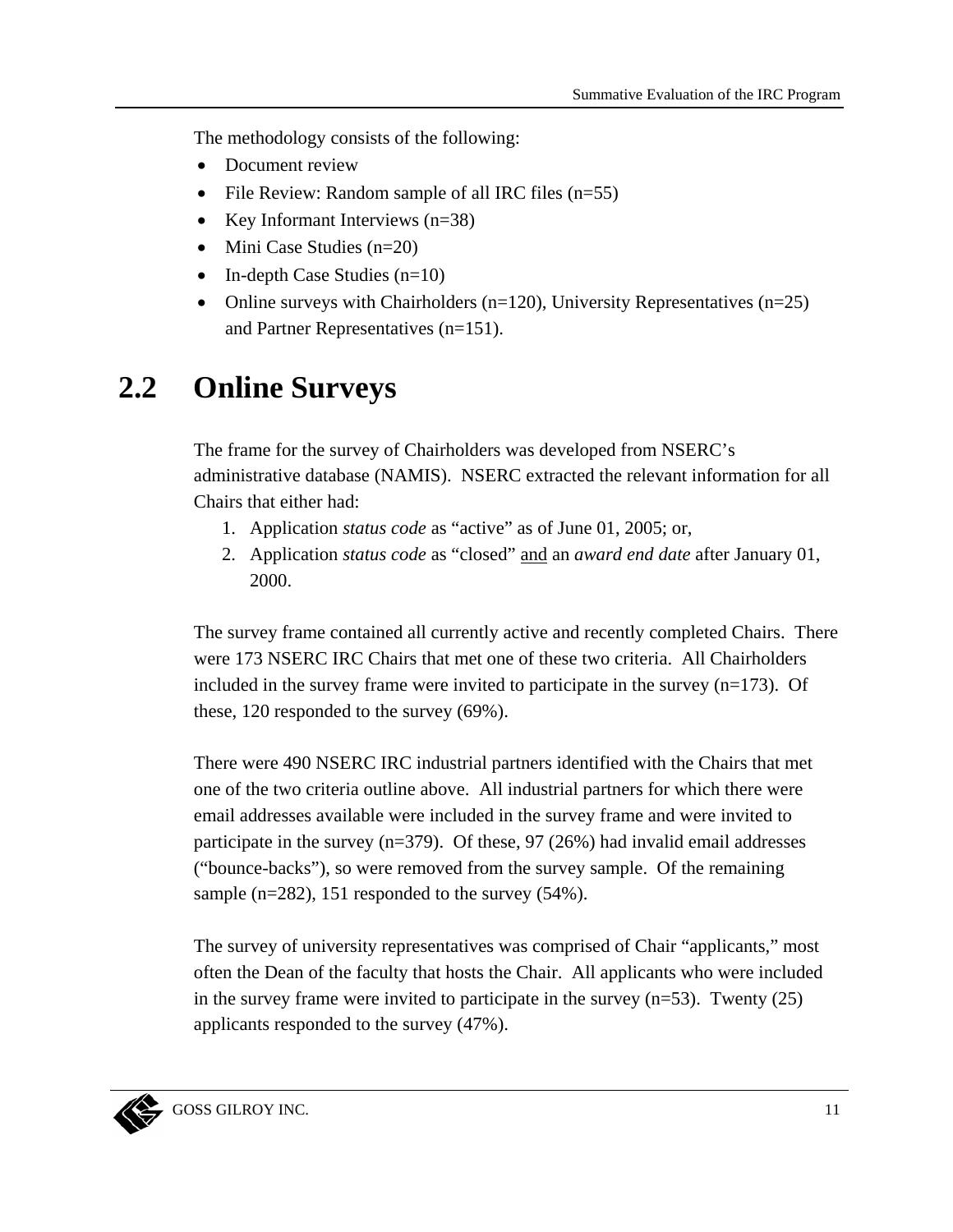### *Sampling Error Estimates*

The following table illustrates the sampling error estimates of the three groups of survey respondents (Chairholders, Industrial partners and university representatives). Confidence intervals reported are measures based on (proportions of 0.10 and 0.50 at a 95% confidence level, and adjusted for finite populations. It should be noted that confidence intervals are even higher for subgroups (Senior vs. Associate Chairholders and Primary vs. Secondary partners). Therefore, only larger differences between these groups (more than 10 percent) are reported.

| <b>Sampling error estimates</b> |     |                              |  |  |  |  |
|---------------------------------|-----|------------------------------|--|--|--|--|
| Group                           | N   | <b>Confidence Interval</b>   |  |  |  |  |
| <b>Chairholders</b>             | 120 | $+/-$ (3.0 to 5.0)           |  |  |  |  |
| <b>Industrial Partners</b>      | 151 | $+/-$ (4.1 to 6.9)           |  |  |  |  |
| University Representatives      | 25  | $+/- (8.6 \text{ to } 14.4)$ |  |  |  |  |

 *Table 3: Sampling Error Estimates* 

## **2.3 Case Studies**

The case studies (n=30) were selected after reviewing survey and file data for evidence of strong impacts and delivery challenges. Suggestions from NSERC staff as to cases exemplifying best practices as well as lessons learned were also taken into account during the selection process.

The case studies were selected using the following criteria:

- A mix of regions and universities;
- A mix of examples that provide illustrations of both successful and less successful IRCs;
- A range of active, recently completed, and renewed Chairs; and
- Inclusion of examples of Executive Chairs, Stand-alone Associates, and Chairholders holding both CRCs and IRCs.

The two sources of data for the case studies were key informant interviews and file documentation. However, in some cases the files could not be retrieved. The in-depth case studies (n=10) involved interviews with Chairholders, an industrial partner

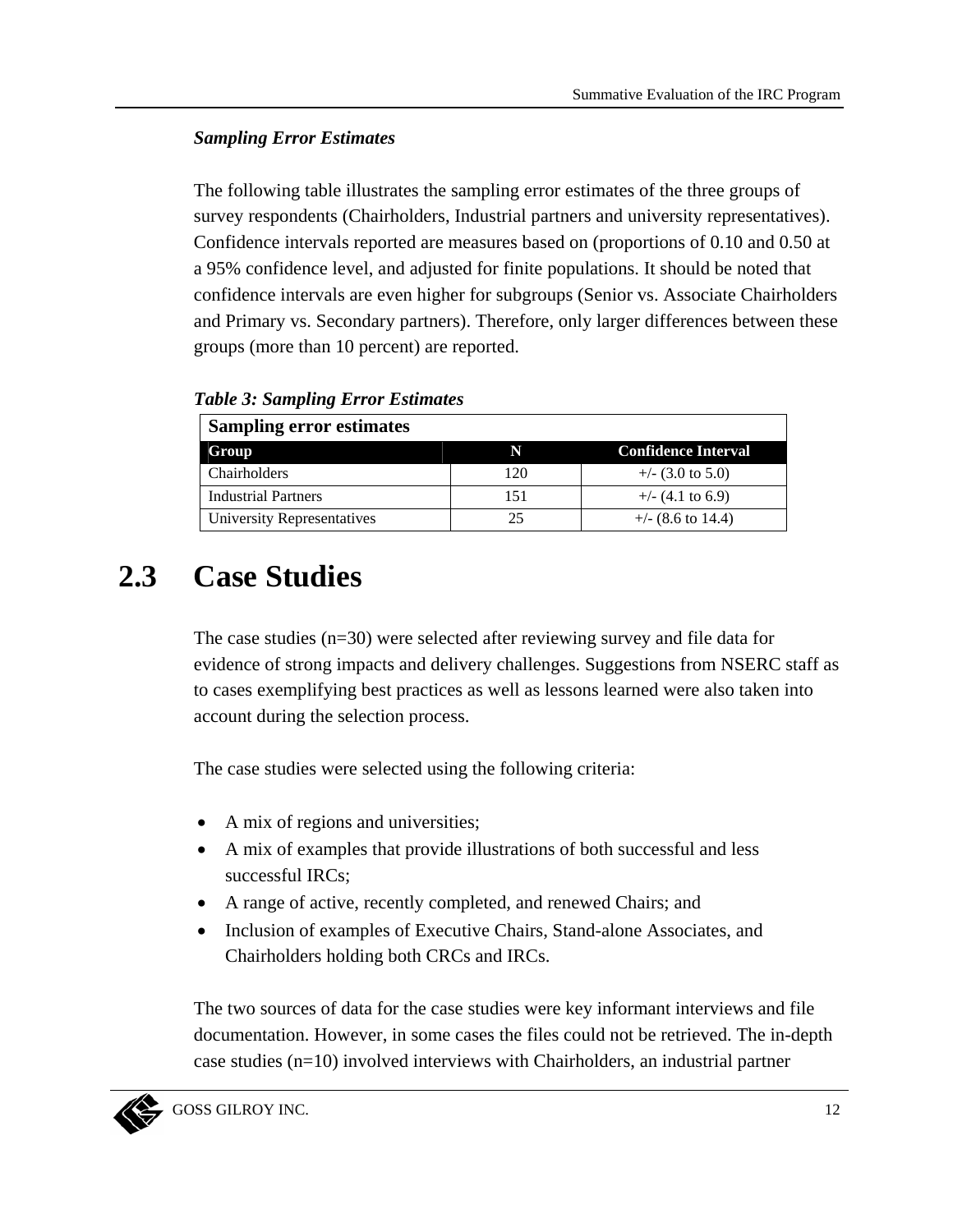representative, a university representative and one HQP. The Chairholder and the industrial partner representative were the primary sources of information with respect to the mini case studies (n=20).

# **2.4 Key Informant Interviews**

A total of 38 in depth, semi-structured interviews were conducted with the following groups of key informants:

- NSERC management and staff (n=4);
- Committee representatives (n=5);
- Experts  $(n=4)$ ;
- Unsuccessful Chair (Chairholder and industrial partner) candidates  $(n=9)$ ; and
- Vice Presidents of Research at universities  $(n=16)$ .

Vice Presidents of Research were selected from a mix of regions and universities. The selected experts had extensive knowledge with respect to industry/university partnerships. Two of the four selected experts represented industry consortia involved in sponsoring numerous IRCs on behalf of specific sectors/industry (e.g. University Network of Excellence in Nuclear Engineering (UNENE) and Pulp and Paper Research Institute of Canada (PAPRICAN)).

### **2.5 File Review**

Fifty-five (n=55) files were randomly selected from a frame containing **all** IRCs (completed and active Chairs). A stratified sampling technique was employed to ensure inclusion of files across different time frames. Difficulties were experienced in retrieving files, particularly archived files. Difficulties were also experienced in retrieving all file volumes. In those circumstances, the evaluation team drew additional IRC files from a randomized back up list. Therefore, the file review is randomized with replacements.

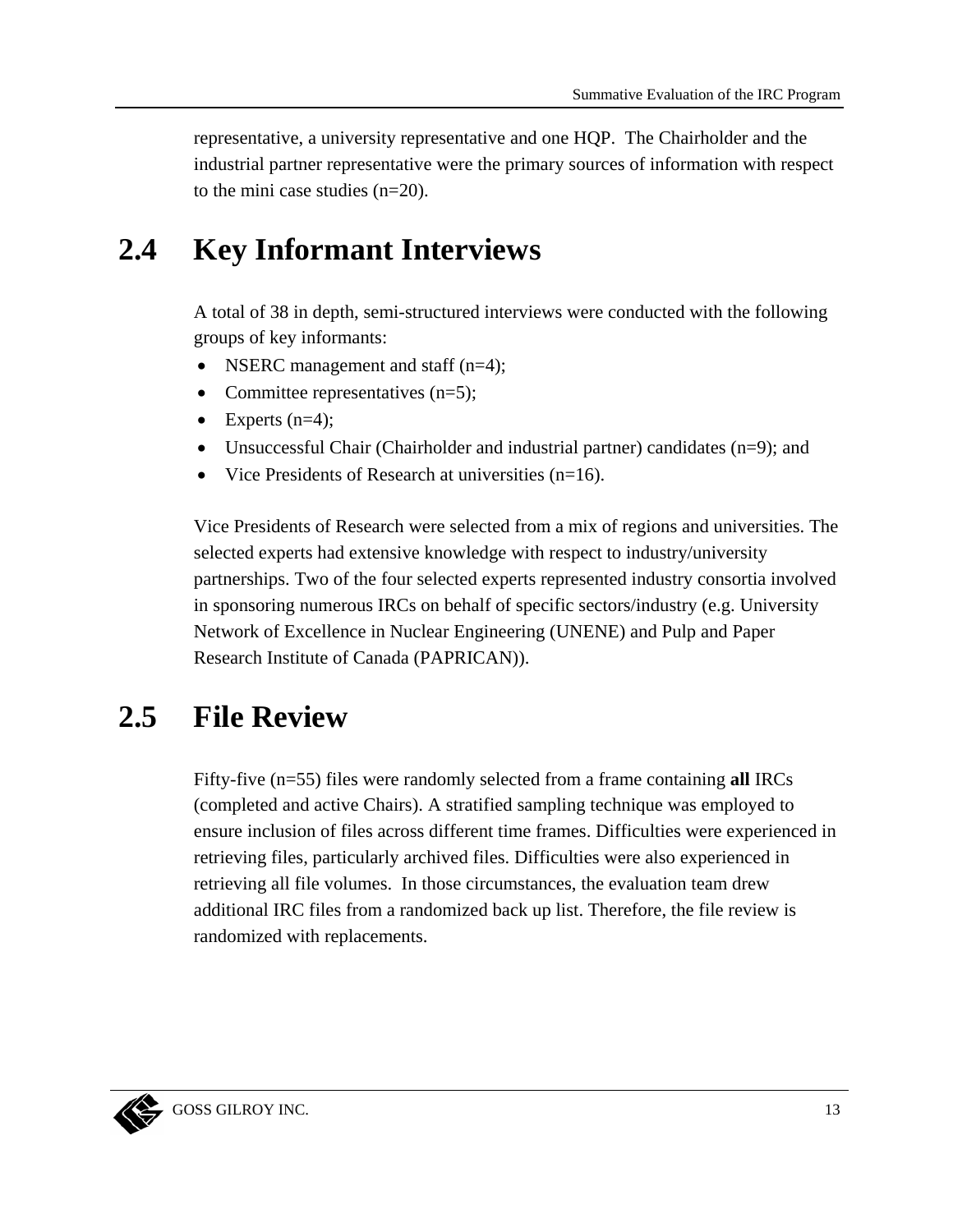## **2.6 Evaluation Limitations**

#### *Lack of comparison group*

Comparative design helps to address issues around causation and incrementality. For this evaluation, suitable comparison groups could not be identified (see comments in Section 2.0 Methodology and Approach). To address this limitation, a variety of methods and a variety of sources (e.g. experts, non-beneficiaries, industrial partners, university representatives, Chairholders and HQP) are utilized. Triangulation of information sources helps to ensure that reasons given for impacts properly reflect multiple sources. Moreover, detailed case studies can also be useful in identifying explanations and causal linkages with respect to the achievement of results<sup>12</sup>.

#### *Focus on more recent Chairs*

The assessment of longer-term impacts is more challenging given that the survey frames of Chairholders and industrial partners included only recently completed and active Chairs. The reason for including only these more recent Chairs was that the evaluation team needed to have accurate contact information for the online survey (i.e., email addresses). Some of the anticipated impacts will likely only be observed a number of years after the IRC given the typically early-stage nature of the research. There is a time lag of perhaps 7 to 15 years where many IRC investments can be expected to have significant results only over longer time horizons. This potential limitation was addressed, in part, with the case studies. The inclusion of Chairs that were established prior to 1998 (n=14) helped to illuminate longer-term impacts for those IRCs. Moreover, evidence of immediate and intermediate outcomes achievements, lends support to an increased likelihood of the achievement of longerterm outcomes.

#### *Quality of partner survey frame and response rate*

The survey frame developed for the partner survey contained inaccurate contact information (missing or incorrect email address) for approximately one-half of partners who were potential participants in survey. While NSERC staff made efforts to locate this information, in many cases they were not able to find updated email addresses. This factor, combined with a 50 percent response rate, indicates that the data presented from the partner survey should not necessarily be considered

<sup>&</sup>lt;sup>12</sup> Yin, R. K. (1984). Case study research: Design and methods. Newbury Park, CA: Sage.



 $\overline{a}$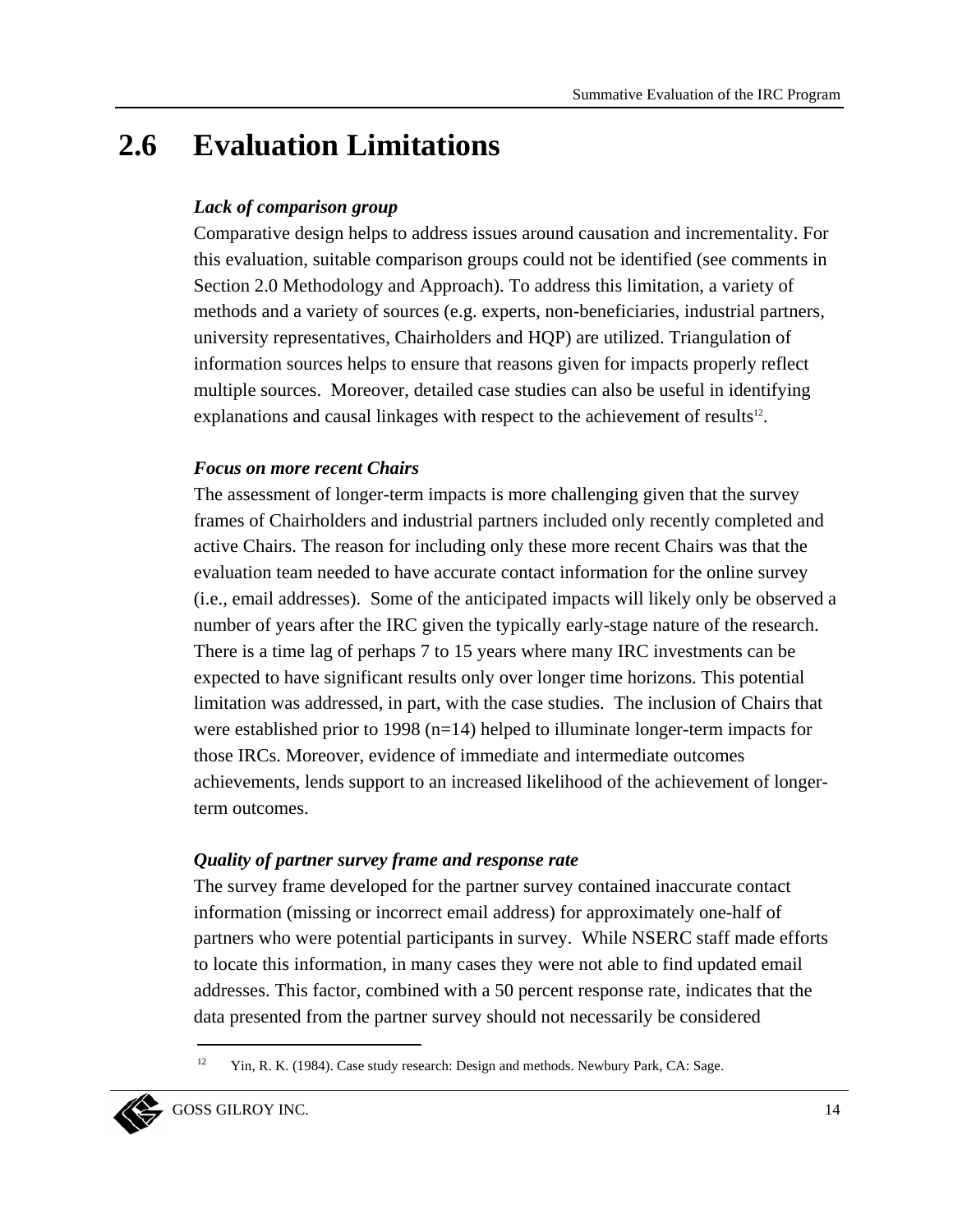representative of the partner population for the time period covered.

#### *Lack of overlap between Chairholders and partners for surveys*

The sample of Chairholders responding to the survey and the sample of partners responding to the survey were not well connected to the extent that the two samples did not have a lot of overlap when examining individual IRCs. Approximately 61 percent of the respondents to the Chairholder survey (73 out of 120) did not have a primary partner as identified by NSERC respond to the industrial partner survey. Approximately 21 percent of the primary partners who responded to the survey (14 out of 68) did not have a corresponding Chairholder who responded to the Chairholder survey. The impact of this lack of overlap is that the Chairs about which the Chairholders are referring to as a group are different from the Chairs to which the primary partners are referring. This makes it particularly challenging to compare the responses of partners and Chairholders directly.

#### *Heterogeneity of partner group*

It should also be noted that given the heterogeneity of the partner survey group (e.g. a mix of primary and secondary partners<sup>13</sup>), caution must be exercised when comparing Chairholder and partner survey responses. These groups of partners associated with the Chair may include both primary partners that tend to be more directly involved with the Chair and secondary partners that are more peripherally involved. Whereas all Chairholders are very involved, the partner group showed greater variability as to levels of involvement with the Chair, as illustrated by the higher levels of 'don't know' responses on a number of survey items. Therefore, to facilitate better understanding of the involvement of primary vs. secondary partners in the Chair, primary and secondary partner survey responses were compared.

#### *Limitations of Cost-Effectiveness Analysis*

Cost-effectiveness refers to the extent to which a program achieved its planned outcomes in relation to resources expended. To do a comprehensive cost effectiveness study would require a rigorous analysis of the costs of achieving IRC outcomes and comparisons with other alternative approaches. It would, therefore, additionally require a full understanding of the costs and achievement of outcomes of alternative methods. The ability to conduct this type of comparative analysis of data

<sup>13</sup> Many Chairs have more than one industrial partner

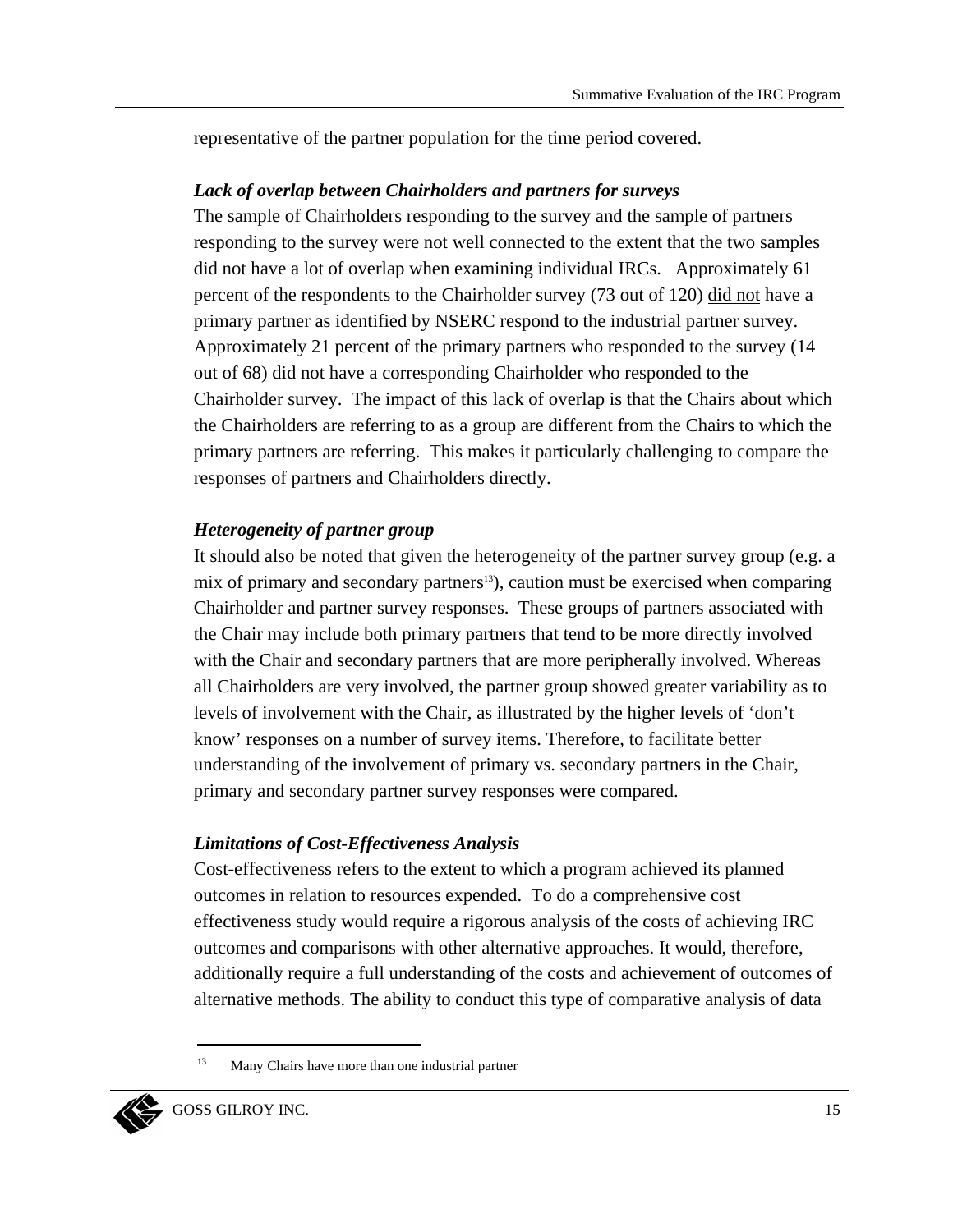for the IRC program and other similar programs is limited by the lack of quantitative information as to specific costs associated with the achievement of outcomes and the existence of a program similar to the IRC program.

NSERC's Collaborative Research and Development (CRD) Grant program has some similarities to the IRC program (e.g. partnership between industry and universities, industry access to university expertise and knowledge). However, there are a number of differences between these programs that can make a comparative analysis problematic (e.g. CRD Grants support well-defined projects while an IRC typically supports a program of research; CRD grants do not provide salary support).

Recognizing these limitations, the cost-effectiveness analysis contained in this report, presents the perspectives of stakeholders as to whether the IRC program objectives could be achieved more cost-effectively through other alternatives, such as the CRD program. The cost-effectiveness section also presents evidence with respect to the leveraging aspect of the IRC program.

#### *Focus on Industrial Partners who Subscribe to Program*

Another limitation of this evaluation is its focus on only those partners who already subscribe to the program. This approach does not address the issue of the extent to which the program is relevant to, and can meet the needs of, other potential industrial partners.

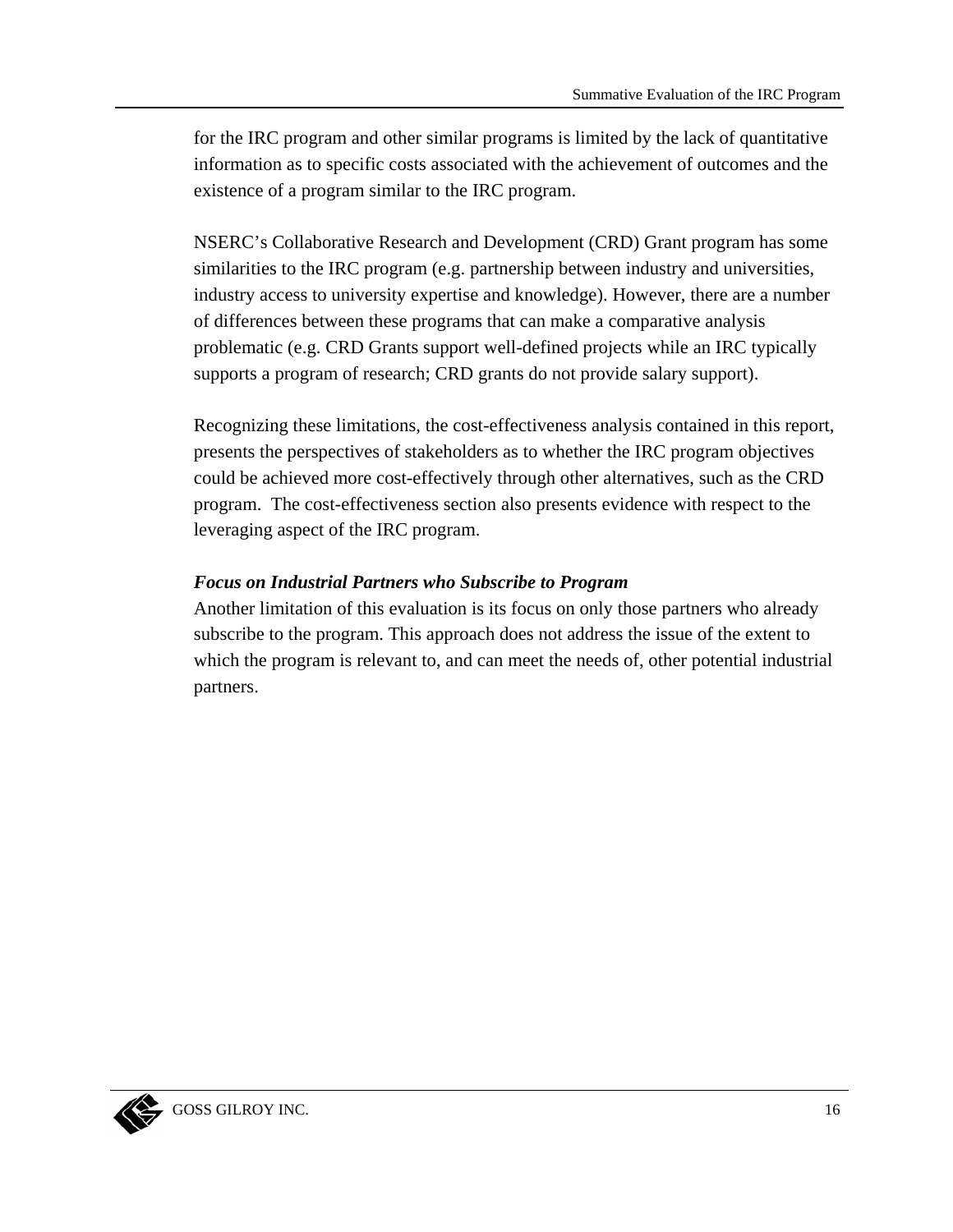# **3.0 Findings**

## **3.1 Relevance**

#### *Section Summary:*

There was overall agreement among key informants that there is a need to conduct industrially relevant research using a university Chair program. The Chair program was generally regarded as an important model for strengthening linkages between universities and industry by encouraging universities to conduct industrially relevant research and by providing industry with access to expertise and research results. Chairholders particularly valued the longer-term financial commitment and the prestige associated with the Chair. Industrial partners viewed access to research expertise and fundamental early stage research as key incentives for participating in an IRC. University representatives regarded the salary support feature as a valuable design element of the program as it facilitated the hiring or retention of researchers to focus on a key research area.

There was a strong consensus among all stakeholder groups that the IRC program was distinct from other university research funding programs such as NSERC's Collaborative Research and Development (CRD) grant program. In comparison to other research funding programs, the IRC program was cited as having a number of distinct advantages, particularly with respect to its longevity, shared/leveraged costs, increased access to researchers, enhanced focus on a **program** of research, flexibility to adapt and expand the scope of research, and the prestige associated with the Chair.

It was generally held that the IRC program objectives could not be achieved through the Canada Research Chairs (CRC) program. The holding of joint IRCs / CRCs was primarily regarded as advantageous. Advantages included the retention of top researchers at the university (and in Canada), and faster growth and expansion of a research program. Concerns were expressed by a minority of key informants that the holding of both types of Chairs constrained the Chairholder's capacity to perform research, and related duties. Additionally, it resulted in large amounts of funding being directed towards a small pool of researchers. Some key informants indicated that continued growth in the number of joint CRCs / IRCs could potentially overshadow the IRC program.

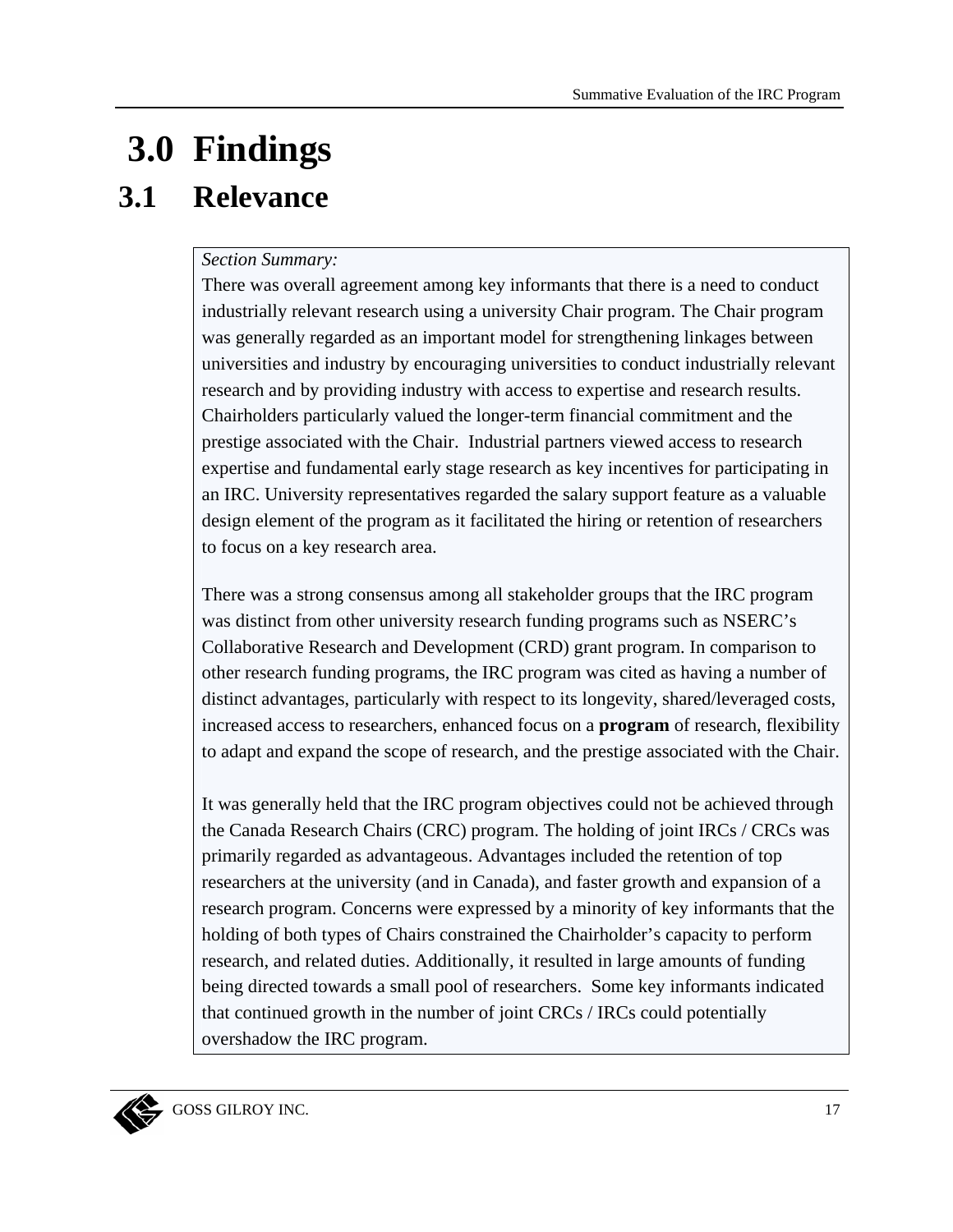## **3.1.1 Congruency with Government-wide and NSERC Priorities**

NSERC and committee key informants viewed the IRC program as highly congruent with both government-wide and NSERC priorities. According to key informants, the IRC program is aligned with government priorities relating to innovation and support for a knowledge based economy $14$ . With respect to NSERC priorities, the IRC program is considered to align with investing in people and innovation. This alignment is achieved with the Program's aim to build a critical mass of Canadian university expertise in industrially relevant areas, and foster long-term partnerships with industry. By encouraging the productive use of research, the Program supports knowledge and technology transfer to Canadian industry.

## **3.1.2 Need for the IRC Program**

The demand for the IRC program has been steady for the last 10 years. Generally, stakeholder key informants, including those stakeholders who did not benefit from IRC funding, expressed the view that there is a need to conduct industrially relevant research through Canadian universities, and a Chair program is a practical method to address this need. Overall, university and expert key informants considered the IRC program as an appropriate model to bridge the gap between universities and industry. The model benefits both the university and industry by encouraging the university to conduct industrially relevant research, and by providing industry with access to high quality research.

The linkages between universities and industry resulting from the model were viewed as necessary to prevent university research from becoming "too remote" from industry and economic needs. One expert key informant cautioned that while there is a need to foster these linkages, there is also a need to ensure that the university and industry maintain their distinct identities (i.e. universities preserve their neutral role in

<sup>&</sup>lt;sup>14</sup> The IRC program is aligned with Canada's Innovation Strategy. It is consistent with the priorities and targets outlined in two key federal government reports: *Knowledge Matters: Skills and Learning for Canadians* and *Achieving Excellence: Investing in People, Knowledge and Opportunity.* Within one of these priorities contained in these reports "addressing key challenges for the university research environment" the government expressed its commitment to leveraging the commercialization potential of publicly funded academic research and to provide internationally competitive research opportunities in Canada. Specifically the government expressed its commitment to support academic institutions in forging partnerships with the private sector to commercialize research results.

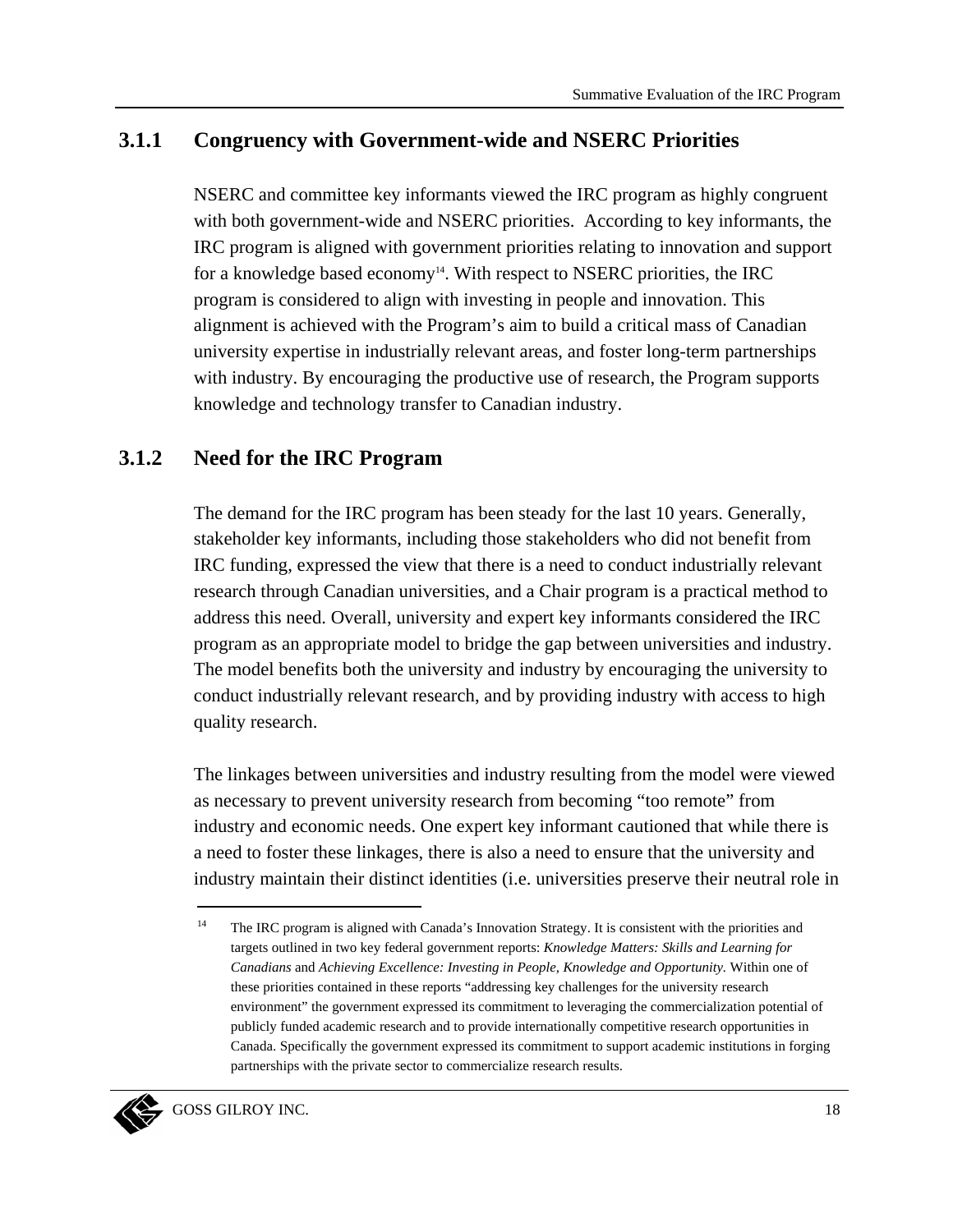society by maintaining their autonomy and freedom to generate information). Similarly, a few partner and Chairholder case study respondents expressed the view that the appropriate role of universities is to conduct early stage research while industries conduct research in the intermediate or commercialization stages. However, some

case studies highlighted the benefits derived from IRC involvement in both early stage research and more applied research projects. In these instances industrial partner participation in early stage research helped to facilitate technological development. Moreover, the Chair's fundamental research efforts also benefited from exposure to the industrial context and more applied research projects.

All university key informants viewed the Program as relevant to university needs and priorities. The IRC program was frequently cited to be an important mechanism for shifting or building resources within the university to a particular research area. For example, the IRC program was used to transition from a less relevant area of research (an area of research that was not aligned with the university's strategic plan) to a more strategic and active area of research. Moreover, through the collateral and additional funding generated by the IRC, the university can support more graduate students.

The Program's salary support component was generally held by university key informants to be an important aspect of the program. Salary support helped to alleviate the financial burden of hiring external candidates, and allowed the university to hire junior faculty members for complementary research areas in the case of internal candidates. As well, key informants indicated that the salary support also assisted in filling the teaching void that results from Chairholders' reduced teaching loads. Decreasing contributions for salary with renewal of IRC terms, however, were reported by a few university key informants to render the IRC as more comparable to a CRD and more challenging to sustain.

Industrial partners who responded to the survey viewed access to research expertise (86 percent) and fundamental early stage research (60 percent) as key incentives for participating in an IRC. As well, numerous case studies identified these two areas of particular value from the perspectives of industrial partners and highlighted the attractiveness of the Program's long term time frame and cost-sharing features particularly when investing in longer-term fundamental research or research involving

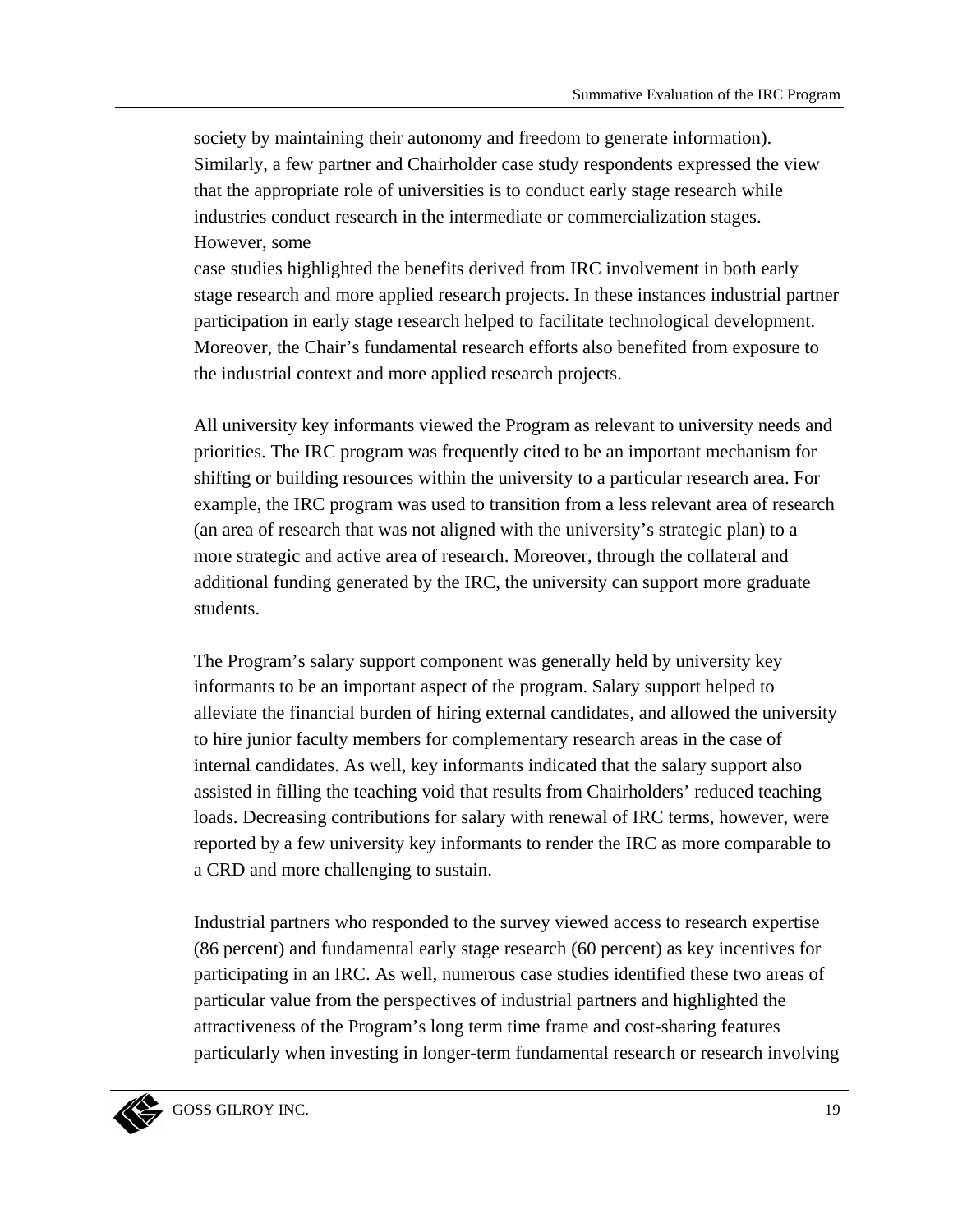"riskier, more speculative technologies". A number of case studies illustrated the importance of the Chair program in providing an enhanced focus on a program of fundamental research and more unfettered access to high quality research expertise.

## **3.1.3 Comparisons with Collaborative Research and Development Grant Program**

All stakeholder groups viewed the IRC program as distinctive when compared with other research grant programs such as the CRD grant program. Key informants described CRDs as more project directed, with more specific deliverables. In contrast the IRC program was depicted as being less constrained, and there is more capacity and flexibility to evolve the research and the relationship between industry and the Chairholder. As well, with the IRC the focus tends to be on the development of a research *program*. Despite the key differences between the two programs, key informants generally viewed the CRD and IRC as complementary. For example, the CRD was frequently described as a means of testing the partnership between industry and the university researcher, prior to embarking on a longer-term commitment, such as that required under the IRC.

The IRC program was also viewed as being more advantageous than CRDs (and other research grants/contracts) in terms of its long-term time frame, shared/leveraged costs, and the prestige associated with the Chair. According to survey data, the majority of Chairholders (80 percent), partner (74 percent) and university respondents (n= 16 or 64 percent) cited the longer time frame as a key advantage in terms of the nature and scope of research problem. Chairholders saw the longer-term financial commitment (78 percent) and the prestige associated with the Chair (72 percent) as key advantages. The majority of industrial partner respondents considered shared costs (65 percent), a closer relationship with the Chairholder (65 percent) and increased access to suitable researchers (58 percent) as key advantages. From a university perspective, shared / leveraged costs (65 percent) and contributions to salary (70 percent) were considered advantageous. However, a few Chairholder key informants noted that where there is a poor fit between the industrial partner and the Chairholder expectations of the Chair, the IRC is perceived to be more comparable to a funded research project.

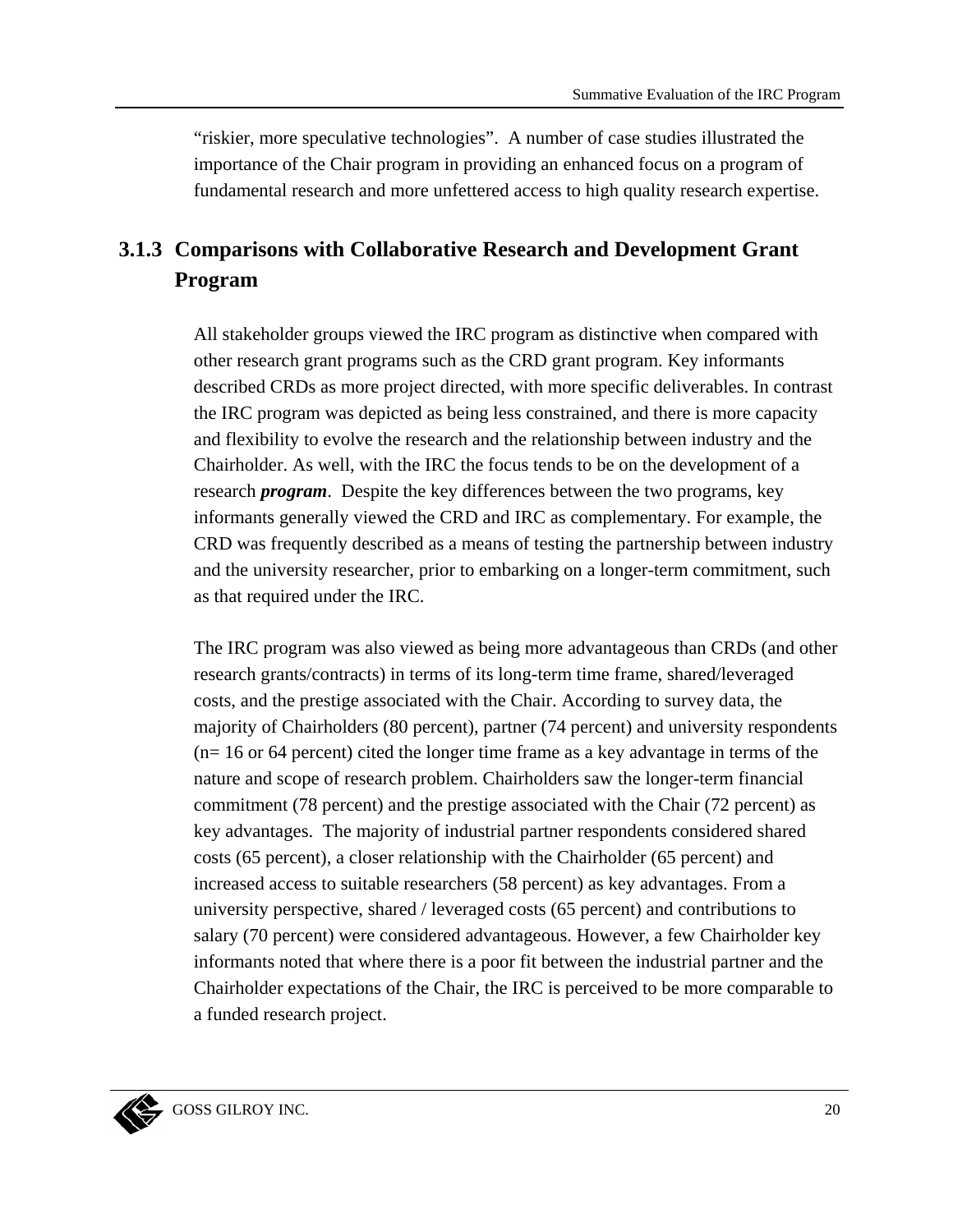## **3.1.4 Comparisons with Canada Research Chair Program**

The IRC program was regarded by key informants as distinct from the Canada Research Chair (CRC) program in that they have different objectives and selection mechanisms. The CRC is targeted specifically towards the universities' needs, whereas, IRCs are directed towards both industry and university. Most university key informants agreed that the IRC program objectives could not be achieved through the CRC program because the focus on industry was critical in helping to attract industrial partners and in conducting industrially relevant research. A few university key informants noted that CRCs might be more attractive to university researchers because they are viewed as more prestigious with less reporting burdens.

While many key informants considered joint IRCs / CRCs as primarily advantageous, a minority of key informants disagreed. Advantages mentioned include: retention of top researchers at the university and in Canada, added prestige (for both the Chairholder and the university) and faster growth and expansion of a research program. It was also noted that the issue is not of serious import given that there are so few joint Chairs in existence (i.e. 16). However, the continued growth in the number of joint CRCs / IRCs could potentially serve to overshadow the IRC program in terms of its visibility, according to some key informants. While this does not mean that joint CRCs / IRCs should be discouraged, efforts to maintain the visibility of the IRC program should be considered.

A few university key informants expressed concerns that joint IRCs / CRCs direct excessive resources to a small pool of researchers. Other key informants saw this as an effective use of resources that focused more funding on high quality researchers. Concerns were also expressed with respect to disproportionate demands on the Chairholder's workload, potentially impeding the Chairholder's capacity to conduct research and to continue with teaching efforts<sup>15</sup>. Additionally, some universities do not permit simultaneous holding of both types of Chairs (e.g., Trent University, UBC).

<sup>&</sup>lt;sup>15</sup> Some university representatives indicated that it was critical for the Chairholder to maintain some teaching responsibilities (even though teaching load is reduced). These respondents contended that holding both types of Chairs placed excessive demands on the Chairholder and potentially limited the Chairholder's capacity to teach.

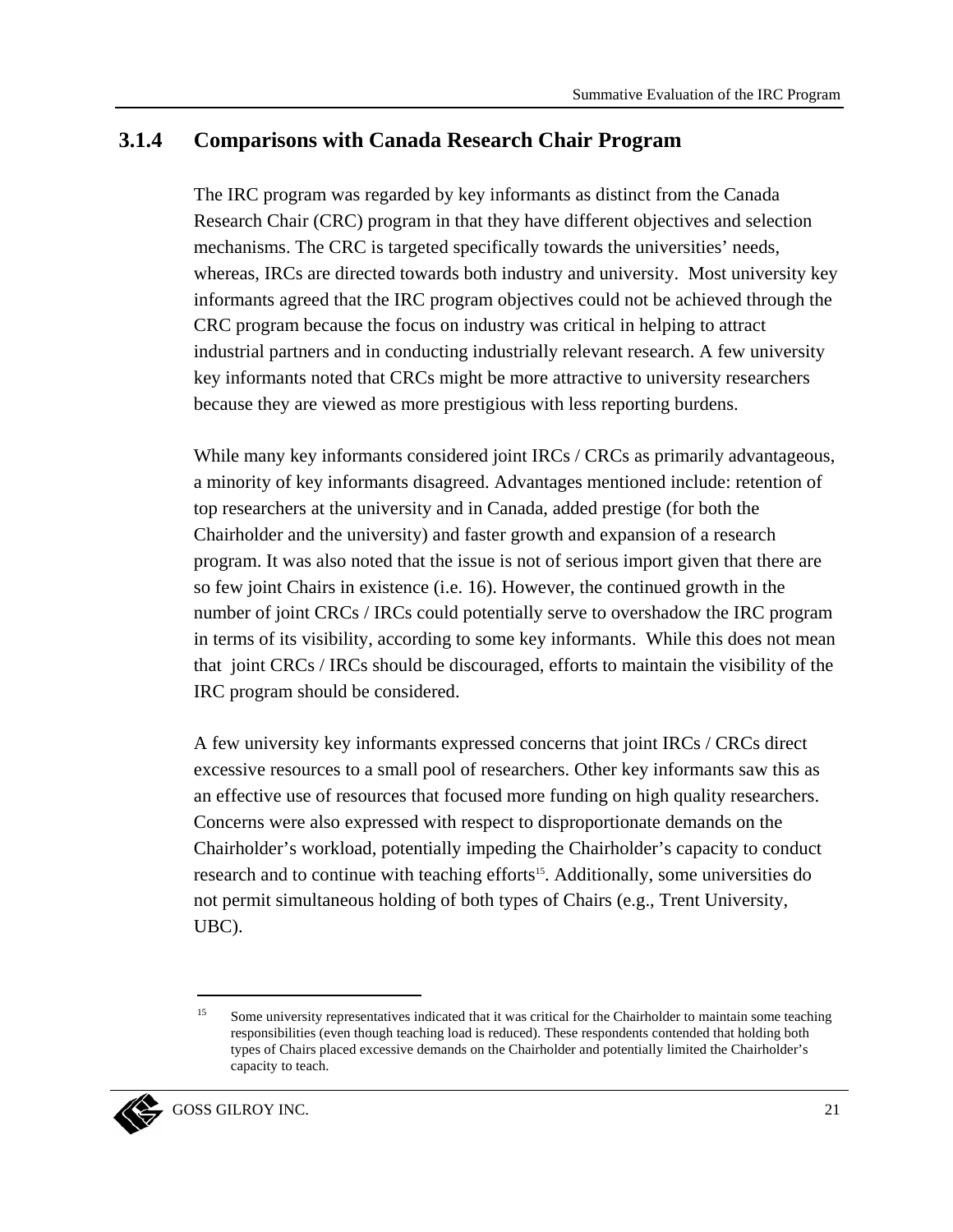## **3.2 Design and Delivery**

#### *Section Summary:*

The majority of survey respondents across all three respondent groups were satisfied with most aspects of the program. In terms of overall satisfaction, most university representatives (96 percent), industrial partners (89 percent) and Chairholders (93 percent) reported that, overall, they were satisfied with the program. These findings were further corroborated with the results from the case studies and key informant interviews.

The majority of Chairholder survey respondents expressed high levels of satisfaction with various dimensions of the IRC program. Highest areas of Chairholder satisfaction were: the adequacy of NSERC and partner funding; NSERC support during the application process; and, the adequacy of funding for research program costs. More moderate levels of satisfaction were reported with respect to the level of university support, teaching load reductions, and laboratory space.

Partner survey respondents expressed the highest levels of satisfaction with respect to mechanisms for disseminating results from the university to the industrial partner, adequacy of NSERC funding, opportunities to provide input into the research process and research timeliness. Respondents to the survey of university representatives reported most satisfaction with respect to the duration of the Chair and obtaining funds from industry. More moderate levels of satisfaction were reported with respect to the timeliness of the decision to approve the Chair.

While no pervasive challenges were identified, various groups cited areas for improvement, or areas that had provided them specifically with challenges in establishing and implementing Chairs. From the university perspective, meeting the costs associated with the Chair was difficult and this difficulty was heightened with subsequent term renewals (i.e. decreasing contributions to salary with each IRC term). Just over one quarter of Chairholder respondents identified inadequate administrative support as a key challenge. Finding funding within the partner organization to sponsor the Chair program was the most commonly cited challenge (40 percent) reported by partner survey respondents.

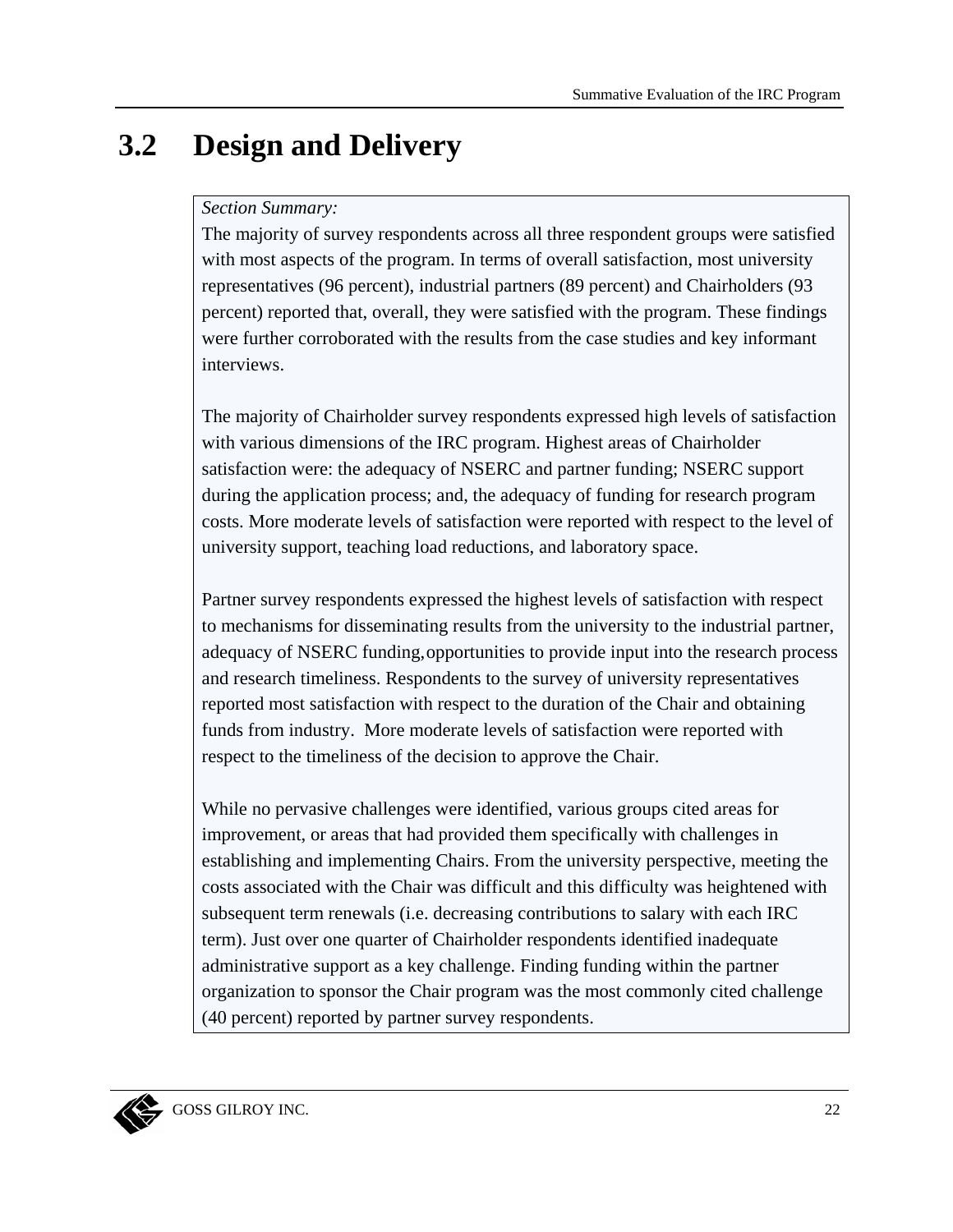## **3.2.1 Satisfaction with the IRC Program**

Satisfaction was assessed primarily through the surveys of Chairholders, industrial partners, and university representatives. Respondents were asked to indicate their level of satisfaction on various aspects of the program, including design and delivery components. As illustrated in the subsections below, the vast majority of respondents across all three respondent groups were satisfied with most aspects of the program. These findings were further corroborated with the results from the case studies and key informant interviews.

## *3.2.1.1 Overall satisfaction with the IRC Program*

Respondents to the surveys expressed high levels of satisfaction overall with the IRC program. Most university representatives (96 percent, n=24), industrial partners (89 percent) and Chairholders (93 percent) reported that overall they were satisfied or very satisfied with the program (see *Figure 1*).





## *3.2.1.2 Partners' Satisfaction with the Chairholder*

Most industrial partner respondents (89 percent) reported that they were satisfied with the specific Chairholder. When comparing primary and secondary partner responses, 83 percent of primary partners vs. 93 percent of secondary partners expressed overall satisfaction with the Chairholder. It is difficult to interpret this finding, as there were no differences as to primary and secondary partner satisfaction ratings with respect to various dimensions of the Program. Key informant and case study evidence yielded no specific references to help illuminate this variation.

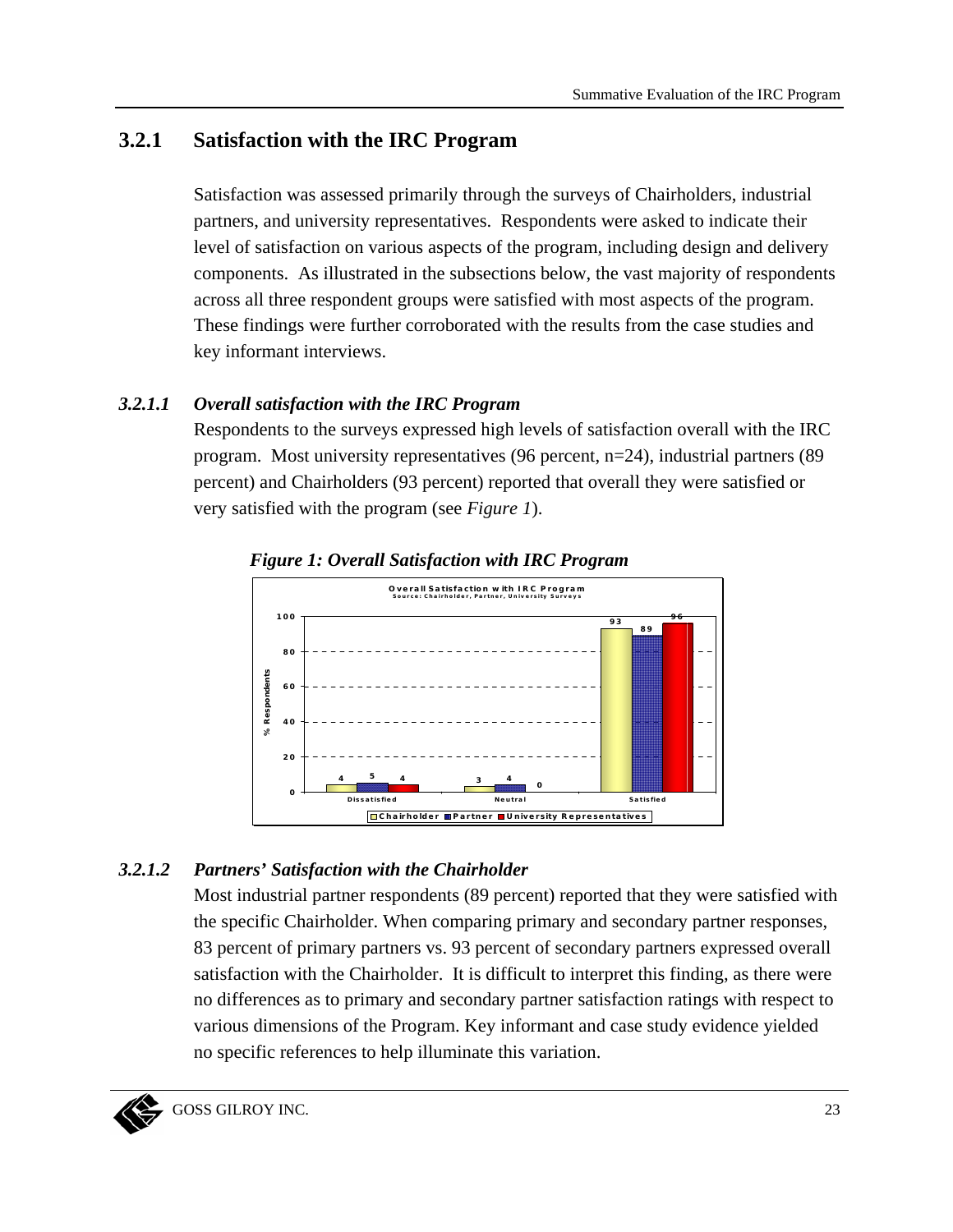## *3.2.1.3 Chairholders' Satisfaction Levels with Specific Aspects of the Program*  Most survey respondents also expressed satisfaction with respect to specific aspects of the IRC program delivery. Highest areas of Chairholder satisfaction were:

- the adequacy of NSERC and partner funding (93 percent and 92 percent respectively);
- NSERC support during the application process (86 percent); and,
- the adequacy of funding for research program costs (85 percent).

In comparison, areas of lower satisfaction for Chairholders (between 65 and 68 percent indicating satisfied or very satisfied) included the level of university support, teaching load reductions, and laboratory space<sup>16</sup>.

## *3.2.1.4 Industrial Partners' Satisfaction Levels with Specific Aspects of the Program*

Partner survey respondents expressed the highest satisfaction with respect to:

- mechanisms for disseminating results from the university to the industrial partner (85 percent);
- adequacy of NSERC funding (82 percent);
- opportunities to provide input into the research process (78 percent); and,
- research timeliness (78 percent).

There were no main sources of dissatisfaction indicated by partner respondents<sup>17</sup>.

## *3.2.1.5 University Representatives' Satisfaction Levels with Specific Aspects of the Program*

Respondents to the survey of university representatives reported most satisfaction with respect to the duration of the Chair  $(96$  percent,  $n=24$ ), and obtaining funds from industry (91 percent, n=23). The area for which there was the lowest level of satisfaction included the timeliness of the decision to approve the Chair (65 percent satisfied, n=17).

available.<br><sup>17</sup> When the 'don't know' and 'not applicable' responses were factored out, there were no partner satisfaction levels below 70 percent. In addition only minimal levels of dissatisfaction were indicated. For example, 73 percent of respondents reported satisfaction with ownership of intellectual property when the "not applicable" and "don't know" responses were removed, indicating this was not a key source of dissatisfaction for partner respondents.



<sup>&</sup>lt;sup>16</sup> Sixteen percent of Chairholders reported that they were dissatisfied with the laboratory space made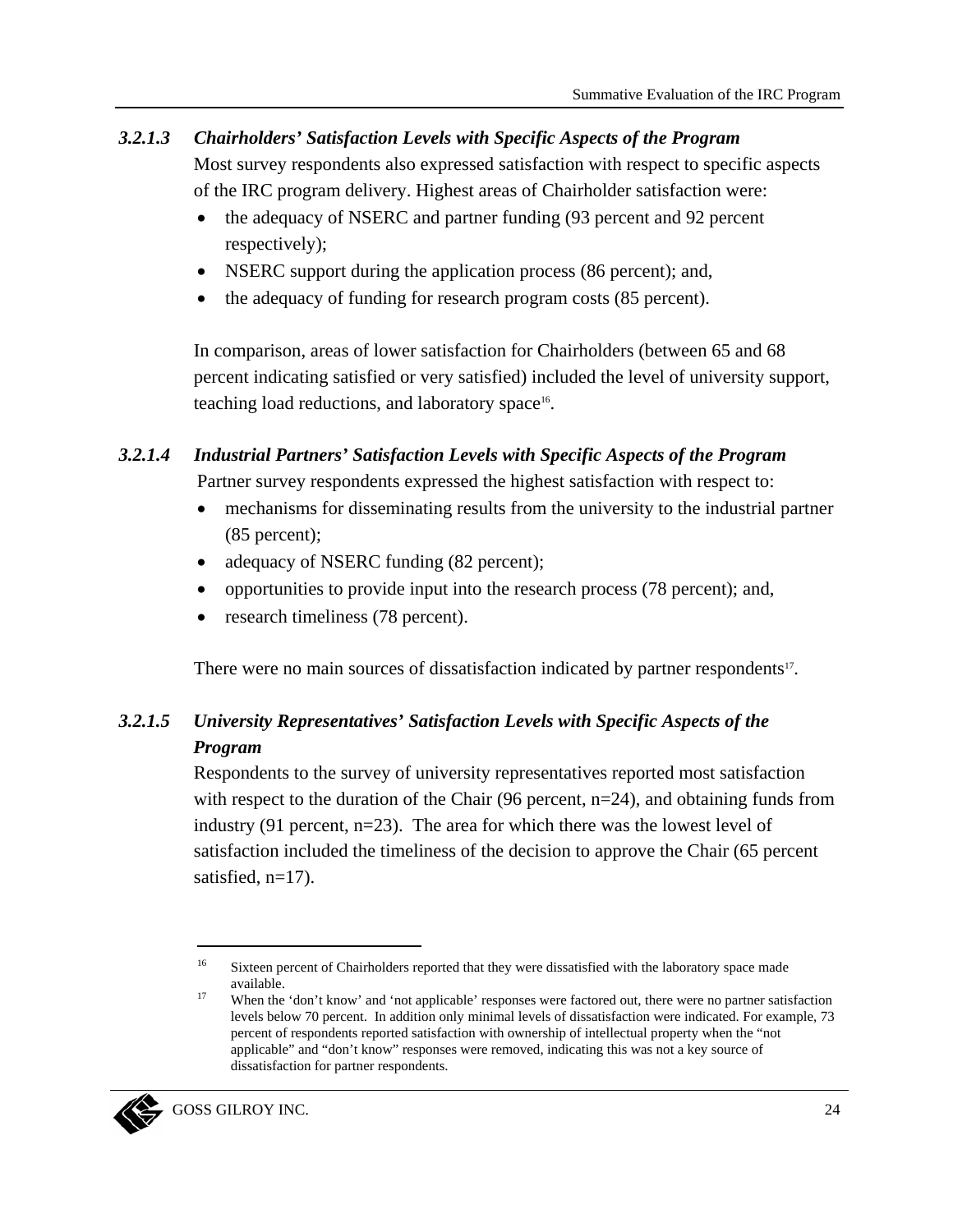## **3.2.2 Delivery Challenges**

The evaluation team identified delivery challenges through the surveys, case studies and key informant interviews. While overall there were no pervasive challenges identified, various respondent groups cited areas for improvement, or areas that had provided them specifically with challenges in selecting and implementing Chairs. These are described in the subsections below.

## *3.2.2.1 Administrative / Infrastructure Challenges*

The inadequacy of administrative support for the Chairholder was reported by over one quarter of Chairholder survey respondents (29 percent). Moreover, meeting costs of the Chair, including administrative costs were reported as key challenges by university survey respondents<sup>18</sup>.

According to case study evidence, administrative challenges were heightened in circumstances where there were multiple industrial partners; where the Chair maintained a large laboratory and research team; where NSERC financial accounting requirements were substantially divergent from university accounting practices; and where the Chair was engaged in a large number of collaborations outside the university. Annual matching of budgeted vs. actual HQP expenditures was difficult as it was challenging to precisely estimate, within a yearly timeframe, the number of HQP that participate in the Chair<sup>19</sup>. Survey results show that Senior Chairholders as compared to Associates were somewhat more likely to cite inadequate administrative support as a key challenge (32 percent vs. 23 percent).

Inadequate laboratory space and delays in securing laboratory space were cited as two more common areas of dissatisfaction for Chairholders. It was reported by a few key informants that some universities face additional pressures in obtaining appropriate laboratory space given added provincial funding constraints and cutbacks. Case study

corroborating this line of evidence.<br><sup>19</sup> It can be difficult for the Chairholder to predict the fluctuations in the number of HQP on an annual basis. Some HQP may shift to another education or research program even though they were scheduled to participate in the IRC and the Chairholder may secure HQP at various times of the year to compensate for lower than anticipated numbers of HQP.



<sup>&</sup>lt;sup>18</sup> Finding additional funding for the Chair (61 percent); the decreasing contribution to Chairholder's salary (65 percent); and meeting administration costs (48 percent) were reported as key challenges by university survey respondents. Caution has to be exercised, as the number of university survey respondents is small (n=25). However, university key informant interviews tend to support the survey trends and responses,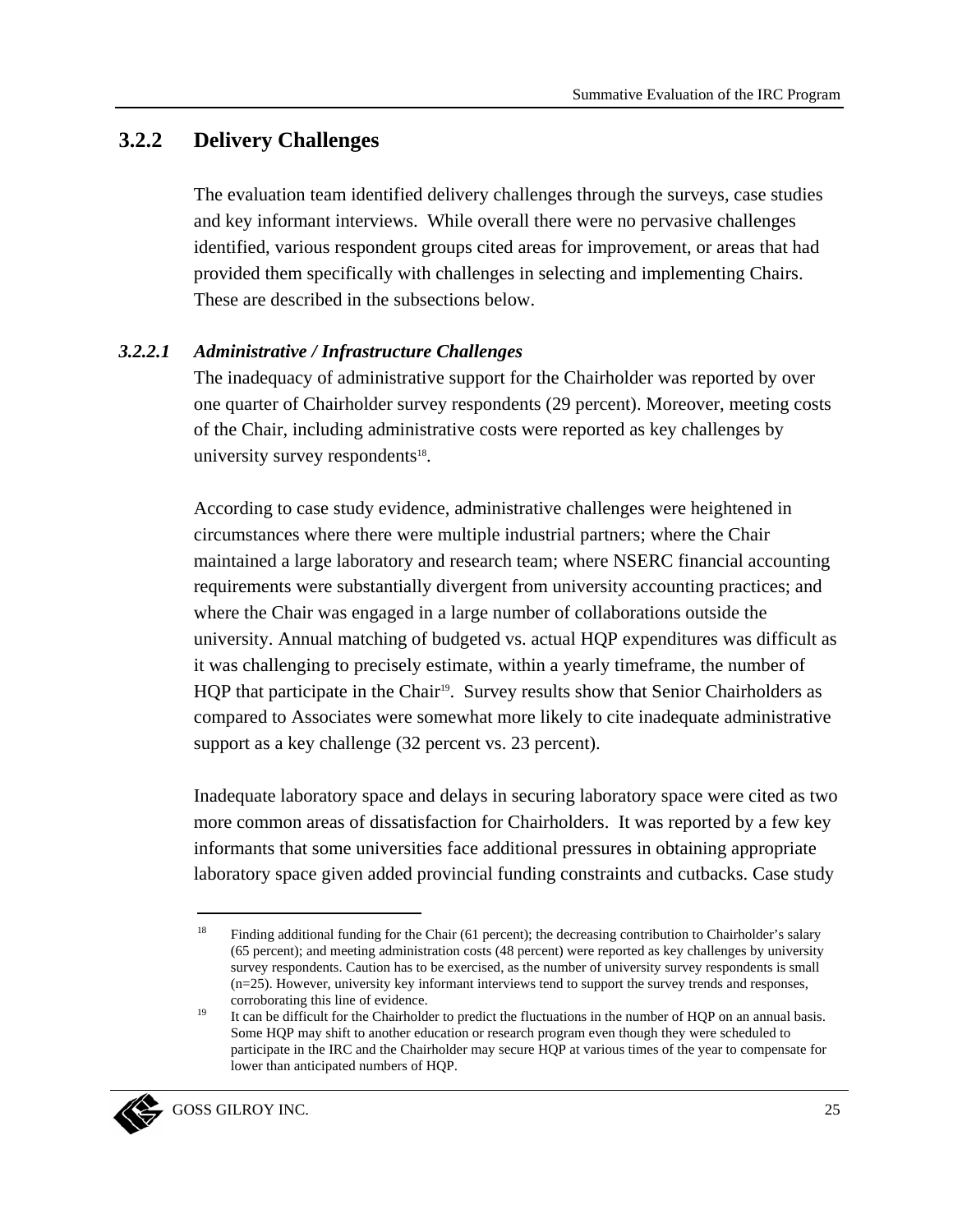evidence also suggests that commitments to provide new/improved laboratory space are harder to meet in smaller universities where funds from the Indirect Costs program were considered to be insufficient. Finally, some university key informants noted that space shortages and infrastructure maintenance needs have accrued over a long period in which capital spending was frozen and enrolment growth increased. It will therefore take a considerable amount of time and funding to offset this past freeze and meet increased demands for space and renovated/upgraded infrastructure.

#### *3.2.2.2 Securing Replacement Faculty Members*

Overall, university key informants reported that they were able to meet their commitments with respect to securing replacement faculty members for internal candidates (i.e., the Chairholder was already a faculty member at the university)<sup>20</sup>. Some delays were experienced when securing replacement faculty in highly specialized or competitive areas. A few university key informants noted that there were too many constraints placed on the university's choice of replacement, which served to limit the replacement faculty member's autonomy in pursuing their own research agenda.

#### *3.2.2.3 Associate Chairholders*

Associate Chairholder survey respondents were more likely to report challenges around partnership collaborations when compared with Senior Chairholders. For example, approximately one-quarter of Associate Chairholders (23 percent) indicated difficulty satisfying the needs of industrial partners as a key challenge compared with 9 percent of Senior Chairholders. Additionally, 14 percent of Associate Chairholders compared with 3 percent of Senior Chairholders indicated a lack of interest from partners for the research area as a key challenge.

Associate Chairholders were also more likely to report that partners were involved in research activities (79 percent vs. 63 percent) and that partners provided direction for the research process (83 percent vs. 60 percent). Given that Associate Chairholders reported a greater level of direct partner involvement in the IRC, one could also argue that a greater proportion of Associate Chairholders experienced challenges with respect to meeting industrial partners' expectations.

<sup>&</sup>lt;sup>20</sup> Case study evidence shows that in the majority of cases (where the Chairholder was an internal candidate) the university was able to meet its commitments, although some delays were reported.

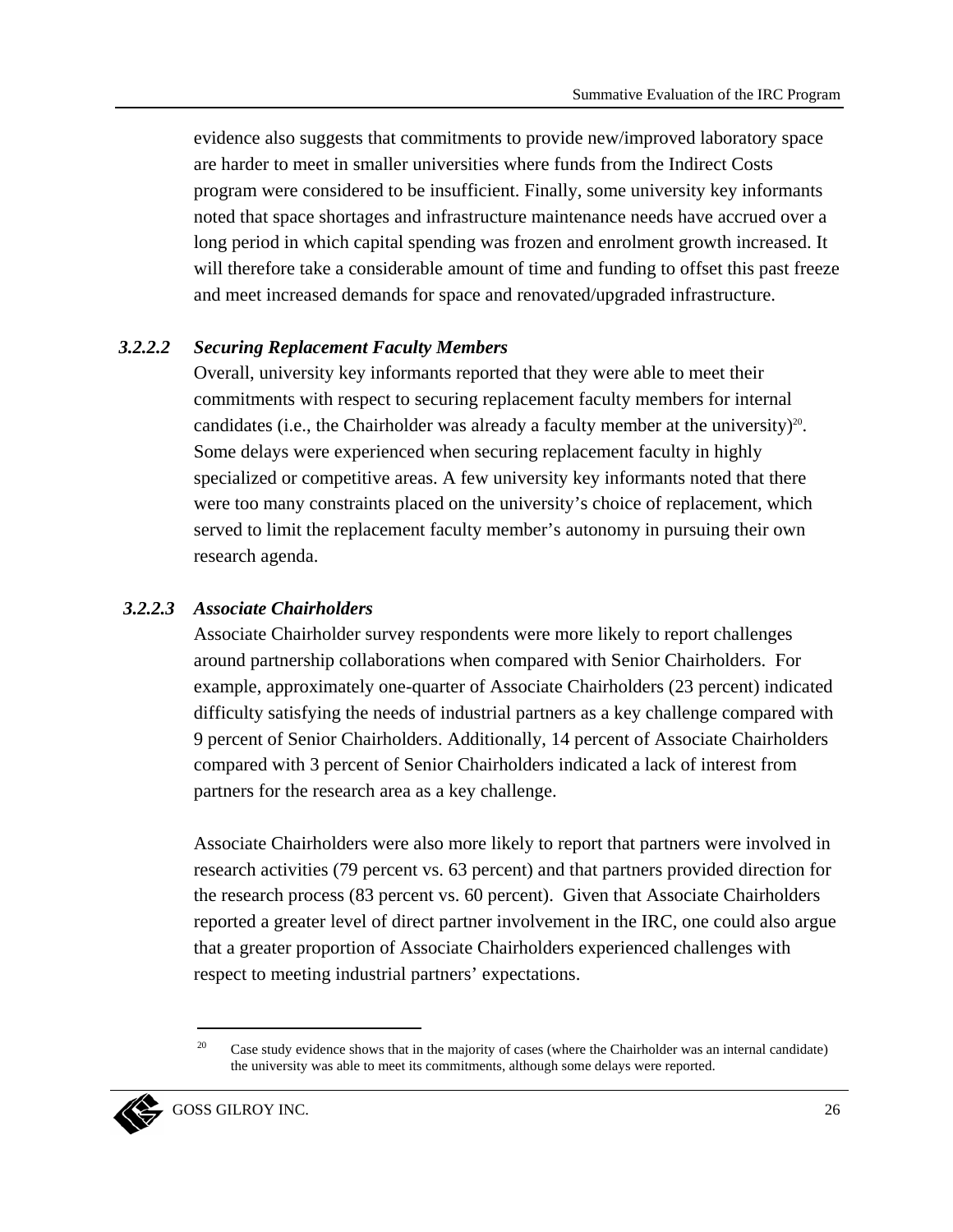The variation in findings pertaining to partner lack of interest for the research area is difficult to interpret. While delineation of findings by linked and stand alone Associates (although sample numbers would be very small) might shed some light on this variation, the survey findings are not differentiated according to specific Associate Chairholder categories. Qualitative evidence yields no information to interpret this finding.

#### *3.2.2.4 Attracting Industrial Partners*

While not reported as a common problem, attracting industrial partners varies somewhat by circumstance and by region. Overall, approximately one-quarter of university survey respondents (26 percent) reported this as a key challenge. A few university key informants stated that the Atlantic universities face specific challenges in finding appropriate industrial partners, given the dearth of potential partners in this region. Within the broader Canadian context, the lower level of industrial R&D makes it more difficult to find Canadian industrial partners. While there are restrictions in partnering with multinationals without a Canadian presence, this was considered to be the only partnering option in some cases. There were also reported difficulties in finding partners where the industry sector is weaker such as mining/metallurgic engineering. In addition, potential partners in emerging industries/technologies (e.g. fuel cells) who could potentially benefit from the IRC program typically do not have enough money to invest in the program.

Reported barriers to partner involvement include lack of partner resources (i.e. smaller companies, in particular may have difficulty justifying the expenditure to senior management); and lengthy selection and approval process. Forty percent (40) of partner respondents cited the difficulty in finding funding within the partner organization to sponsor the Chair program as a key challenge.

#### *3.2.2.5 Recruitment of Chairholder Candidates*

Some university key informants reported specific challenges associated with the recruitment of external Chairholder candidates. Two university key informants indicated that recruiting external candidates is impeded by the requirement to have a candidate in place prior to the proposal submission. The university must therefore find a candidate who is comfortable with accepting a conditional offer as they take a risk if they guarantee the position before the proposal is successful. One university key informant also reported that there are some deterrents for potential Executive

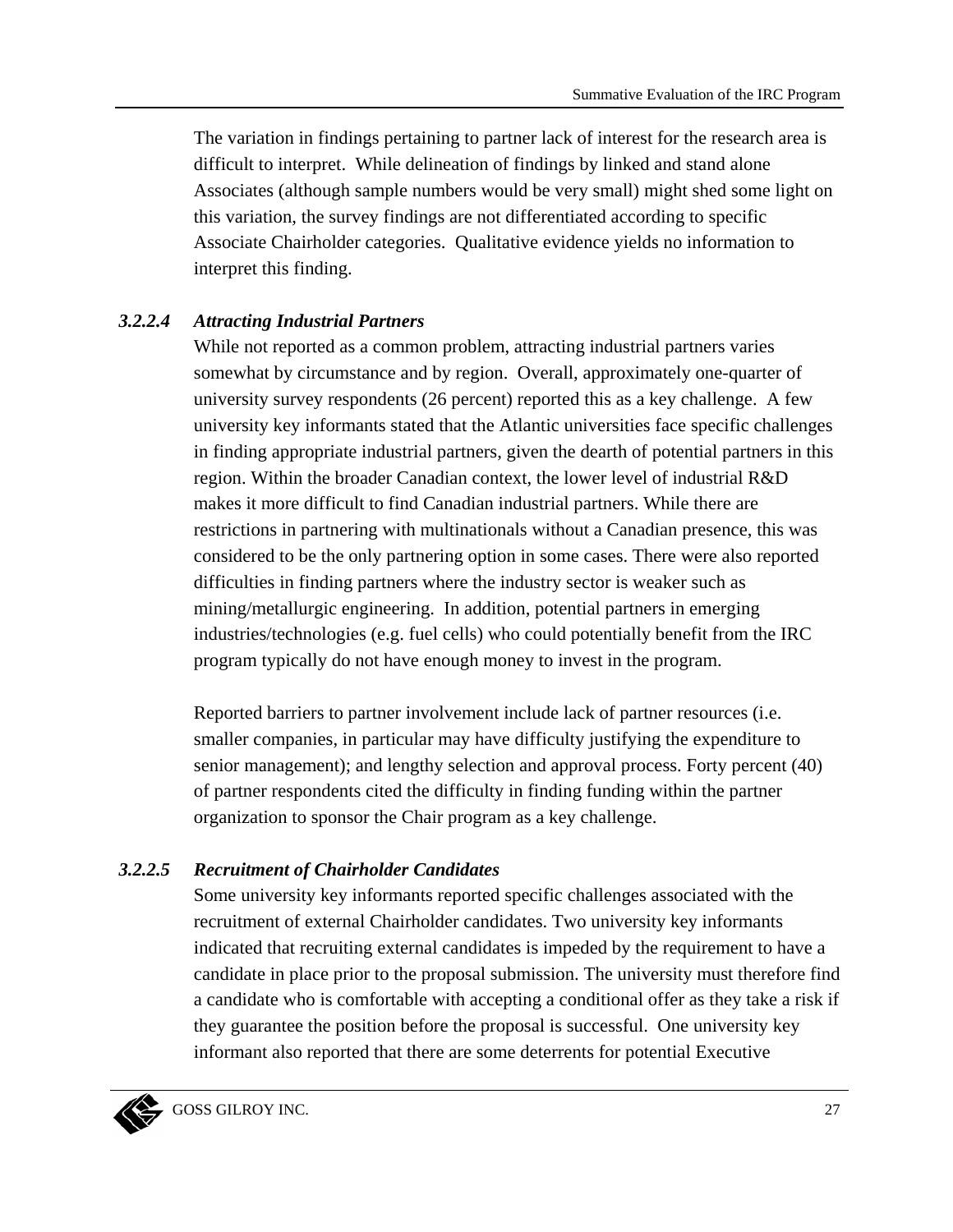Chairholder applicants, as there is no guaranteed permanent position for the external candidate once the Chair has ended.

#### *3.2.2.6 Chair Proposal/Application Process*

Approval of a Chair proposal was reported to be lengthy and generally takes between one and two years. Unsuccessful Chairholder candidate key informants commented that considerable effort is directed to developing a proposal and that a pre-screening process is needed to help minimize unnecessary investments of time and resources. A few university key informants noted that it is difficult to maintain the industrial partner candidate's interest and commitment during this process. When recruiting from industry, the lengthy selection and approval process was noted to create difficulties in keeping the candidacy confidential for this extended period of time.

NSERC was reported to play an important and satisfactory role during this stage in terms of providing advice, explaining the IRC program to the potential industrial partner(s) and consulting with the applicant prior to putting the proposal together.

#### *3.2.2.7 Intellectual Property Agreements*

From the university and Chairholder perspective, negotiating intellectual property (IP) agreements was not a key challenge, although a number of key informants reported that it was a very time consuming process. That the IP negotiation process was not typically viewed as a key challenge was attributed to the fact that in many cases, Chairholders and industrial partners had pre-existing relationships characterized by trust. However, it was noted that IP challenges are heightened in certain circumstances such as when universities are not experienced in negotiating these agreements; and when the industrial partner has not had a pre-established relationship with the university and/or Chairholder. Smaller companies may experience more difficulties during the negotiation process, given their lack of experience in this area.

A few university key informants mentioned that NSERC's present IP policy facilitates the negotiation process. Some industrial case study respondents indicated that the policy favours the university and felt that intellectual property should be made more readily available to industry as long as benefits to local and national industry can be demonstrated. A few industry and Chairholder respondents also noted that the IRC

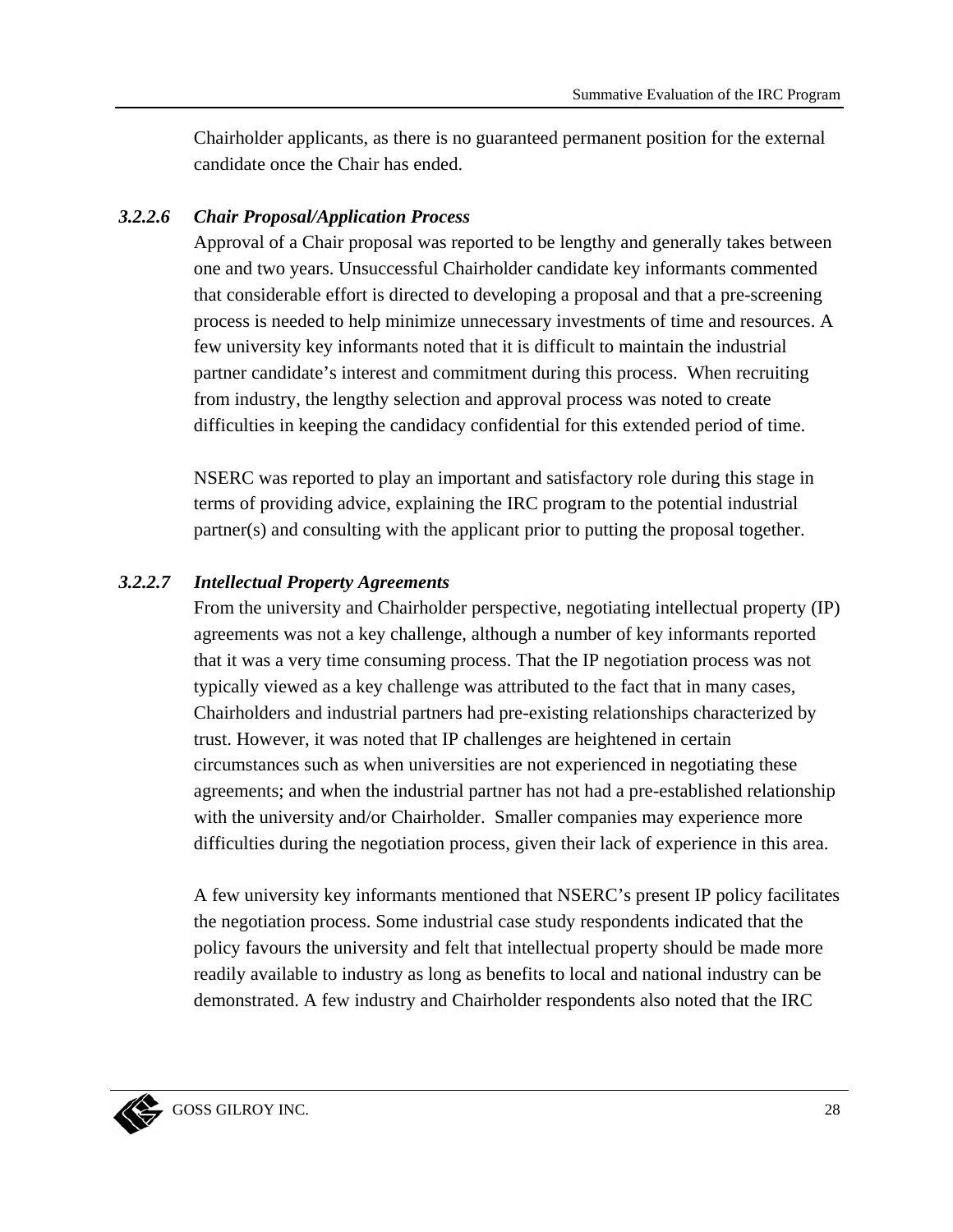should focus on early stage research, potentially minimizing disputes over  $IP$  issues<sup>21</sup>. Concerns were also expressed that the present IP policy presents a possible barrier for an open exchange of ideas between the industrial partner(s) and the research team.

Case study evidence also highlighted specific challenges around IP negotiations where many partners are involved. In one case, these challenges were minimized by negotiating individual responsibility clauses with each partner, and by limiting the sharing of some competitive intelligence to members of thematic sub-groups within the Chair.

#### *3.2.2.8 Support for Candidates Entering Academia*

A number of case studies included examples of external candidates transitioning from industrial settings to academia, not necessarily as Executive Chairs. For those less familiar with the academic environment, additional teaching and administrative support were reported to be helpful (e.g. mentoring, summarized versions of university policy, etc.). In one example, early acquisition of a Post Doctoral Fellow was noted to be beneficial in easing the shift from industry. One Chairholder reported moderate challenges in transitioning to academia with respect to initially attracting and retaining students, which resulted in some delays in the research program.

## **3.2.3 Nature of Collaboration between Chair and Industrial Partners**

Many IRC partnerships arose from existing relationships between the Chairholder and the industrial partner, as demonstrated by survey and case study evidence. Twenty of the twenty-five university survey respondents<sup>22</sup> indicated that the Chairholder and partner typically have an established relationship prior to the IRC. This is further corroborated by case study evidence. In 23 of the 30 case studies, the IRC originated from a pre-existing relationship between the Chairholder and the industrial partner (e.g. CRDs, Chairholder was former employee of industrial partner organization, etc). Case study evidence suggests that IRCs work well when there is either an existing relationship between the partner and the Chairholder (e.g. many IRCs arose from

research, while industry focuses on research in the intermediate and commercialization stages. 22 This question was not included in the Chairholder and partner survey questionnaires. However, survey representatives were comprised, for the most part, of Deans. Given their position in the university, it is likely that these respondents were knowledgeable about the relationship of the Chairholder and industrial partner prior to the establishment of the IRC.



<sup>&</sup>lt;sup>21</sup> These respondents contend that universities should remain distinct from industries, focusing on early stage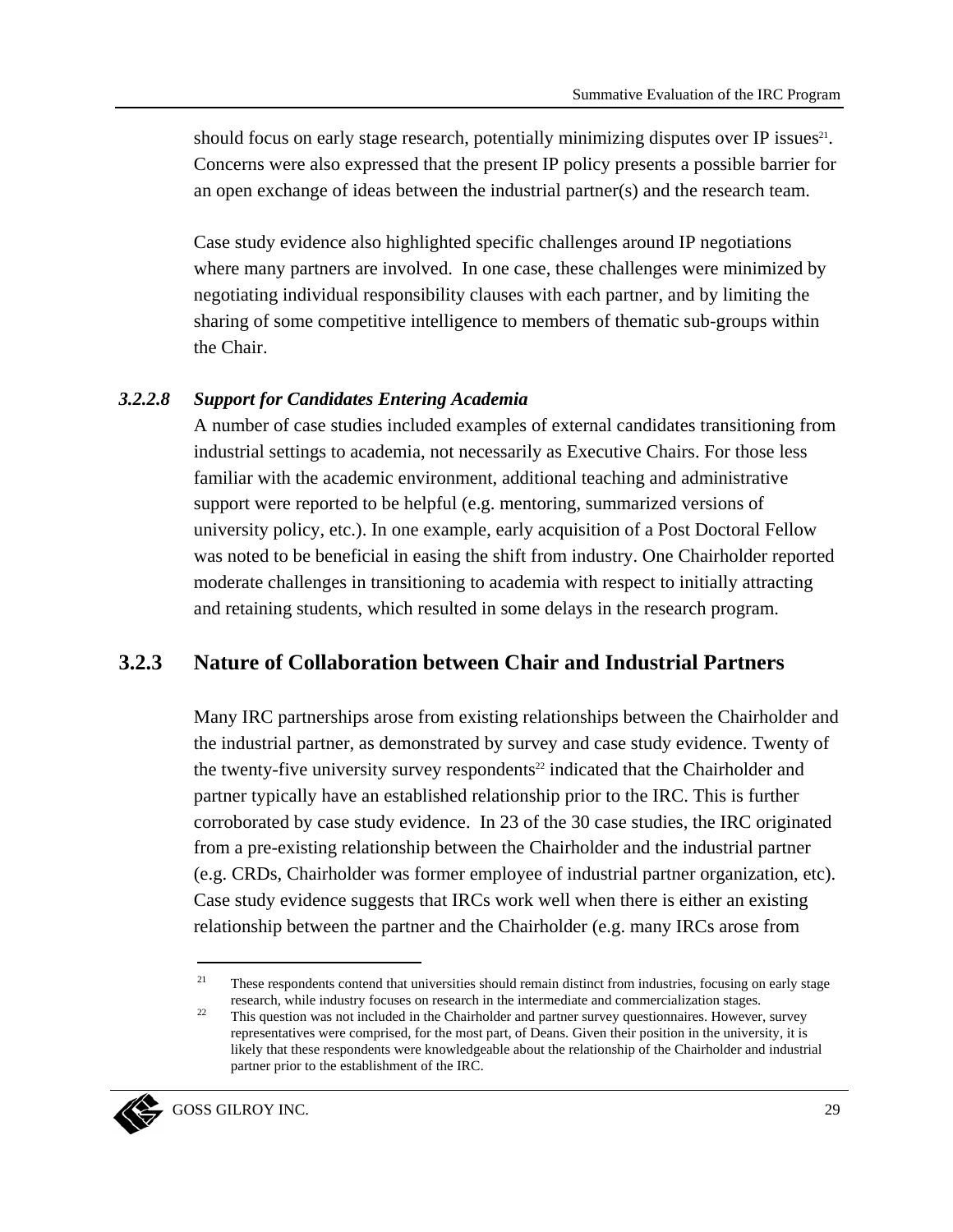previous relationships established through CRDs) or where the Chairholder and the partner have a good understanding of academic and industrial contexts.

According to the surveys and case studies, involvement in the IRC tended to be initiated by either the Chairholder candidate or the university. In only 17 percent of cases did Chairholder survey respondents report that they were approached by industry for an IRC.

According to survey and case study evidence, industrial partners typically have direct and regular involvement with the Chair. Additionally, the majority of partner respondents indicated that they are satisfied (78 percent) with the opportunities to provide input into the Chair. For example, in the survey, most Chairholder respondents reported:

- partners discuss the research program regularly with the research team (86) percent);
- partners are available for consultation on results (84 percent);
- partners are involved in research activities (67 percent); and,
- partners provided research direction (64 percent).

Partner survey responses follow a similar pattern when compared with Chairholder responses. Additionally, the majority of partner respondents (78 percent) indicated that they were satisfied with the opportunities to provide input into the research process. As illustrated in Figure 2 below, primary partners generally reported higher levels of involvement in comparison with secondary partners. Approximately threequarters of primary partners (78 percent) reported that they discussed the research program regularly with the Chair, and over two-thirds (69 percent) reported that they provide research direction. This compares to the secondary partners who reported only 67 percent and 56 percent respectively for these two areas of involvement.

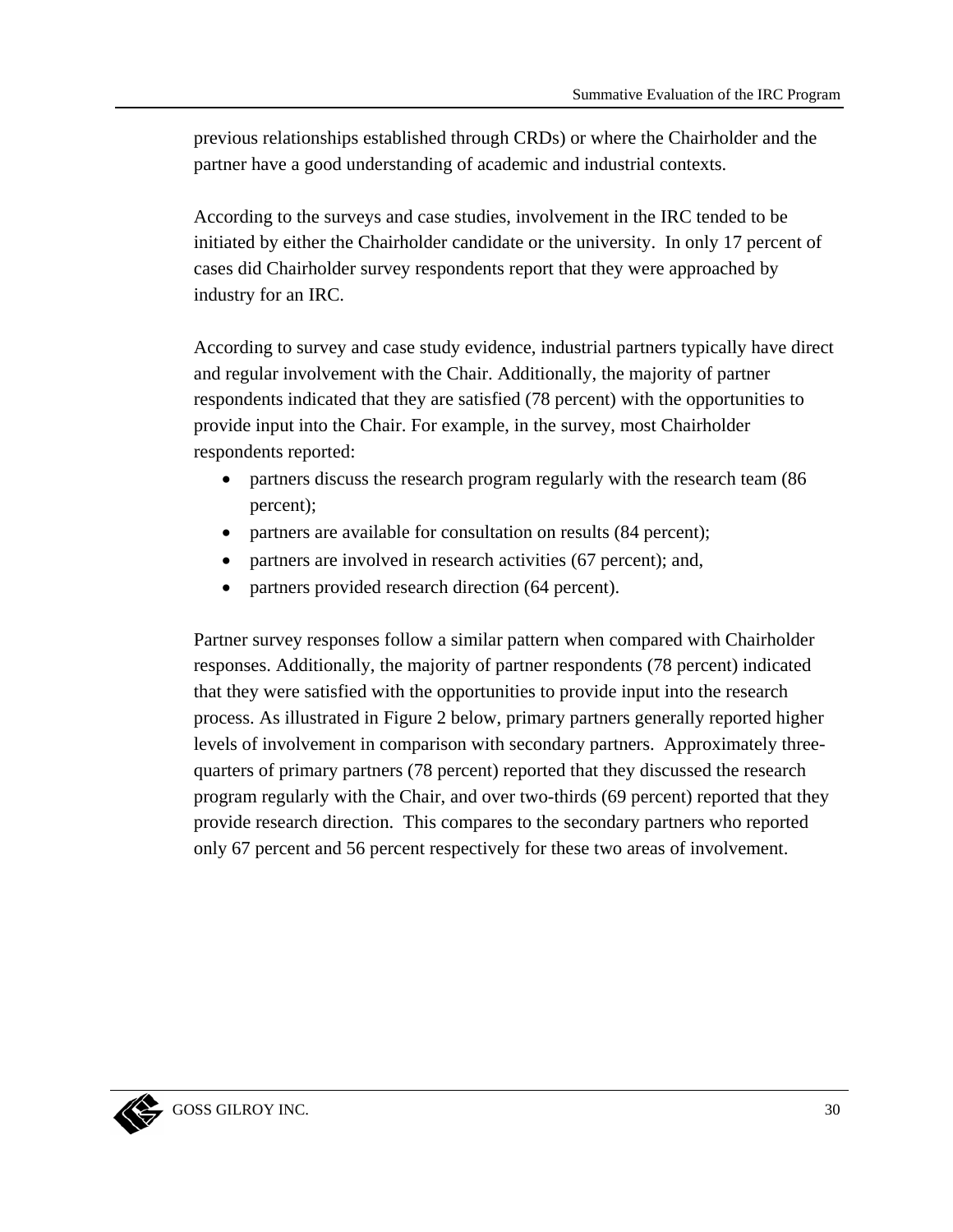

#### *Figure 2: Partners' Level of Involvement in the IRC*

#### *3.2.3.1 Communication of Research Results*

As supported by survey evidence, research results are typically communicated to partner respondents. The survey indicates that only a small percentage of Chairholder (1 percent) and partner (2 percent) survey respondents reported that there was no communications of research results. Some of the most common means of disseminating research results to industrial partners, according to Chairholder and partner survey respondents, were informal communications, presentations, formal meetings, and written communications (i.e. reports and publications). The majority of partner respondents (86 percent) indicated satisfaction with the mechanisms for disseminating results from the university to their organization.

#### *3.2.3.2 Extent of Renewals/Reasons for Non-Renewal*

In a review of 55 random IRC files, 51 files were complete or were currently in their second or third term of renewal. As indicated by file review evidence, 29 of the 51 IRCs were renewed beyond the first term. The review indicated that only a small portion of cases were not renewed or were terminated due to conflicts between the Chair and industrial partner (3 out of 51 IRCs). Of the 51 Chairs, 18 IRCs either did not apply for renewal or were not approved for renewal<sup>23</sup> and four were terminated

<sup>&</sup>lt;sup>23</sup> In the majority of the 18 cases, no applications for renewal were made.

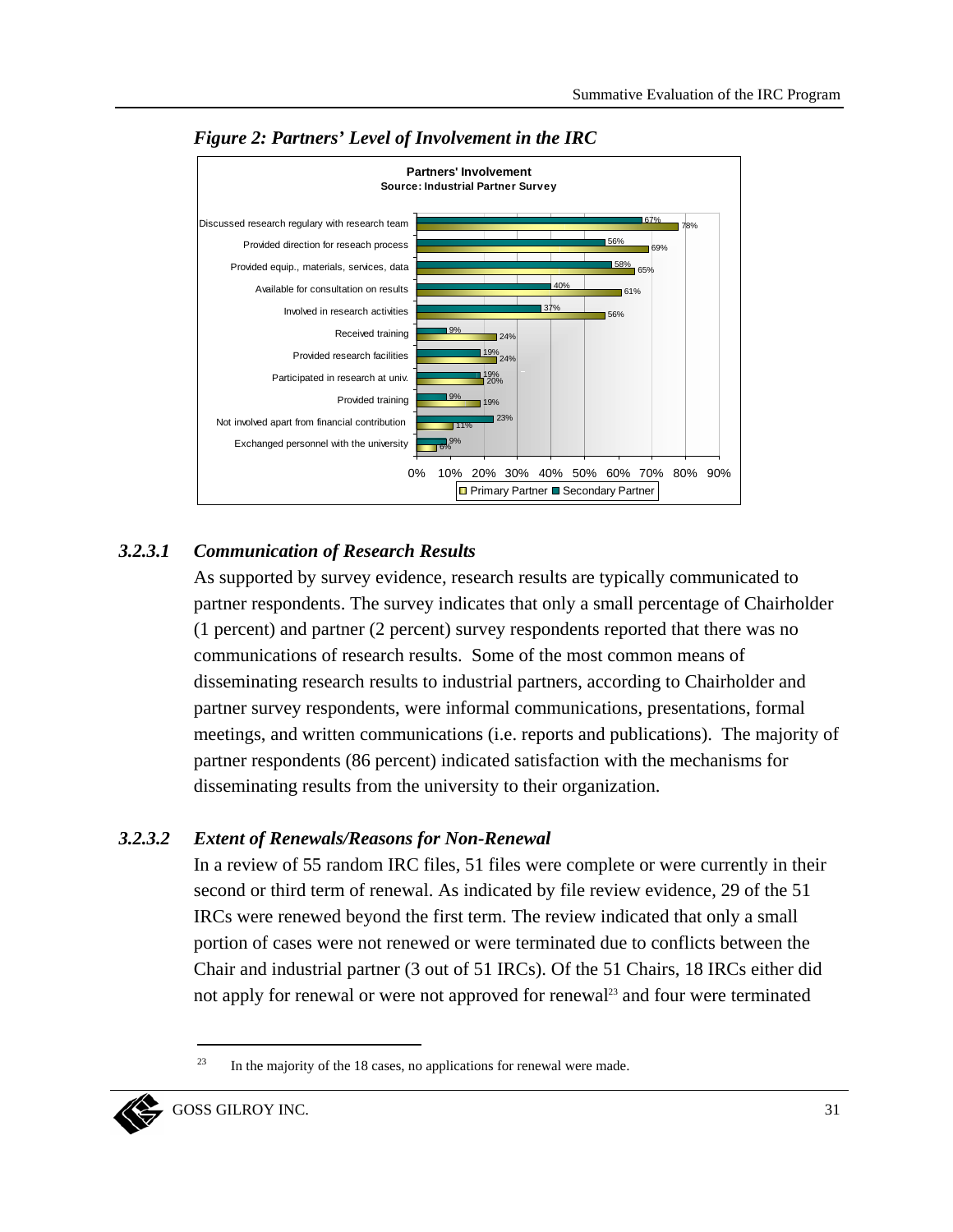prior to the end of the first term. In two of the termination cases the Chairholders left the University for other positions, and in the other two cases the partner organization withdrew its support<sup>24</sup>.

The table below illustrates the reasons cited in the IRC files for either non-renewal or termination of the Chair. It should be noted that "objectives achieved during first term" was the reason cited in the file. However, it should not be assumed in the other cases that objectives were not achieved.

| <b>Reasons for Non-Renewal /Termination</b>                              | <b>Termination</b> | Non-             |
|--------------------------------------------------------------------------|--------------------|------------------|
|                                                                          | (prior to end      | Renewal          |
|                                                                          | of first term)     | <b>Frequency</b> |
|                                                                          | <b>Frequency</b>   |                  |
| Industrial Partner organization underwent organizational changes/changed |                    | $\overline{c}$   |
| strategic direction                                                      |                    |                  |
| Industrial Partner/Chairholder conflicts                                 |                    | $\mathfrak{D}$   |
| Chairholder retired                                                      |                    | 5                |
| Chairholder left university for another position                         | $\overline{2}$     | $\Omega$         |
| Objectives achieved during first term                                    |                    | 3                |
| Partnership/research continued through other mechanisms (e.g. Strategic  |                    | $\overline{c}$   |
| Grant, CRD)                                                              |                    |                  |
| Lack of university support                                               |                    |                  |
| No reason cited in file.                                                 |                    | 3                |
| Total number (out of 51 completed IRCs)                                  | 4                  | 18               |

 *Table 4: File Review – Reasons for Non-Renewal/Termination* 

## **3.2.4 Nature of Interaction between Industrial Partner and HQP**

Survey data shows that only a small percentage of Chairholder (2 percent) and partner (7 percent) respondents reported that the HQP did not interact with partners. The most frequently cited types of interactions were HQP presentation of research results, and discussing research directly with partners to obtain input.

<sup>&</sup>lt;sup>24</sup> Reasons cited in file for partner withdrawal of support: Partner organization underwent organizational change; and in one case there was a disagreement between partner and Chair.

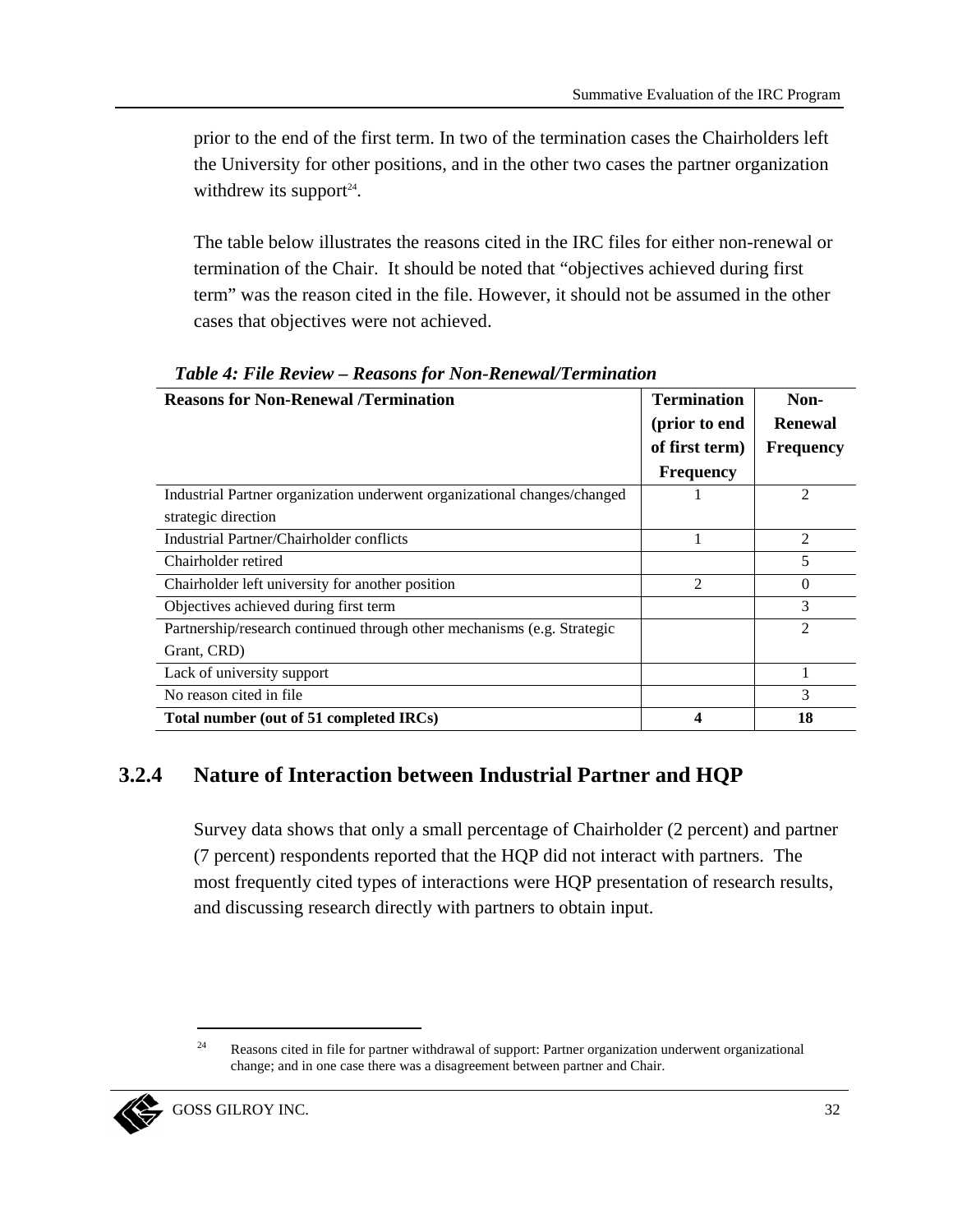

*Figure 3: Types of Interactions between HQP and Partners* 

## **3.2.5 Suggestions for Program Improvement**

A number of suggestions for improvement were made by a small proportion of key informants. These include the following:

**Infrastructure and Overhead Support**. It was reported that universities are absorbing overhead costs and providing for the indirect costs of research, which creates some tension. While the Indirect Costs Program helps universities cover the indirect costs (e.g. infrastructure support) of conducting research, some university representatives indicated that this is not sufficient. Suggestions for addressing these challenges included a specific infrastructure funding program that enabled the Chair to apply for additional infrastructure related funding, where other existing funding sources were deemed inadequate.

As mentioned previously, over one quarter of Chairholder survey respondents reported inadequate administrative support as a key challenge. Some Chairholder key informants, interviewed as part of the case studies, reported that the Chair would benefit from sustained funding directed towards the management and operations of the laboratory. The streamlining of annual financial reporting requirements was also

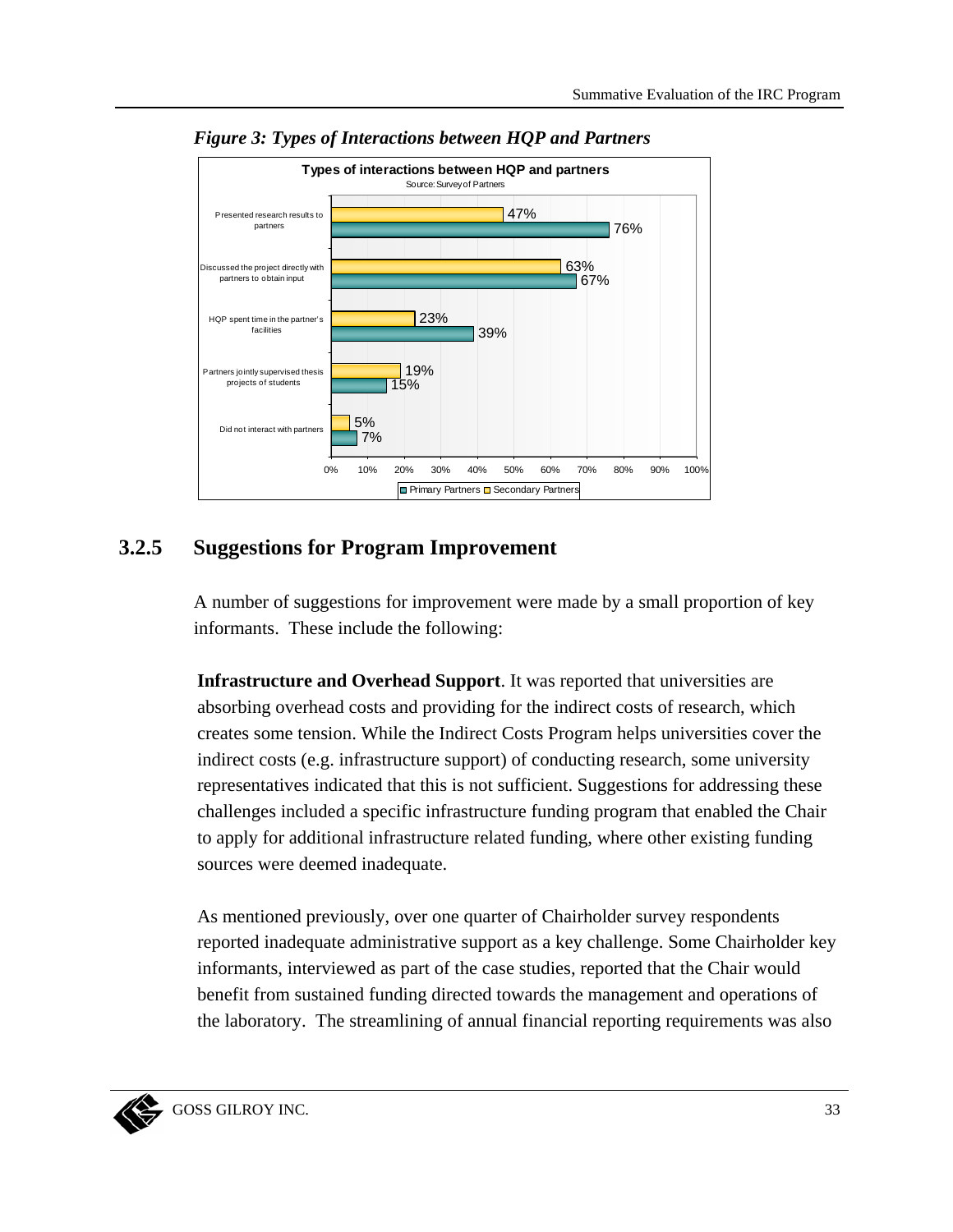suggested<sup>25</sup>. Enhanced monitoring by NSERC was also viewed as a means to ensure universities fulfilled their commitments to the Chair.

**Approval and Selection Process**. While the lengthy approval and selection process was frequently cited as an issue, there were few specific suggestions as to how to ameliorate this situation. Some of the delays were regarded as necessary given that negotiations were considered important to establishing a successful IRC. According to survey results, timeliness of the approval and selection process is not a major source of discontent, as only 9 percent of partner respondents and 7 percent of Chairholder respondents expressed dissatisfaction with this aspect of the Program. Unsuccessful candidate key informants noted, however, that the process should try to minimize unnecessary investments of time and resources. Indeed a considerable portion of IRC applications, 38 percent, are not approved. A two-stage proposal process would be one option to address this challenge involving a précis proposal in the first stage followed by a full proposal submission upon pre-approval of the précis. Pre-approval by all three parties (University/ Industry/ ACUIG) of the Chair and Chairholder candidate based on a précis proposal (or letter of interest) would be required prior to submission of a full proposal.

**Program Expansion.** A few key informants believed that given the effectiveness of the Program, it should be expanded to fund a greater number of Chairs. While there is no specific limit or cap on funding set with respect to the IRC program, the expansion of the program is reported by university and NSERC committee key informants to be limited by the small pool of appropriate highly qualified researchers, by the number of industrial partners with the capacity or willingness to participate, and by the universities' levels of commitment. With respect to the first potential limitation, there is a risk that expanding the program will involve the inclusion of less renowned academics, therefore detracting from the program's prestige.

Possible efforts to expand the program might also involve strategies for increasing the number of industrial partners involved in an IRC. As this evaluation focuses on industrial partners already involved in an IRC, non-participating industrial partners

<sup>&</sup>lt;sup>25</sup> Specifically a few Chairholders found that NSERC's requirement of reporting annual HQP expenditures to be burdensome. One Chairholder suggested that expenditures on HQP be reported to NSERC at the mid period of the IRC. A few Chairholders found that the university financial reporting requirements were heavy and not consistent with NSERC's requirements.

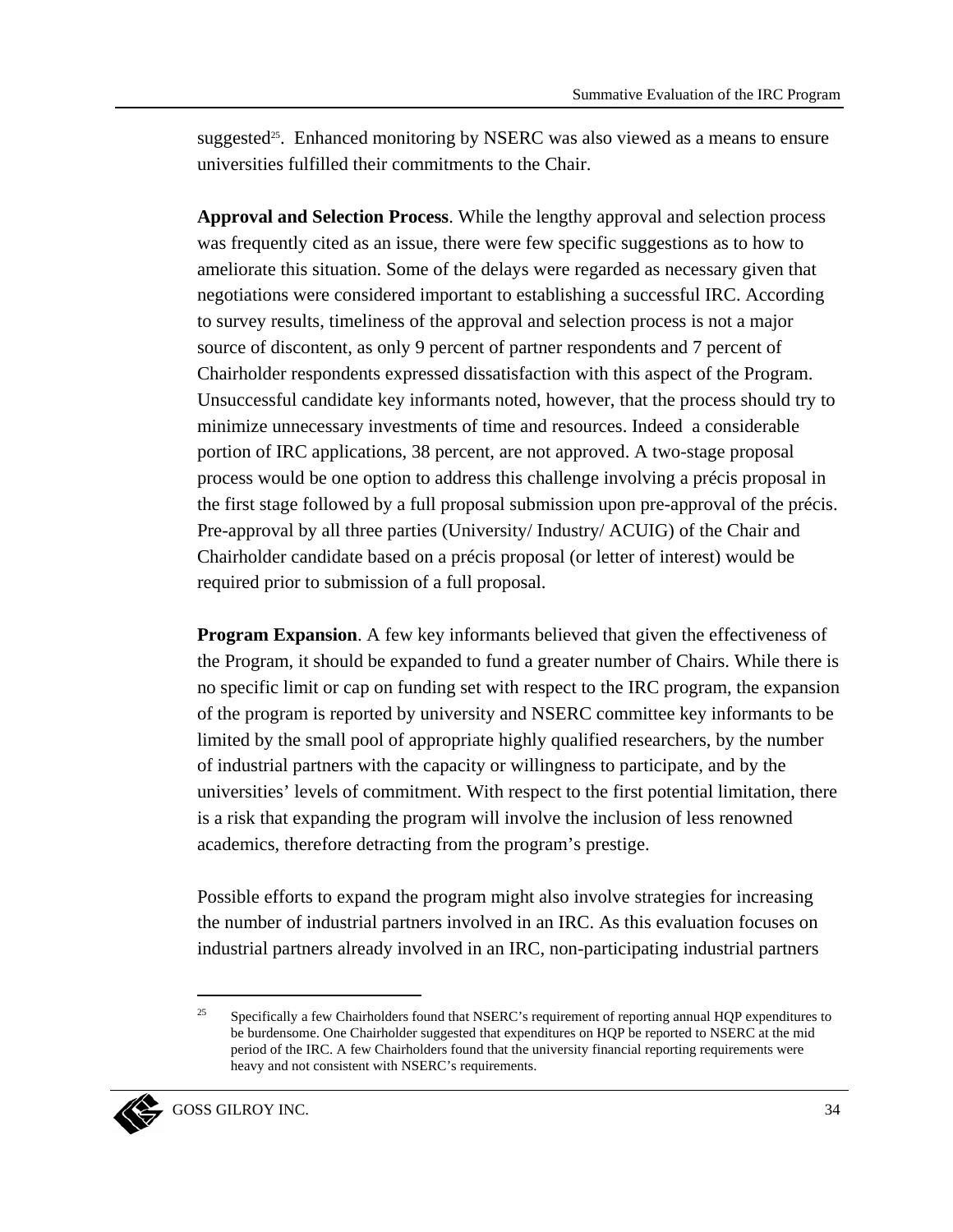should be consulted to determine possible barriers and opportunities to IRC participation, to help assess the feasibility of program expansion (in terms of increasing the number of industrial partners).

**Attracting More Diverse Types of Industrial Partners**. According to some university key informants, efforts should be made to ensure the inclusion of smaller organizations, organizations involved in emerging industries and partner organizations from diverse regions of Canada. Suggestions were made to allow for more flexible funding formulas that do not necessarily require industry to contribute 50 percent of the costs. Greater recognition of in kind contributions was also recommended.

**Reduction in Teaching Loads**. Some key informants noted that there is a need to ensure that teaching loads are adequately reduced to allow for a focused program of research. However, only 10 percent of Chairholder survey respondents reported that they were dissatisfied with this aspect of the Program, indicting that this is not a pervasive concern. Suggestions were made to clarify what is meant by "reduced teaching load" during the negotiation period to minimize any potential misunderstandings.

**Communications/Interactions among Industrial Research Chairholders**. The establishment of fora to facilitate interchanges between current and new Chairholders was suggested. This would provide an opportunity for Chairholders to exchange "best practice" information, in order to increase the efficiency of new Chairholders with respect to the many administrative and management requirements associated with establishing an IRC. It was also noted that social exchanges/ gatherings among Chairholders would facilitate general exchange of information.

**Enhanced Visibility of the IRC program.** Some Chairholders, interviewed as part of the case studies, indicated that more publicity regarding the contributions of specific Chairholders and their Chair research programs is needed, both within and outside the university. NSERC has made some recent attempts to enhance visibility of these contributions (e.g., have created an online database of IRCs; have distributed plaques recognizing the work of Chairholders, etc.). However, some Chairholders believe that there needs to be a more concerted approach taken to enhancing the Program's visibility. Two Chairholder key informants suggested a formal gathering

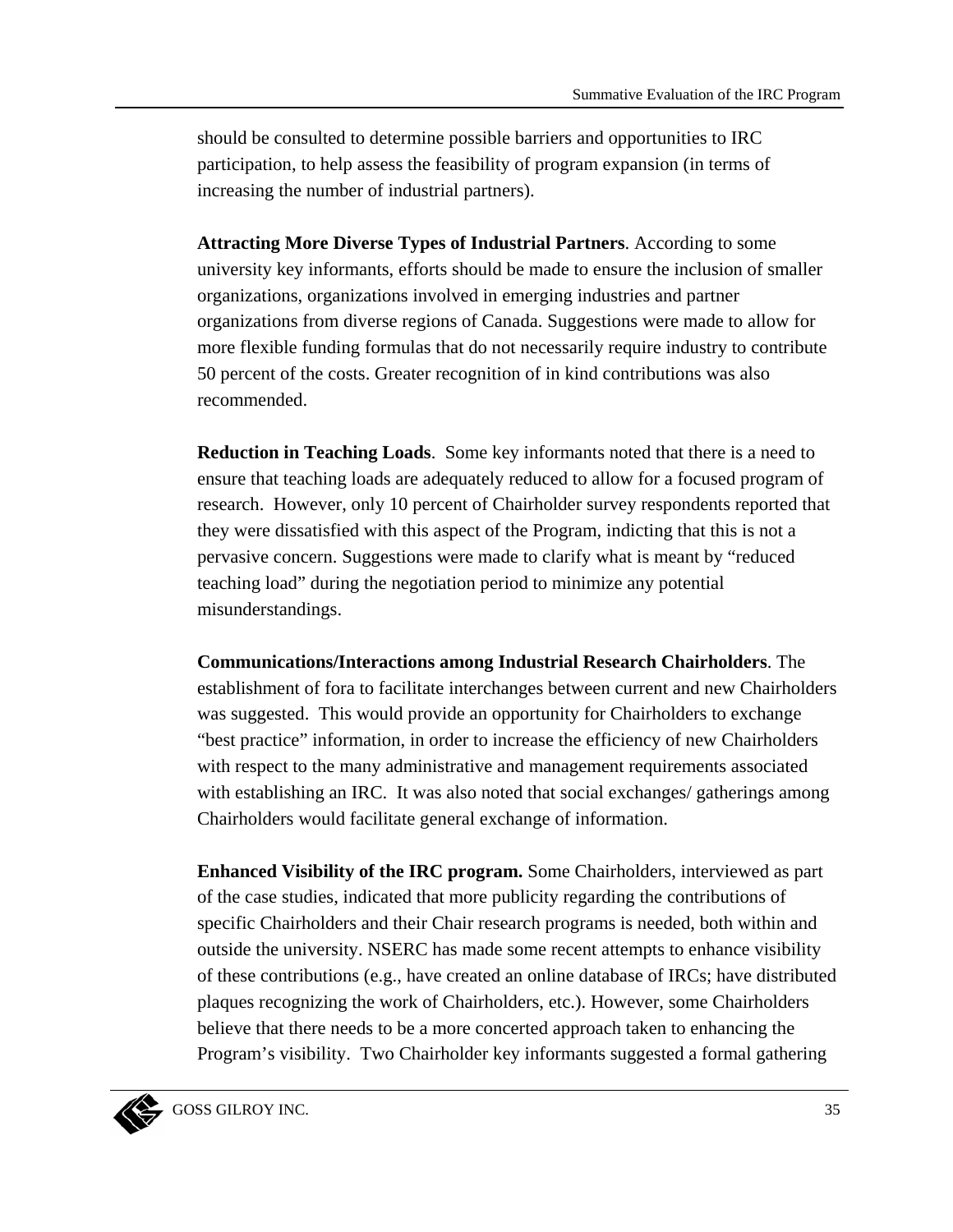of industrial partners and (on a regional and/or on a national basis), where the IRC program formally recognizes contributions of Chairholders and partners.

## **3.3 Impacts**

#### *Section Summary:*

According to all lines of evidence, the IRC program has strong impacts in terms of Chairholder research capacity, which generally contributes to research productivity and broadening of the research scope. The IRC program was reported to contribute significantly to the achievement of critical mass in areas relevant to industry by helping to bridge gaps in existing programs or by developing niche areas (e.g. automotive sector, environmental science, construction engineering and management). The Program's leveraging effect, its effectiveness as a tool to recruit and retain faculty, and the enhanced ability to attract HQP were considered essential to building critical mass.

The IRC program was generally held to provide HQP with enhanced and industrially relevant training that better prepared them for employment. About one-third of industrial partner respondents indicated that they have hired HQP. Survey results showed that 69 percent of those who obtained employment were employed by industrial partners or industry subsequent to the IRC.

With respect to partner impacts, the strongest reported impacts were increased access to specialized expertise and research results. The case studies underscored the importance of the Chair (i.e. its long time frame, Chairholder's enhanced focus on the research area) in contributing to better access to specialized expertise. From the industrial partner perspective, ongoing access to the Chairholder's expertise facilitated transfer of knowledge/technology with respect to cutting edge research, and potential new processes, products and methodologies for exploring research problems. Moreover, the Chair, through its network of collaborations, provides the partner organization with access to expertise beyond the Chair.

The Chair program was reported to have moderate to strong impact in terms of

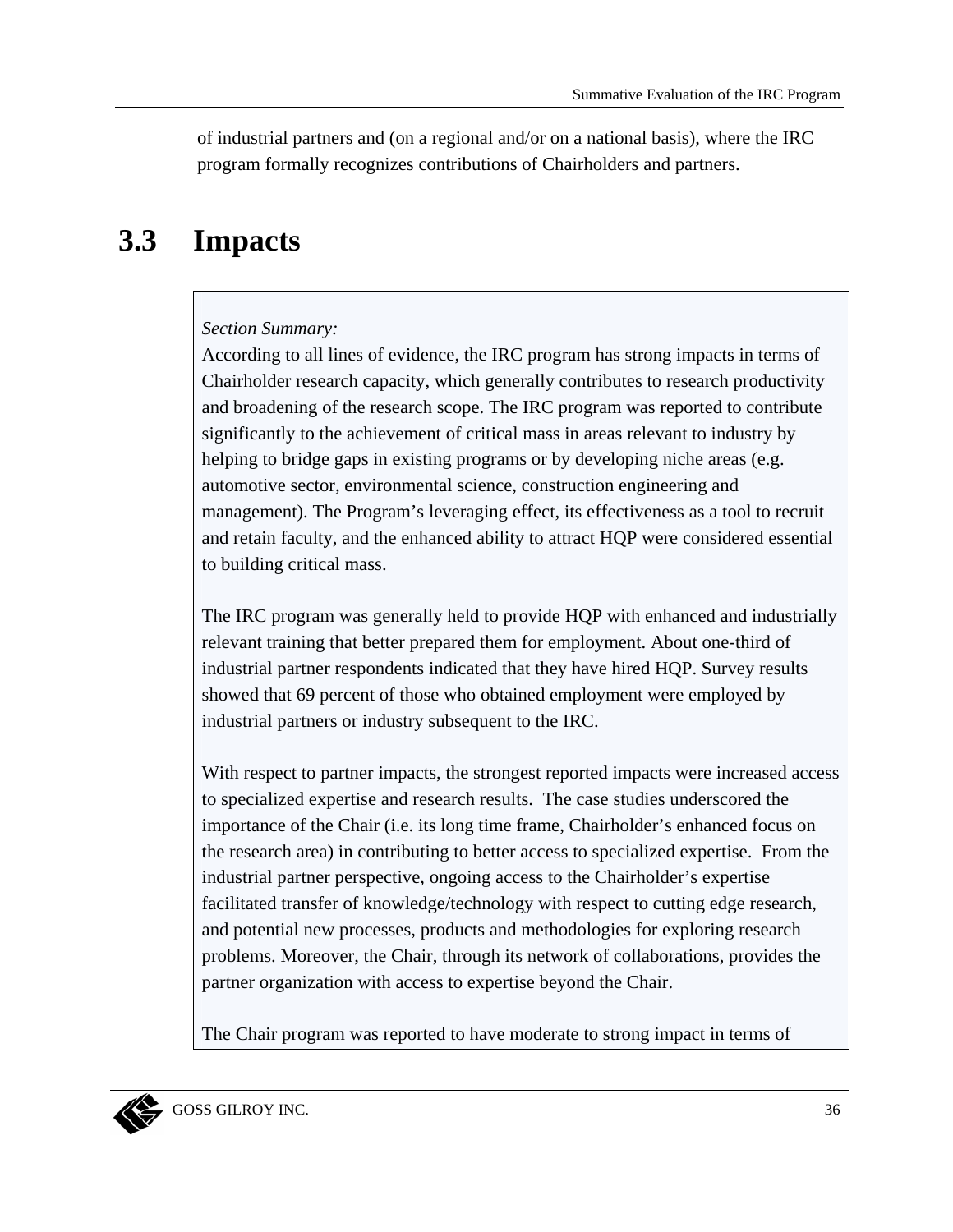increasing R&D efforts and capacity building (e.g. better prepared personnel to meet organizational needs and to conduct relevant research) and milder financial and commercial impacts on the partner organizations. An examination of case studies beginning prior to 1998 illustrated the longer time lines needed for achievement of results related to commercialization and economic benefits. For example, in one case study the commercialization of early research results is being realized ten years from the inception of the Chair.

While not the primary intended benefit of the program a few case studies highlighted social or environmental benefits achieved by the Chair such as the creation of areas for cod spawning grounds; and the development of a provincial restoration and reclamation policy identifying appropriate after-use of harvested peat lands.

## **3.3.1 Impacts on Research/ Research Capacity of the Chairholder**

## *3.3.1.1 Research Capacity*

According to all lines of evidence, the IRC program has had strong impacts in terms of building the research capacity (in industrially relevant areas) of Chairholders with respect to increased size of research team, increased ability to attract more qualified personnel, and enhanced reputation within the research community (see *Figures 4 and 5*). On average, Chairholders reported spending about one-half of their time (49 percent) on IRC-related research and another 17 percent on additional research not necessarily related to the IRC. The remainder of their time is reportedly allocated to teaching (17 percent) and administration<sup>26</sup> (14 percent). However, there is a great deal of variance in these percentages indicating that the amount of time allocated to these activities varies considerably across Chairholders.

Consistent with the delivery findings reported in Section 3.2, reported impacts were weaker with respect to reduced administrative load and enhanced laboratory space (see *Figure 4*): 48 percent of Chairholders respondents reported that the Chair had only a mild or no impact on reduced administrative load, and 38 percent reported only a mild or no impact with respect to obtaining new/improved laboratory space.

<sup>&</sup>lt;sup>26</sup> Refers to total time spent on administration – both university and IRC administration.

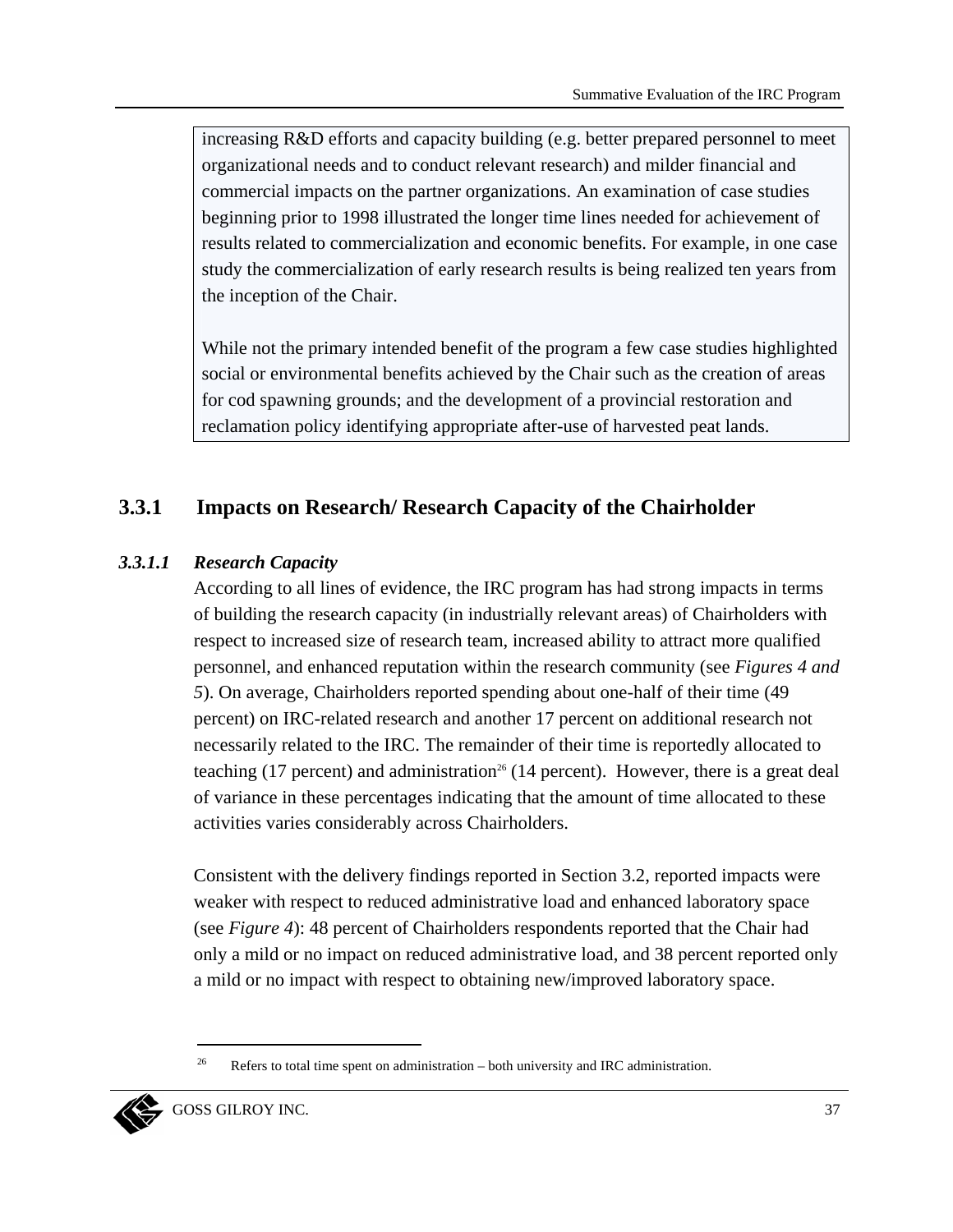Some of the case studies illustrated that a considerable portion of the first term can be dedicated to building research capacity (i.e. new/improved infrastructure, acquisition of research team), particularly in those instances where the Chair is "starting from zero."

![](_page_59_Figure_2.jpeg)

 *Figure 4: Impacts on Chairholder Research and Research Capacity* 

![](_page_59_Picture_4.jpeg)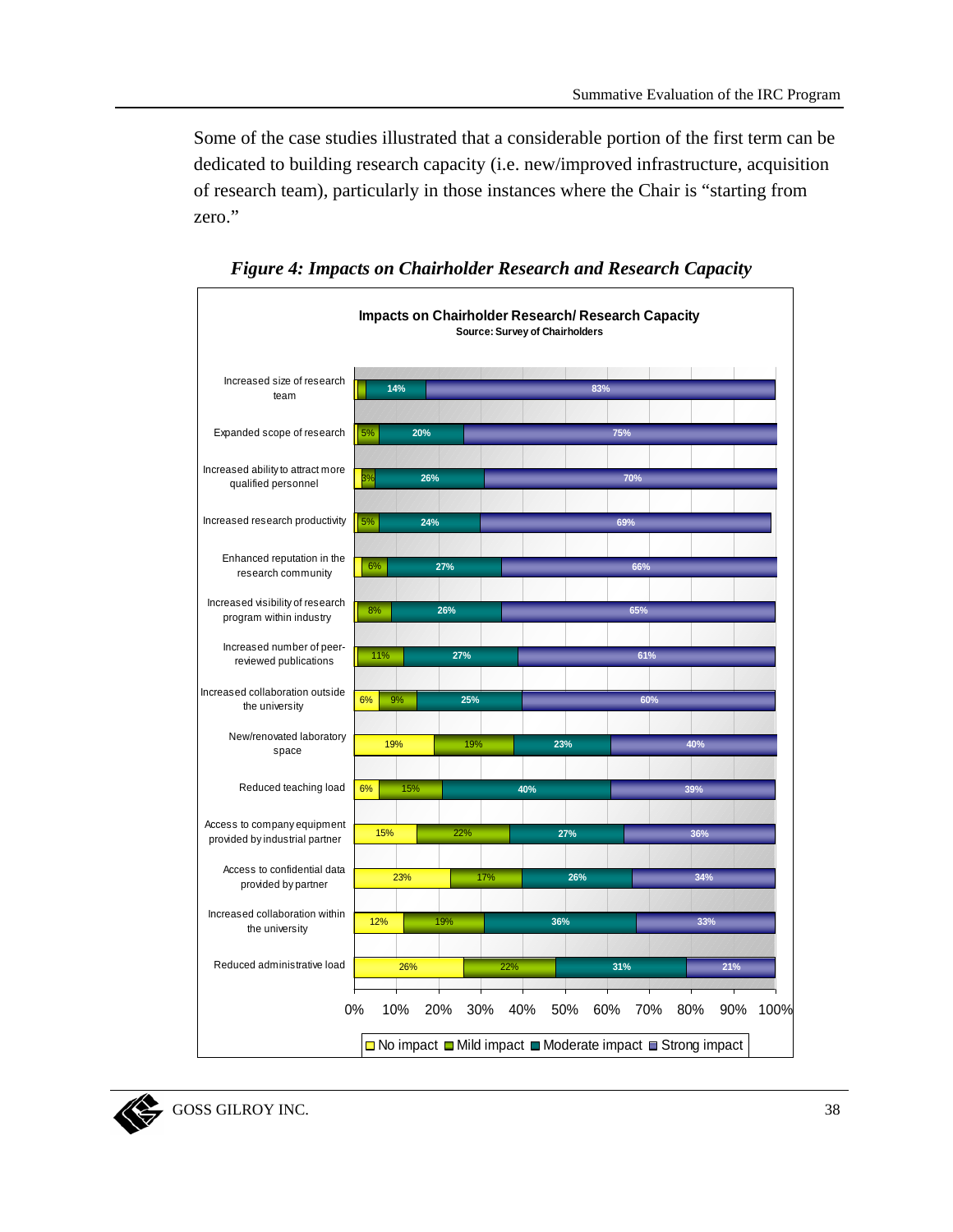## *3.3.1.2 Impacts on Research*

As illustrated in *Figures 4*, the Chairholder survey reported strong impacts with respect to expanded scope of research  $(75 \text{ percent})^{27}$  and increased research productivity (69 percent) The case studies were useful in illustrating what some key informants have referred to as the Program's "multiplier effect" whereby the Chair program builds upon itself, facilitating the broadening of research scope and quicker pace of research. It was asserted that the Program's design elements (i.e. its long-term nature, reduced teaching and administrative load, rigorous peer review process) helped to highlight a research area or theme, which enhanced the Chairholder's ability to secure additional funding, and attract more HQP. This enhanced capacity enabled increased research productivity and an expanded scope of research.

Specific design elements of the Program were reported to positively influence research. Long term, sustained funding results in the research team not having to wait for funding, allowing the research to move forward more quickly. Another Chairholder reported that the IRC facilitated the broadening of the research scope as it afforded more time (attributed to the Chairholder's reduced teaching and administrative load) for increased academic collaborations enabling the examination of the whole spectrum of research related to the Chairholder's research area.

Case study evidence highlighted how the IRC influences research. In one case, the IRC contributed to the establishment of a Centre for Research. The Centre provided opportunities for international collaborations and enhanced ability to synthesize data, which facilitated integration of the Chair's research. In another case, new research instrumentation enhanced the quality of the research and made the research more industrially relevant (leading to additional funding by the industrial partner).

There were also notable cases where collaborations with industry have impacted positively on the Chair's research. For example, in one case the development of IT solutions for industry provided the Chair with production data for future research and the development of new production management techniques and simulation.

Some cases also highlighted the interaction between longer-term research and more

<sup>&</sup>lt;sup>27</sup> Five (5) percent of Chairholder respondents reported that the research scope was too confining.

![](_page_60_Picture_8.jpeg)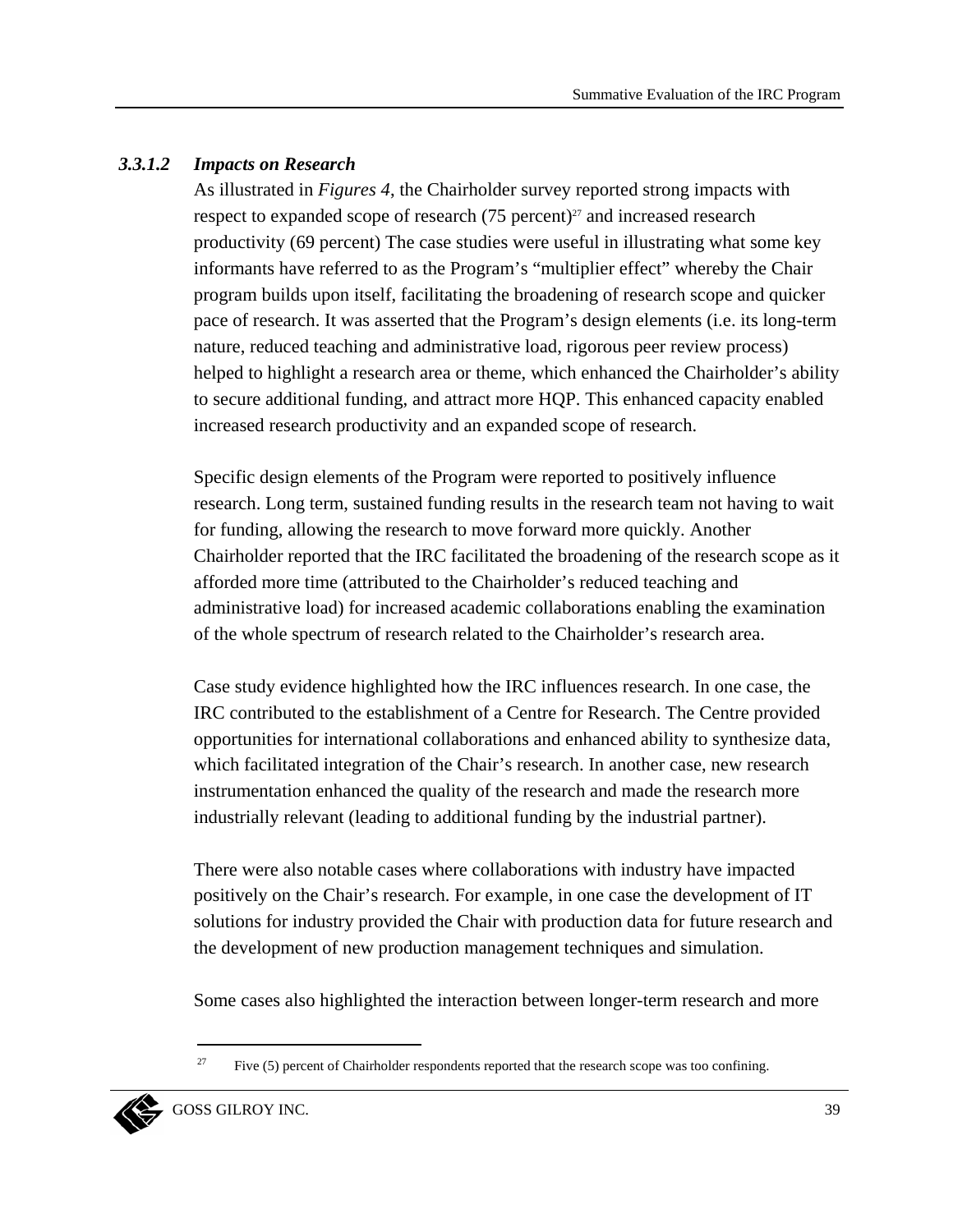applied research projects. The interaction was reported to have positively influenced the Chair's longer-term research by helping to identify fundamental, long-term research objectives, by providing data for future research and development, and by providing a "testing-ground" for tools and knowledge. The longer-term research was considered to be more industrially relevant as a result of this interaction.

#### *3.3.1.3 Impacts on Research Capacity/Research – Senior vs. Associate Chairholders*

Senior and Associate Chairholders reported similar levels of impact on a number of dimensions relevant to enhanced research capacity such as increased size of research team; ability to attract more qualified personnel, new/renovated laboratory space; and increased collaboration outside the university. While the majority of Associate Chairholders experienced moderate to strong impacts with respect to enhanced reputation in the research community (87 percent); this was somewhat lower than Senior Chairholders where 96 percent reported moderate to strong impacts. Additionally, Associate Chairholder respondents were less likely to report stronger impacts with respect to the following aspects of research capacity:

- Seventy (70) percent of Associate Chairholders vs. 83 percent of Senior Chairholders reported moderate to strong impacts regarding reduced teaching load.
- Associates Chairholders were less likely to report moderate to strong impacts with respect to reduced administrative loads (32 percent vs. 56 percent);
- Associate Chairholders were less likely to report moderate to strong impacts with respect to access to confidential data provided by industrial partner (50 percent vs. 63 percent) and with respect to increased access to company equipment provided by industrial partner (55 percent vs. 64 percent); and
- Associate Chairholders were less likely to report moderate to strong impacts as to increased collaboration **within** the university (58 percent vs. 74 percent).

Regarding impacts on research, Associate Chairholder respondents reported similar levels of impact compared to Senior Chairholdrers with respect to increased research productivity (96 percent vs. 93 percent reported moderate to strong levels of impact); increased number of peer-reviewed publications (87 percent vs. 88 percent); and expanded scope of research (100 percent vs. 93 percent).

#### *3.3.1.4 Research Autonomy*

According to survey and case study evidence, Chairholders were, for the most part,

![](_page_61_Picture_11.jpeg)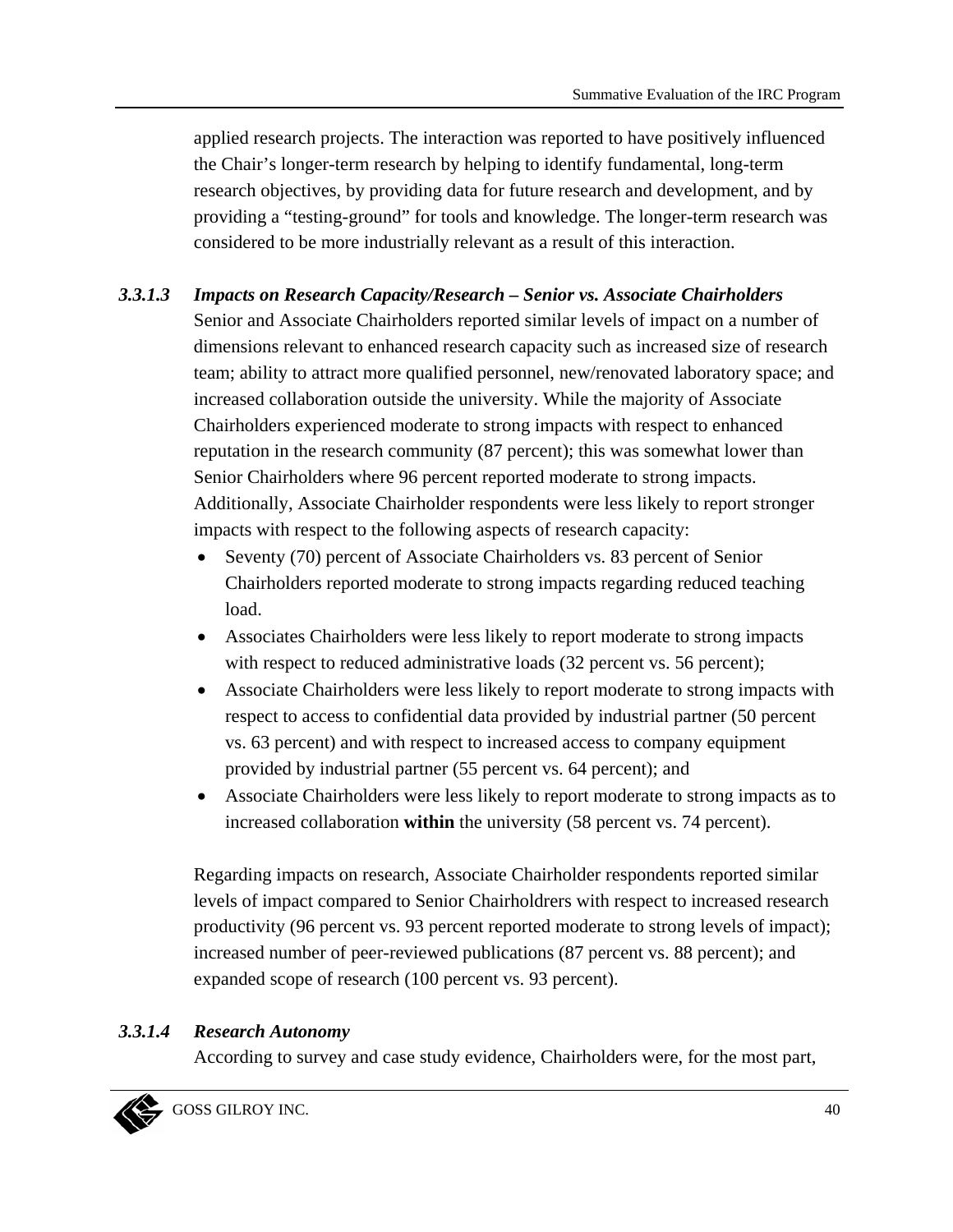able to pursue their academic interests through the IRC. Only five (5) percent of Chairholder respondents reported that the research scope was too confining and only four percent reported that loss of academic freedom was a key challenge. Additionally, four percent indicated that industrial partners overly influenced research. A number of case studies illustrated how the Chair combined and balanced the flexibility and freedom of academic research with more goal oriented methods of industrial R&D (e.g. beta testing of prototypes, applied research projects to help industry resolve more pressing challenges).

In two of the case studies, Chairholders indicated that the IRC served to constrain or limit their research. In those cases, Chairholders and industrial partners expectations as to the appropriate direction of the research were divergent. Two Chairholder respondents interviewed for the case studies noted that there were some undue delays in research publications, attributed to the time taken by the industrial partner to review the reports.

#### *3.3.1.5 Partnerships/Collaborations*

Survey evidence indicated that most current Chairholders intend to maintain the collaboration with the industrial partner(s) in the post-IRC period, and that former Chairholders do tend to continue these collaborations after the completion of the Chair. Ninety-seven (97) percent of active Chairholders reported that they intended to maintain the collaboration (upon completion of the term) mainly through the renewal of the Chair. Of those Chairholder respondents who had completed the Chair, 72 percent reported that they had maintained collaborations with the industrial partner through another NSERC program (44 percent), through contract research (61 percent) and/or through a formal or informal network.

The Program was considered to increase collaborations both within and outside the Chairholder's university. Sixty-nine (69) percent of Chairholder respondents reported that the Program had moderate to strong impacts with respect to collaborations within their university. Eighty-five (85) percent of Chairholder respondents reported that the Program had moderate to strong impacts with respect to increased collaborations outside the university.

![](_page_62_Picture_6.jpeg)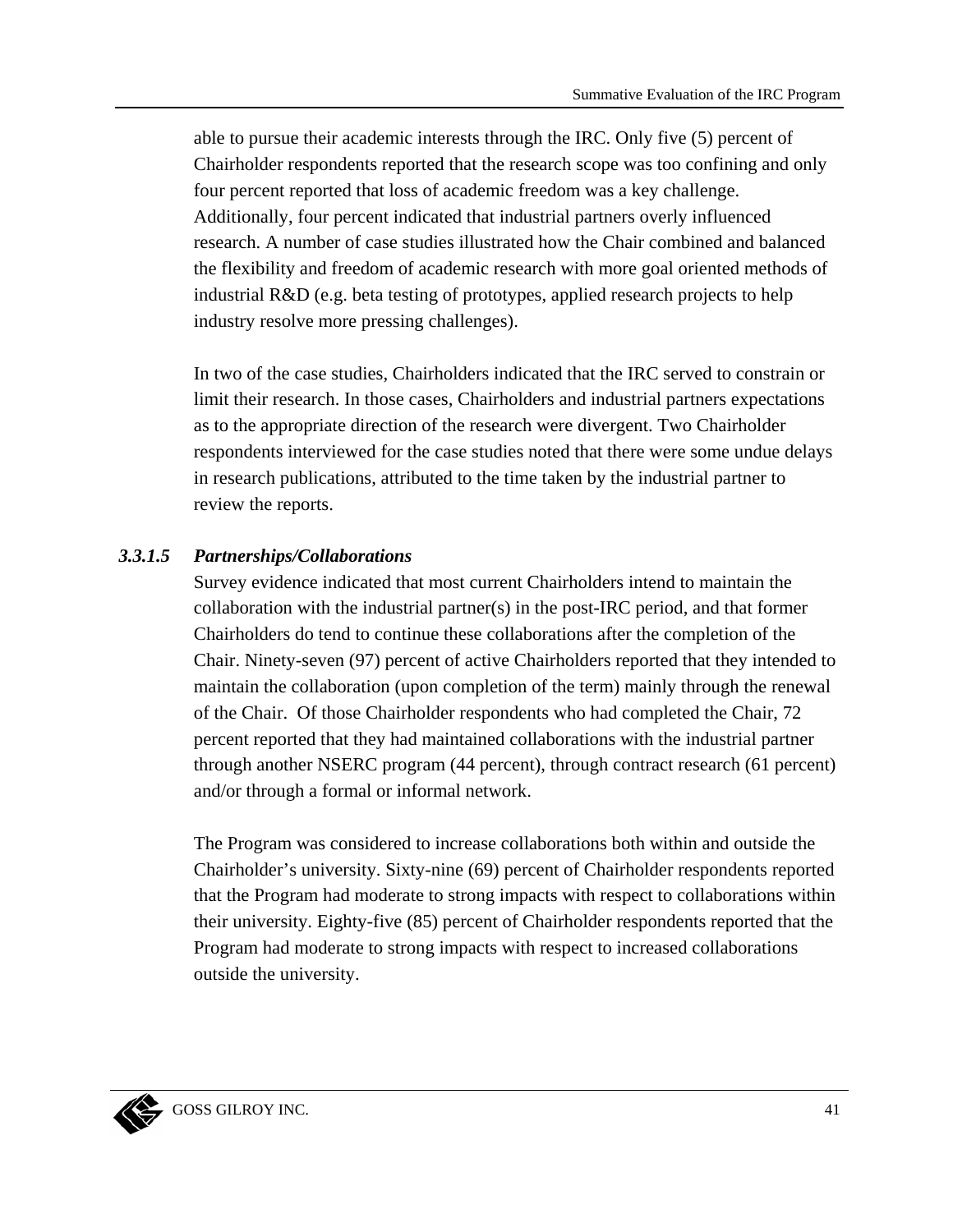## **3.3.2 Impacts on Industrial Partners**

## *3.3.2.1 Increased Access to Specialized Expertise and Research Results*

According to industrial partner respondents, the strongest reported impacts were increased access to specialized expertise (81 percent) and increased access to research results (78 percent). This is consistent with industrial partner expectations in that 86 percent of partner respondents indicated that access to specialized research expertise was one of the primary incentives for supporting an IRC.

The case studies served to underscore the importance of the Chair (i.e. its longevity, Chairholder's enhanced focus on the research area, leveraging effect) in contributing to better access to specialized expertise. For example, in one case study, the industrial respondent reported that the Chair provided the partner with ongoing exposure to "cutting edge" research facilitating the development of up-to-date processes within the company.

Another case study illustrated that having better access to specialized expertise facilitated the industrial partner's exploration of new areas of potential research products, innovation, and consideration of new approaches in addressing research problems. In another case, the availability of the Chairholders to provide industrial training seminars in-house to their engineers was viewed as having an influence on how the industrial engineers viewed the impact of technology on changes in the processing cycle. In addition, the Chair, through its network of collaborations, was viewed by some industrial partner respondents as providing them with access to international expertise beyond the Chair.

## *3.3.2.2 Capacity-building*

 $\overline{a}$ 

According to both the partner<sup>28</sup> and Chairholder surveys, some of the strongest areas of impact on the partner organization relate to capacity building primarily in terms of increasing the organization's R&D effort. Fifty-eight (58) percent of partner respondents reported moderate to strong impacts with respect to increased R&D

<sup>&</sup>lt;sup>28</sup> Highest impact areas are defined as those areas where over 50 percent of the partner respondents reported moderate or strong impact. While a higher percentage of Chairholder respondents reported stronger and moderate impacts on partner organizations, a comparison of the partner and Chairholder survey findings found similar trends with respect to those areas reported as having moderate/strong impacts and those areas more frequently reported as having no impact. Once again caution must be exercised in comparing the actual percentages of the two groups given the heterogeneity of industrial partner respondents.

![](_page_63_Picture_9.jpeg)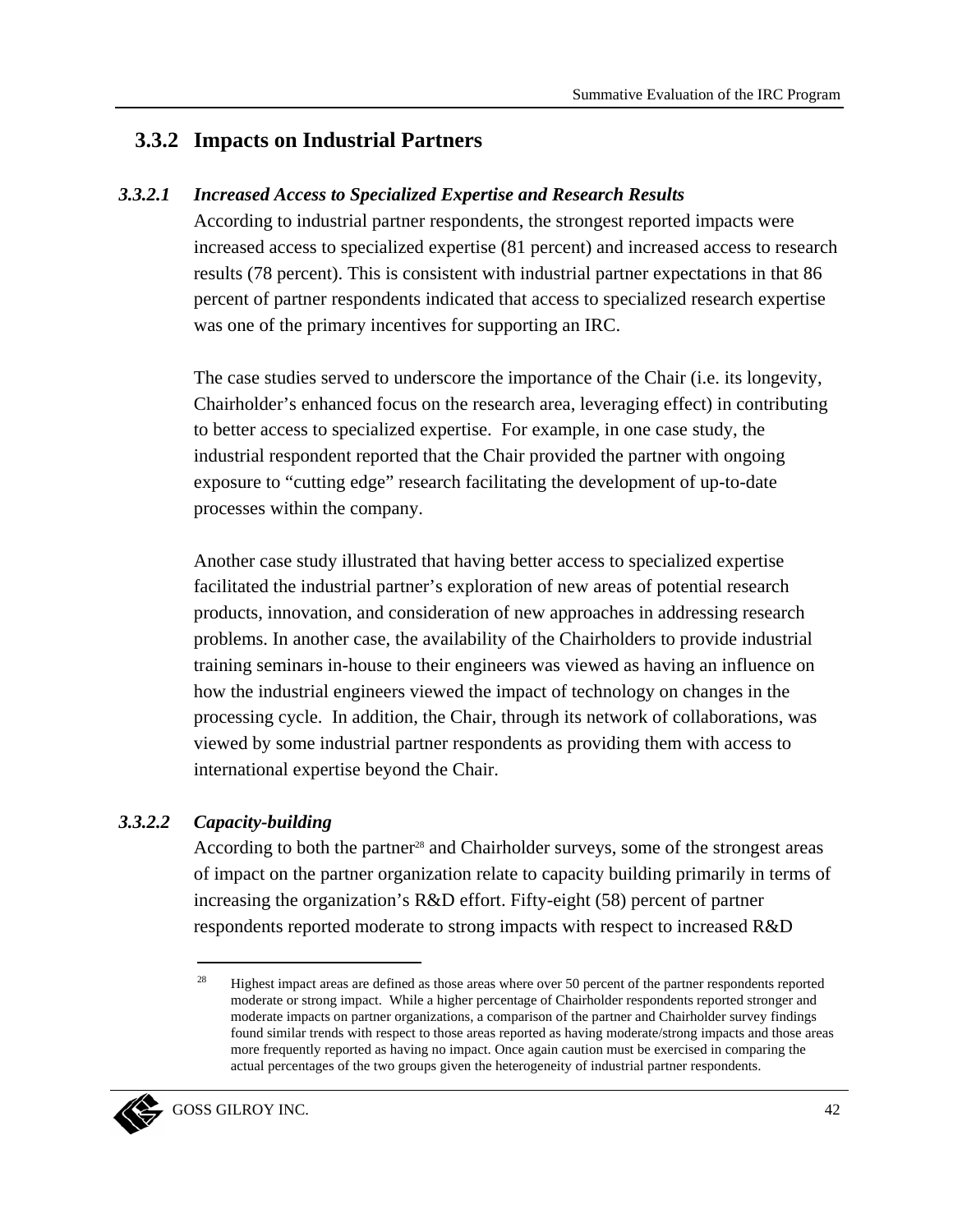efforts. Fifty-five (55) percent reported that the IRC had a moderate to strong impact in terms of better preparing personnel to meet organizational needs (see Appendix B for Impacts on Partner Organizations). Fifty-two (52) percent of partner respondents reported moderate to strong impact with respect to increased access to specialized facilities. Fifty-one percent of respondents indicated moderate to strong impacts with respect to increased trained personnel available. Interestingly enough, secondary partner respondents as compared to primary partner respondents (56 percent vs. 42 percent) were more likely to report moderate to strong impacts with respect to increased trained personnel available. Almost one half of all partner respondents reported moderate to strong impacts with respect to increased capacity of the organization's personnel to conduct research related to business lines (49 percent).

#### *3.3.2.3 Partnerships and Collaborations*

Partner survey evidence indicated that most current industrial partners intend to maintain collaboration with the Chairholders in the post-IRC period. Seventy-two (72) percent of partners involved in current Chairs reported that they intended to maintain the collaboration (upon completion of the term) mainly through the renewal of the Chair.

Of those partner respondents who had completed the Chair<sup>29</sup>, 55 percent reported that they had maintained collaborations with the Chairholder through a number of mechanisms<sup>30</sup>: another NSERC program (23 percent), through contract research (18 percent) and/or through a formal or informal network (32 percent).

Additionally, 67 percent of all partner respondents indicated that their existing partnerships with universities were strengthened as a result of the IRC. Forty-two (42) percent of all partner respondents reported that they had formed new partnerships with universities and 31 percent reported that they had formed new partnerships with other organizations as a result of the IRC.

#### *3.3.2.4 Knowledge/Technology Transfer*

According to survey evidence (see Figure 5), industrial partners most frequently reported that the research is used by other organizations (including other industrial

![](_page_64_Picture_10.jpeg)

<sup>&</sup>lt;sup>29</sup> Fourteen percent of partner respondents did not know if their organization had maintained collaboration with the Chairholder upon completion of the IRC.<br><sup>30</sup> The percentages are expressed as a percent of the entire Chairholder sample.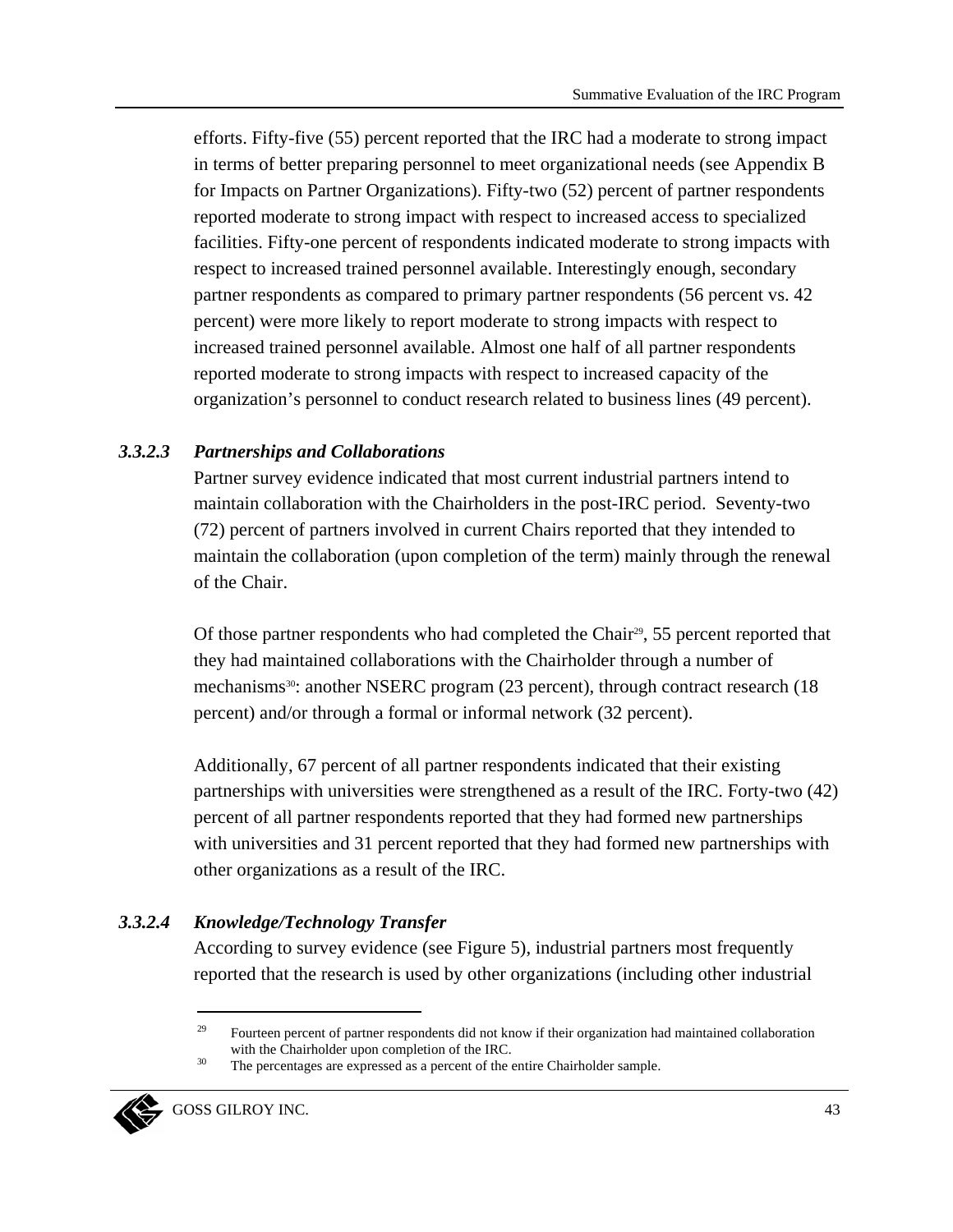partners and other organizations) (41 percent) and that that the IRC resulted in improved processes (40 percent). Additionally, 25 percent of partner respondents reported that the IRC had resulted in an improved product; 21 percent reported that a new process had been developed; and 21 percent reported that a new prototype or pilot had been developed. While these percentages are lower than those reported by Chairholder respondents, once again prudence has to be exercised given the heterogeneity of the partner sample and the fact that not all partner respondents have detailed knowledge about the IRC (i.e. 9 percent of partner respondents indicated that they did not know whether these outcomes were realized or not).

In a comparison of primary and secondary partner responses, primary partners were more likely than secondary partners to report that a patent application had been filed (21 percent vs. 3 percent); and that a prototype/pilot had been developed (26 percent vs. 13 percent).

![](_page_65_Figure_3.jpeg)

*Figure 5: Knowledge and Technology Transfer (Partner Survey)*

\*Multiple responses possible

![](_page_65_Picture_6.jpeg)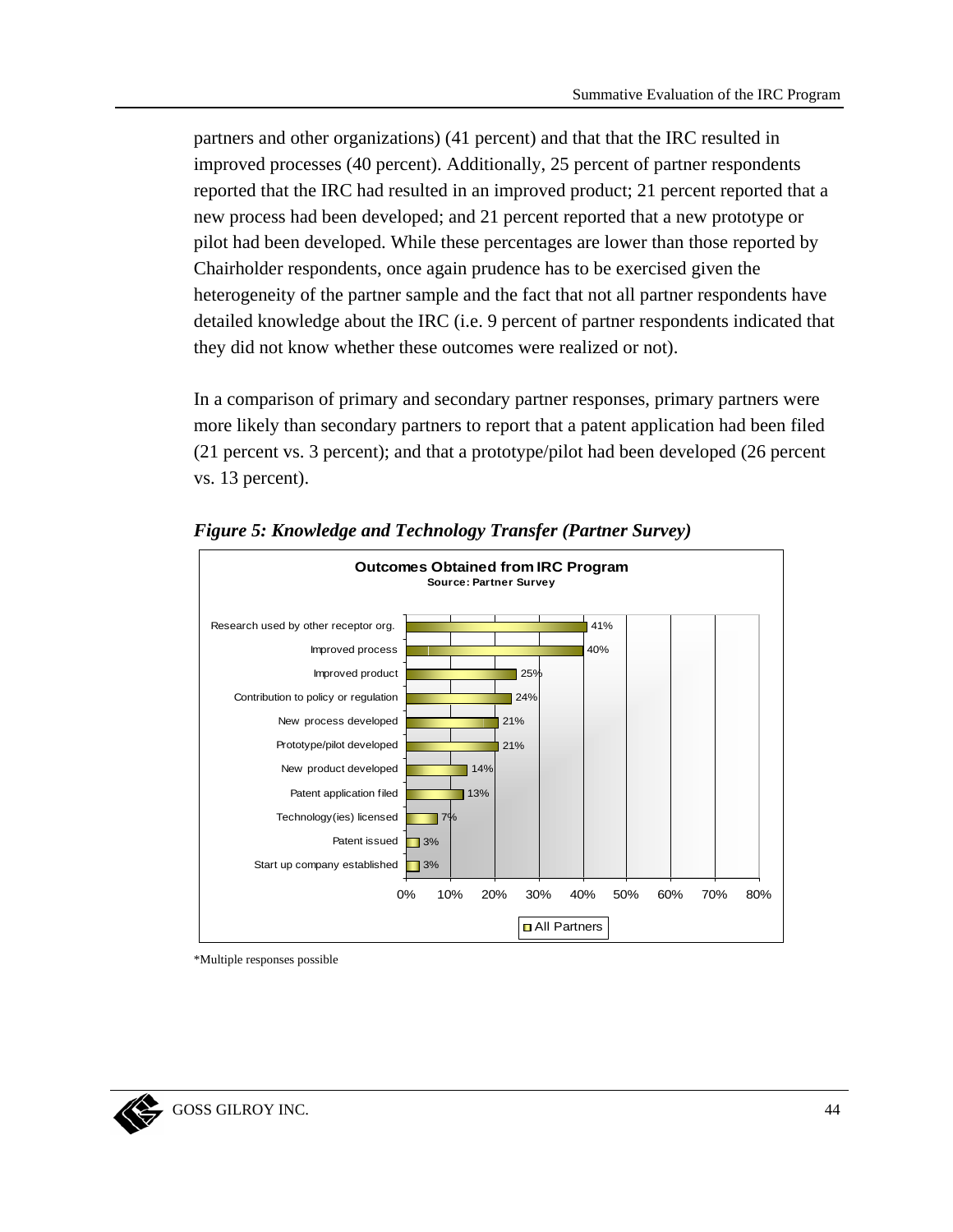It should be noted that in addition to indicators such as number of patents issued, there are other measures such as the nature and extent of collaborations between the industrial partner and the Chair that provide a good indication that appropriate conditions for the transfer of knowledge are in place $3<sup>1</sup>$ . As reported in sub section 3.2.3, the majority of industrial partners have regular and direct involvement with the Chair further buttressing the argument that transfer of knowledge/technology is occurring.

#### **Timelines for Achievement of Results**

The transfer of knowledge is not a linear process and involves multiple stages and pathways over a longer time frame. To illustrate results achieved over time, a comparison of outcomes achieved by early and more recent Chairs as illustrated in *Figure 6*. It was found that earlier Chairs reported greater outcomes when compared with more recent Chairs, with the sole exception of prototype/pilot development. Of particular note are the survey findings for improved or new processes and products (63 percent vs. 50 percent), technologies licensed (40 percent vs. 24 percent), and patents issued (23 percent vs. 10 percent). Some of these differences are likely attributable to the fact that the impacts of research results may not be immediately realized given the longer time horizons needed to attain commercialization of results. The file review corroborated the Chairholder survey in that it yielded similar trends $32$ (e.g. 55 percent of the files indicated improved process, 27 percent indicated new process, 25 percent of the files indicated patent application was filed).

performance information. The file review encompassed many files that predate those changes. Therefore, given inconsistencies in performance reporting, the reported percentages are an estimate of the minimum level of achievements in those areas, but likely do not encapsulate all outcomes, as Chairholders may not have consistently reported all impacts.

![](_page_66_Picture_6.jpeg)

<sup>&</sup>lt;sup>31</sup> Langford, C.H., Hall, J., Josty, P., Matos, S., and Jacobson, A. Outcomes of University Research in Canada: Innovation Policy and Indicators of Triple Helix Relationships. 32 NSERC has recently implemented a progress report template designed to provide more consistent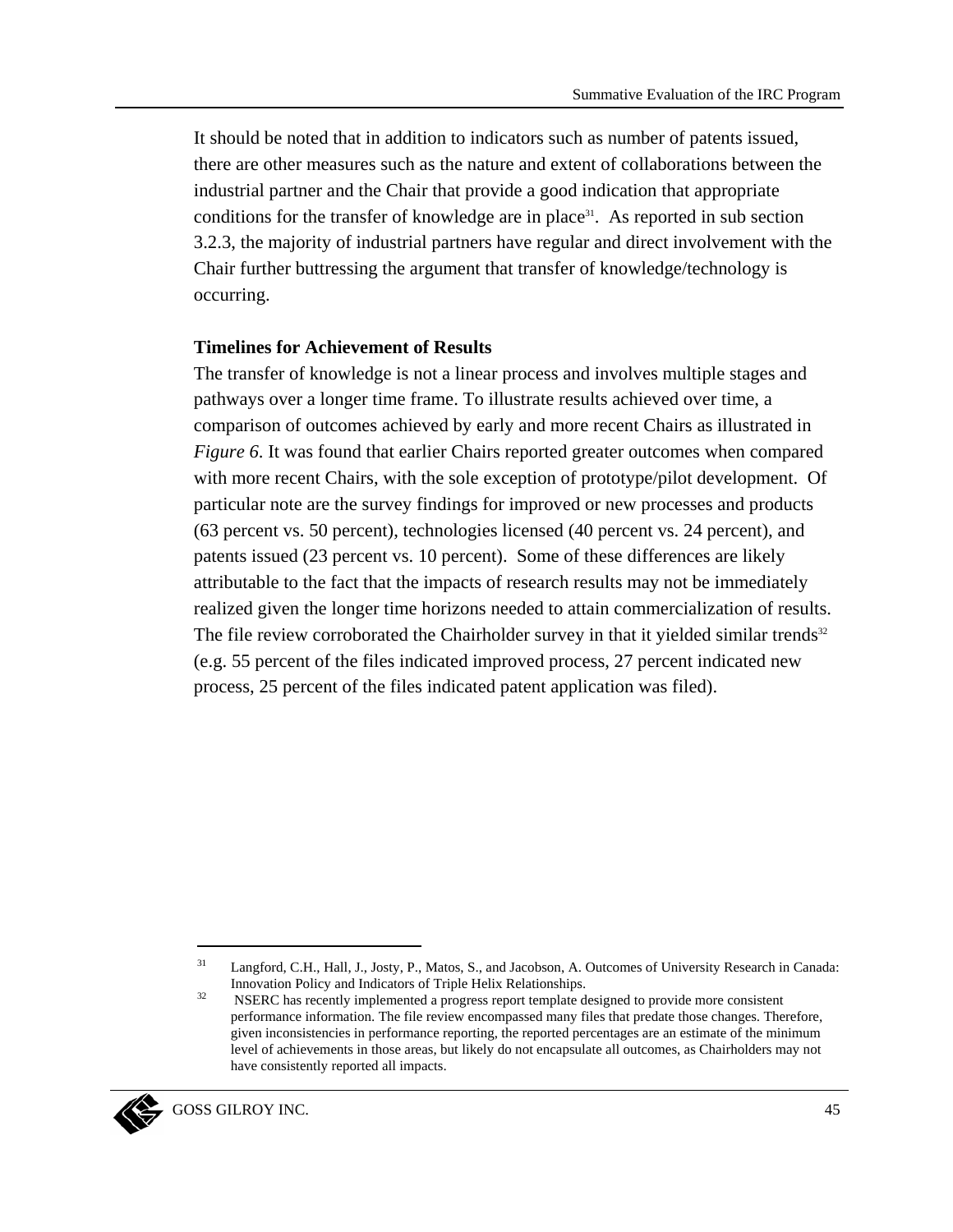![](_page_67_Figure_1.jpeg)

*Figure 6: Knowledge and Technology Transfer (Earlier and Recent Chairs)* 

\*Multiple responses possible

An examination of case studies (renewals) and those beginning prior to 1998 illustrated the longer time lines needed for achievement of results related to the commercialization of research. One case study highlighted how commercialization of early stage research results is being realized ten years from the inception of the Chair.

Another factor that can affect the time horizons with respect to the transfer of knowledge and technology, is the time taken to establish Chairholder and university research capacity, particularly where substantial renovations or new construction is taking place. Some case studies highlighted the time needed (one to two years) to build new/improved infrastructure and to establish and develop a strong research team. In two cases there were delays in building infrastructure, which impeded research progress to some extent.

From the industrial perspective, it can also take time to build receptor capacity, particularly for those companies who do not have internal R&D capacity. As one industrial partner pointed out, "Within the first five years of the Chair, our company needed the time to build awareness and knowledge and to consider how the research

![](_page_67_Picture_7.jpeg)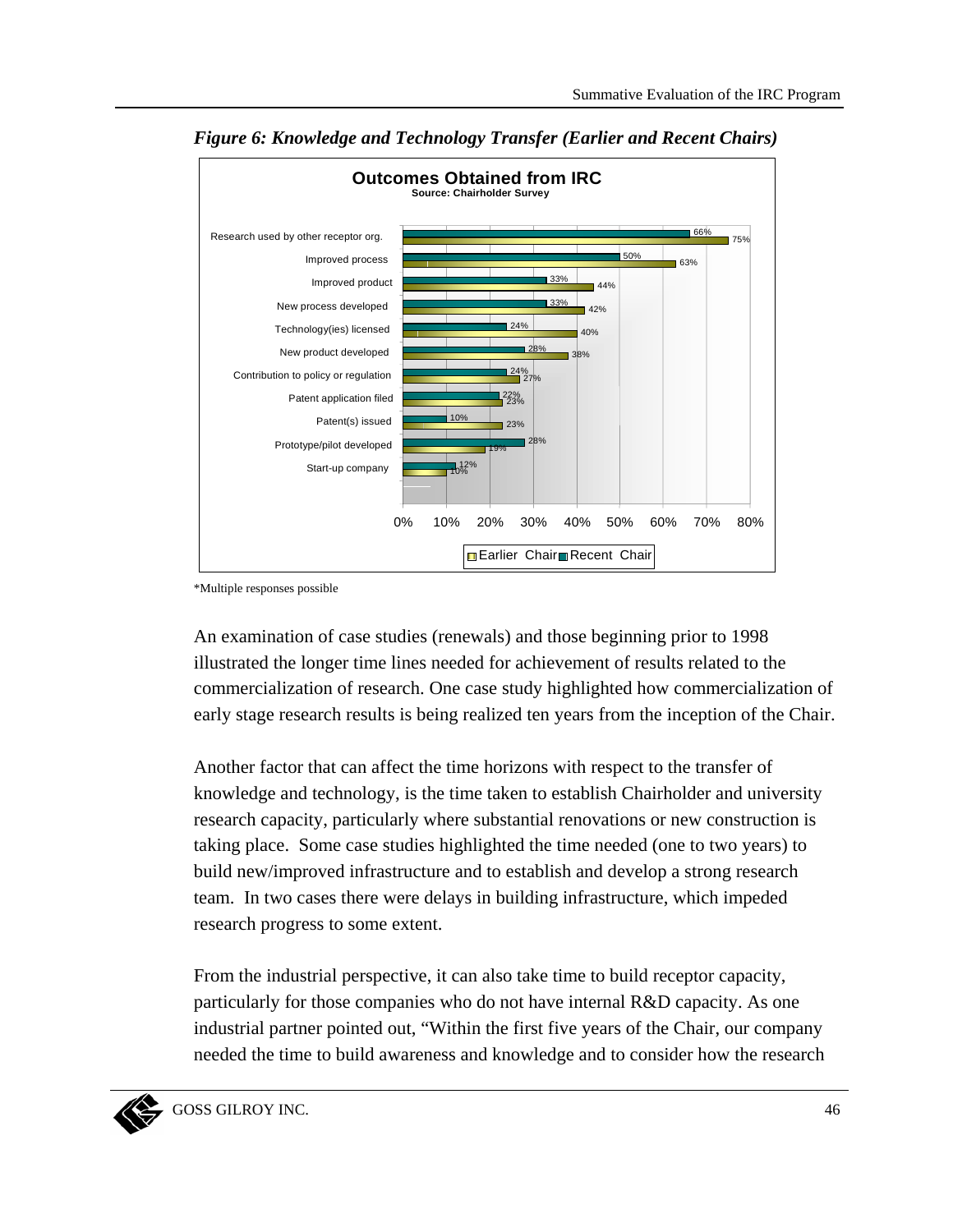results could be applied." Some case studies also illustrated the importance of a strong champion within the industrial organization to facilitate the effective transfer of knowledge/technology to the company*.* 

While commercialization of research typically occurs over a longer period of time, particularly where the Chair is primarily engaged in early stage research, some case studies illustrate more immediate partner impacts. They demonstrate a balanced program of longer-term research and applied research projects directed at resolving more immediate industry problems. In one case, the Chair beta-tested prototypes, resulting in enhanced product development. In other cases, the Chairs collaborated with partner representatives on specific applied research projects designed to address more immediate partner needs or challenges.

#### **Other factors that enhance transfer of knowledge /technology**

An analysis of case studies shows that Chairs vary as to the extent and nature of dissemination activities directed to industry. A number of case studies underscored the involvement of the Chair in disseminating research, networking, and advocating for adoption of knowledge/technology (to partners and to industry as a whole). In one case, stakeholder respondents reported that a key factor in the stronger buy-in and the adoption of the new technology by civil engineers and transportation authorities was the Chair's strong focus on the dissemination of its testing results to partners and industry.

Other case studies accentuated the importance of having sufficient mechanisms to fund research throughout various stages ranging from idea generation through to applications relevant to industry. For example, two case studies illustrated the Chair's involvement in "packaging knowledge" (e.g. developing a user friendly software product for industry) to enable industry utilization of the research results. One Chairholder noted that there were insufficient NSERC or university resources to conduct this extra work. This raises the issue as to whether knowledge diffusion between the Chair and industrial partner could be enhanced by providing additional incentives and support for the Chair (or whether other mechanisms are needed to address possible gaps). Given that only two Chairholders raised this issue, knowledge as to the breadth of this challenge is limited. Further consultation might shed more light on this topic.

![](_page_68_Picture_6.jpeg)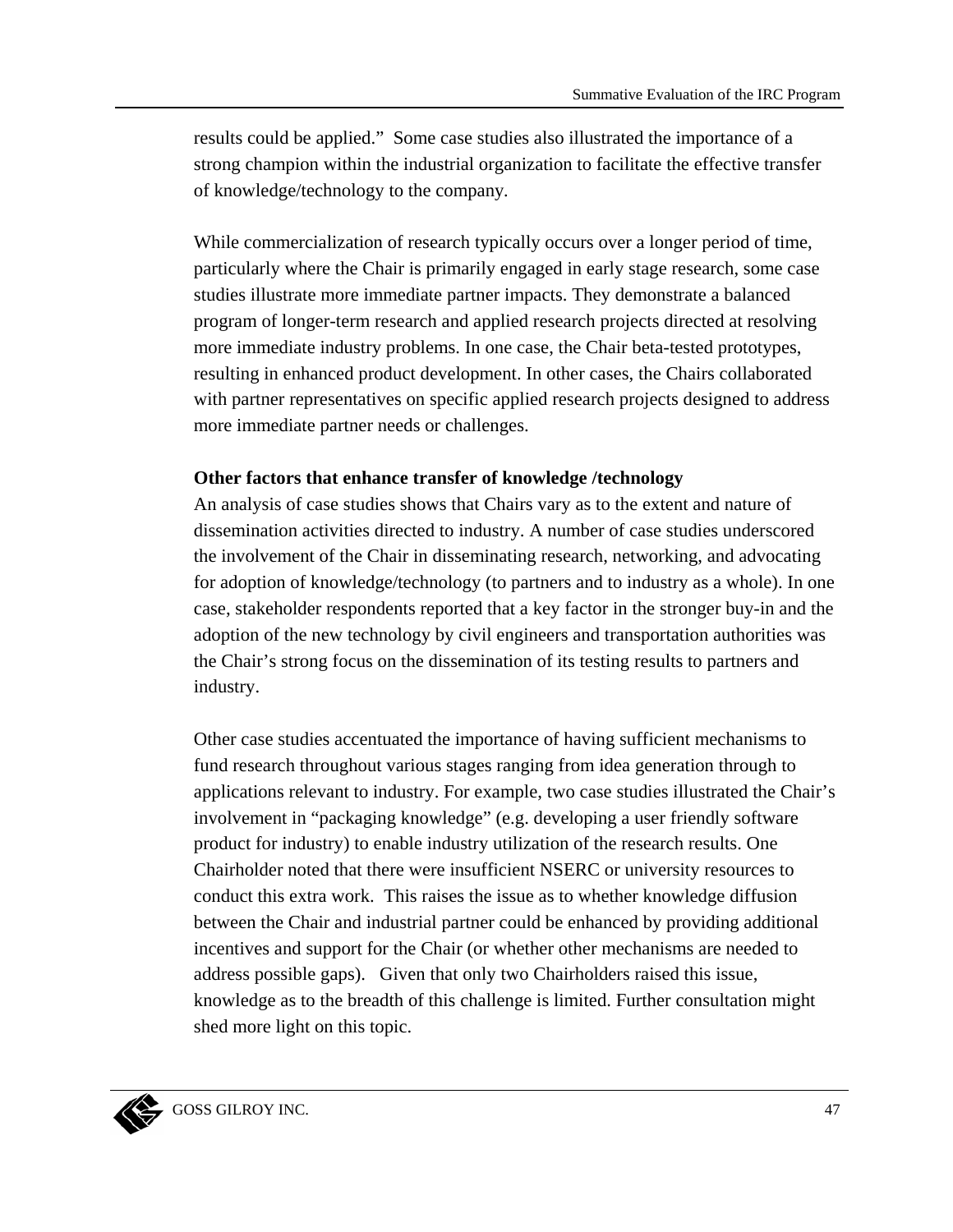## *3.3.2.5 Commercial/Financial Impacts*

Many partner respondents indicated a mild to moderate impact with respect to a number of dimensions relevant to improved revenues or cost reductions of the partner organization. Only a minority of partner respondents reported strong financial impacts attributable to their participation in the Chair. This is not particularly surprising considering the most frequently cited reasons or rationale for participating in the Chair were not to garner direct (or immediate) financial benefits (see Section 3.1 – Relevance).

Areas of highest impact (i.e. moderate and strong combined) included:

- improved competitive position (44 percent);
- increased market opportunities (31 percent); and
- improved productivity (29 percent).

Areas of lowest impact (i.e. highest percentages of partner respondents indicating no impact and lowest percentages of respondents reporting moderate to strong impacts) included:

- increased cost-reductions (36 percent reported no impact);
- creation of new jobs (33 percent reported no impact);
- increased profitability (32 percent reported no impact);
- increased speed of supplying and/or delivering goods (32 percent reported no impact); and
- increased revenue (31 percent reported no impact).

As the case studies illustrated, the IRCs are diverse in terms of types of research conducted, areas of research focus, and types of partners. Outcomes applicable to increased revenues and profitability may not be pertinent to all IRCs or may be the longer-term focus, particularly for those Chairs primarily engaged in early stage research. Indeed for many of the 'low impact areas' a substantial portion of partner respondents indicated "not applicable" (e.g. 37 percent of respondents reported that increased revenue and increased profitability were "not applicable"; 34 percent indicated that creation of new jobs was "not applicable").

The fact that the partner survey sample represents a fairly diverse group has implications as to the relevance of commercial impacts for all partners. Survey results indicated that partner survey respondents were comprised of the following groups:

![](_page_69_Picture_15.jpeg)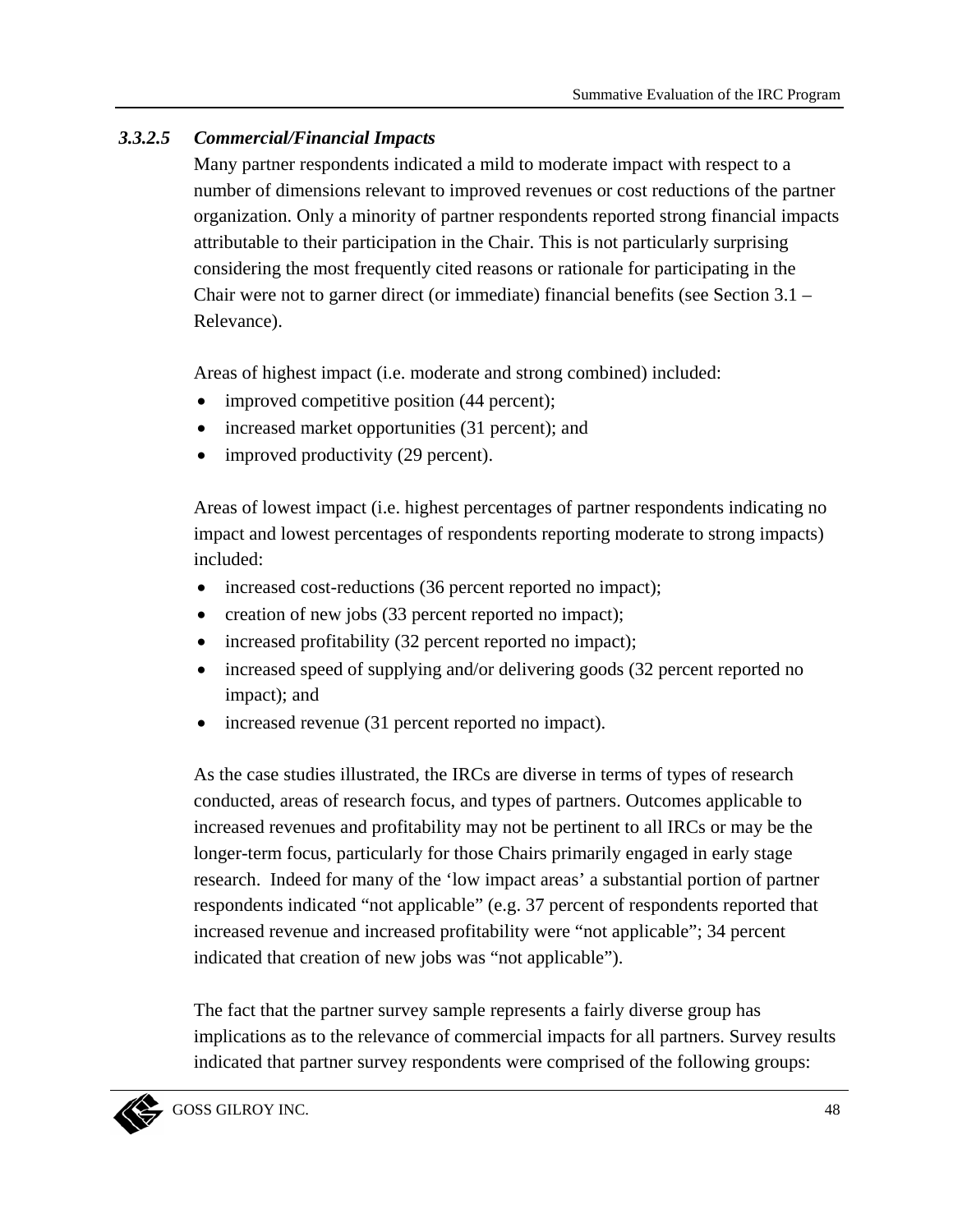privately owned firms (28 percent); publicly traded firms (28 percent); Associations (8 percent); Crown Corporations (8 percent) government (9 percent); and other (18 percent). In the other category the most common cited responses were as follows: not for profit organizations; universities or research centres; and privately held firms with the government as the single shareholder.

An analysis of the case studies shows that economic results are achieved through various pathways and mechanisms. In a small number of cases, more immediate commercial benefits were achieved through the Chair's involvement in more applied research projects. Another case study demonstrated how other IRC program factors influence outcomes. For example, in one case, the Chairholder's reputation and the Chair's interaction with customers helped to promote sales and enhance the company's credibility, contributing to the company's increased revenues within a relatively short time period.

A minority of case studies highlighted a more direct relationship between the IRC research and economic impacts. For example, in one case the Chair's research led to an improved methodology that is likely to lead to increased profitability. Commercial benefits can also be derived more indirectly through the enhancement of R&D and personnel capacity or through a process of transferring IRC research results towards commercialization efforts. Furthermore, whether or not there is a direct or incremental financial return on investment to industrial partners, knowledge dissemination/ technology transfer may yield broader benefits to the Canadian economy. For example, in one case study the building of new transportation infrastructure (resulting in an improvement of the durability of concrete) will potentially result in considerable savings to Canadian taxpayers. If widely adopted, the use of the reinforced concrete has the potential to considerably reduce government costs related to the repair of concrete structures.

#### **Primary vs. secondary partners – financial impacts**

Secondary partner respondents reported stronger impacts on a number of dimensions in comparison to primary partners<sup>33</sup>. Some of these variations may be attributable to the different characteristics of primary and secondary partner respondents. Secondary partner respondents reported less capacity with respect to internal R&D facilities, and

<sup>&</sup>lt;sup>33</sup> One has to exercise some caution in interpreting these findings given that the confidence intervals for these

![](_page_70_Picture_7.jpeg)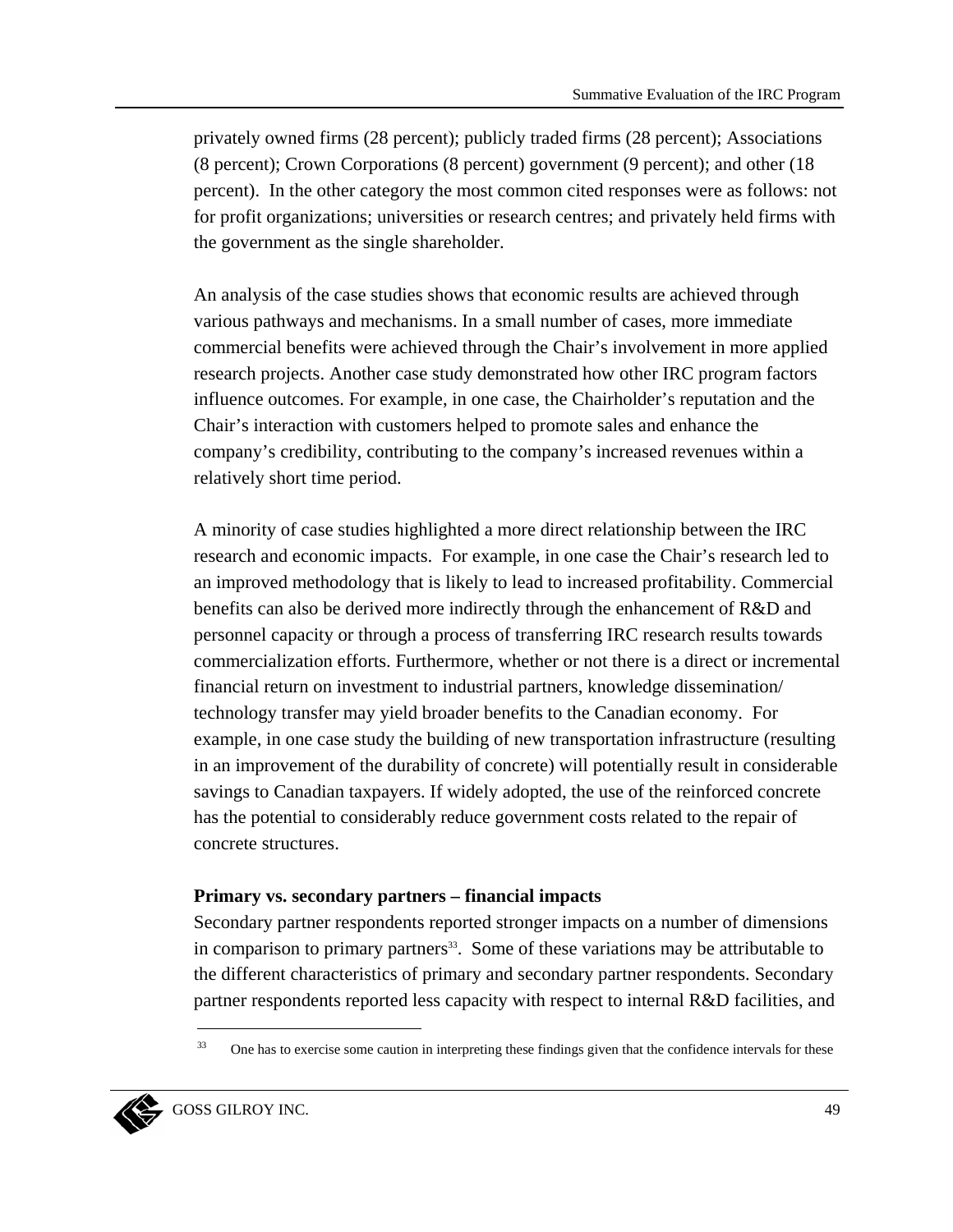were somewhat less likely to contract research with private industry or to conduct research with universities. The principal market of secondary partner respondents as compared to primary partners was more likely to be local (31% vs. 9%) and less likely to be international (49% vs. 64%). Reported differences in some aspects of economic impacts include:

- Twenty-nine (29) percent of secondary partners reported a moderate to strong impact with respect to increased speed of supplying and/or delivering goods as compared to 11 percent of primary partners.
- Forty-one (41) percent of secondary partners compared to 26 percent of primary partner respondents reported a moderate to strong impact with respect to increased market opportunities.
- Thirty-four (34) percent of secondary partners vs. 23 percent of primary partners reported moderate to strong impacts with respect to improved productivity; and
- Twenty-three (23) percent of secondary partners vs. 9 percent of primary partners reported moderate to strong impacts with respect to increased revenues.

#### *3.3.2.6 Social/Environmental Benefits*

According to case study evidence, some of the IRC research has significance for the protection of resources, energy efficiency, and climate change. While not the primary intended benefit of the program a few case studies highlighted social or environmental benefits achieved by the Chair such as the creation of areas for cod spawning grounds; additional capacity to restore used peat land and bogs; and the development of a provincial restoration and reclamation policy identifying appropriate after-use of harvested peat lands.

## **3.3.3 Impacts on University**

## *3.3.3.1 Building Critical Mass*

Overall, all lines of evidence supported the assertion that the IRC program contributes substantially to the achievement of a critical mass of faculty for major research endeavours with an industrial focus. The majority of Chairholder and university survey respondents reported strong and moderate impacts on a number of dimensions, most notably with respect to the expansion of the scope of research within the area of

two groups are large. Only differences of greater than 10% are reported.

![](_page_71_Picture_12.jpeg)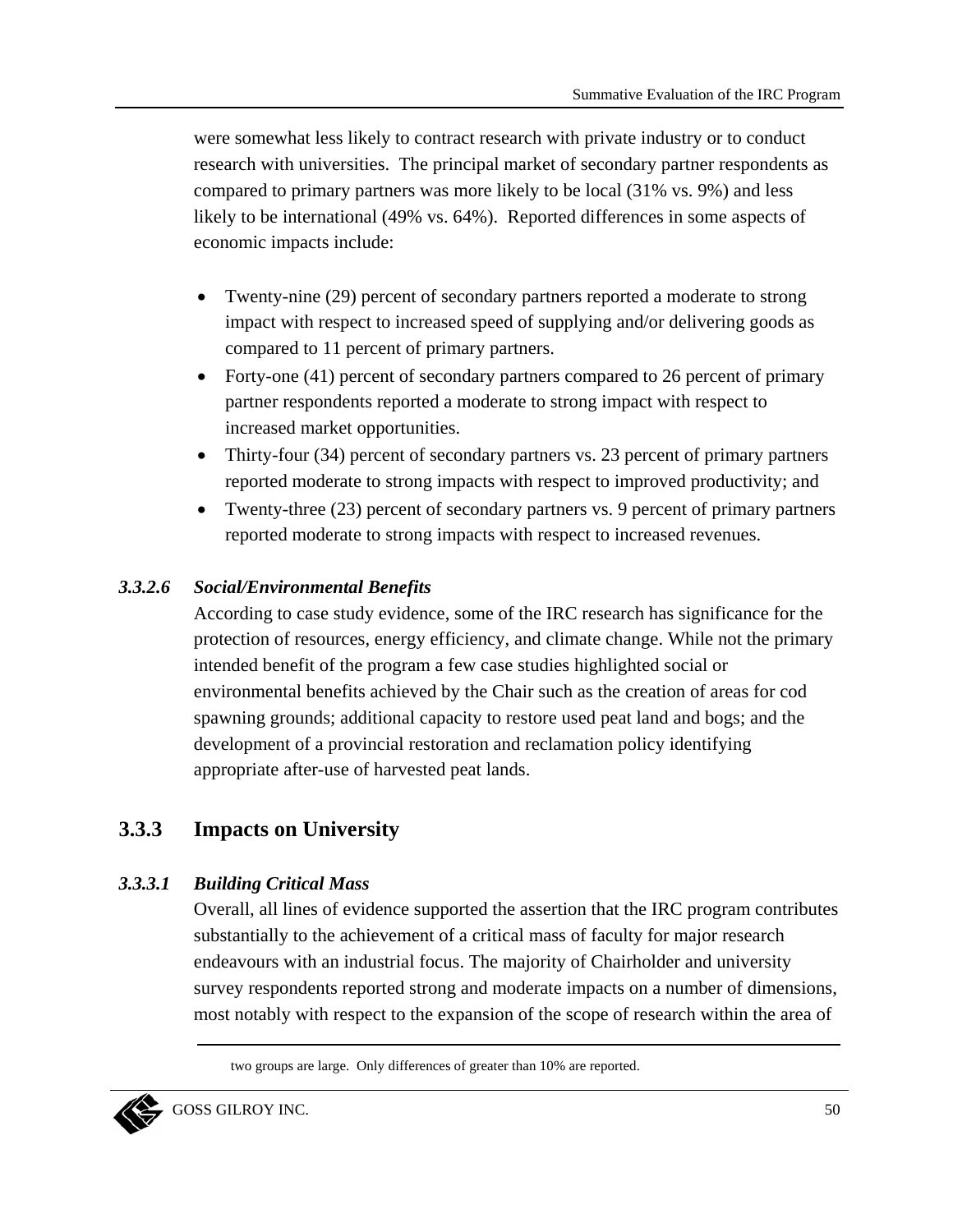the Chair, and the attraction of HQP to the university. Sixty-nine (69) percent of university respondents reported that the Chair had a moderate or strong impact on the university achieving critical mass for major research endeavours in key research areas.

University key informants agreed that the IRC program contributed strongly to building or enhancing key research areas through its recruitment and retention of faculty, and attraction of HQP. The enhanced leveraging effect of the Chair (as compared to project based research such as CRDs) was also emphasized: "Having the Chair program in an identified area or theme of research attracts other funding, which in turn attracts more students and more faculty". Increased leveraging, in turn, was reported to contribute to research scope and productivity, which helped to bridge gaps in existing programs, or developed niche areas (e.g. automotive sector, environmental science, construction engineering and management).

The establishment of infrastructure itself (e.g. new equipment, additional laboratory space) can leverage additional funds and attract new faculty members. In one case, new research instrumentation enhanced the quality of the Chair's research results and made the research more industrially relevant. This was noted to be a significant factor in the provision of supplementary funding by the industrial partner. In another case, the Chair contributed to the establishment of a university-based research centre. The centre helped to attract additional high quality researchers (i.e. a Tier I and Tier II CRC) in a complementary research area.

The salary support feature was reported to be essential to building critical mass in that it facilitates the hiring of new and replacement faculty members. Additionally, some case studies underscored that the IRC was a critical factor in retaining high calibre researchers, not only within the university, but also within Canada.

Many university key informants considered external candidates to be more incremental in the sense that the university is recruiting an additional highly qualified researcher. In reviewing 127 current IRCs it was found that in almost half (46%) of the cases, the Chairholder was recruited from outside the university (see Table 3 below). In addition, a substantial portion of external candidates come from outside Canadian academia which means that new capacity is being created within Canadian universities and not necessarily shifting capacity from one Canadian university to

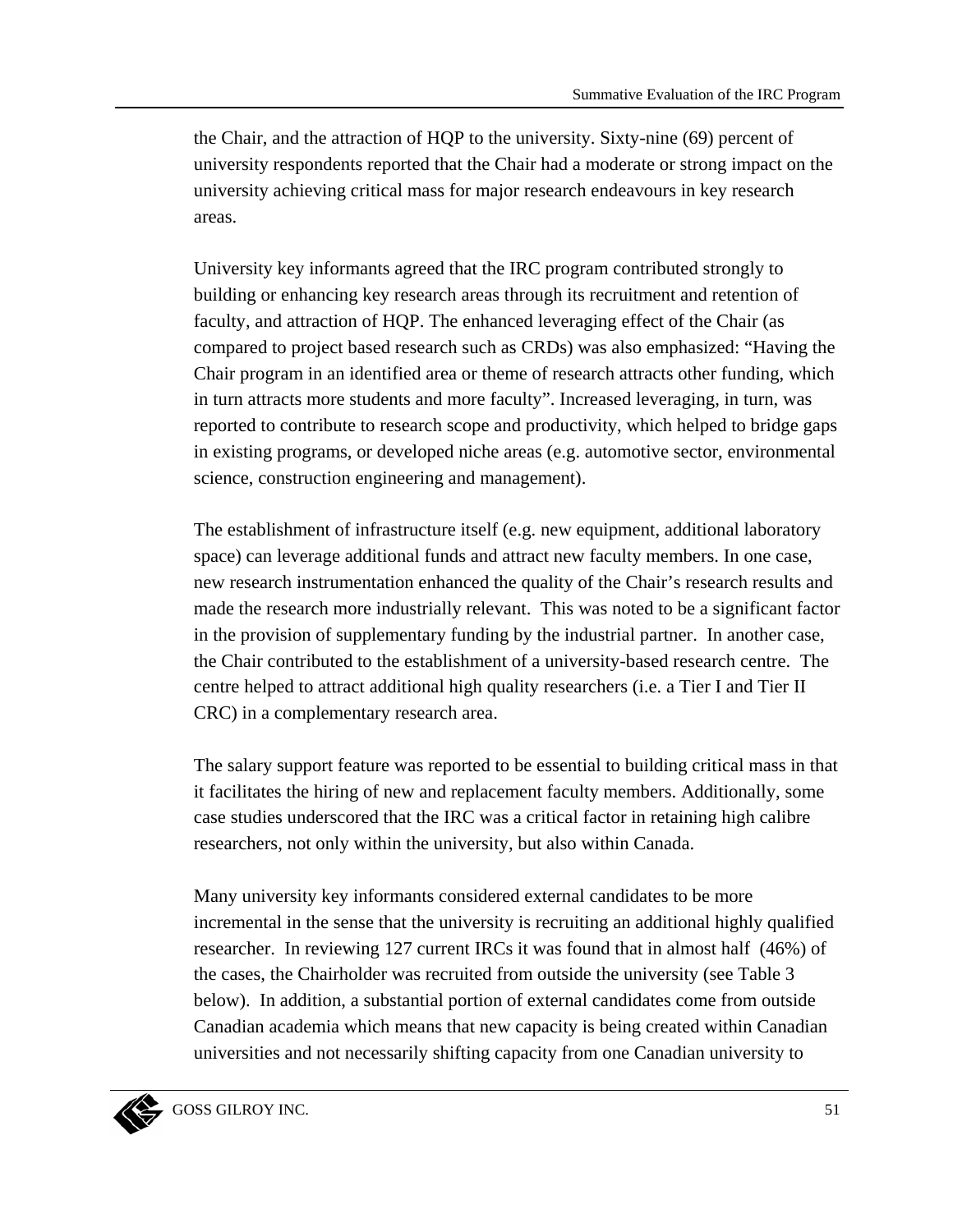another. Many university key informants reported that the IRC program was used strategically to build a key research area, providing additional support for the argument that critical mass is being built in important research areas relevant to industry.

| <b>Table 5: Origin of Chairholders</b>                         |     |
|----------------------------------------------------------------|-----|
| Origin of Chairholders (based on review of 127 current IRCs)   |     |
| Chairholders internal to the university                        | 54% |
| Chairholders external to the university                        | 46% |
| Canadian Academia (including external and internal candidates) | 63% |
| Foreign Academia                                               | 7%  |
| Industry                                                       | 19% |
| Government                                                     | 8%  |
| Other (Postdoc, RA, etc.)                                      | 3%  |

*Table 5: Origin of Chairholders* 

With respect to internal candidates, university survey and key informant evidence indicate that freed up salary funds are generally being used to support replacement faculty members in the Chair's research area or complementary areas, although some delays in recruiting these faculty members were reported.

Increased teaching capacity was one of the key reported impacts with respect to the recruitment and retention of replacement faculty. The majority of university key informants reported that replacement faculty members play a role in assuming some of the Chairholder's previous teaching responsibilities. According to some university key informants this resulted in a net increase in courses (including both new and existing courses) being taught subsequent to the establishment of the Chair.

The impact of the replacement faculty with respect to building critical mass in the Chair's research area is less clear. Varying degrees of integration with the Chair's program of research were reported by university key informants, with some replacement faculty members more peripherally involved than others in the Chair's research. NSERC should continue to monitor the impacts of replacement faculty through its progress and final reports.

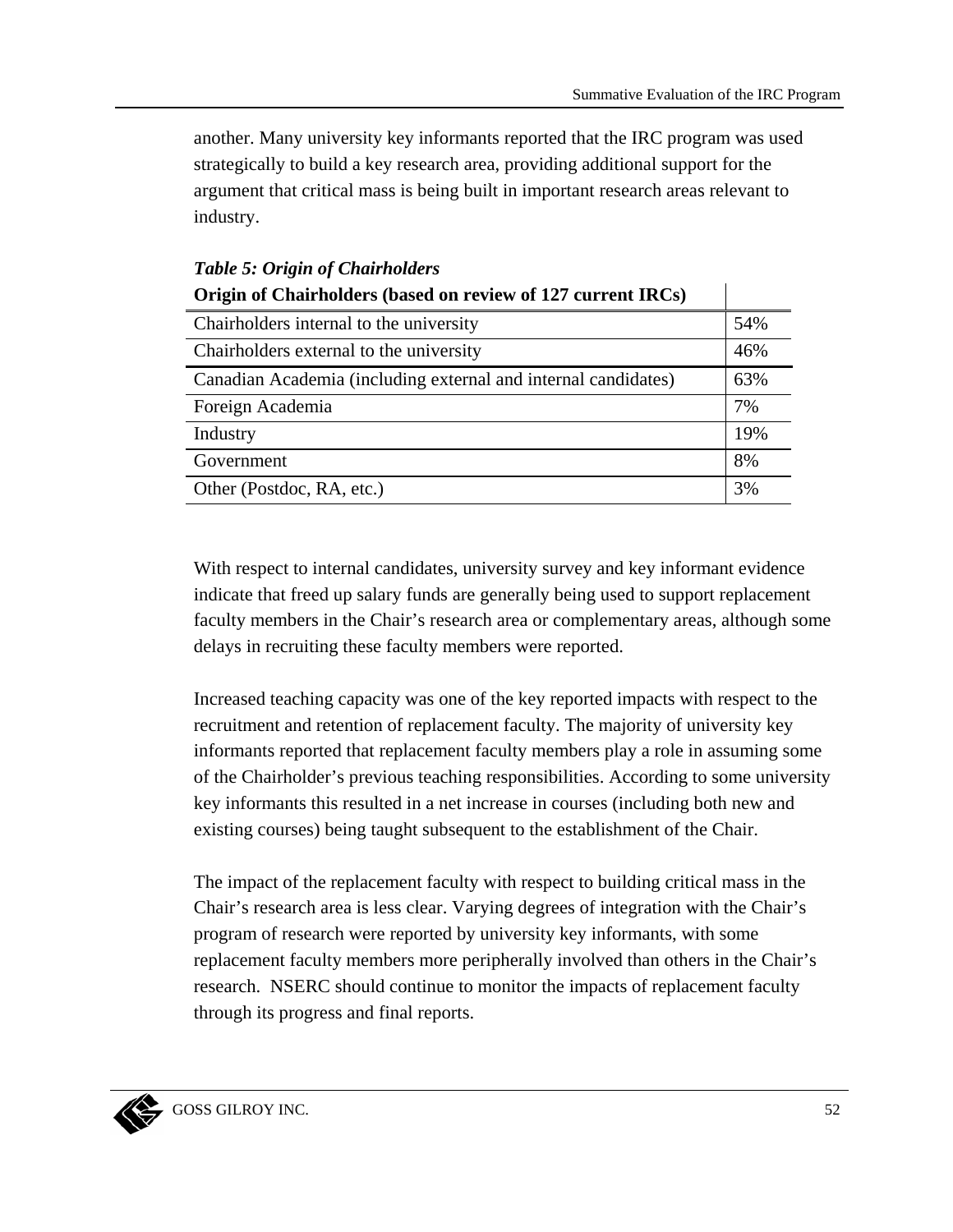The long-term nature of the program was reported to be an important feature in helping to build a sustained program of research. According to a number of university key informants, the IRC facilitates long-term commitment to a research program. Once the IRC is established, the university (and the Chairholder) are committed to the research area and that commitment extends beyond the IRC term. For example, McMaster University has a continued focus on steel related and polymers research areas beyond the completions of these IRCs. The steel industry funded two endowed Chairs (McMaster University) subsequent to the completion of the IRC, helping to sustain this research area.

#### *3.3.3.2 Partnerships/Collaborations*

The majority of university survey respondents reported that the Program has had moderate to strong impacts with respect to increased collaborations within the university (66 percent,  $n=15$ ) and with respect to increased collaboration outside the university (83 percent,  $n=17$ ). University key informants noted that the long-term nature of the program encouraged leveraging, resulted in the attraction of other types of funding for research, and increased collaboration not only within the university, but also with other industrial partners beyond those initially involved with the IRC. A few university key informants indicated that they have longstanding partners that continue to collaborate with the university beyond the terms of the IRC. For example, the McMaster Advanced Control Consortium (an industry consortium) continues to collaborate with McMaster, almost ten years after completion of the Industrial Process Control Chair. A number of examples were reported where new industrial partnerships with the university/research team resulted from the enhanced visibility of the Chair.

#### *3.3.3.3 Curriculum Impacts*

Seventy (70) percent of Chairholder survey respondents reported that the IRC program had moderate to strong impact on teaching activities and curricula. There were a number of case study examples illustrating particularly strong curriculum impacts when the IRC represented a niche area of relevance to industry $34$ .

<sup>&</sup>lt;sup>34</sup> In these cases, the industrial partner was the catalyst for the creation of curriculum or a program because they were experiencing a shortage of qualified personnel (e.g. automotive industry, construction engineering).



 $\overline{a}$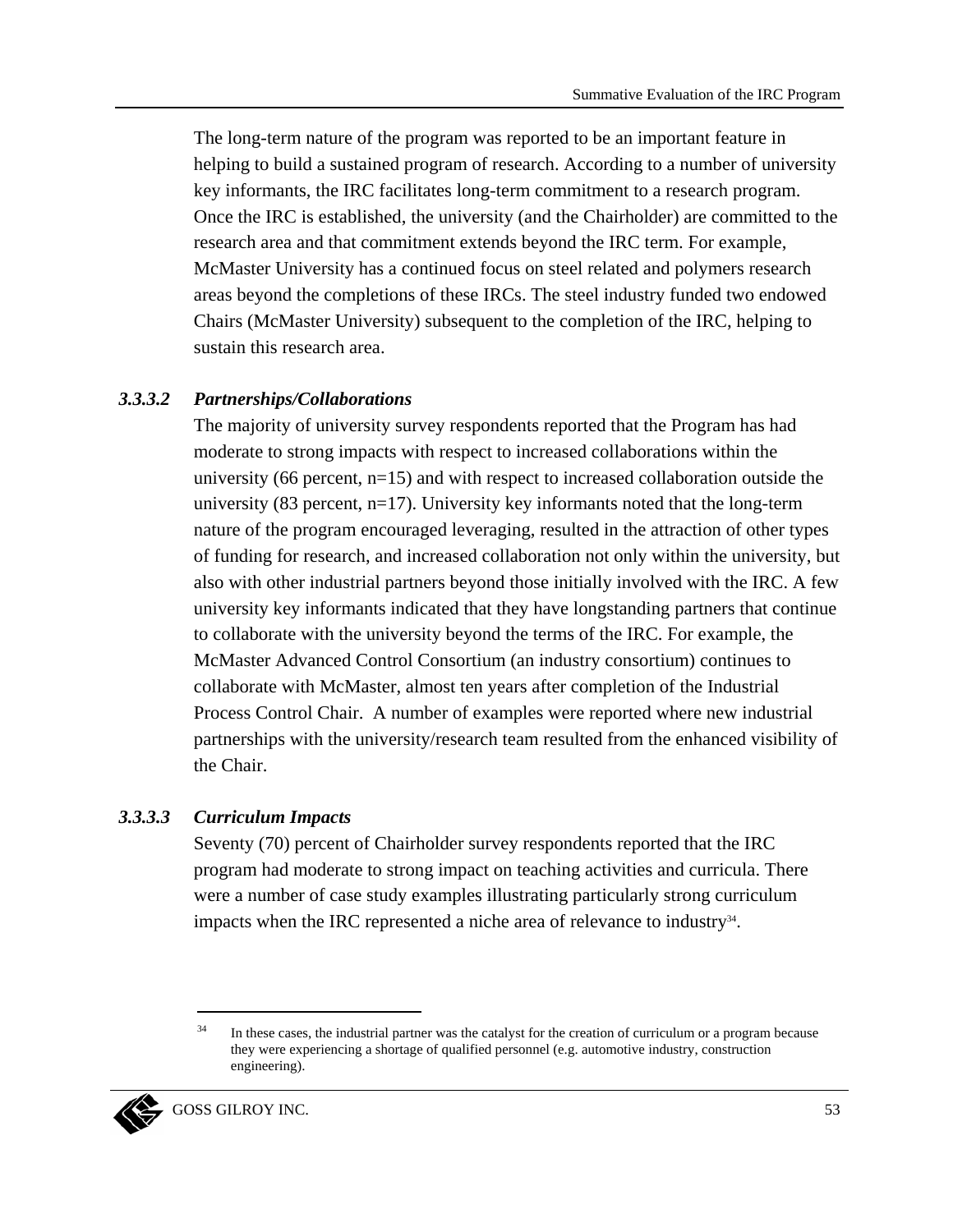## *3.3.3.4 Universities' Long Term Strategic Plans*

According to university key informants, IRCs are typically aligned with the long-term strategic plan of the university. Some key informants noted the proactive use of IRCs to recruit or retain faculty with respect to strategic research areas. A few university key informants noted that the university modified its long term plans to reflect strong research areas developed through the IRC.

## **3.3.4 Impacts on HQP**

#### *3.3.4.1 Impacts on Training*

Survey and case study evidence supported the assertion that the IRC experience provides HQP with a unique and industrially relevant training experience. Ninety-four (94) percent of Chairholder respondents reported that the Chair resulted in HQP participating in research in which they would otherwise not have been involved. Many Chairholder respondents (83 percent) also reported that the IRC had strong to moderate impacts in terms of providing HQP with training in areas (related to their field), which, in the absence of the Chair, would not be available. Professional development and career preparation was reportedly positively impacted through HQP's involvement with the Chair. Eighty-six (86) percent of Chairholder respondents reported moderate to strong impacts in terms of better qualifying HQP for employment in their area of study.

An analysis of case studies showed how involvement in the IRC influenced HQPs' research and training experience. First, interactions with industry influenced students' academic work by helping them identify research problems as a focus for academic study. Second, interactions with industry provided students with opportunities to observe how their research results are transferred to an industry setting. In one case study, HQP were exposed to a broad spectrum of research in various stages ranging from the very early generation of concepts through to the final stages of patent development. By working in a laboratory that emphasized the stages throughout the research spectrum, HQP were exposed to what was described as an "inventing environment" and participated as co-inventors (many of the students are named on patents). In another case, HQP working directly with industrial engineers observed how their research would be transferred, the considerations that need to be made in this transfer, and challenges in adapting their work to the industrial setting. In another case, HQP worked on testing prototypes and, as a result, gained an understanding of

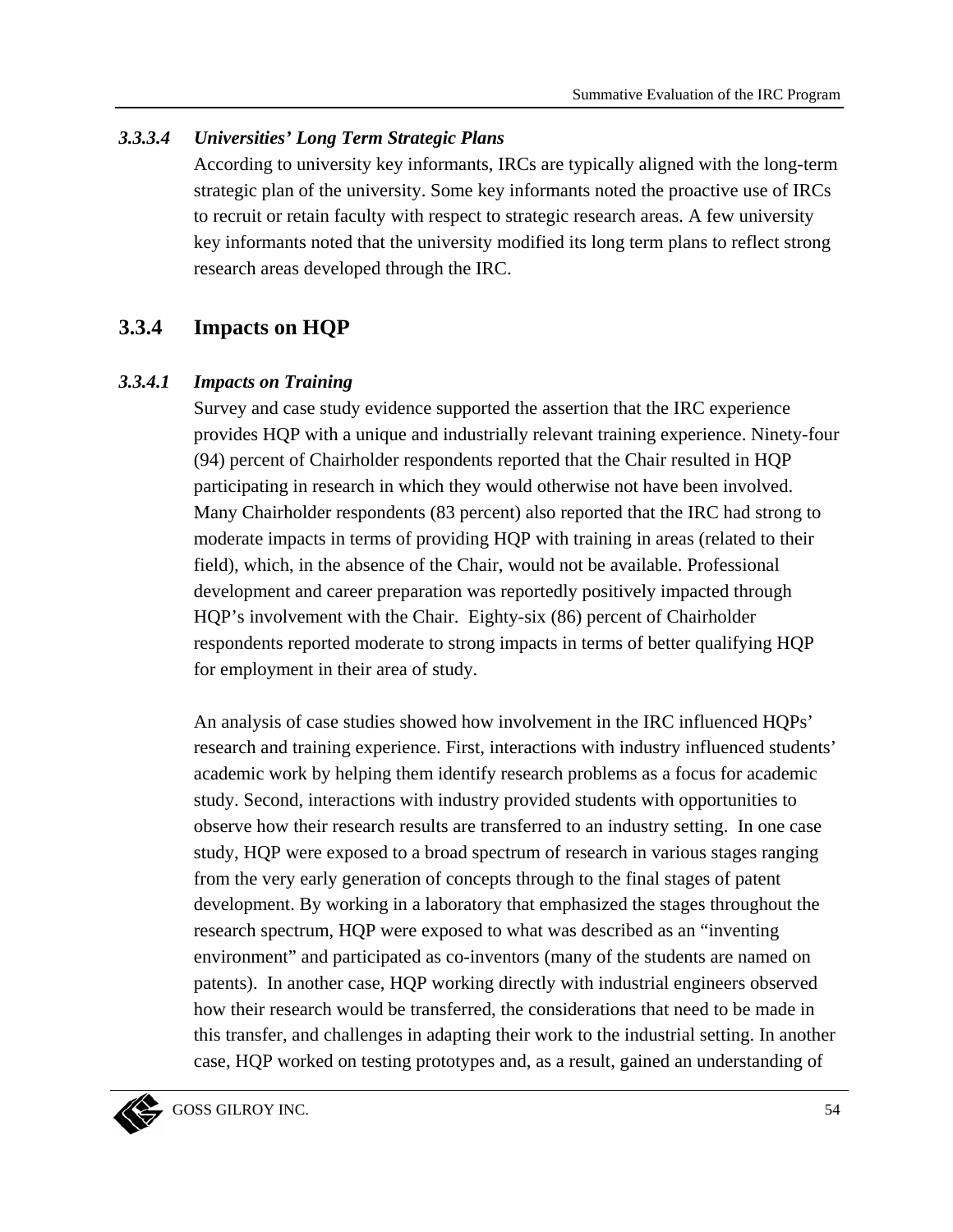the effort and costs involved in commercializing prototypes.

HQP respondents in the case studies generally viewed their experience with the Chair as advantageous in a variety of ways. Some of these included:

- access to the Chairholder;
- access to a broader range of academic (including international academic networks) and industry contacts;
- more opportunities to participate in conferences and other fora;
- increased understanding of the industrial context in conducting research; and
- increased understanding of the transfer of research results to an industrial setting.

#### *3.3.4.2 Impacts on Employment*

According to survey and key informant interviews, the Program is considered to have strong impacts with respect to the employment of HQP. Eighty-eight (88) percent of Chairholder respondents indicated that the IRC helped HQP obtain employment in an area relevant to their field of study. Thirty-two (32) percent of partner survey respondents reported that they had hired HQP associated with the IRC.

Chairholder survey respondents reported 2920<sup>35</sup> HQP<sup>36</sup> (31 percent undergraduates, 27 percent Master's level, 18 percent PhD level, 11 percent Post-doctoral, 13 percent research associates and technicians) have participated in Chair research. This averages out to about 26 HQP per Chair over a five-year period. Over one third (844 out of 2920 HQP) were reported to have obtained employment immediately following IRC involvement. Of these 844, the industrial partner employed 16 percent, and another 52 percent were employed in an industrial setting<sup>37</sup>. However, it is not known the extent to which HQP obtain employment in Canadian industry. Case study evidence suggests that some portion of HQP obtain employment in the United States

employment status of HQP.<br><sup>37</sup> Eleven percent were reported to have obtained employment in a government laboratory and 22 percent were employed in academia.



 $\overline{a}$ 

<sup>&</sup>lt;sup>35</sup> This number includes HQP that were in training as well as HQP that have completed their training  $\alpha$  are view of 55 randomly selected files found that 1268 HQP participated in these Chairs (averaging out to

about 23 HQP per IRC, which is similar to the average of 26 derived from the survey results). Where employment results were indicated in the most recent progress report on file (n=23), it was found that 43 percent of HQP had obtained employment within industry (including employment with the industrial partner or with other industrial organizations). While this percentage is lower compared to survey findings, caution should be exercised given the small number of files that contained information regarding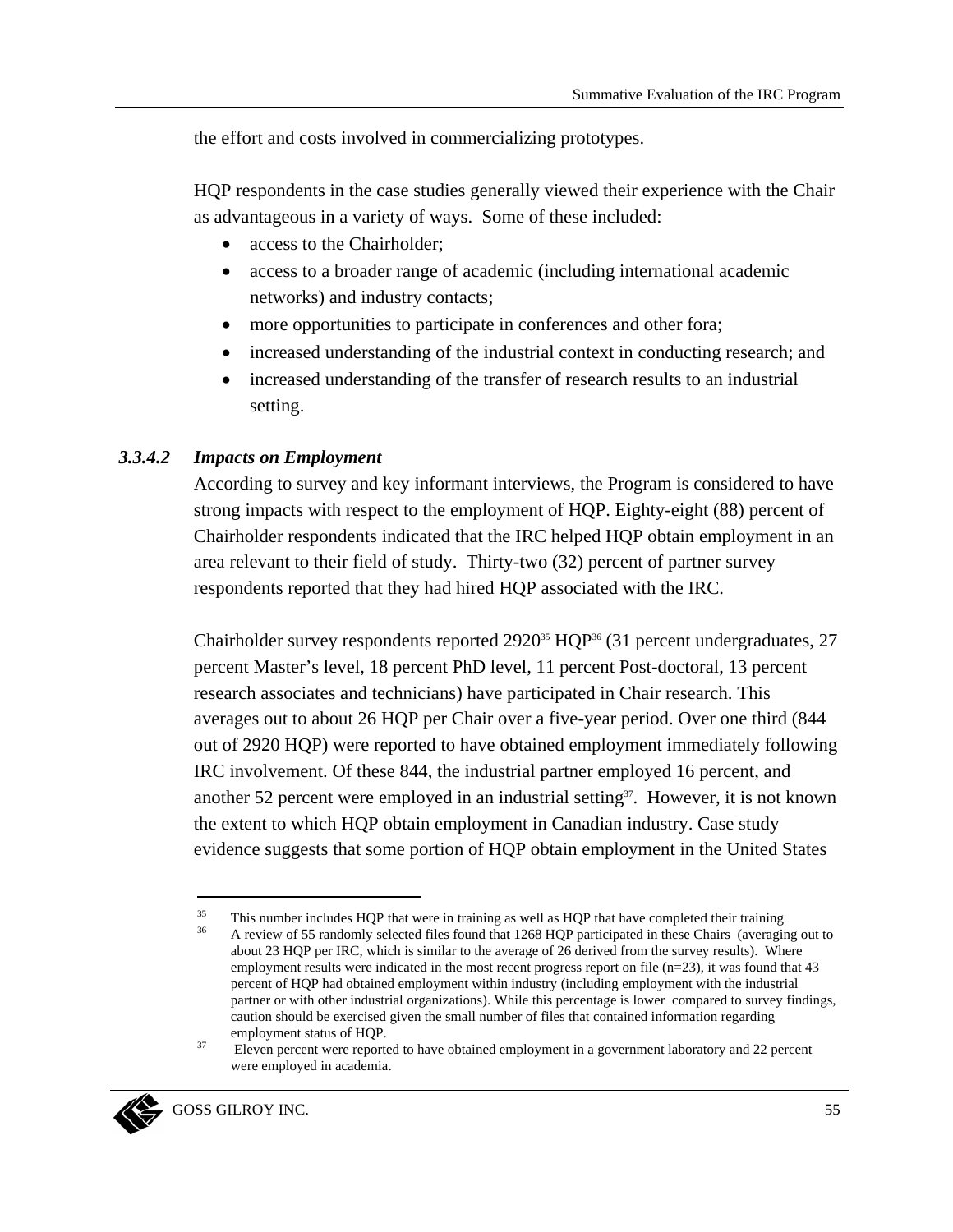| % Employed by<br><b>Industrial Partner</b> | % Employed by<br><b>Industry (excluding</b><br>industrial partner) | % Employed in<br>Government<br>Laboratory | % Employed in<br>Academia |
|--------------------------------------------|--------------------------------------------------------------------|-------------------------------------------|---------------------------|
| 16%                                        | 52%                                                                | 11%                                       | 22%                       |

and other countries.

In some cases, the Chairholder experienced considerable difficulties retaining students (to continue their graduate studies) where there was very high industrial demand and lucrative job opportunities.

### *3.3.4.3 Developing HQP to Fill Gaps in Science and Engineering Expertise*

A few case studies highlighted the effectiveness of the IRC program in developing HQP in niche research areas or where significant expertise gaps were identified. For example, the University Network of Excellence in Nuclear Engineering (UNENE) established five Industrial Research Chairs to enhance the supply of highly qualified graduates in the nuclear industry. The IRCs are on track to meet their training targets thereby contributing to the development of a pool of trained graduate students and postdoctoral candidates in nuclear engineering.

A number of IRC Chairs relevant to the automotive industry are considered to be an important contributor to the creation of new graduate courses in automotive engineering and to the development of a pool of automotive engineers. However, the demand was such that these Chairs experienced challenges in retaining students to continue their graduate degrees. According to one industrial partner key informant the contribution of the IRC program to developing a pool of HQP in automotive engineering and research means that their company does not have to recruit from outside Canada. The IRC program is also considered to have played an important role in developing HQP in the area of construction engineering, a niche area that has recently experienced strong growth.

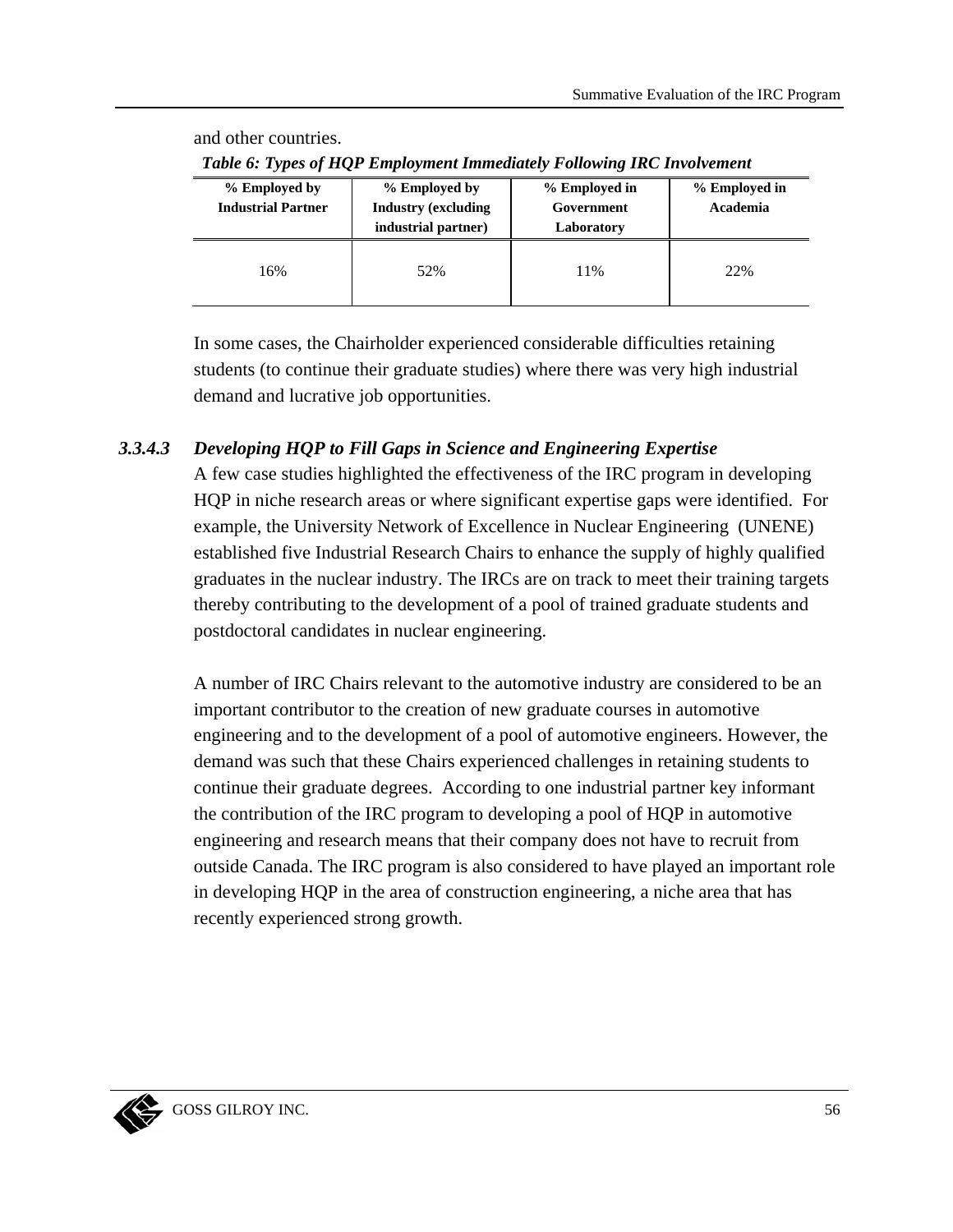## **3.3.5 Incrementality**

Overall, all lines of evidence support the linkages between the unique design elements of the IRC program and the achievement of results. The majority of Chairholder and partner respondents reported that in the absence of the IRC program, the research would not have been conducted, or would not have been conducted to the same extent.

Survey respondents indicated a number of possible outcomes if they had not received the IRC:

- Research not conducted at all: Forty-five (45) percent of Chairholder respondents and 44 percent of partner survey respondents reported that the research would not have been conducted without the existence of the IRC.
- Research scope reduced: Fifty (50) percent of Chairholder and 47 percent of partner respondents indicated that the scope of research would have been significantly reduced.
- Research delayed: Twenty-seven (27) percent of Chairholder and 32 percent of partner respondents indicated that the research would have been significantly delayed in the absence of the IRC program.

This line of evidence is corroborated with university key informant interview: All university key informants reported that the scope of the research would have been significantly reduced, or research would have been delayed in the absence of the IRC program.

Important attribution issues arise as to whether industrial partners, particularly those belonging to larger organizations, would proceed with similar research without the IRC program, and whether participation in the Chair provides incremental benefits as compared to other alternatives. A number of industrial partners in the case studies reported that the program's long-term nature and cost sharing benefits were primary incentives for participating in long-term fundamental research or more speculative technology based research. They reported that without the benefit of the Chair program, they would not have conducted this type of research through other mechanisms. The fact that investment in basic research represents only a small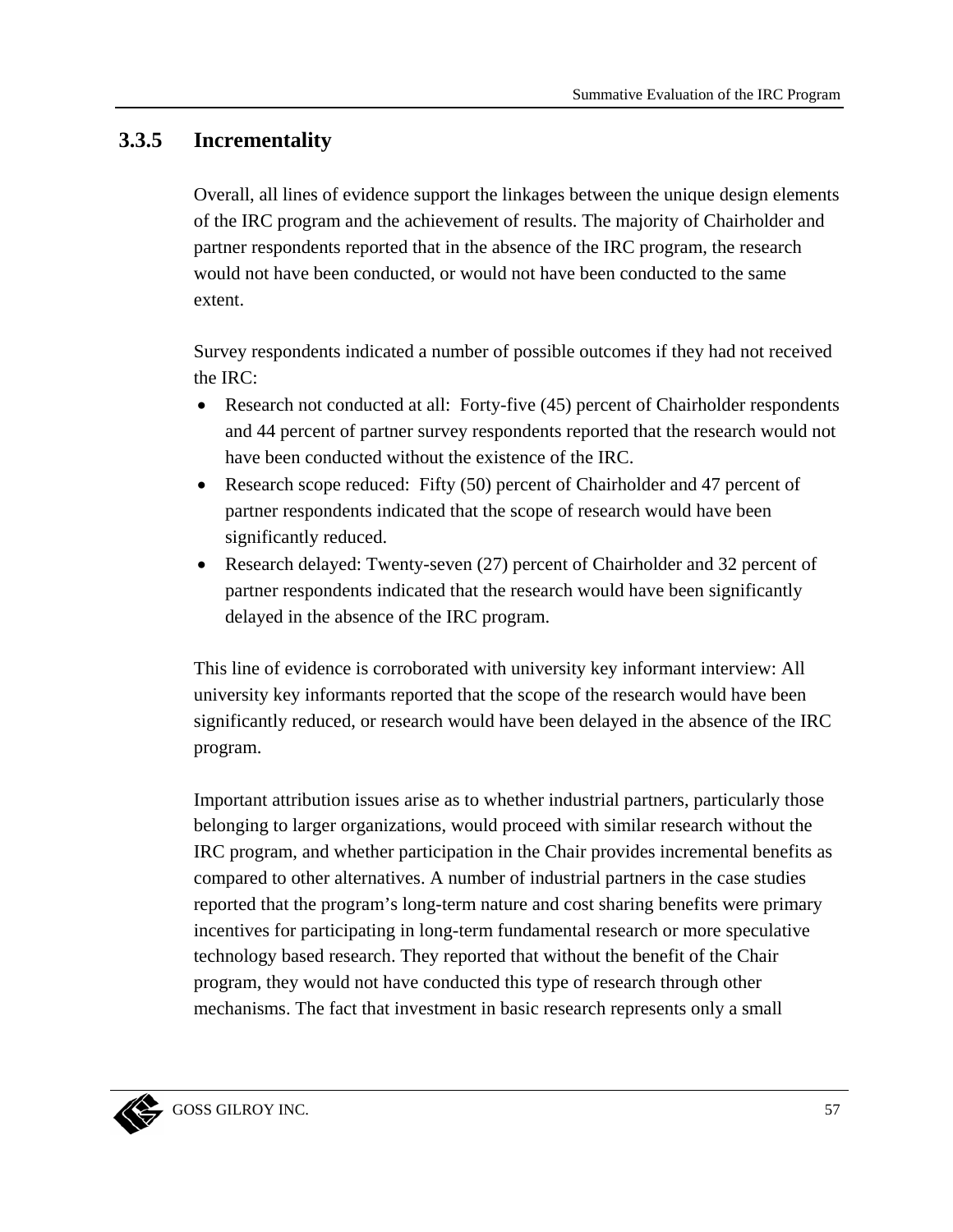portion of overall industrial R&D effort in Canada<sup>38</sup>, as in most other OECD countries, suggests that this type of research would not likely be conducted by industry, or not conducted to the same extent, if the costs of research were not shared with government. It should also be noted that the amount of research done by industry is poor in Canada compared with other countries<sup>39</sup>. Finally, the Chair program was reported to better provide partners with close access to high quality academic researchers; this ongoing and close contact with the Chairholder was considered not to be available (or not available to the same extent) through other mechanisms.

When asked about the consequence of not obtaining an IRC on their research, many unsuccessful Chair applicant key informants (Chairholders and partner candidates) reported that the research and the partnerships continued subsequent to the application process. However, some unsuccessful Chair applicant key informants noted that the research was not as extensive or as timely as anticipated under the Chair. Specifically, these key informants noted impacts such as reduced scope of research, less capacity to focus on research (due to full teaching load), research delays, and inability to leverage sufficient funds to conduct the research at the same level. Two key informants (out of nine) reported that the proposed research proceeded as planned.

Case study and survey evidence show that the majority of IRCs arise from a preexisting relationship between the Chairholder and the partner(s). Therefore, the program cannot be attributed to having a substantial impact on the creation of new partnerships between the Chairholder and industrial partner. However, survey results and case study evidence support the contention that IRC program helps to strengthen the partnerships by virtue of the long-term funding commitment, and the more unfettered, closer relationship to the Chairholder afforded by the IRC program.

Economy. http://members.shaw.ca/competitivenessofnations.htm e.g., The expenditure on R&D in the Business Enterprise Sector (BERD)as a percentage of GDP in 2004 for Canada was 1.07%, vs. 1.53% for the overall OECD. Source: OECD Main Science and Technology Indicatiors, June 2006.



 $\overline{a}$ 

<sup>&</sup>lt;sup>38</sup> OECD. The Knowledge-Based Economy: The Role of the Science System in the Knowledge-Based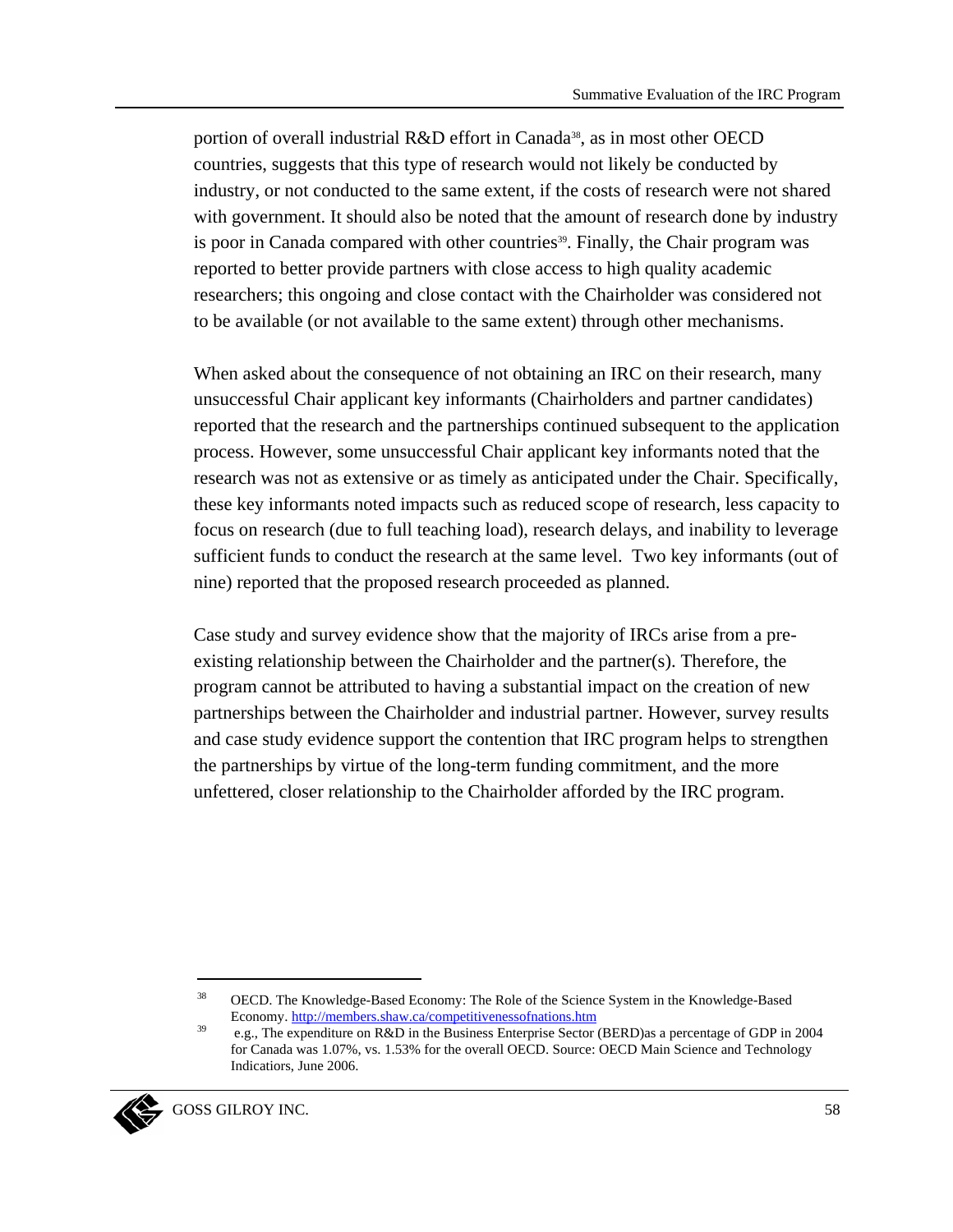## **3.4 Cost Effectiveness**

### *Section Summary:*

Overall, the Chair model was regarded as the most effective means to assist universities in building critical mass in industrially relevant areas. The unique design elements of the program enhanced its leveraging effect. The IRC program leverages industrial partner funds that contribute both to the costs of research and to the Chairholder's salary. Total NSERC contributions from 2000/2001 to 2005/2006 amounted to approximately \$72M. Private sector and other partner cash contributions totalled approximately \$107M. In-kind contributions from all partners totalled about \$36M. Hence, the IRC program leverages 2 private and public sector dollars (including cash and in-kind contributions) to every 1 dollar it funds/provides (i.e., at a ratio of about 2 to 1).

The Chair was reported to be an effective model in generating momentum beyond that created by other types of funding mechanisms. The long term funding commitment, flexibility, and prestige associated with the IRC are considered to contribute substantially to the increased leveraging effect of the program.

Overall, key informants viewed the Chair model as the most cost effective means to assist universities in building critical mass in industrially relevant areas. NSERC, Committee and expert key informants cited the Program's leveraging effect and the substantial cash and in kind contributions by the private sector as evidence of its costeffectiveness.

The IRC program leverages industrial partner funds that contribute both to the costs of research and to the Chairholder's salary. Total NSERC contributions from 2000/2001 to 2005/2006 amounted to approximately \$72M while private sector cash contributions were about \$65M. Private sector contributions (including in kind contributions) totalled approximately \$89M. The ratio of private sector contributions is about 1.25.

Total cash contributions from both private sector and other partners (federal, provincial and local levels of government agencies and departments) amounted to

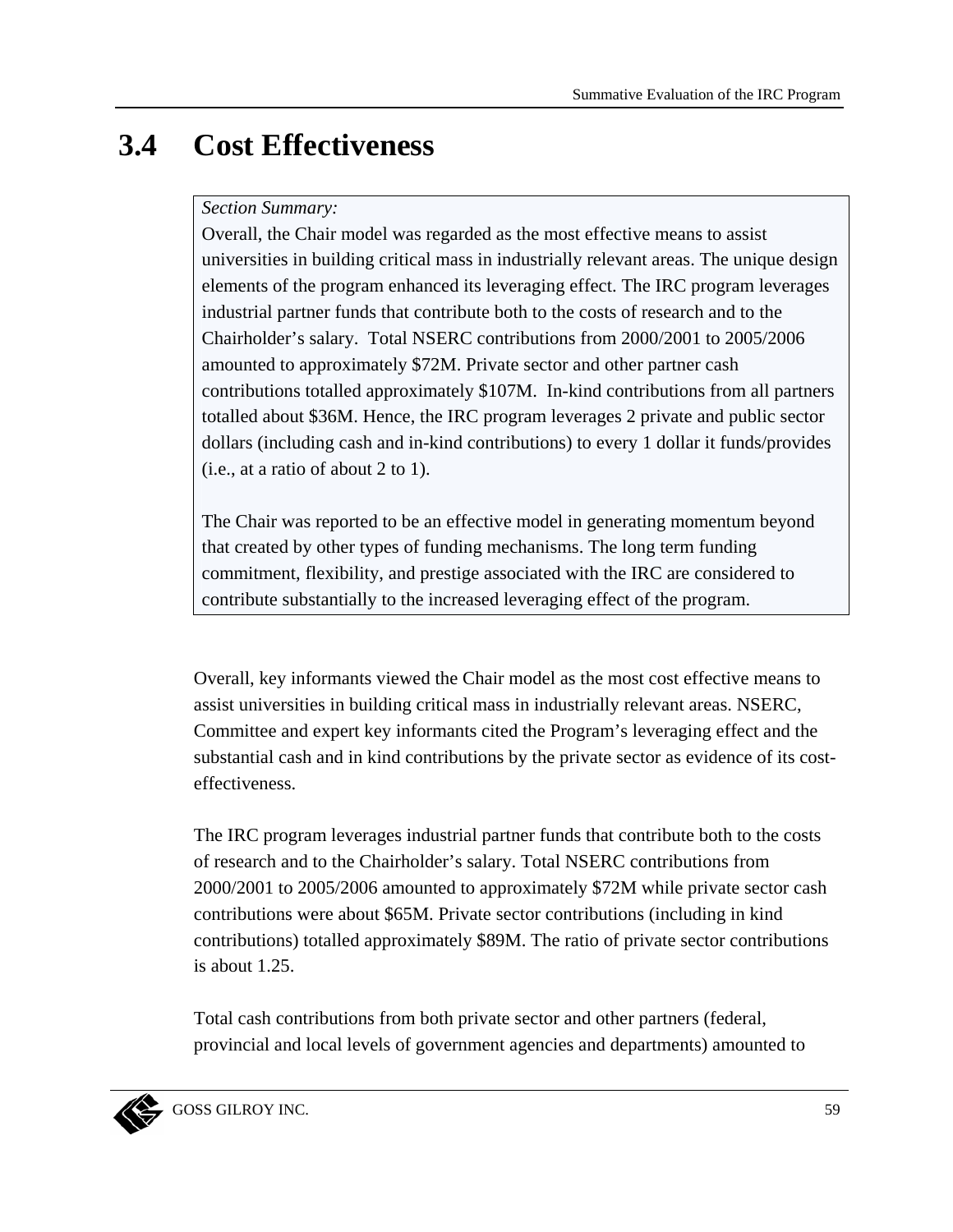about \$107M during this time period. In kind contributions from both the private sector and other partners totalled approximately \$36M. Hence, the IRC program leverages 2 private and public sector dollars (including cash and in-kind contributions) to every 1 dollar it funds/provides (i.e., at a ratio of about 2 to 1).

The private sector contributions are likely to be an underestimate as case study evidence highlights examples of additional private sector funding being generated to complementary research areas (e.g. contract research, CRD grants) which were attributed, at least in part, to the IRC program. Some university key informants also provided examples of private sector donations / endowments to the university as a result of an IRC. For example, Atmospheric Environmental Sciences (AES) has participated in supporting a total of six Chairs. It was estimated that the first four Chairs leveraged 3.5 times the AES funds from the partners. The fifth Chair<sup>40</sup>, at the University of Toronto, leveraged 2.5 times the original amount in direct funds, "and many times the original amount as "in-kind" support, such as access to satellites"<sup>41</sup>.

Many key informants noted that the Chair was an effective model in creating momentum beyond that produced by other types of funding mechanisms such as the CRD program. "The Chair model has a great multiplier effect compared to other types of research funding programs". The unique design elements (i.e. salary support, costsharing, long-term funding commitment) and benefits (e.g. enhanced visibility, increased collaborations outside the university) were linked to the Program's enhanced leveraging effect.

There is a general consensus among all groups of key informants that the IRC program is a more cost-effective model (as compared to project based research) for leveraging funds for several reasons. The IRC program is considered by some university key informants to be particularly important in building niche areas as its salary support feature (and prestige associated with the program) enables recruitment of highly qualified researchers to work in these key research areas.

<sup>&</sup>lt;sup>40</sup> The sixth Chair was still in the earlier stages at the time of the report.<br><sup>41</sup> http://www.ec.gc.ca/scitech/default.asp?lang=En&n=58366663-1#note. Science & Technology Management Committee Report No. 3 - Science and Technology Partnering: Principles and Practices



 $\overline{a}$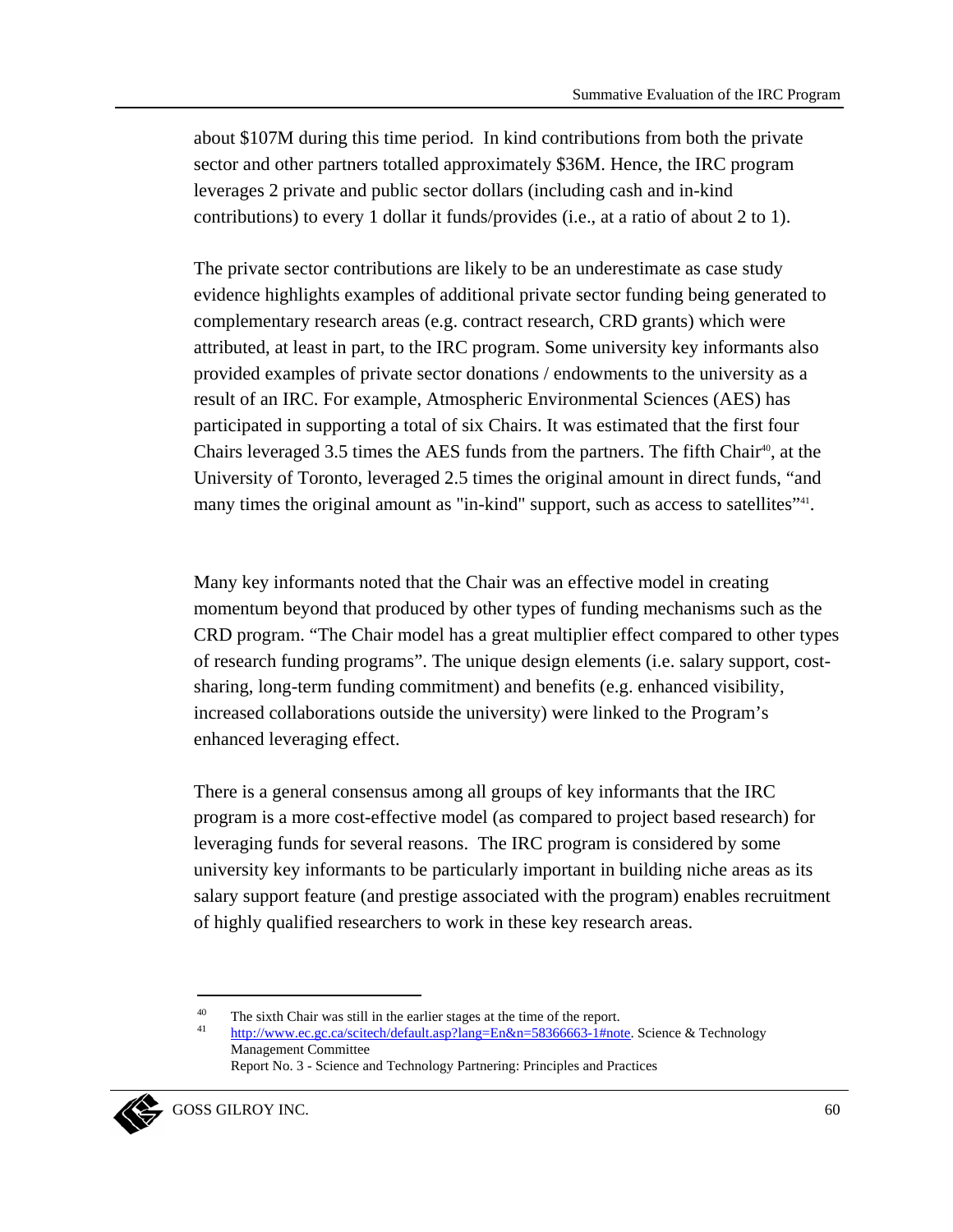The flexibility of IRC funding as compared to a CRD grant (i.e. the IRC funding is not tied to specific milestones, but rather to a defined program of research) was noted by some Chairholders to increase the Program's leveraging capacity. The long-term funding commitment was also reported to facilitate leveraging compared to project based funding which involves coordinating different funding applications according to specified time frames. Additionally, the higher degree of visibility afforded the Chair in an identified area or theme of research serves to attract other funding. Highly successful IRCs, as supported by case study evidence, demonstrate the multiplier effect where the initial growth of the Chair stimulates further growth by attracting additional funding, HQP and faculty members. For example, new equipment or laboratory space serves to attract new funding and new faculty, leading to further growth in the Chair's research area or complementary areas.

There were a number of reported efficiencies of the IRC program. Overall the Research Partnerships Program, of which the IRC program is a part, functions with a streamlined administration budget  $(4.4 \text{ percent})^{42}$ . University site visits, involving travel of peer review committee members (during the selection process) represents one of the highest expenditures of the program, but this is considered worth the investment as the site visit adds value to the decision making process. Recent changes have resulted in a more efficient review process for renewal applications: the evaluation is based on a paper review by external referees; and site visits are only conducted in exceptional cases. The fact that CRD and IRC proposals are reviewed together at the final stage of proposal assessment was provided as further evidence of efficiencies.

<sup>42</sup> According to NSERC documentation



 $\overline{a}$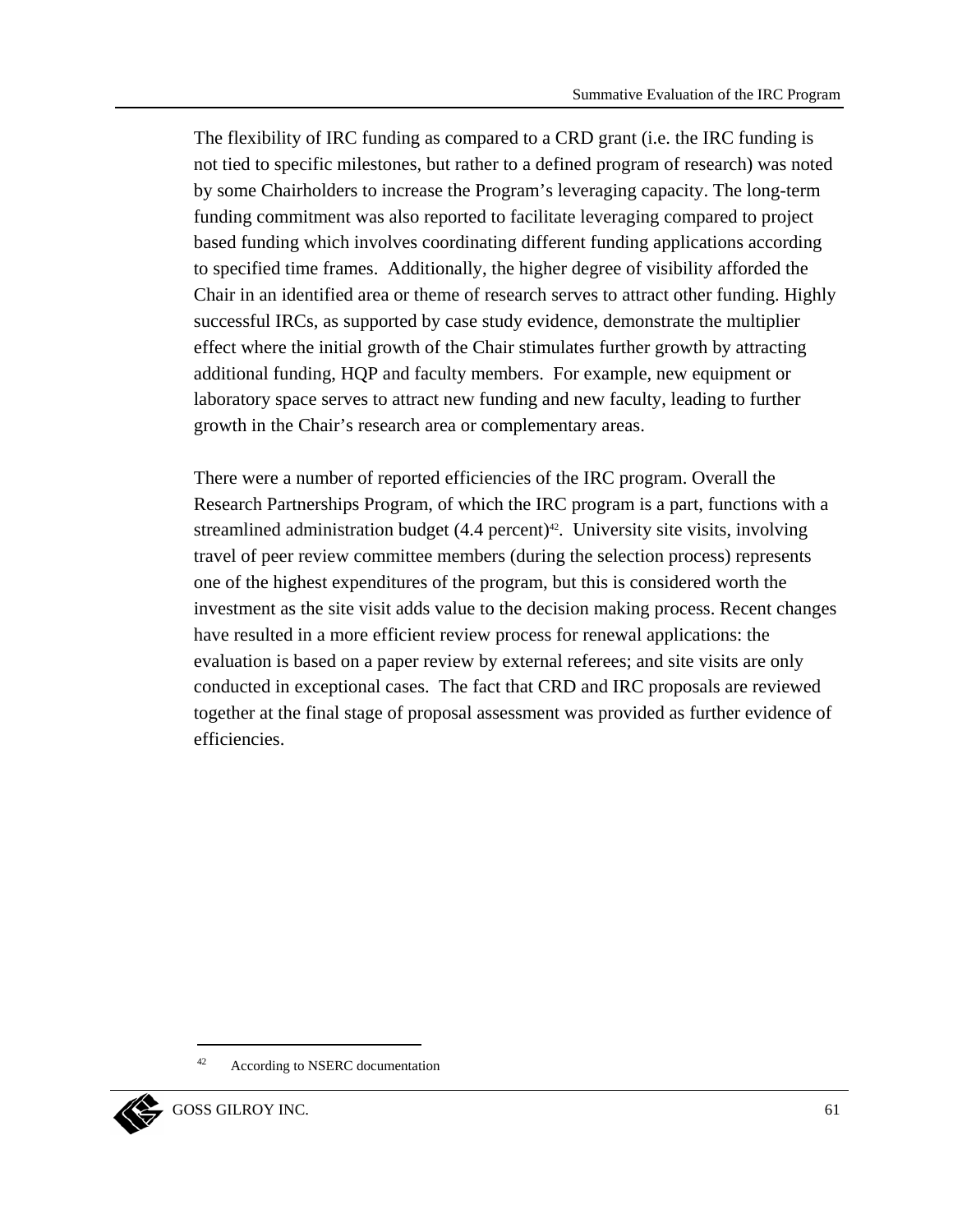Summative Evaluation of the IRC Program

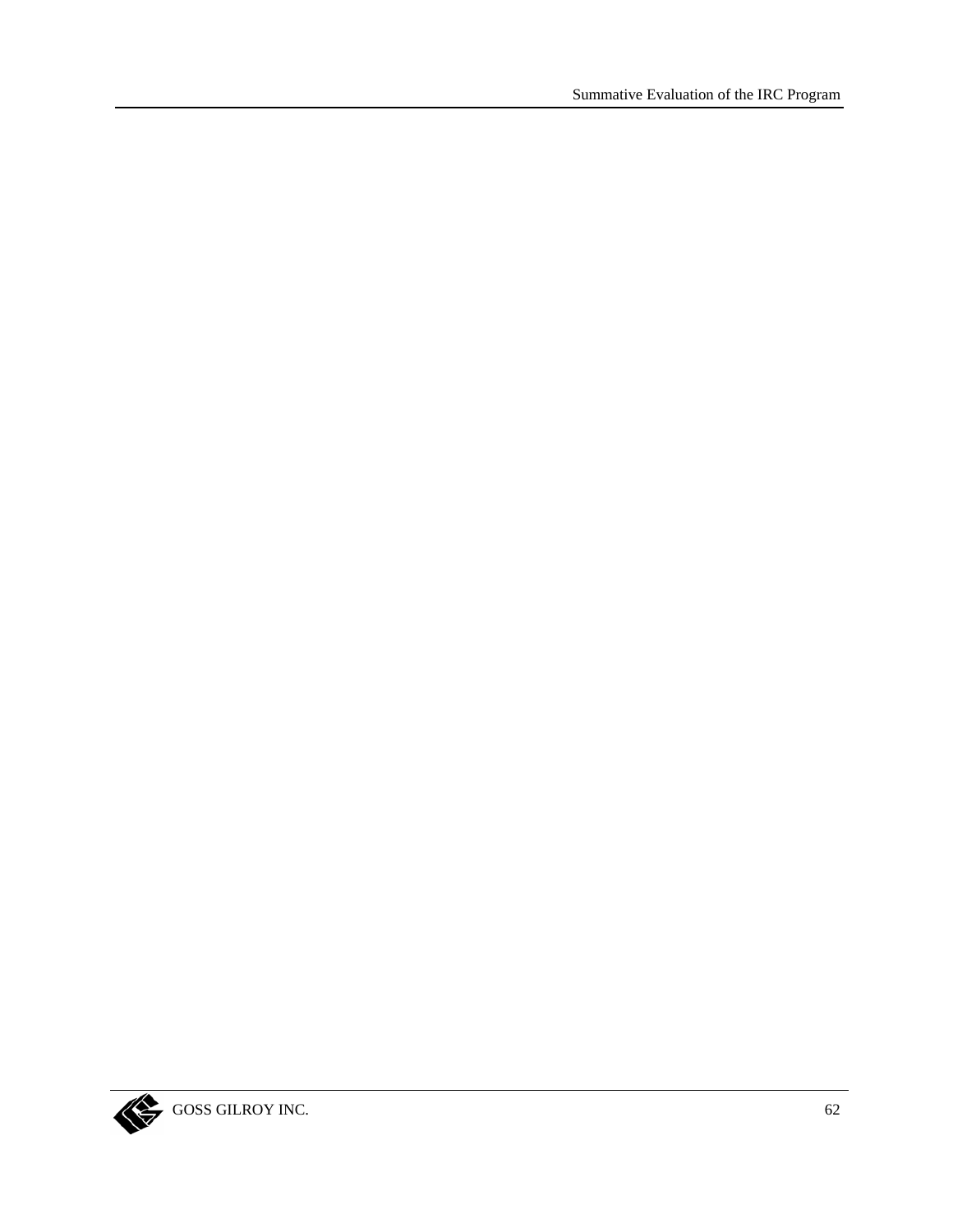# **4.0 Summary and Conclusions**

## **4.1 Relevance**

## **Summary**

The program is viewed as highly congruent with both government-wide and NSERC priorities. According to key informants, the IRC program is aligned with government priorities relating to innovation and support for a knowledge based economy. With respect to NSERC priorities, the IRC program is considered to align with investing in people and innovation. This alignment is achieved with the program's aim to build a critical mass of Canadian university expertise in industrially relevant areas, and foster long-term partnerships with industry. By encouraging the productive use of research, the IRC program supports knowledge and technology transfer to Canadian industry.

The IRC program is viewed as a highly relevant program. The IRC program was generally regarded as an important model for strengthening linkages between universities and industry by encouraging universities to conduct industrially relevant research and by providing industry with access to expertise and high quality research. Salary support, shared costs, and the long-term funding commitment were generally considered critical and desirable features of the program.

Stakeholder respondents generally viewed the IRC program as distinct from other university research funding programs such as NSERC's Collaborative Research and Development (CRD) grant program and the Canada Research Chairs (CRC) program. In comparison to the CRD program, the IRC program was perceived to be a better vehicle for focussing on a program of research. It was generally held that the IRC program objectives could not be achieved through the CRC program. The holding of joint IRCs / CRCs was primarily regarded as advantageous. However, concerns were raised that the Canada Research Chairs program could potentially overshadow the IRC program in terms of visibility.

The program is important from a number of vantage points. Chairholders particularly valued the longer-term financial commitment and the prestige associated with the

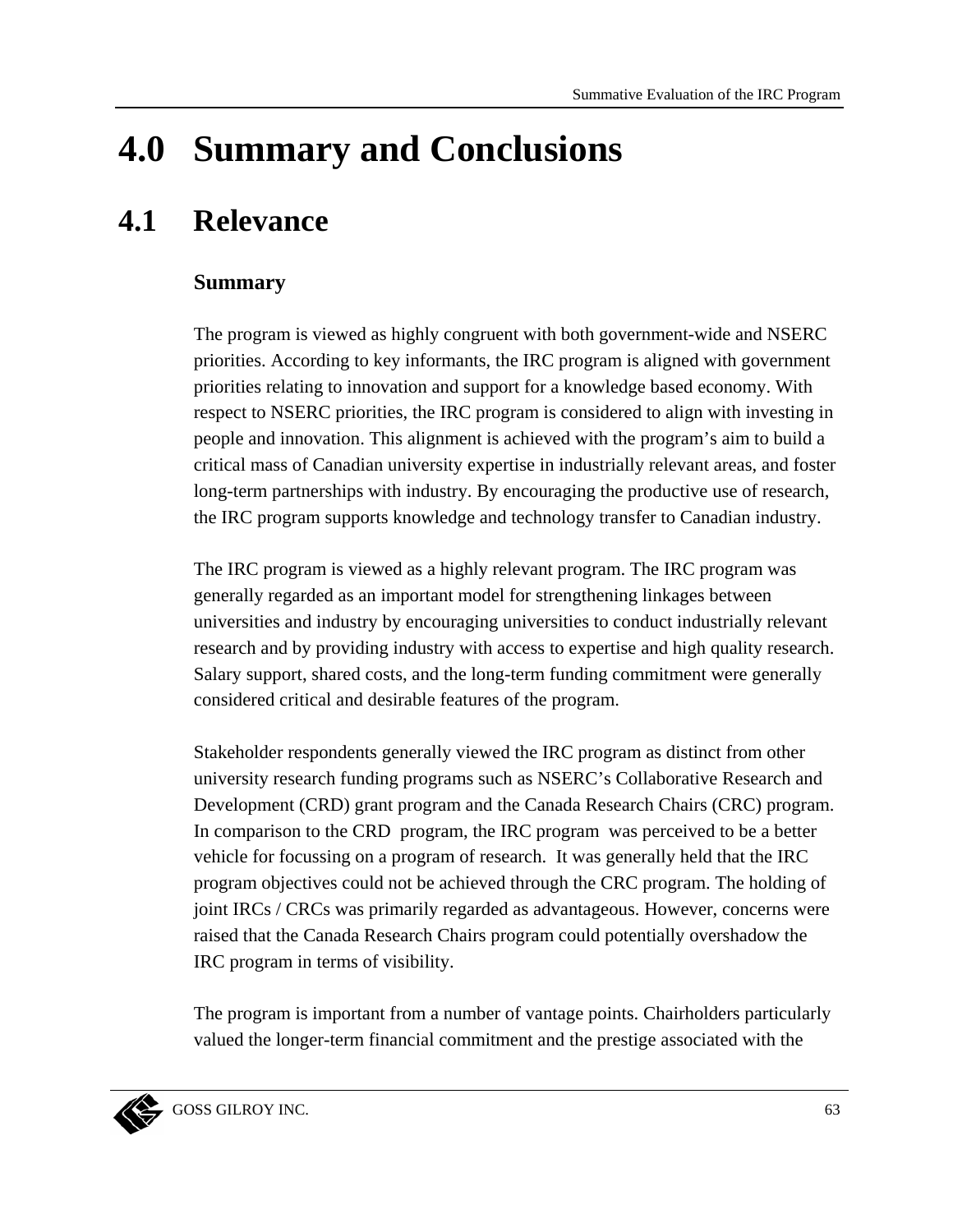Chair. Universities typically valued the program's salary support feature and viewed the Program as an effective means to retain or recruit high calibre researchers to focus on a key industrially relevant research area.

From an industrial perspective, the program was highly valued for its long-term funding commitment, close relationship with the Chairholder, shared costs and increased access to specialized research expertise, particularly with respect to access to early stage research or research involving more speculative technologies which tend to involve a greater amount of risk on the part of the investor.

A few partner and Chairholder case study respondents expressed the view that the appropriate role of universities is to conduct early stage research while industries conduct research in the intermediate or commercialization stages. However, some case studies highlighted the benefits derived from IRC involvement in both early stage research and more applied research projects. In these instances industrial partner participation in early stage research helped to facilitate technological development. Moreover, the Chair's fundamental research efforts also benefited from exposure to the industrial context and more applied research projects.

## **Conclusions**

Concerning relevance, this evaluation set out to determine the extent to which the IRC program continues to be consistent with the federal government's and NSERC's priorities, and whether or not the program addresses the needs and priorities of both industry and universities – the key partners in a successful Industrial Research Chair. The evidence gathered throughout this evaluation, and summarized above demonstrates that NSERC's IRC program is highly relevant.

The thrusts in Canada's Innovation Strategy to leverage the commercialization potential of publicly funded academic research, and to support the forging of partnerships between universities and the private sector to achieve commercialization, are both clearly being targeted through the IRC program. With the long term partnerships that are formed through many Chairs, industrially relevant research is carried out within the university sector, while private industry benefits from having access to this research – providing both input and receiving the benefits of transferred research results.

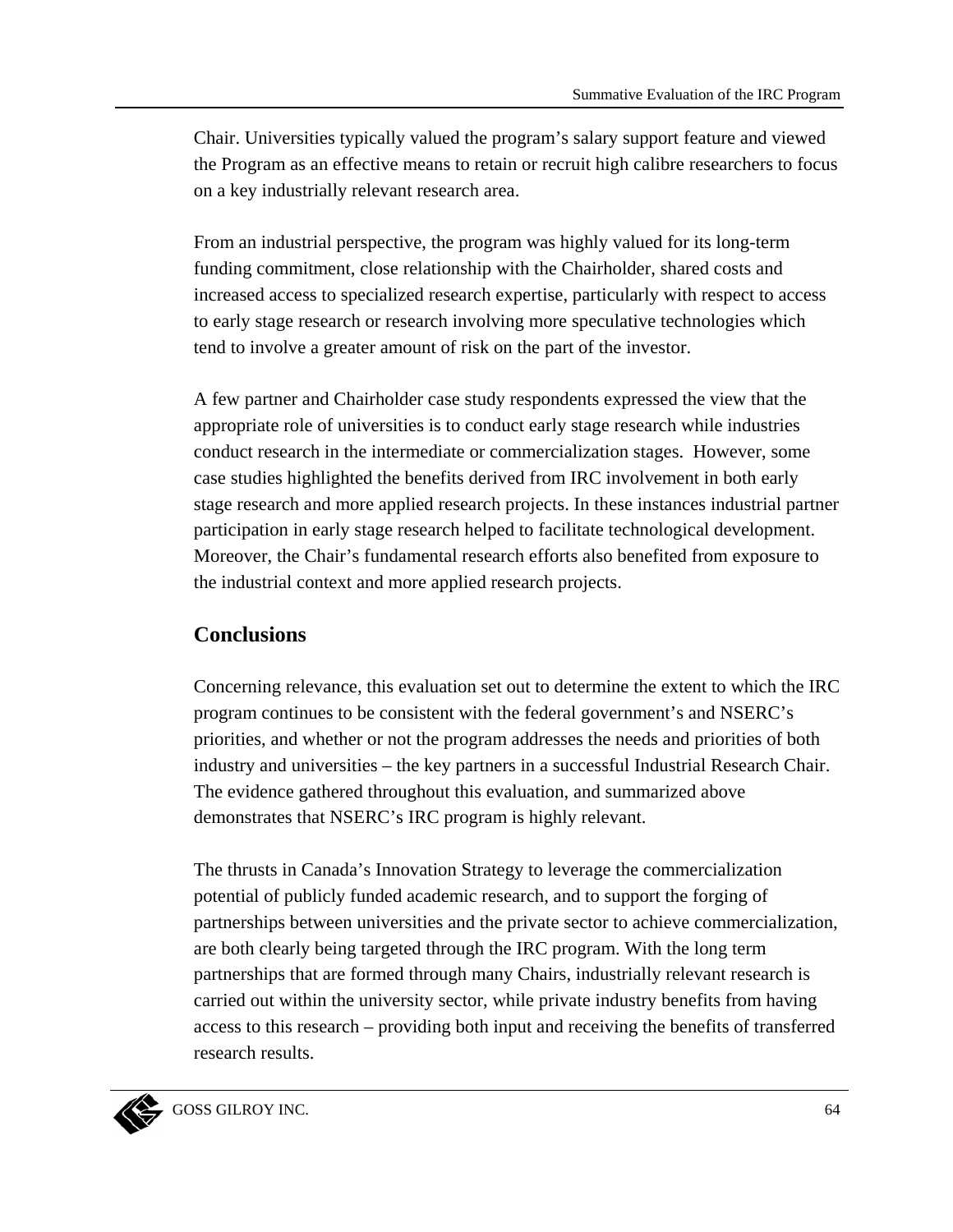Within NSERC's suite of Research Partnerships Programs, the IRC is clearly distinct and does not have unnecessary overlap with other programs. As pointed out above, the NSERC CRD program (which is most often cited as the program closest in design to that of the IRC) is better designed for carrying out an industrially relevant research project, while the IRC is best suited for tackling a longer term and wider-scope *program* of research. Arguably the closest program to the IRC is the Canada Research Chairs, which also provides salary support and assists universities in funding new or established professors. While superficially they may both appear to be similar, an analysis of each demonstrates them to be distinctive from one another, with the IRC program being uniquely focused on industrial research. Unfortunately, it appears that the CRC program overshadows the IRC program in terms of visibility and consequently prestige; a recommendation is put forth below to address this issue.

While not a panacea to university and industry alike, it can be concluded that the Industrial Research Chair program is one important method of addressing the complementary needs and priorities of the two sectors. From the university perspective, the Chair model forms an appropriate means to build linkages with industry and engage in needed industrially relevant research. Moreover, considering the salary support provided by the program, universities are furnished with a means to build critical mass in these industrially relevant domains. These benefits flow fittingly from the main objectives of the IRC program.

The activities and partnerships that result from the IRC program also meet industrial needs, in particular facilitating access to research conducted at an earlier stage than that which is typically done within the commercial sector. The cost sharing in the program that is borne by NSERC, the university, and the private sector company helps to ensure that risk on the part of the partner is significantly mitigated, thus stimulating industry involvement in, and benefit from, university-led research.

As was mentioned in the methodology section, one limitation of this evaluation, and thus upon the conclusions that can be drawn, is the evaluation's focus on only those industrial partners who *already* subscribe to the program. This approach does not address the extent to which the program is relevant and can meet the needs of *other* potential industrial partners. Therefore, a more thorough assessment of relevance would require an environmental scan or further consultation with non-participating

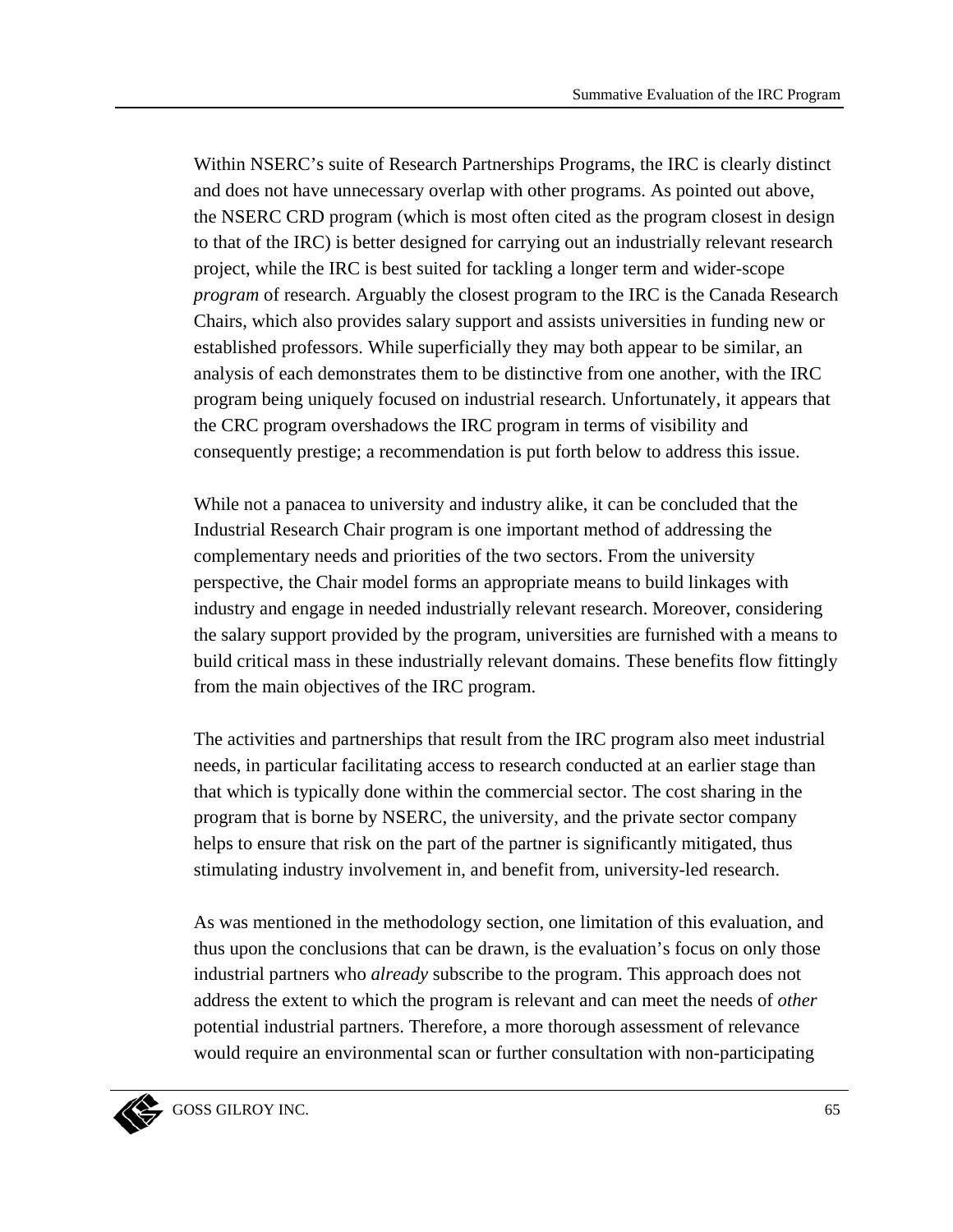industrial organizations and universities.

## **4.2 Design and Delivery**

### **Summary**

#### *Level of Satisfaction and Delivery Challenges*

All stakeholder groups were highly satisfied with the program and with most dimensions of the program. While not pervasive, administrative and infrastructure inadequacies for their IRC research programs were more commonly reported challenges and in some cases impeded the Chair's research capacity and progress. From the university perspective, meeting costs associated with the Chair was difficult and was heightened with subsequent IRC renewals where salary support from NSERC is provided on a declining scale. Some universities experienced difficulties securing resources for salary replacement within the five year time frame. Finding funding within the partner organization to sponsor the Chair program was the most commonly reported challenge by industrial partners.

According to case study evidence, administrative challenges were greater in circumstances where there were multiple industrial partners; where the Chair maintained a large laboratory and research team; where university financial accounting requirements were substantially divergent from NSERC requirements; and where the Chair maintained a large number of collaborations outside the university.

Inadequate laboratory space and delays in securing lab space were two specific challenges identified by some Chairholder respondents. Despite additional funding for infrastructure through programs such as the Indirect Costs program, inadequate laboratory space is considered a key challenge by some Chairholders. Additionally, over one third of Chairholder respondents reported little or no impact with respect to new or renovated laboratory space. Evidence suggests that infrastructure challenges may be greater for those universities that are smaller; have considerable deferred maintenance costs; have experienced provincial funding cutbacks; and have experienced increased demands for space.

The time frame for the application and approval process (between 1 and 2 years) was

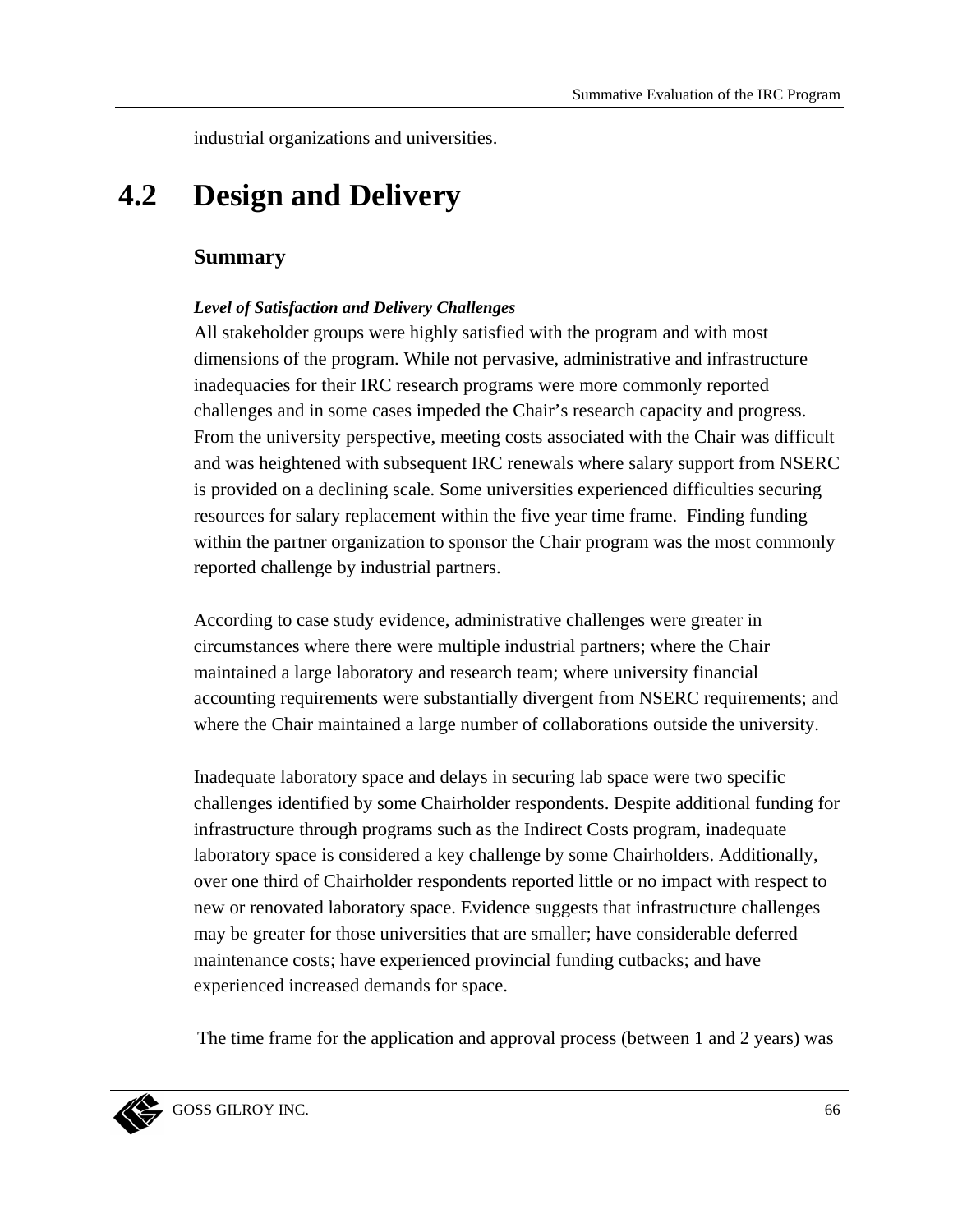not a major source of dissatisfaction for either industrial partners or Chairholder survey respondents. Unsuccessful candidate key informants noted, however, that a pre-screening process would help to minimize unnecessary investments of time and resources. More than one third of applicants are not approved for IRC funding.

#### *Collaborations between Industrial Partners and the Chair*

According to the survey results and case study evidence, the majority of IRC partnerships arose from existing collaborations between the Chairholder and the industrial partner. Involvement in the IRC tended to be initiated by either the Chairholder candidate or the university. In only 17 percent of cases did Chairholder survey respondents report that they were approached by industry for an IRC.

The majority of industrial partners have regular and direct involvement with the Chair. Primary partners reported somewhat higher levels of interaction with the Chair as compared to secondary partners. The majority of partner survey respondents reported that they regularly discuss research findings with the research team (72 percent). Sixty-one (61) percent of partner respondents indicted that they have provided direction for the research process. Only 8 percent of industrial partner respondents reported that they are not involved in the IRC apart from the financial contribution.

## **Conclusions**

In order for any program to achieve desirable levels of relevance, impact, and cost effectiveness, its design and delivery must be appropriate. This evaluation has been able to bring forth the conclusion that, in fact, the design and delivery aspects of the IRC program are very strong. As stated above, all stakeholder groups are highly satisfied with the program, and with most dimensions of its design and delivery. Nonetheless, despite this, several of the recommendations put forward below in section 5.0, relate to the delivery of the program.

The most cited and most apparent deficiencies in the program's design relate to a need for administrative and infrastructure support for the Chairs – deficiencies that can have a direct impact on the quality and pace of research outcomes. Not surprisingly, administrative problems were most prevalent under somewhat predictable circumstances, such as when and IRC has numerous partners,

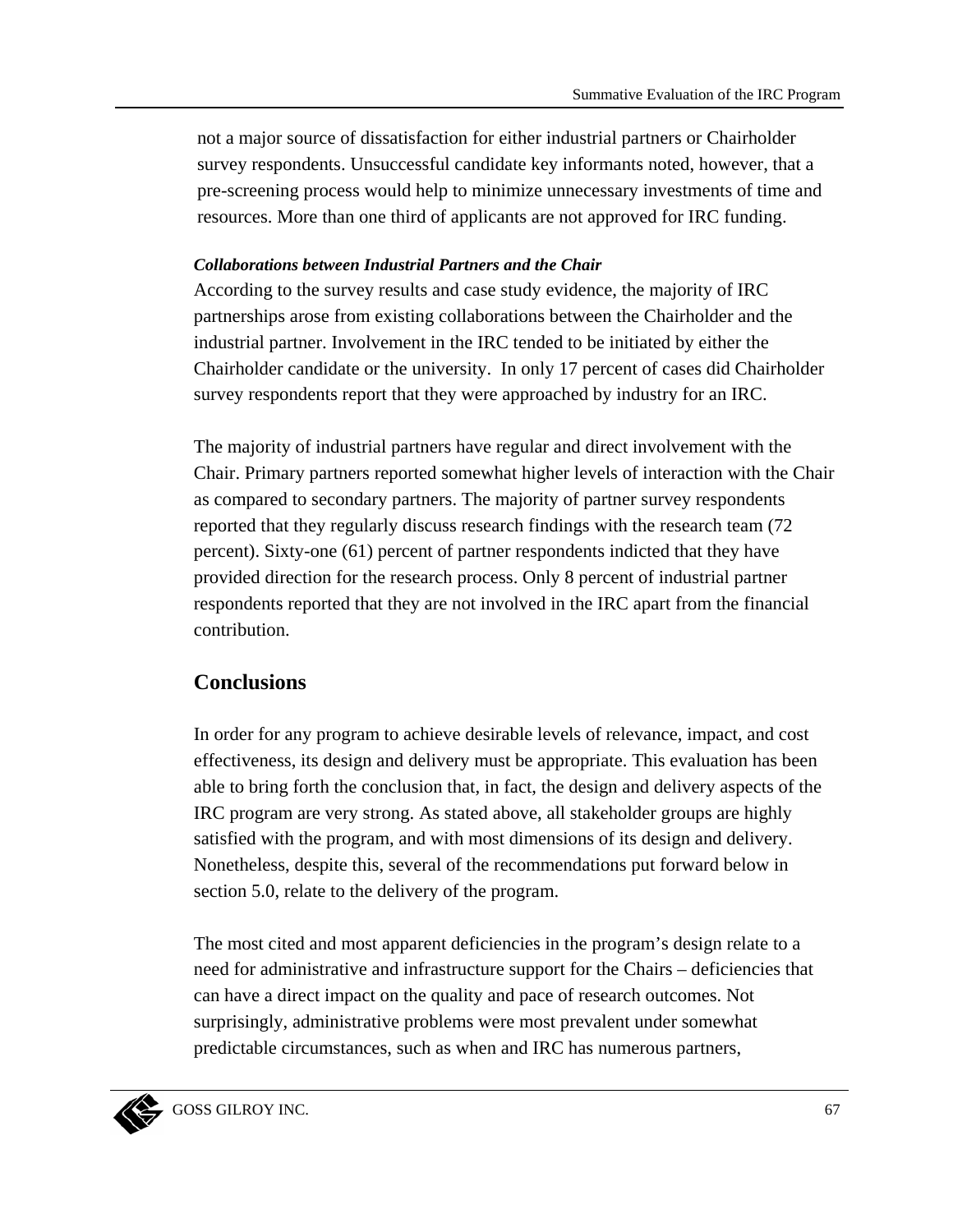collaborators, and a large research team. Furthermore, infrastructure difficulties are most likely within smaller institutions, or those under financial constraint. It is these findings that lead to the recommendation, described below, to consider a special funding mechanism to provide administrative and capital support under specific circumstances.

The salary support provided to support the Chairholder is obviously one of the strongest elements in the design of the IRC program, and forms one of the prime advantages for the universities' participation. Nonetheless, for some universities, because of the diminishing salary support during subsequent IRC terms, the five year time frame during which full support is furnished is insufficient to secure sustained and adequate funding to take over responsibility for the Chairholder's salary. As such, the recommendation of extending full salary support for an additional two years, for those institutions with demonstrated need, is provided in further detail in section 5.0.

Relating to design and delivery, the largest difficulty that has been observed to be experienced by the industrial partners is finding the funding within their own organizations. This challenge relates to factors external to the program's design and therefore addressing this issue may be more the role of industry or other programs aimed directly at helping Canadian industry build R&D capacity. The extent to which insufficient funding creates a barrier to industry participation in the IRC program should be further assessed in an environmental scan that includes consultation with non-participating industrial organizations.

The IRC program has a success rate of 62%, perhaps a relatively low number considering the investment of time and resources required to participate in what is a rather in-depth application process. Given the success rate, a more formalized prescreening process would minimize unnecessary investments of time and resources for applicant, partner and Chairholder candidates.

Finally, the collaboration between industrial partners and Chairs is appropriate. The nature of the collaboration is somewhat dependent on the type of research conducted, the relationship between the Chairholder and the industrial partner prior to the formation of the IRC, and partner and Chairholder experiences with respect to industry and university contexts. Overall, these relationships have characteristics of

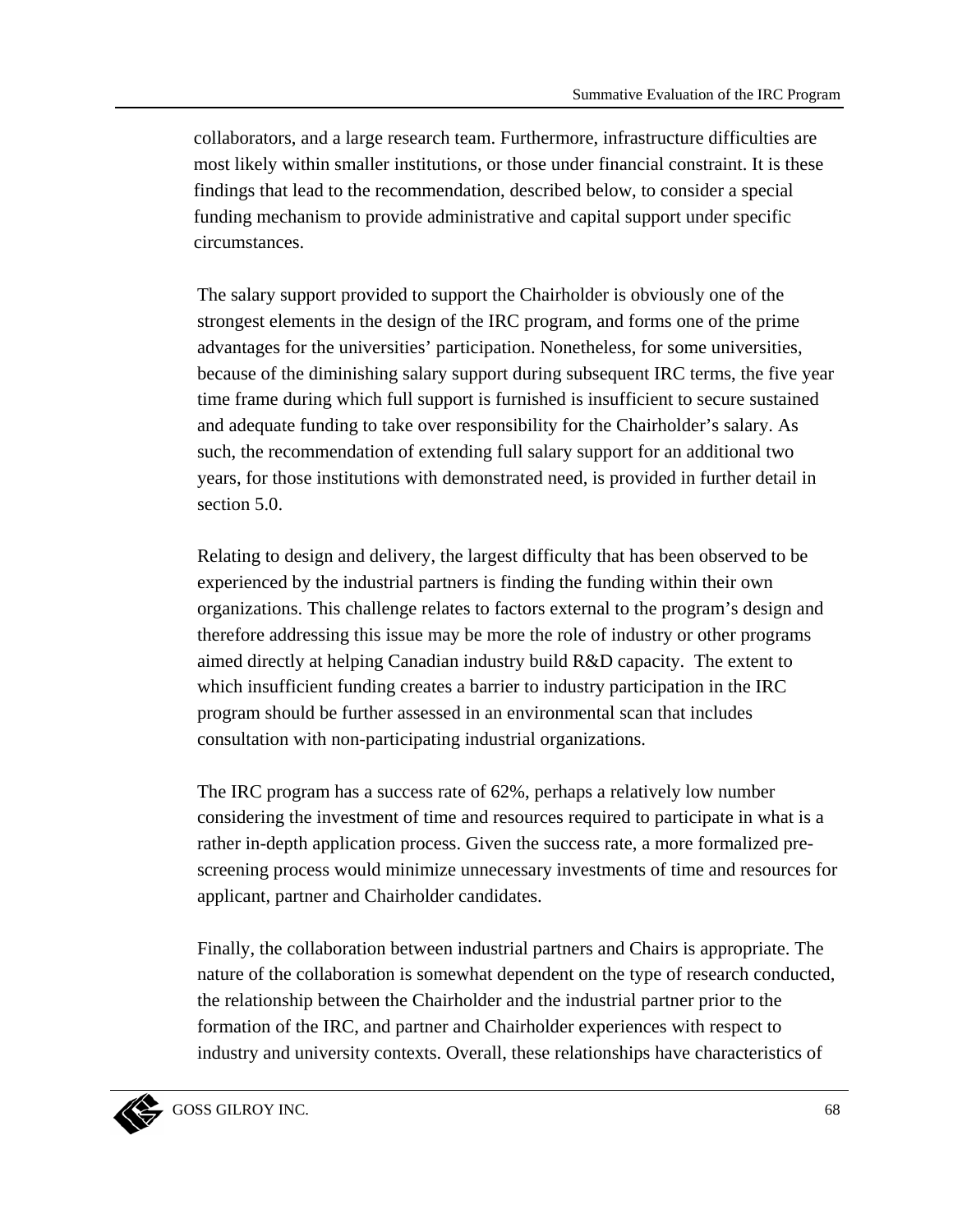being direct, transparent and ongoing.

## **4.3 Impacts**

### **Summary**

#### *Creation/Strengthening of Partnerships*

The IRC program plays a strong role in strengthening existing partnerships and in creating new partnerships between industrial partners and universities. Sixty-seven (67) percent of industrial partner respondents reported that the existing partnerships with universities have been strengthened as a result of the IRC. Forty-two (42) percent of all partner respondents reported that their organization had formed new partnerships with university researchers and 31 percent reported that they had formed new partnerships with other organizations as a result of the IRC.

Partnerships between Chairholders and industrial partners are strengthened through the IRC. Survey evidence indicated that most current Chairholders and partners intend to maintain their collaboration with each other upon completion of the IRC term (primarily through an anticipated renewal of the Chair), and that former Chairholders and industrial partners tend to continue collaborations through a number of mechanisms (e.g. another NSERC program; contract research; and formal /informal network) after the completion of the Chair.

The Program was considered to increase collaborations within and outside the Chairholder's university. Sixty-nine (69) percent of Chairholder respondents reported that the Program had strong to moderate impacts with respect to enhancing collaborations within their university. Eighty-five (85) percent of Chairholder respondents reported moderate to strong impacts with respect to increased collaborations outside the university.

#### *Impacts on Chairholder Research/Research Capacity*

All lines of evidence supported the assertion that the Chair program contributed substantially to the Chairholder's research capacity in terms of increased size of research team, increased ability to attract more qualified personnel, enhanced reputation within the research community, and increased visibility of the research program with industry in general. Reported impacts with respect to reduced

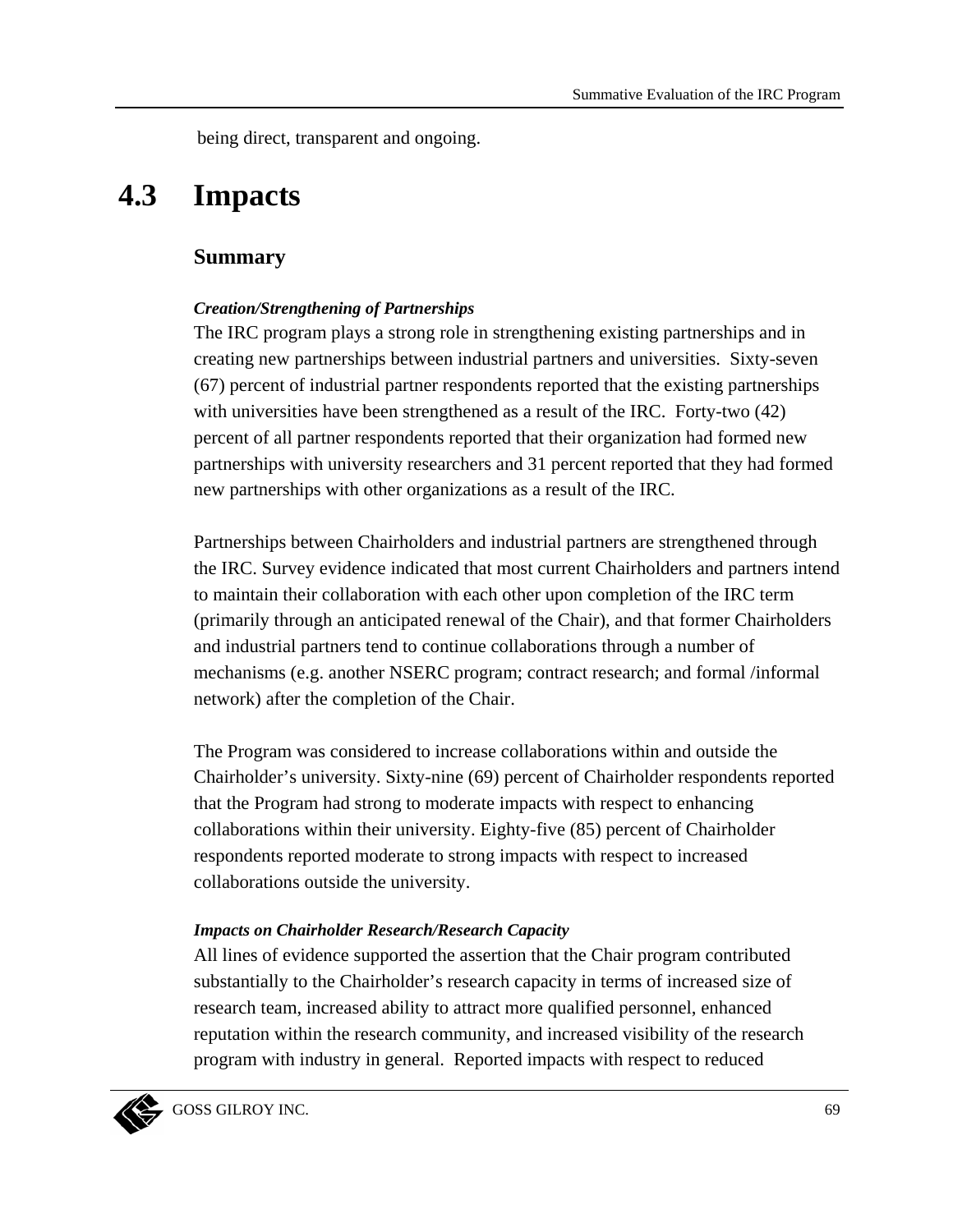administrative load and enhanced laboratory space were milder. Some case studies illustrated that a considerable portion of the first term can be dedicated to building research capacity.

There was a strong consensus that research was strongly impacted by the IRC program in terms of increased productivity, and in terms of an expansion of the research scope. According to case study evidence, collaborations with industry also benefit the Chair and its research in the following ways: by helping to keep informed of industrial needs and context; by helping to identify fundamental, long-term research objectives; by providing data for future research and development; by providing a "testing-ground" for tools and knowledge; and by providing feedback on the results of the research.

Similar to Senior Chairholders, Associate Chairholders experienced strong impacts with respect to a number of dimensions relevant to enhanced research capacity and increased research productivity. However, Associate Chairholders reported somewhat more moderate impacts with respect to reduced teaching and administrative loads, increased collaboration within the university and access to confidential data provided by the industrial partner.

#### *Industrial Partner Impacts*

With respect to partner impacts, the majority of partner respondents reported the strongest impacts with respect to increased access to specialized expertise and research results. These impacts are consistent with the partners' expectations of the IRC program. Ongoing access to the Chairholder's expertise was considered to benefit the partner organizations by facilitating the transfer of knowledge/technology with respect to cutting edge research, and potential new processes, products and methodologies for exploring research problems. Moreover, the Chair, through its network of collaborations, provides the partner organization with access to expertise beyond the Chair. According to survey evidence, about half of the partner organizations experienced moderate to strong impacts with respect to increased R&D capacity.

Survey evidence shows that IRC research is being used by industry, most commonly to improve or develop processes and products. Additionally, other receptor organizations typically use research results. A comparison of earlier and more recent Chairs revealed that, with the exception of prototype or pilot development, a greater percentage of the earlier Chairs showed evidence of transfer of knowledge/ technology (e.g. increases in the number of patents issued, numbers of technologies

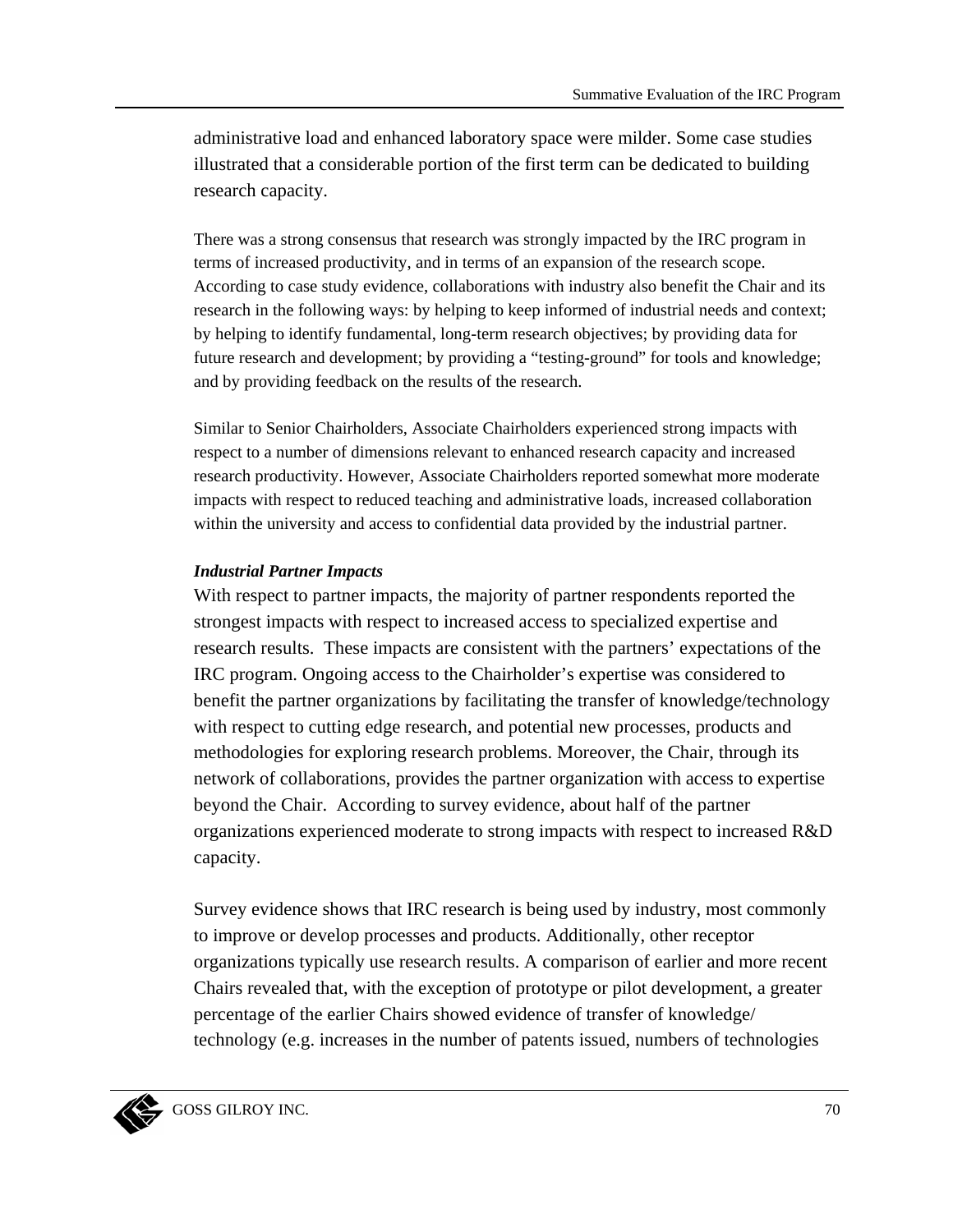licensed, and improved and new processes and products), indicating that commercialization of results is being realized over time.

Overall, partner organizations experienced milder impacts with respect to a number of dimensions relevant to financial impacts such as improved revenues or cost reductions of the partner organization. According to partner survey evidence, the IRC program contributed considerably to the improved competitive position of partner organizations in 44 percent of reported IRC cases. For about one-third of the reported cases, the IRC program contributed substantially to increased market opportunities, improved productivity, and increased market opportunities of partner organizations. In about 20 percent of the reported cases, the IRC contributed substantially to the creation of new jobs; increased speed of supplying and/or delivering of goods; and increased cost-reductions. In just under 15 percent of the cases, the IRC contributed considerably to increased revenue and increased profitability.

Secondary partners experienced stronger financial impacts as compared to primary partners on a number of dimensions including increased speed of supplying and/or delivering goods; increased market opportunities; improved productivity; and increased revenues. These variations may be attributable to the different profile of primary and secondary partner respondents. The principal market of secondary partner respondents was more likely to be local and less likely to be international.

Case studies show that the economic results can be achieved through various pathways: through the direct application of research results; through increased partner R&D capacity leading to improved financial outcomes; and through factors other than research (e.g. enhanced visibility/prestige associated with the Chair). Although not directly part of the IRC expected results, the IRC program contributes, to some extent, to the realization of outcomes pertinent to environmental and social issues.

#### *University Level Impacts*

The IRC program was reported to contribute significantly to the achievement of critical mass and helped to bridge gaps in existing programs or developed niche areas (e.g. automotive sector, environmental science, construction engineering and management). The building of critical mass in industrially relevant areas was linked to a number of the program's features and benefits such as its leveraging effect, its effectiveness as a tool to recruit and retain faculty (through salary support and

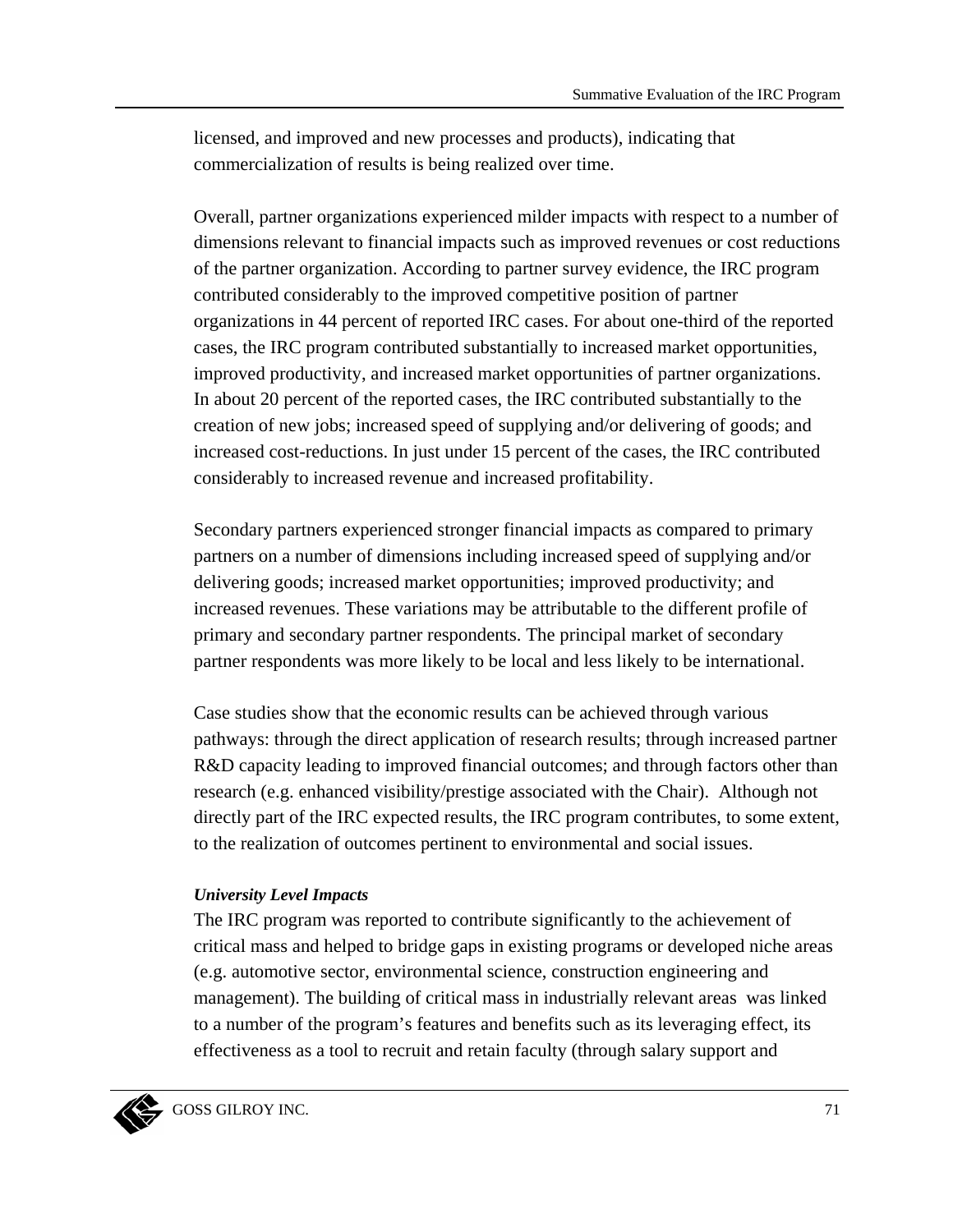increased prestige), and its ability to attract HQP.

The salary support feature was considered to be particularly important in building critical mass, in that it enabled the university to attract external expertise and in the case of Chairholders selected from within the university, use the freed up salary funds for replacement faculty members in complementary areas of research. Just under half of the current active Chairs are external candidates; a good indication that the IRC program plays a substantial role in helping create critical mass in new research areas for those universities.

The recruitment of replacement faculty typically results in increased teaching and research capacity at the university. The impact of the replacement faculty on the Chair's research area is less clear as varying degrees of integration with the Chair's program of research were reported, with some replacement faculty members more peripherally involved than others in the Chair's research.

#### *HQP Impacts*

According to survey evidence, most HQP interact with industrial partners. The most common types of interactions between HQP and partners are the presentation of research results and the discussion of research projects. The interactions were considered to provide training enhancements by improving knowledge of the industrial context and by developing an understanding of how research results are transferred to industry. About one-third of industrial partner respondents indicted that they have hired HQP. Survey results indicated that more than two-thirds of HQP who obtain employment are employed by industrial partners and industry upon completion of their involvement with the IRC. However, it is not clear from the evidence as to the extent of HQP that are employed with Canadian industry.

#### **Conclusions**

When considering the impacts of the IRC program, this evaluation was designed to determine the extent to which the program has been successful in meeting its program objectives and its intended reach. At this point it is worthwhile to review these objectives: to assist universities in building on existing strengths to achieve the critical mass required for a major research endeavour in science and engineering of interest to industry; and/or to assist in the development of research efforts in fields

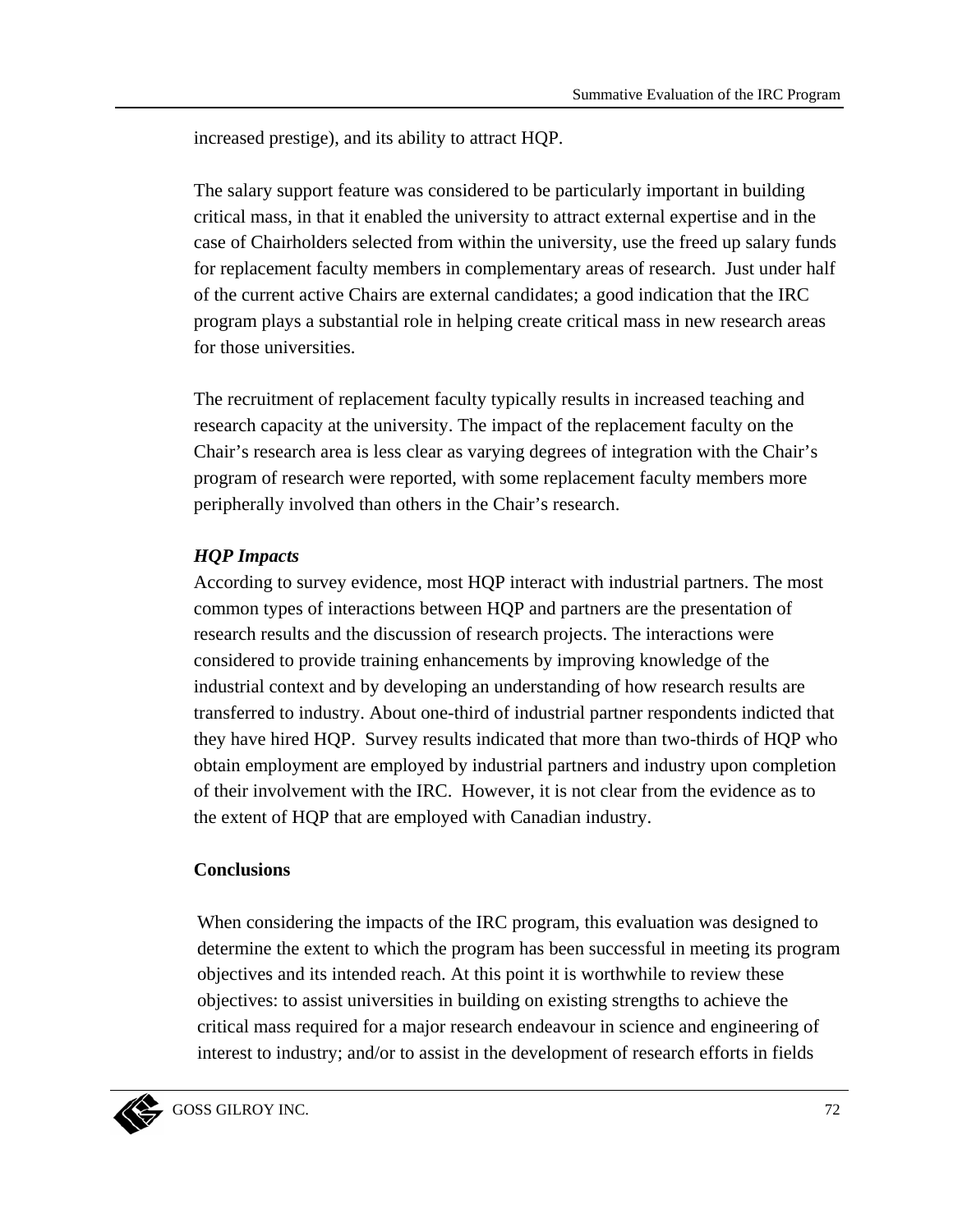that have not yet been developed in Canadian universities but for which there is an important industrial need.

It should be pointed out that, in general, the impacts achieved by the IRC program are stronger with respect to more immediate outcomes, and are moderate or milder where longer time horizons are necessary to achieve results. This is not surprising considering the evaluation's focus on more recent Chairs.

The results of the evaluation demonstrate that the IRC program is having significant impact in terms of meeting its objectives – as well as in areas beyond these precise bounds. The program directly contributes to building critical mass in universities in research areas relevant to industry, especially through the design element of salary support, which leads directly to the creation of new positions. Furthermore, taking into account that almost half of the current IRCs have been formed with external candidates, and that a substantial portion of these candidates come from outside Canadian academia, demonstrates the incremental impact the program is having.

The IRC program also has a strong impact with respect to building the research capacity of the Chairholder. The increased research capacity facilitated by the IRC program, coupled with an enhanced focus on a *program* of research contributes to increased research productivity and a broadening of research scope. Moreover, the distinct, longer term features of the IRC program encourage not only industrial partnership with universities, but also engagement in fundamental or more speculative research.

Related to the development of research capacity, the IRC program plays a strong role in strengthening existing partnerships between Chairholders/universities and industrial partners. The program also has a strong impact with respect to increased Chairholder research collaborations outside the university, along with a more moderate impact on increased collaborations within the university. Furthermore, with respect to partnering, IRC Chairs moderately contribute to the creation of new partnerships between universities and industrial partners, as well as between other organizations and industrial partners.

In terms of the impact of the program on the industrial partners, most generally, they benefit from increased access to specialized expertise. This increased access

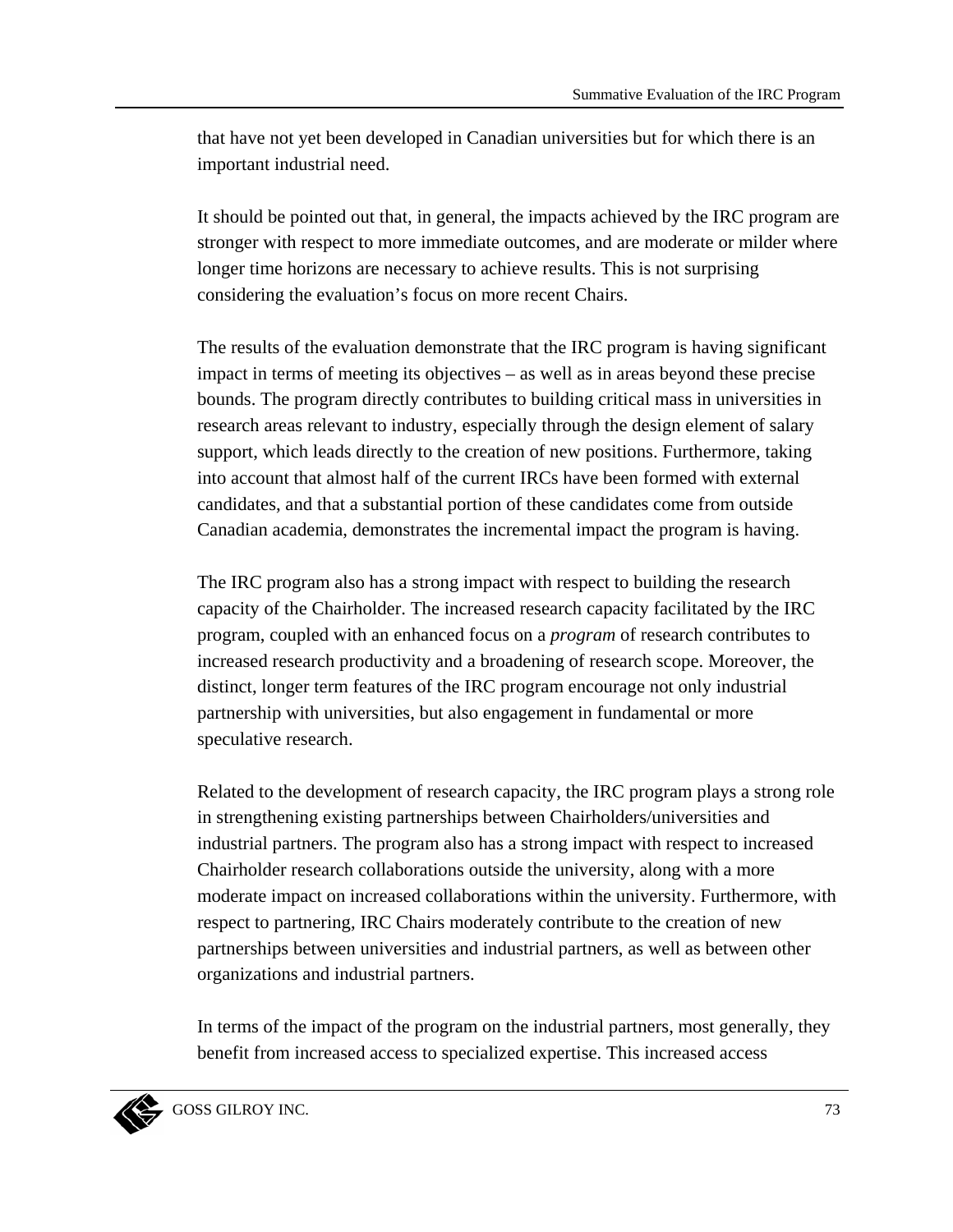contributes substantially to building the R&D capacity of partner organizations and to the transfer of knowledge/technology to industry. With the formation and existence of an IRC Chair, many conditions exist for the transfer of knowledge and technology to industry. Direct and regular interactions between industry and the Chair do, for the most part, take place. HQP involved in the Chairs typically interact with industry and in many cases are eventually employed by industry. The knowledge from an IRC that is transferred is typically used to improve or develop processes and products. Moreover, research results are frequently used by organizations other than the specific industrial partners.

Not surprisingly, the extent to which IRC research is transferred to partner organizations and to other receptor organizations, generally increases over time. However, it should be noted that the extent to which an individual Chair is involved in knowledge and technology dissemination activities varies considerably. It is not clear whether Chairholders have the appropriate resources and capacity to perform necessary dissemination activities or whether other mechanisms for knowledge and technology transfer are needed.

For a small portion of partner organizations, involvement in an IRC has had a substantial impact with respect to the enhancement of commercial and financial outcomes. Given the evaluation's focus on recent Chairs and the evidence for achievement of more immediate outcomes, the IRC program likely results in more extensive economic and commercial impacts for partner organizations over longer timeframes. Secondary partners, as opposed to primary partners, are more likely to realize stronger commercial impacts as a result of the IRC program. This result is likely due to the different profiles of secondary partners: their principal markets are more likely to be local and less likely to be international – and therefore impacts may be more likely to be immediate. Although not one of the intended outcomes of the IRC program, the program contributes, to some extent, to the realization of outcomes pertinent to environmental and social issues, benefiting Canadians. However, current performance reporting does not fully track environmental and social outcomes derived from the IRC program $43$ .

<sup>&</sup>lt;sup>43</sup> While the final report tracks contributions to policy or regulations, the progress report does not track indicators relevant to environmental and social outcomes



 $\overline{a}$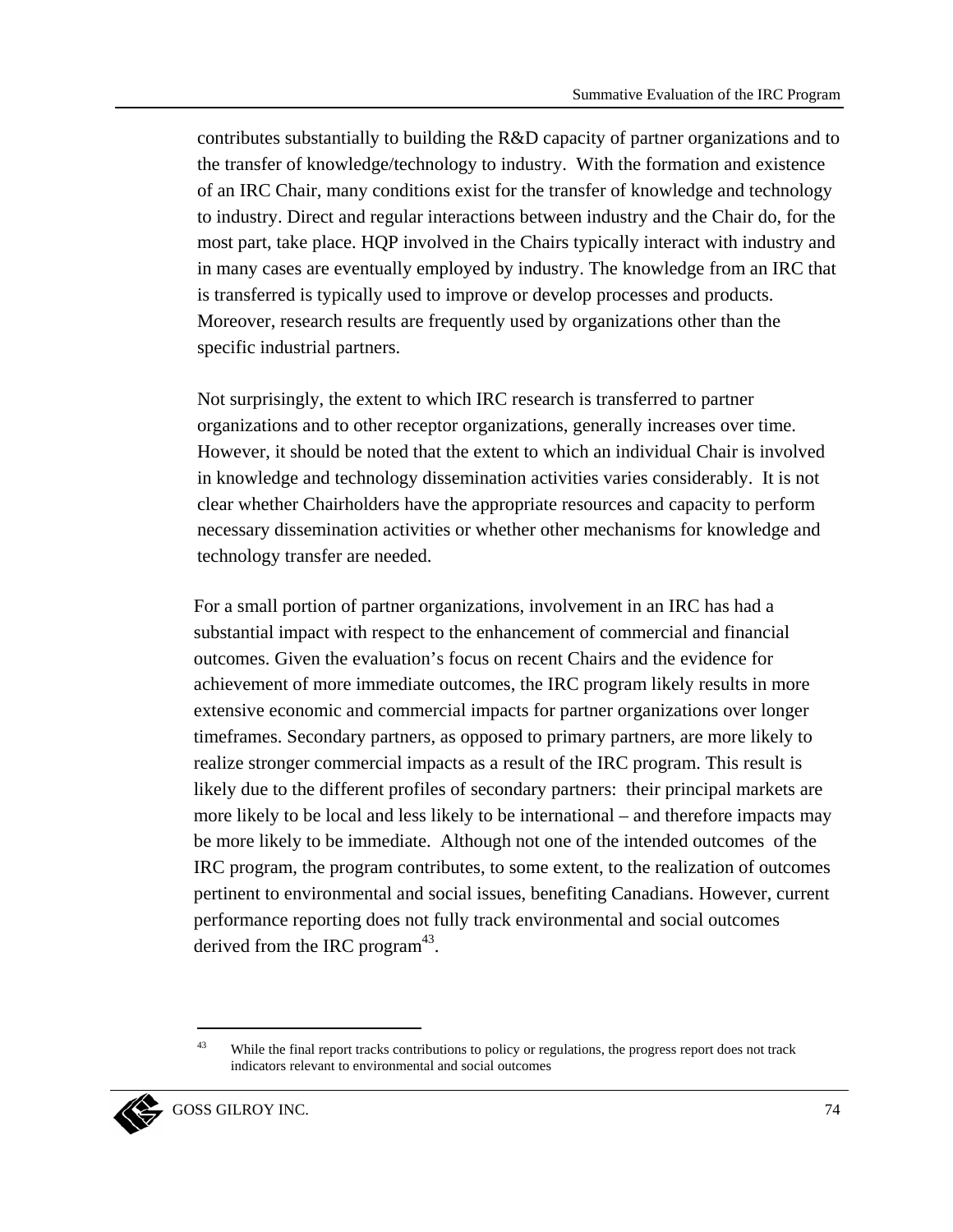Finally, in terms of the impact on the development of HQP, the IRC program augments the training of HQP by providing them with access to a broader range of collaborators and partners, and by enhancing the HQPs' understanding of how technology and knowledge are transferred to industry. The incremental impact of the IRC program on HQP employment is less clear, except in those cases where the IRC has contributed significantly to the development of curriculum in niche areas where there is high industry demand. While a substantial portion of HQP are employed by industry immediately following their IRC involvement, the extent to which HQP are employed by Canadian industry is not known.

## **4.4 Cost-effectiveness**

## **Summary**

Overall, the Chair model was viewed as the most cost effective means to assist universities in building critical mass in industrially relevant areas. NSERC, Committee and expert key informants cited the Program's leveraging effect and the substantial cash and in kind contributions by the private sector as evidence of its costeffectiveness.

The IRC program leverages industrial partner funds that contribute both to the costs of research and to the Chairholder's salary. Total NSERC contributions from 2000/2001 to 2005/2006 amounted to approximately \$72M. Private sector and other partner cash contributions totalled approximately \$107M. Private sector and other partner in-kind contributions totalled \$36M for that same time period. Hence, the IRC program leverages 2 private and public sector dollars (including cash and in-kind contributions) to every 1 dollar it funds/provides (i.e., at a ratio of about 2 to 1).

The Chair was reported to be a more effective model, as compared to other funding mechanisms such as the CRD and the CRC programs, in generating leveraging momentum. The long term funding commitment, flexibility, and prestige associated with the IRC were considered to contribute substantially to the enhanced leveraging effect of the program. The long-term funding commitment was also reported to facilitate leveraging compared to project based funding which involves coordinating different funding applications according to specified time frames. Additionally, the

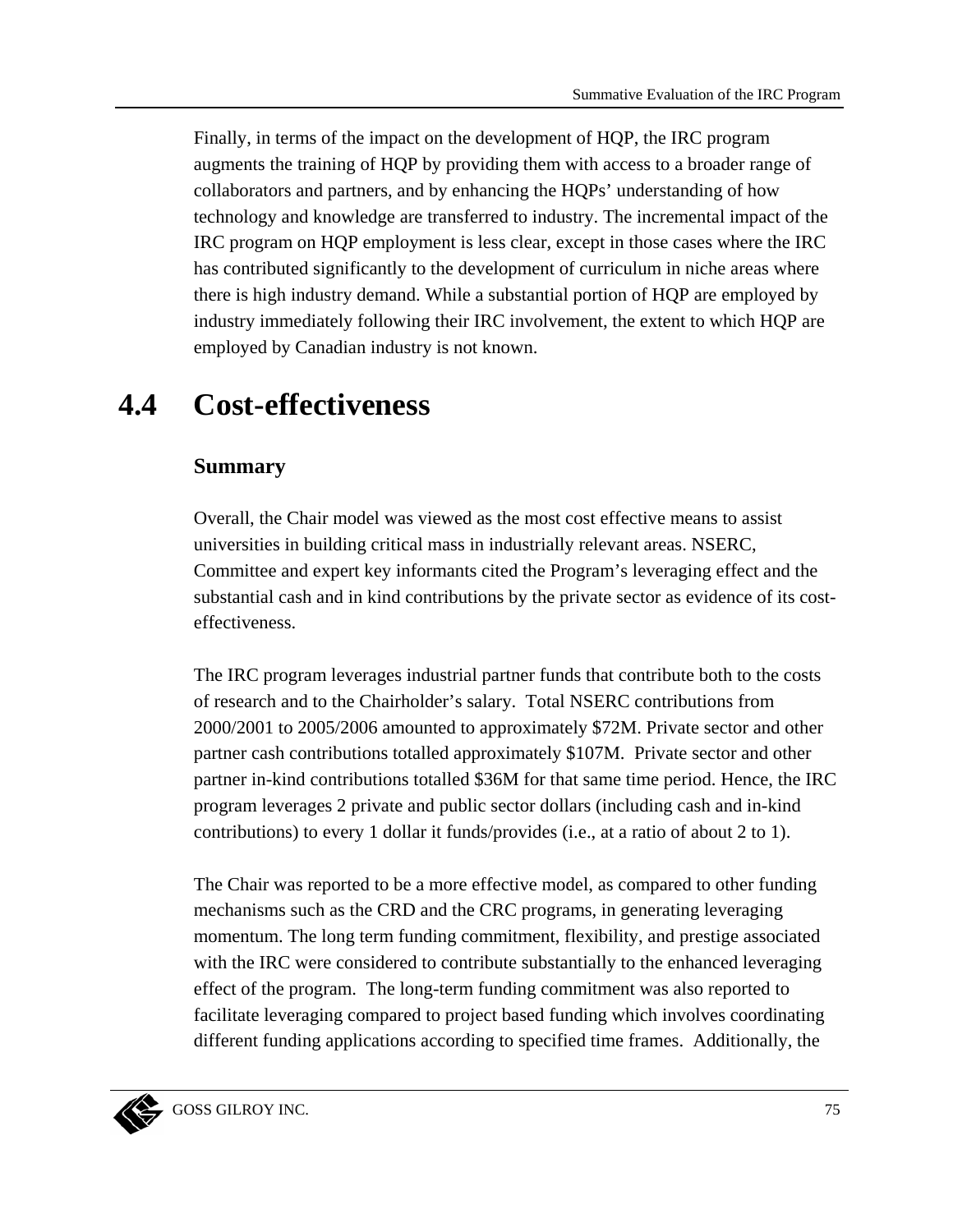higher degree of visibility afforded the Chair in an identified area or theme of research serves to attract other funding. According to many Chairholder and university key informants, the focus of the program on industry-university alliances also serves to differentiate it from the CRC program, enhancing its visibility to industry.

## **Conclusions**

As stated in the methodology section, the analysis of cost effectiveness that has been carried out for this evaluation is limited to the leveraging aspect of the IRC program, and the perspective of stakeholders as to whether the IRC objectives can be achieved more cost-effectively through other alternatives. Nonetheless, the evaluation has yielded varied evidence that the Chair model is a cost effective means to assist universities in building critical mass in industrially relevant areas. Moreover, the objectives of the IRC program could not be achieved to the same extent through other funding mechanisms such as the CRD or CRC programs.

A key advantage of the IRC program's design is that it leverages private sector funds that contribute both to the costs of research and to the Chairholder's salary. Moreover, the long term funding commitment, flexibility, and prestige associated with the IRC contribute to the enhanced leveraging effect of the program. Finally, the IRC differentiates itself from the CRC program by focusing on industry-university partnerships, enhancing its visibility within the private sector.

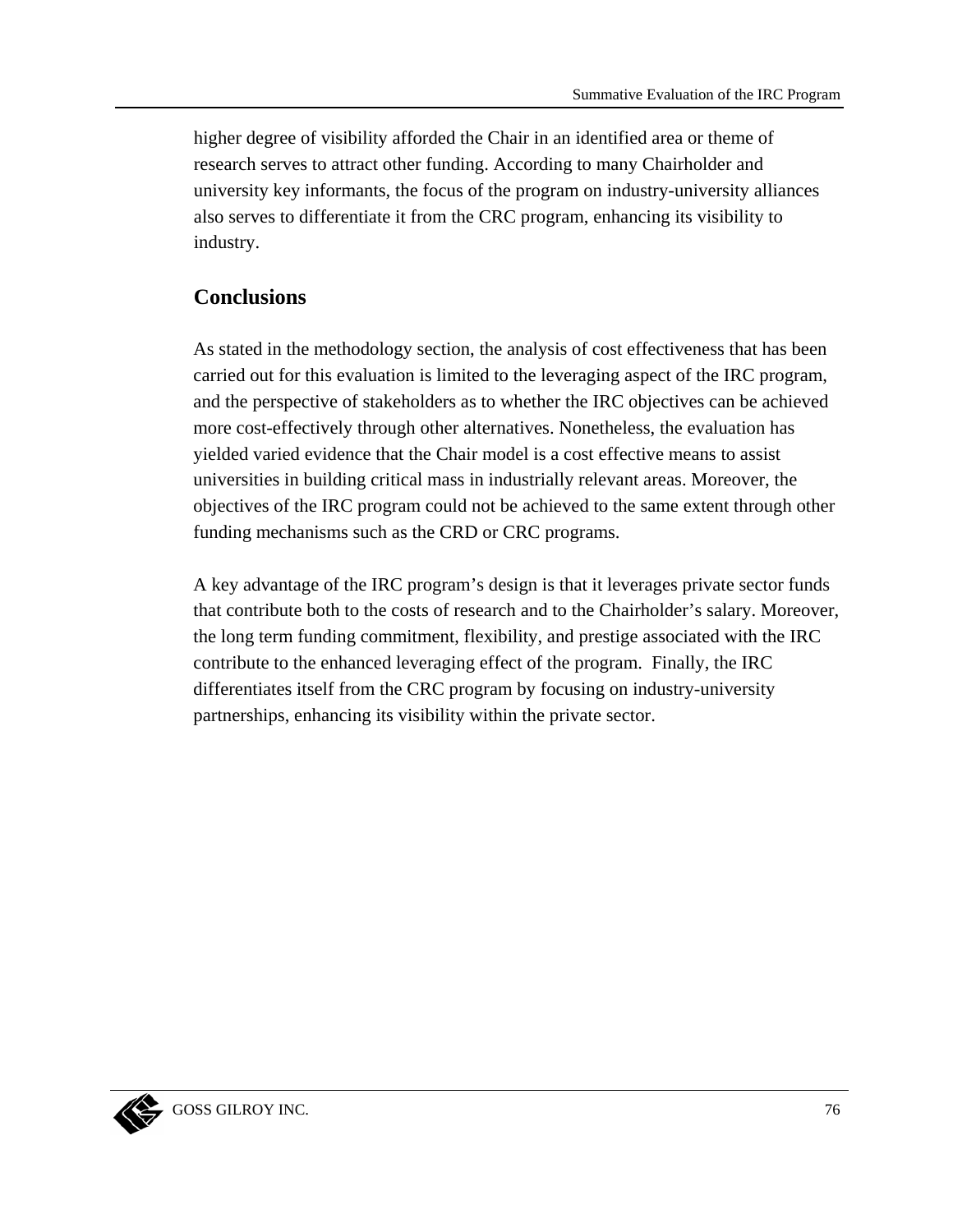# **5.0 Recommendations**

Overall the evaluation provided strong evidence that the program meets overall expectations and needs of universities, researchers and industrial partners. Moreover, there is reasonable and varied evidence to support that many of the impacts, particularly with respect to enhanced research capacity and building of critical mass in industrially relevant areas, can be attributed to the unique design elements of the IRC program. While no pervasive challenges were found, there were some aspects of the program that merit further assessment and modifications. The following recommendations address some of the key issues identified in the findings and conclusions.

**1. Identify and implement additional efforts to further augment the visibility and prestige of the IRC program.** The prestige and visibility associated with the IRC is of value to researchers and is viewed as an important factor in leveraging additional funding. The Canada Research Chairs program has the potential to overshadow the IRC program in terms of visibility and prestige, and thus there is a risk that this could negatively impact on the IRC program. Therefore, it is important to ensure that the visibility of the IRC program is maintained or enhanced. Efforts to enhance visibility could be targeted towards researchers, industrial partners, and industry in general. Additional efforts to recognize the endeavours of the Chair are worth further consideration. Increased awareness of IRC benefits to industry would enhance the industrial partners' level of commitment and support for the Chair. The prestige of the IRC could be further enhanced through more formal gatherings or events to recognize the Chairs' achievements.

**2. Consult with non-participating universities and industrial organizations to assess opportunities and challenges with respect to IRC involvement.** One limitation of this evaluation is its focus on those partners who subscribed to the program. Some universities may face more challenges in establishing and supporting a Chair. Additionally, there may be potential industrial partners that face barriers that could be addressed through adjustments to the program or improved marketing and outreach. Therefore, to better assess possible barriers and challenges to participation in the program, consultation with non-participating universities and industrial organizations is recommended. Specifically, NSERC could also assess whether

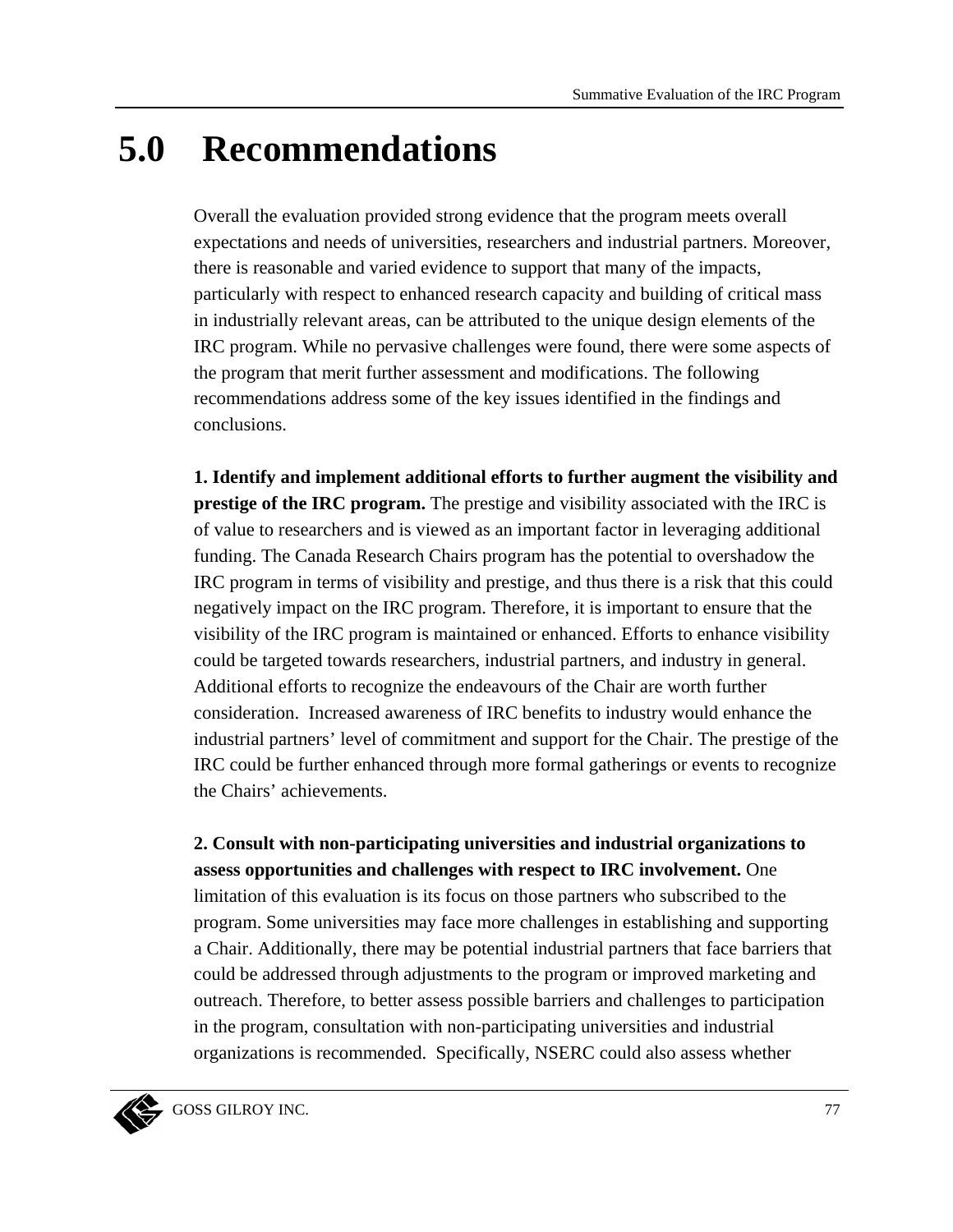smaller companies, or companies involved in emerging technologies or in more vulnerable sectors would benefit from the IRC program or whether other funding mechanisms can best address their needs. The evaluation found that finding funding within the partner organization to sponsor the Chair was challenging for many industrial partner organizations. Therefore, the environmental scan should also assess the extent to which finding funding within the partner organization is a barrier to participation in the IRC program as well as possible strategies to address this challenge.

**3. Consider making available a special funding mechanism, linked to the IRC program, to provide for administrative and capital costs of research in specific circumstances.** The evaluation showed that in certain circumstances, administrative and infrastructure support was inadequate. A special fund could be made available for those IRCs demonstrating the need for additional administrative or infrastructure support. Application for additional funding would be made at the same time as application for the Chair or application for renewal. The applicant would have to clearly demonstrate the special circumstances that necessitate additional funding. Additionally, to help address administrative challenges faced by some Chairholders, NSERC should also consider the development and dissemination of best practice information to Chairholders with respect to the management and administration of IRCs.

**4. In the case of second term renewals, NSERC should consider providing full salary support for the first two years with salary support provided on a declining scale the remaining three years of the renewal, for those universities who can adequately demonstrate need.** The evaluation showed that the five-year time frame is insufficient for some universities to find adequate resources for salary replacement. Full support for salary during the first two years of renewal would engender more university support for IRC renewals.

**5. NSERC should consider adopting a two-step application process.** The application and approval process necessitates a considerable investment of time and resources. A more formalized pre-screening process would help to reduce unnecessary investment of time and resources for those IRC applicants not likely to be successful in the competition. A two-stage proposal process would be one option to address this challenge. The first stage would involve a précis proposal. A full

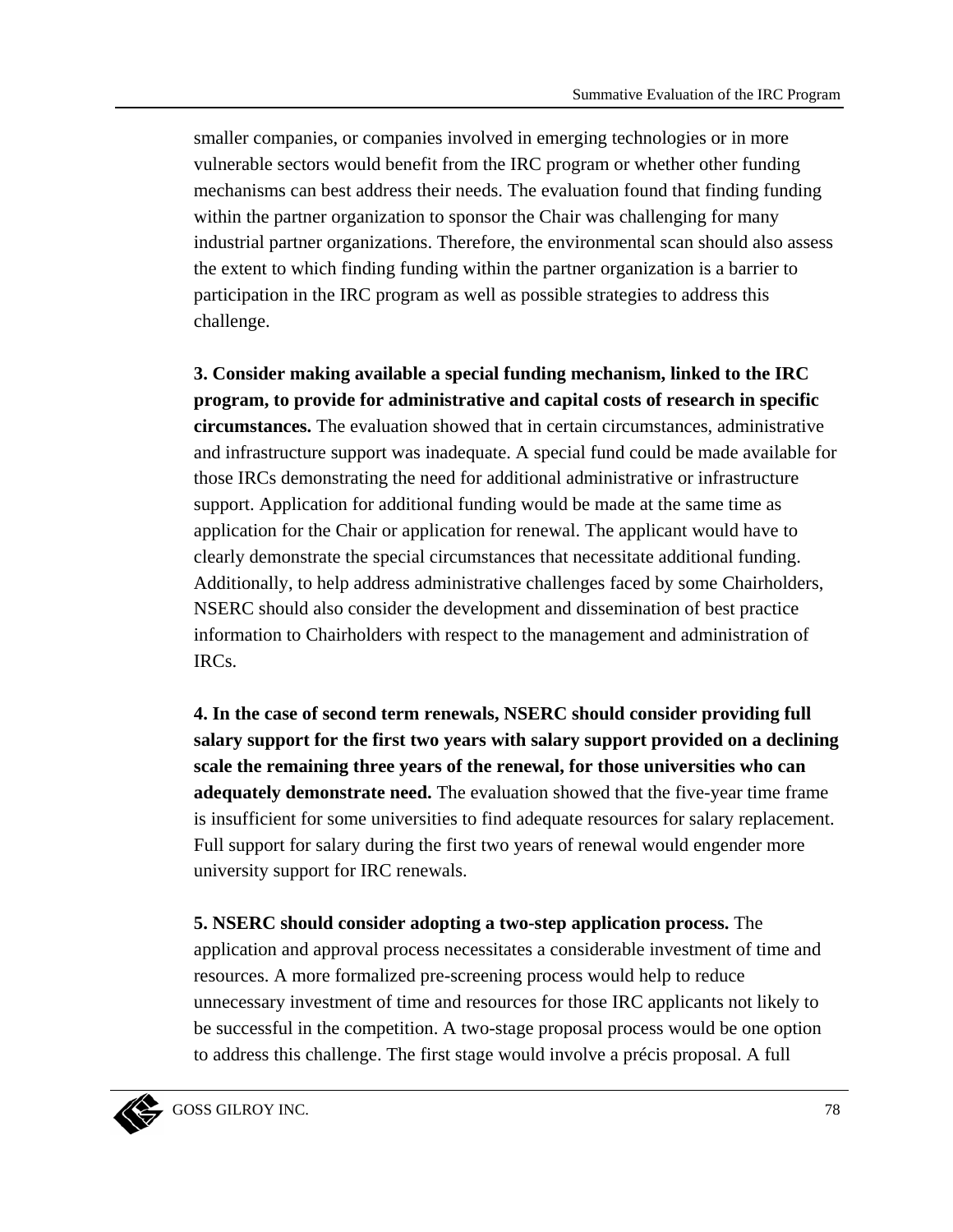proposal submission would be accepted only upon pre-approval of the précis. Preapproval by all three parties (University/ Industry/ ACUIG) of the Chair and Chairholder candidate would be required. The industrial partner candidate(s) should be identified in the précis.

**6. Modify performance reporting tools to ensure that environmental and social outcomes of the IRC program are adequately monitored.** Although not directly part of the IRC mandate, the IRC program contributes, to some extent, to the realization of outcomes pertinent to environmental and social issues. However, current performance reporting does not fully track environmental and social outcomes derived from the IRC program. By improving tracking of these outcomes, data collected over time, could provide some guidance as to whether environmental and social results should be more clearly articulated in the program logic.

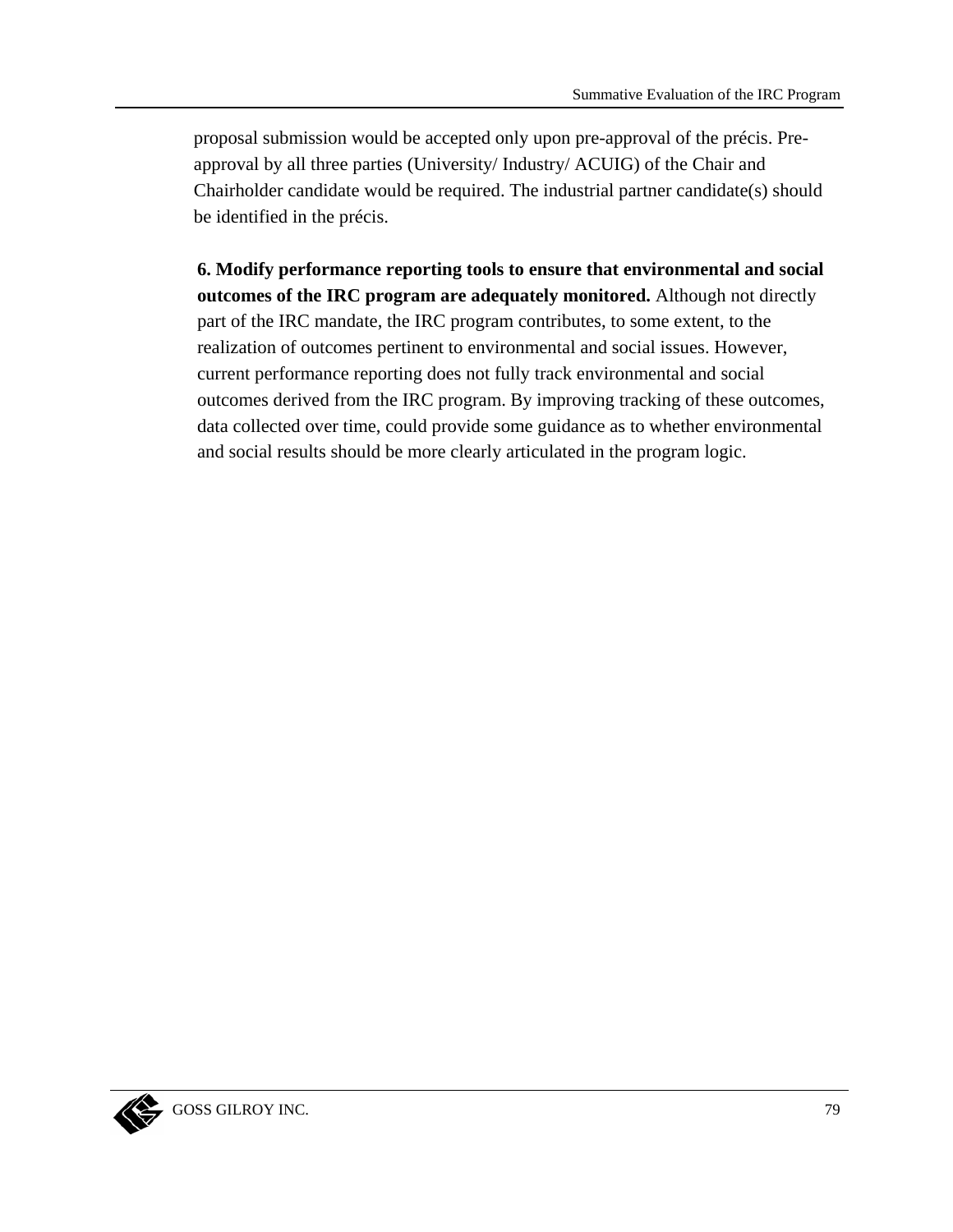Summative Evaluation of the IRC Program

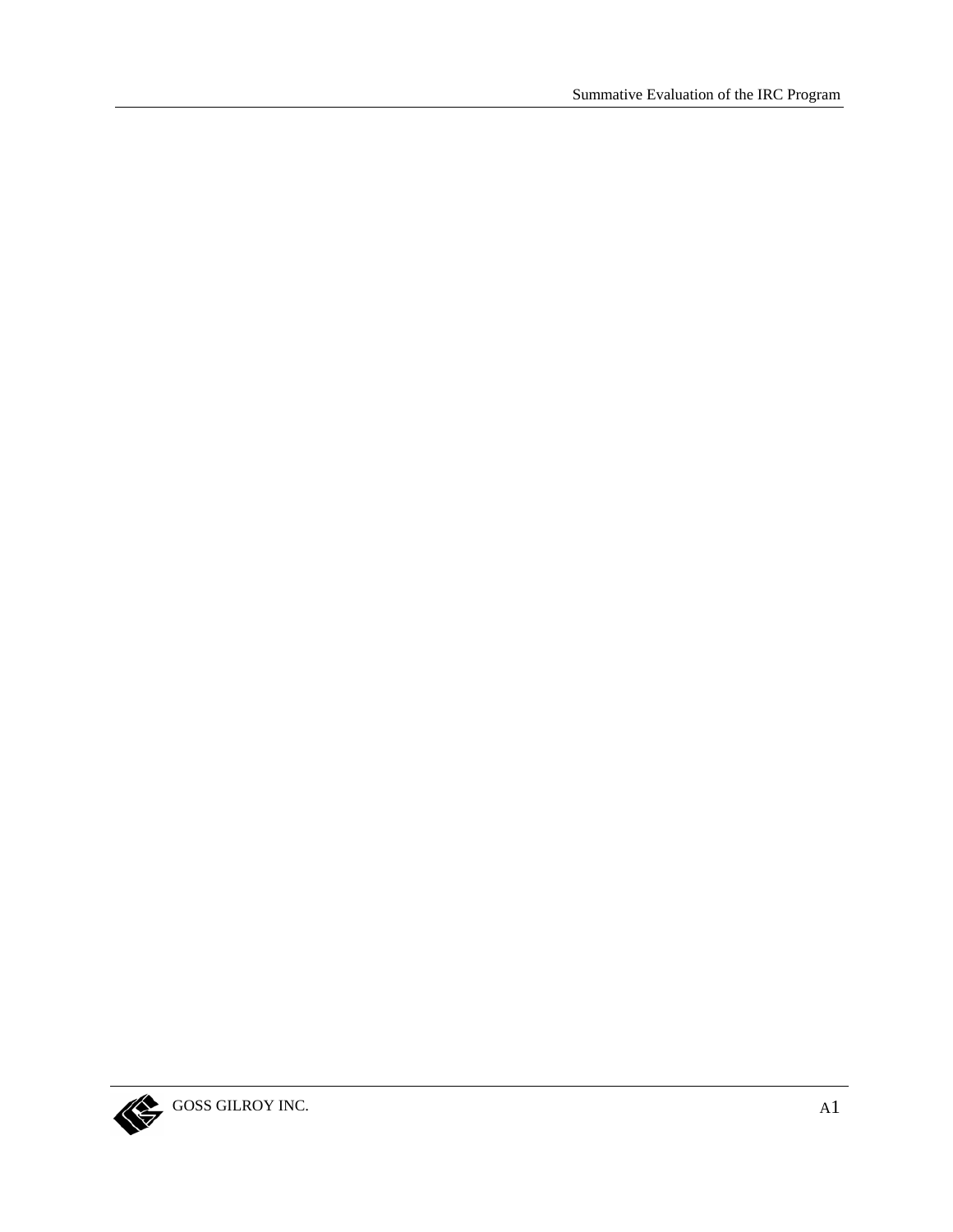# **Appendix A: IRC Program Logic Model**

The following logic model illustrates the key activities, outputs and expected outcomes of the IRC program.

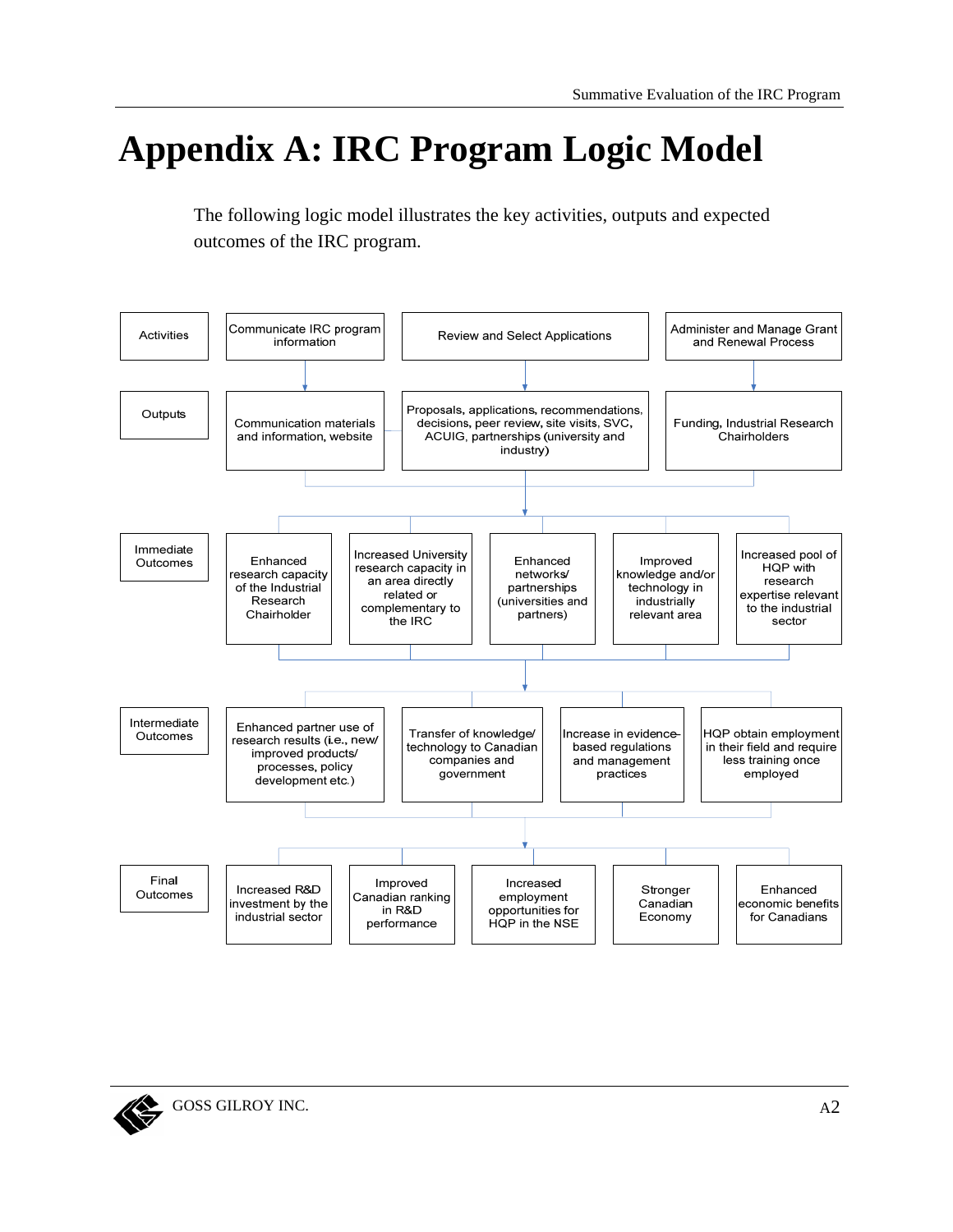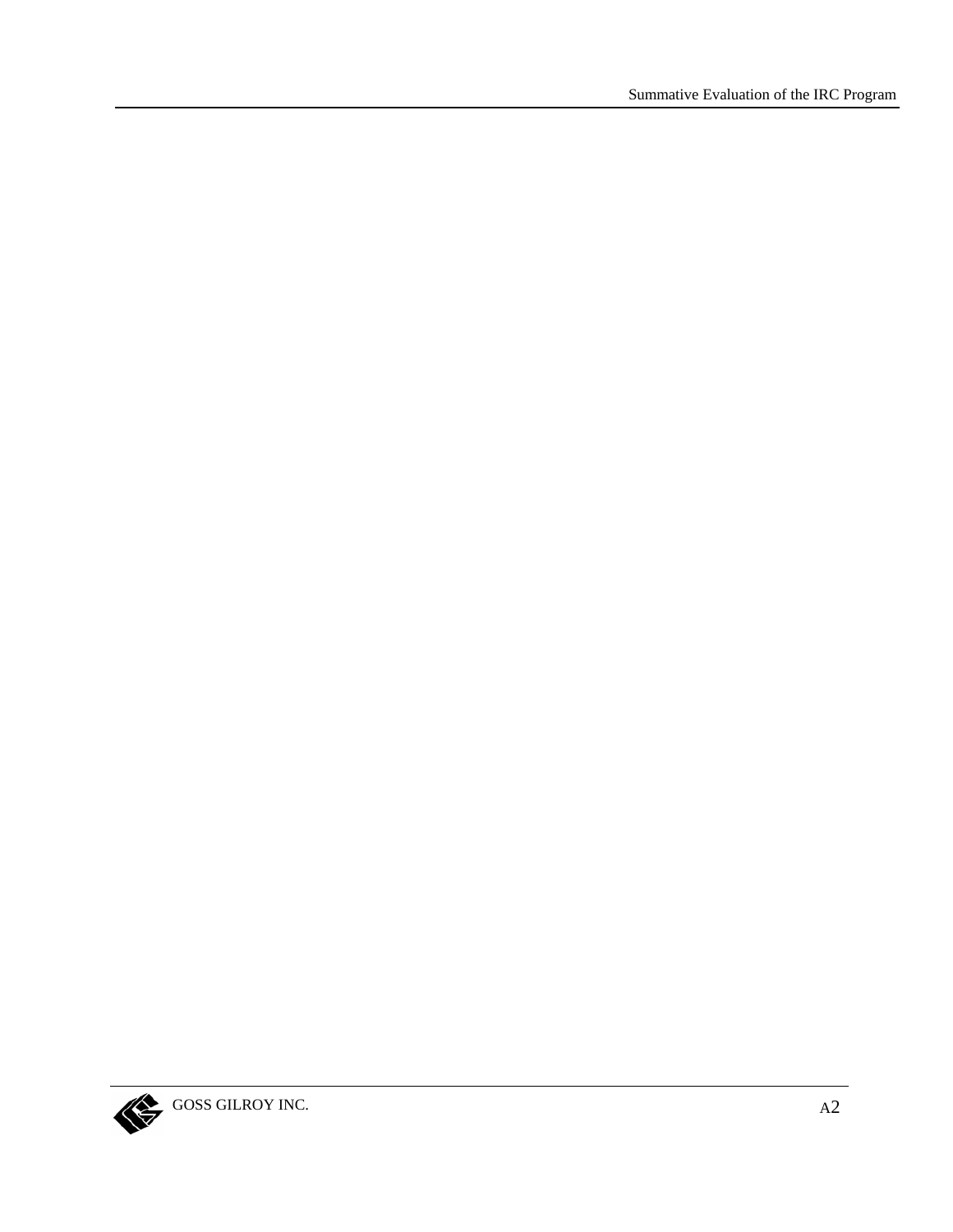# **Appendix B: Survey Results**

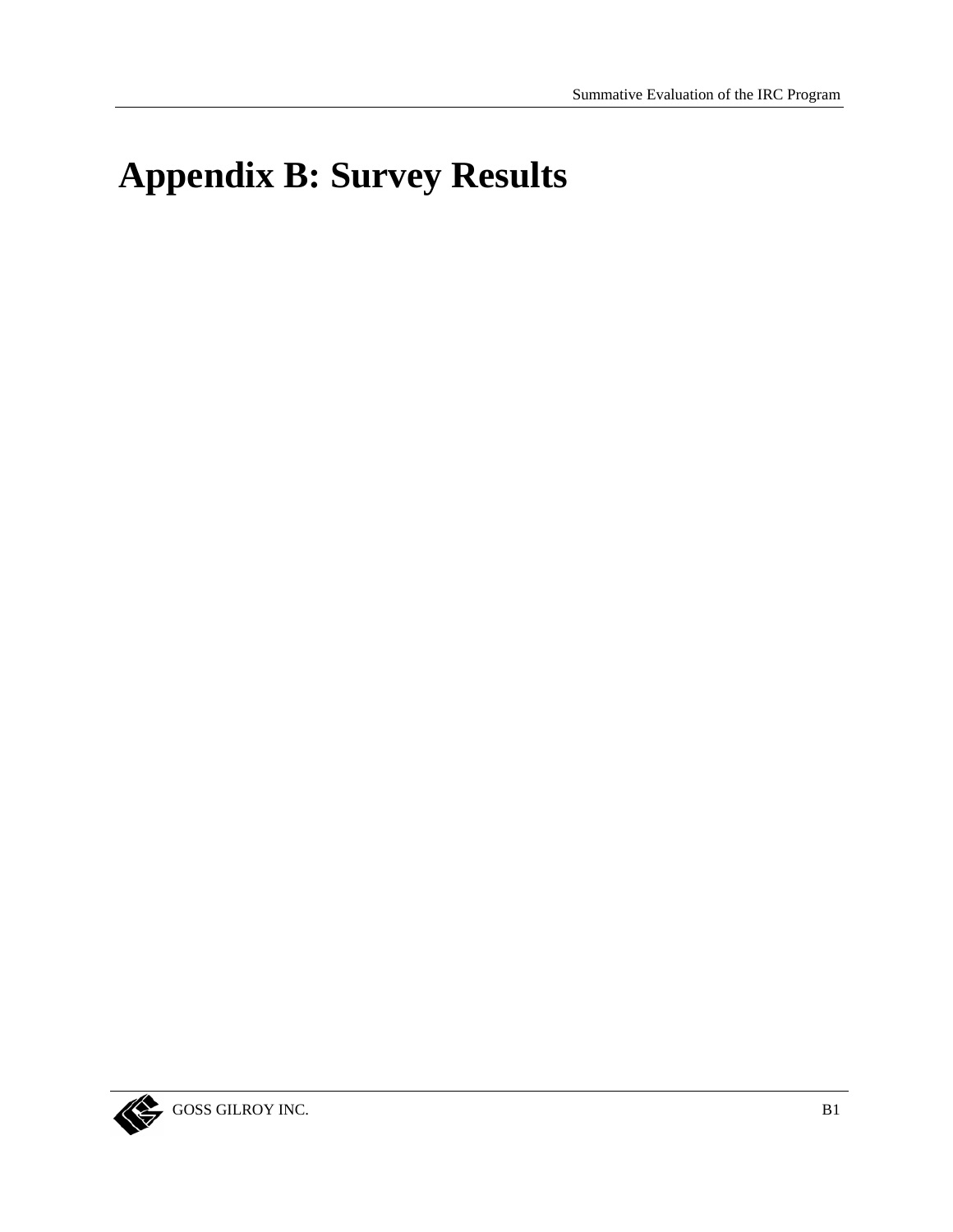





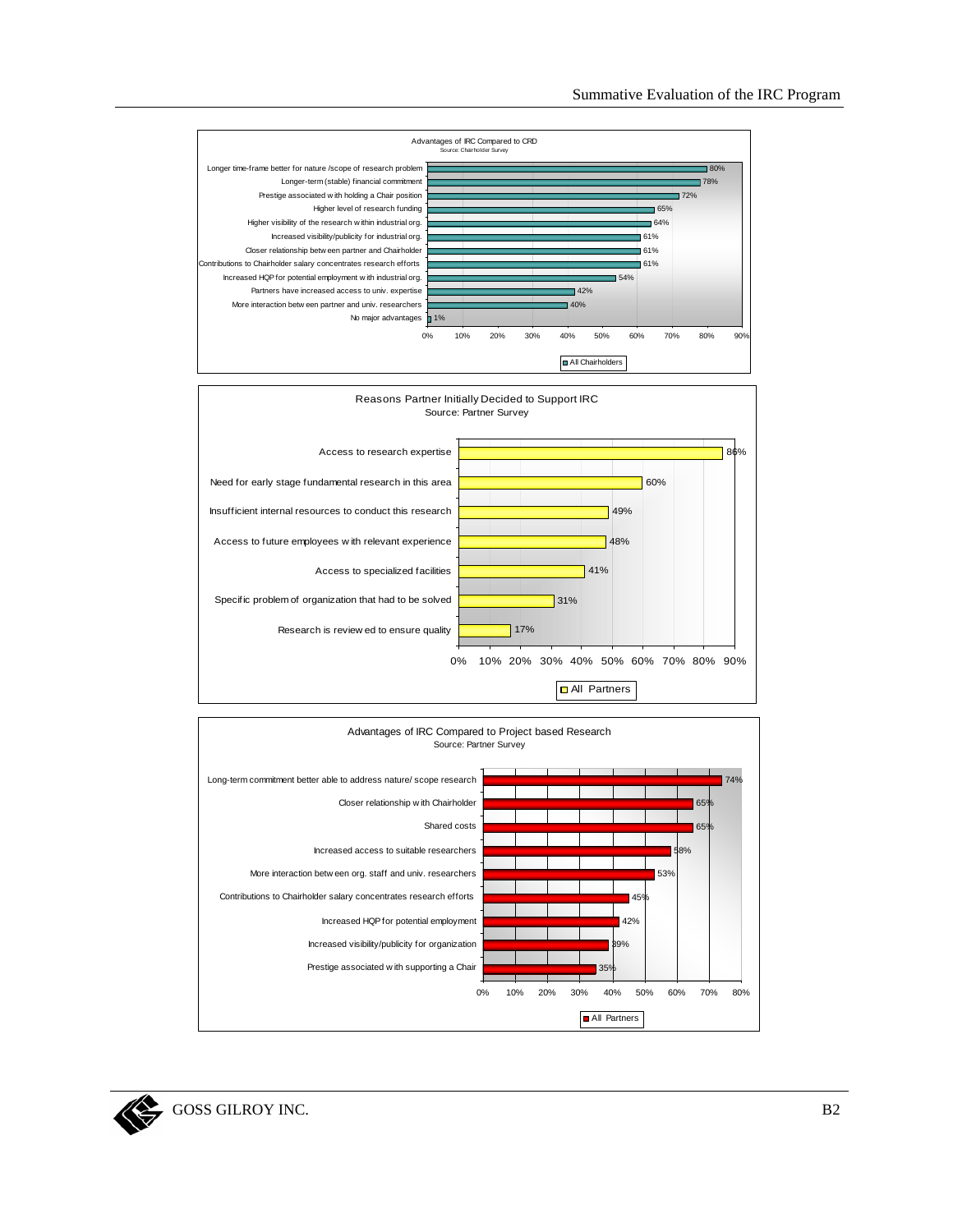



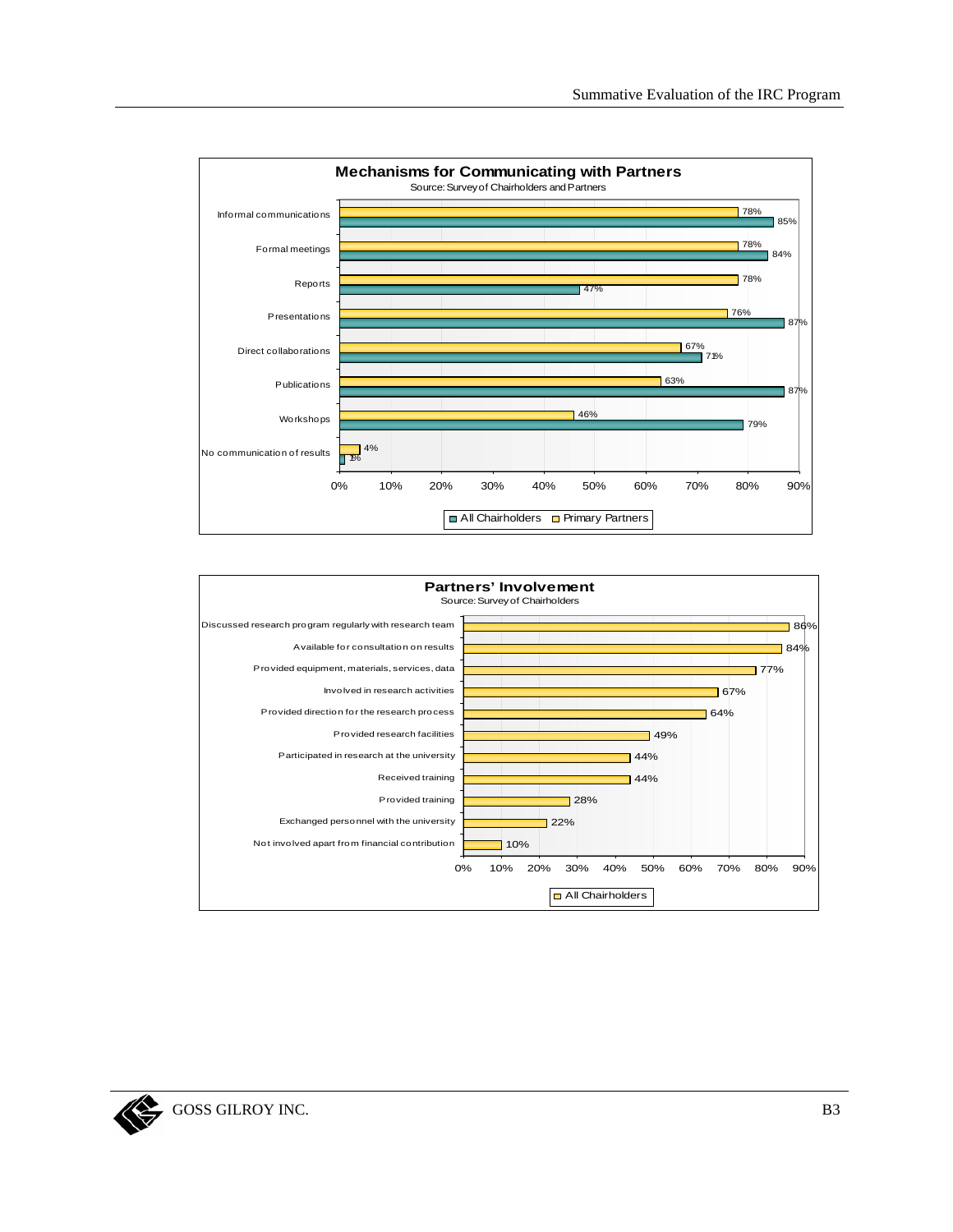



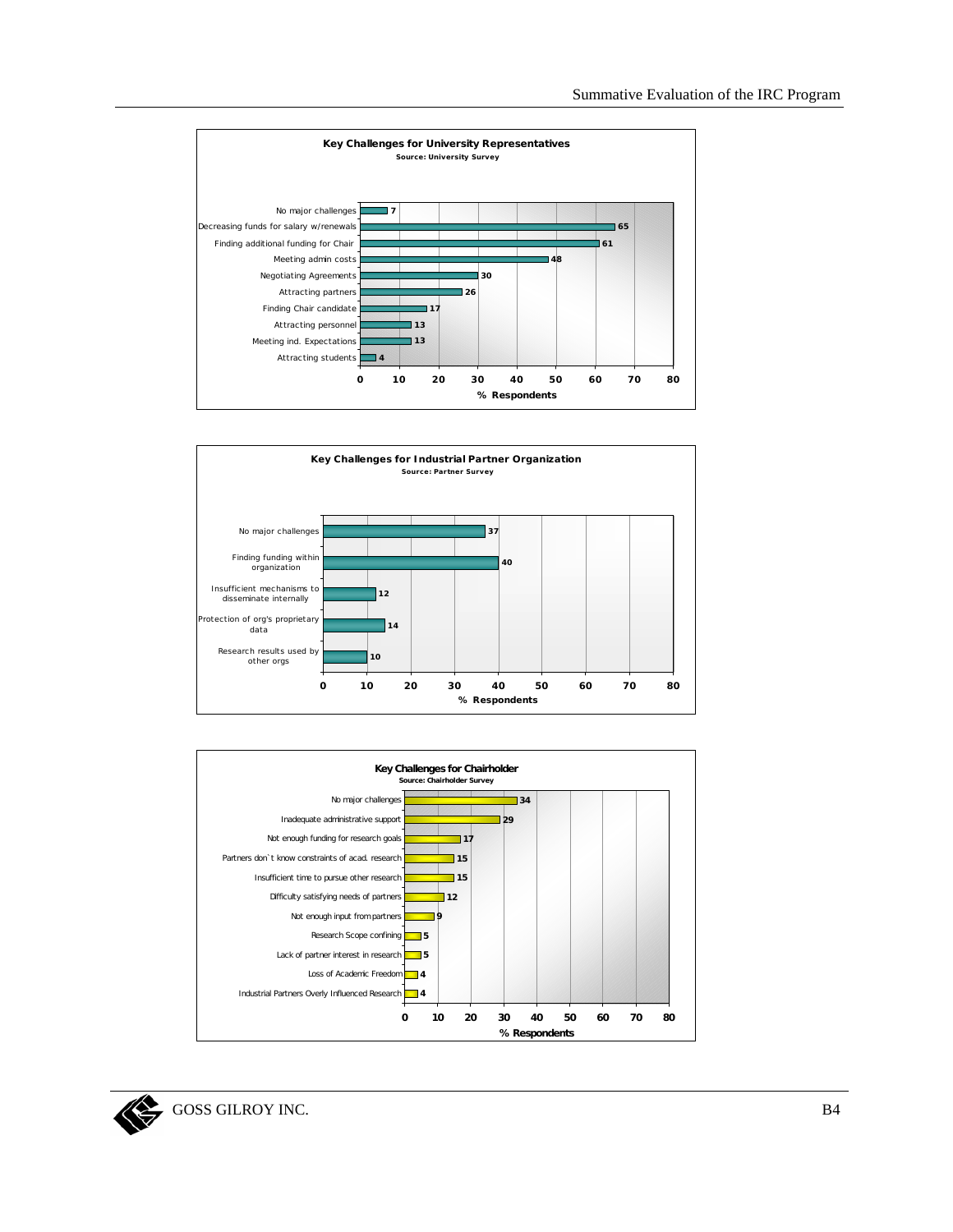



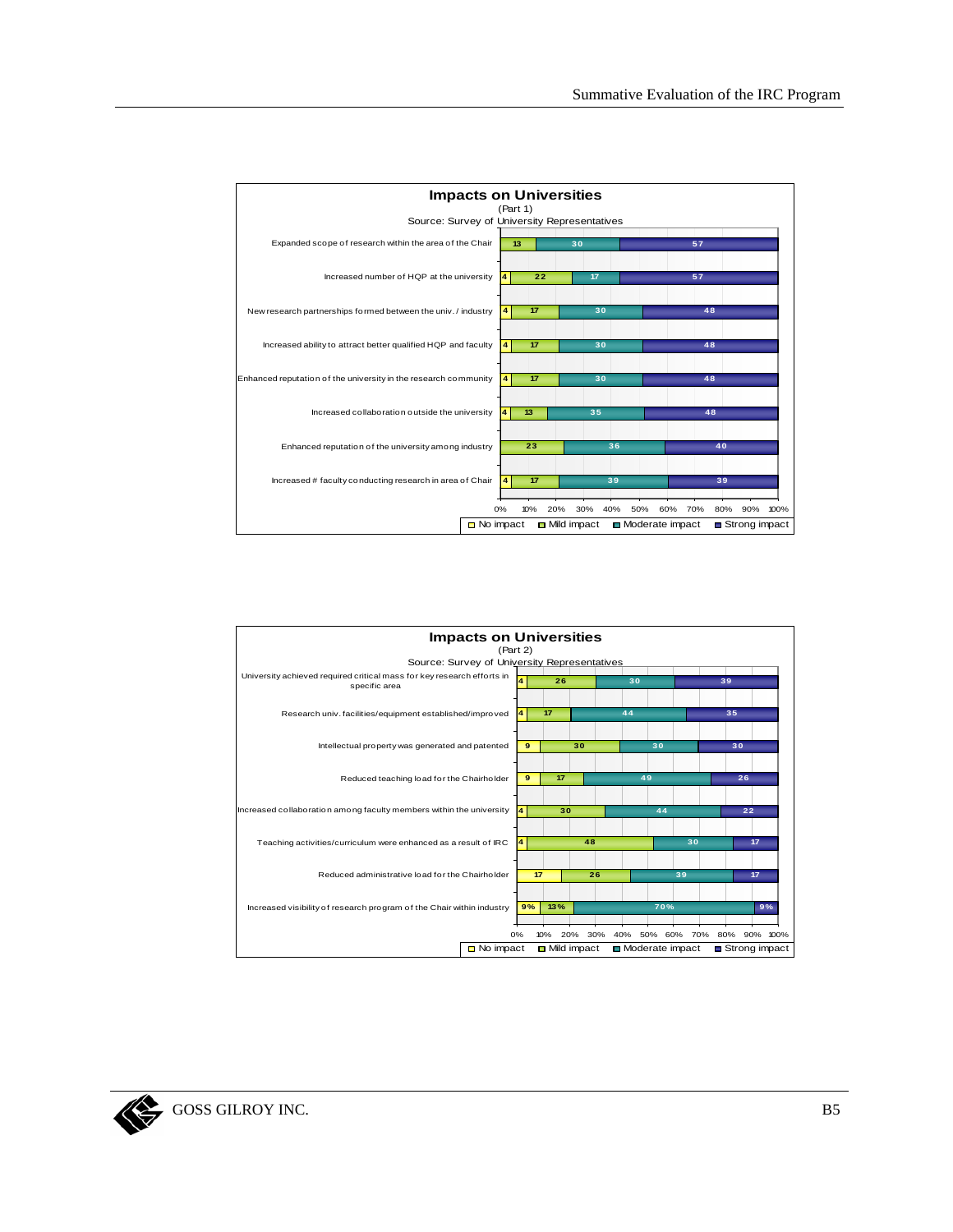